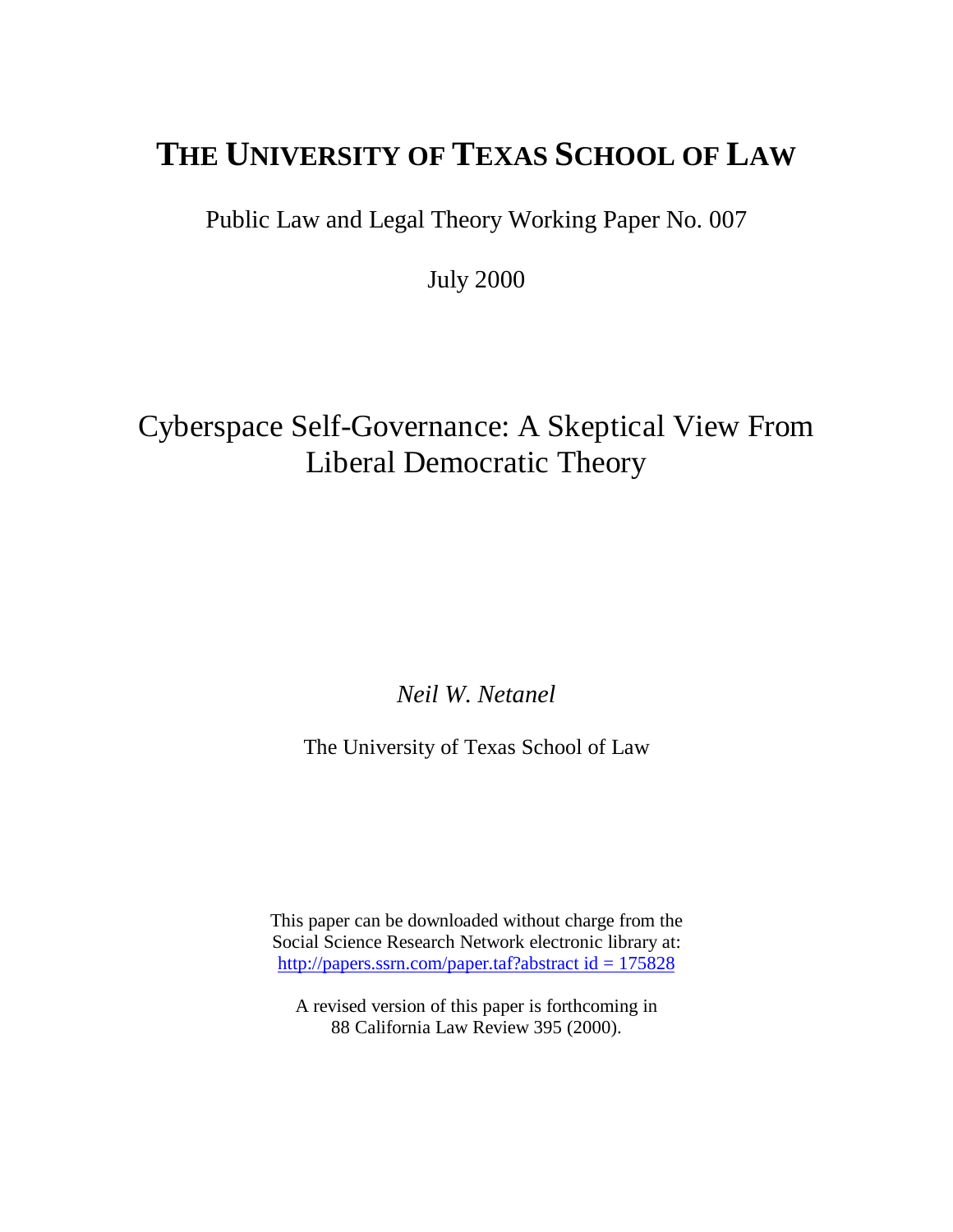# Cyberspace Self-Governance: A Skeptical View from Liberal Democratic Theory

Neil Weinstock Netanel†

## Table of Contents

| I. |  |          |    |                   |                                          |  |  |  |  |  |
|----|--|----------|----|-------------------|------------------------------------------|--|--|--|--|--|
| П. |  |          |    |                   |                                          |  |  |  |  |  |
|    |  |          |    |                   |                                          |  |  |  |  |  |
|    |  | 1.<br>2. |    |                   |                                          |  |  |  |  |  |
|    |  |          |    |                   |                                          |  |  |  |  |  |
|    |  |          | a. |                   |                                          |  |  |  |  |  |
|    |  |          | b. |                   |                                          |  |  |  |  |  |
|    |  |          |    | $i$ .             | Plebiscites Inadequately Reflect Popular |  |  |  |  |  |
|    |  |          |    |                   |                                          |  |  |  |  |  |
|    |  |          |    | 11.               | Representative Government May Better     |  |  |  |  |  |
|    |  |          |    |                   |                                          |  |  |  |  |  |
|    |  |          |    |                   |                                          |  |  |  |  |  |
|    |  |          |    |                   |                                          |  |  |  |  |  |
|    |  |          |    | $\overline{11}$ . |                                          |  |  |  |  |  |
|    |  |          | d. |                   |                                          |  |  |  |  |  |
|    |  |          |    |                   |                                          |  |  |  |  |  |
|    |  | 1.       |    |                   |                                          |  |  |  |  |  |
|    |  |          |    |                   |                                          |  |  |  |  |  |
|    |  |          |    |                   |                                          |  |  |  |  |  |
|    |  | 1.       |    |                   |                                          |  |  |  |  |  |
|    |  | 2.       |    |                   |                                          |  |  |  |  |  |
|    |  |          |    |                   |                                          |  |  |  |  |  |

Copyright © 2000 Neil Weinstock Netanel.

<sup>†</sup> Arnold, White & Durkee Centennial Professor of Law, University of Texas School of Law. Please send comments to: nnetanel@mail.law.utexas.edu. My thanks to the following persons, whose comments on earlier drafts of this Article and related subject matter greatly contributed to its development: Lynn Baker, Niva Elkin-Koren, Mark Lemley, Eben Moglen, David Post, Ilan Saban, Eli Salzberger, Paul Schwartz, Steve Ratner, Charlie Silver, Eugene Volokh, and Jonathan Weinberg. My thanks also to Alisa Ullian for her research assistance, and to participants at the University of Haifa and Hebrew University law faculty colloquia and the Tel-Aviv University Faculty of Law Conference on Law, Technology, and Information, at which I presented parts of this Article.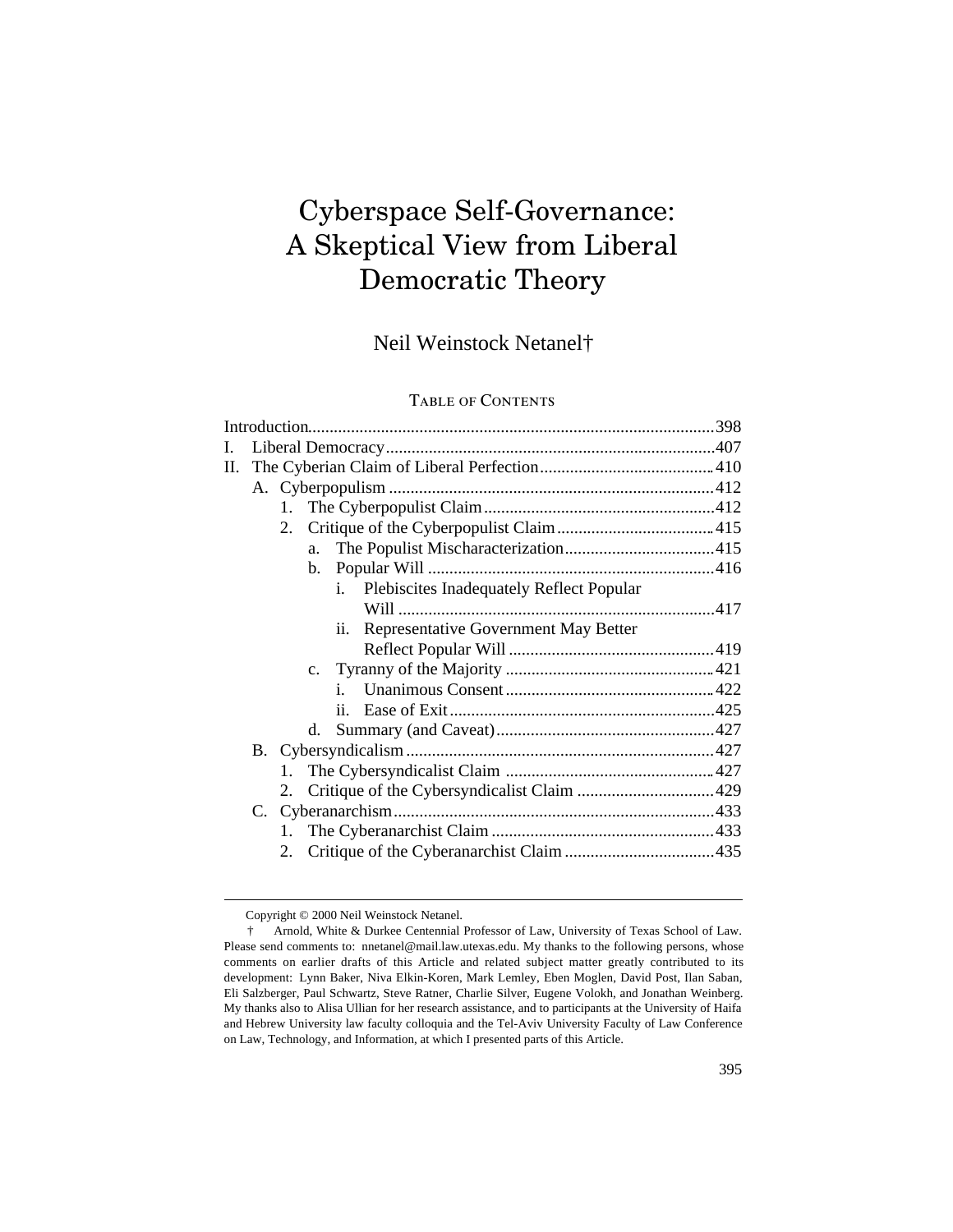396 *CALIFORNIA LAW REVIEW* [Vol. 88:395

|  |  |  | a. | Individual Autonomy (as Consumer Sovereignty) |                                                   |  |  |  |
|--|--|--|----|-----------------------------------------------|---------------------------------------------------|--|--|--|
|  |  |  |    |                                               |                                                   |  |  |  |
|  |  |  |    | $i_{-}$                                       |                                                   |  |  |  |
|  |  |  |    | $\overline{11}$ .                             |                                                   |  |  |  |
|  |  |  | b. |                                               | Cyberanarchy Versus Liberal Democracy443          |  |  |  |
|  |  |  |    | $\mathbf{i}$                                  | Inconsistencies Between Markets and Liberal       |  |  |  |
|  |  |  |    |                                               |                                                   |  |  |  |
|  |  |  |    | ii.                                           |                                                   |  |  |  |
|  |  |  |    |                                               |                                                   |  |  |  |
|  |  |  |    |                                               | III. The Cyberian Claim of Community Autonomy 446 |  |  |  |
|  |  |  |    |                                               |                                                   |  |  |  |
|  |  |  |    |                                               |                                                   |  |  |  |
|  |  |  |    |                                               |                                                   |  |  |  |
|  |  |  |    |                                               |                                                   |  |  |  |
|  |  |  |    |                                               |                                                   |  |  |  |
|  |  |  |    |                                               |                                                   |  |  |  |
|  |  |  |    |                                               |                                                   |  |  |  |
|  |  |  |    |                                               |                                                   |  |  |  |
|  |  |  |    |                                               |                                                   |  |  |  |
|  |  |  |    |                                               |                                                   |  |  |  |
|  |  |  |    |                                               |                                                   |  |  |  |
|  |  |  |    |                                               |                                                   |  |  |  |
|  |  |  |    |                                               |                                                   |  |  |  |
|  |  |  |    |                                               |                                                   |  |  |  |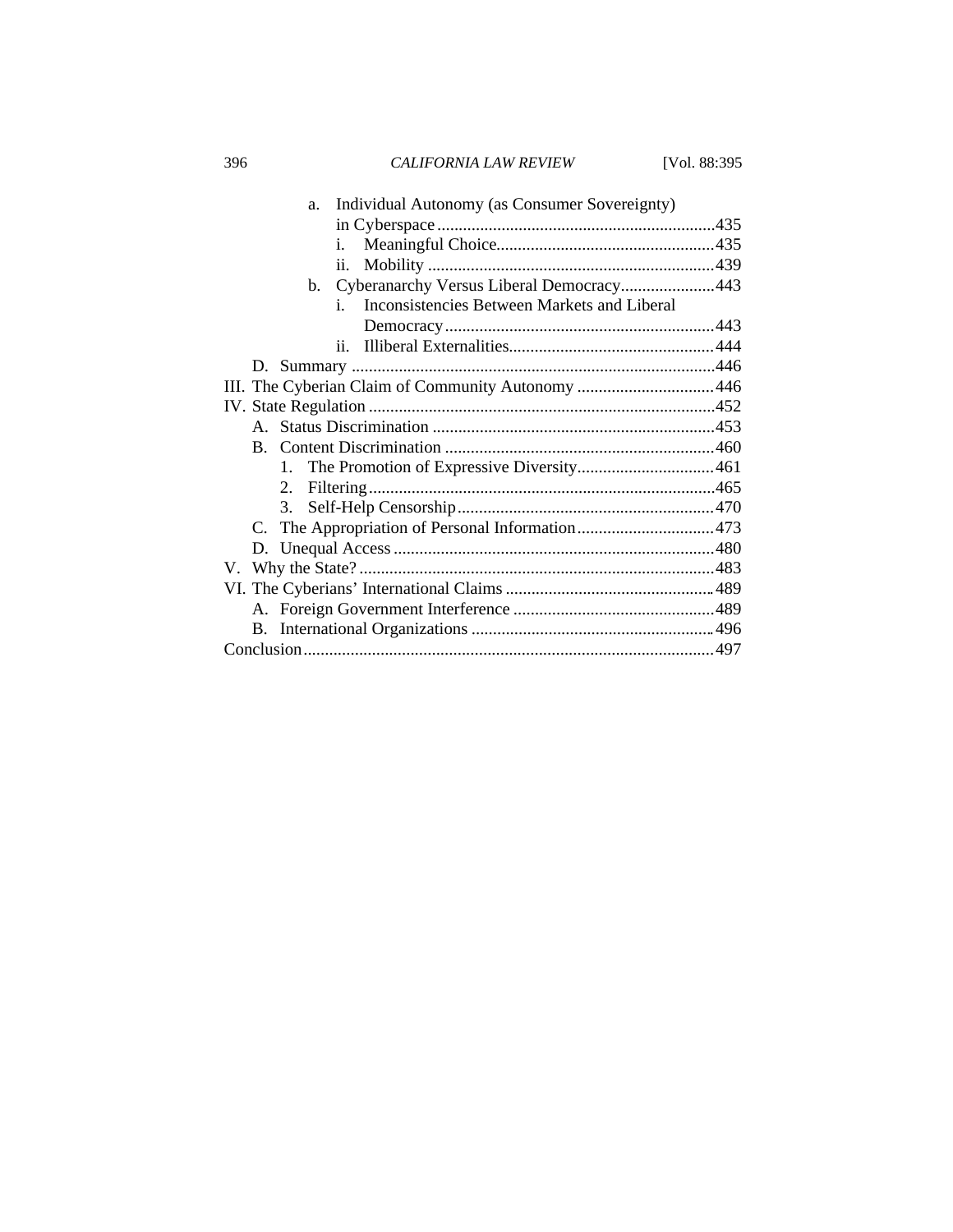# Cyberspace Self-Governance: A Skeptical View from Liberal Democratic Theory

# Neil Weinstock Netanel

*The idea that cyberspace should be presumptively self-governing has resounded in thoughtful scholarship and has colored federal rhetoric and policy regarding electronic commerce. In this Article, Professor Netanel critiques a central prong of the argument for cyberspace selfgovernance: The claim that a self-governing cyberspace, which its advocates see as a shining example of "bottom-up private ordering," would more fully realize liberal democratic ideals than does nation-state representative democracy. Although granting that this claim poses an intriguing challenge to traditional liberal democratic theory, Professor Netanel argues that it ultimately fails. He contends, indeed, that an untrammeled cyberspace would ultimately prove inimical to the ideals of liberal democracy. It would free majorities to trample upon minorities and serve as a breeding ground for invidious status discrimination, narrowcasting and mainstreaming content selection, systematic invasions of privacy, and gross inequalities in the distribution of basic requisites for citizenship in the information age. Accordingly, Professor Netanel concludes, selective government regulation of cyberspace is warranted to protect and promote liberal democratic ideals.*

Governments derive their just powers from the consent of the governed. You have neither solicited nor received ours. We did not invite you. You do not know us, nor do you know our world. Cyberspace does not lie within your borders. Do not think that you can build it, as though it were a public construction project. You cannot. It is an act of nature and it grows itself through our collective actions.

—John Perry Barlow, *A Declaration of the Independence of Cyberspace*<sup>1</sup>

 <sup>1 .</sup> John Perry Barlow, *A Declaration of the Independence of Cyberspace* (visited Dec. 25, 1999) <http://www.eff.org/~barlow/Declaration-Final.html>.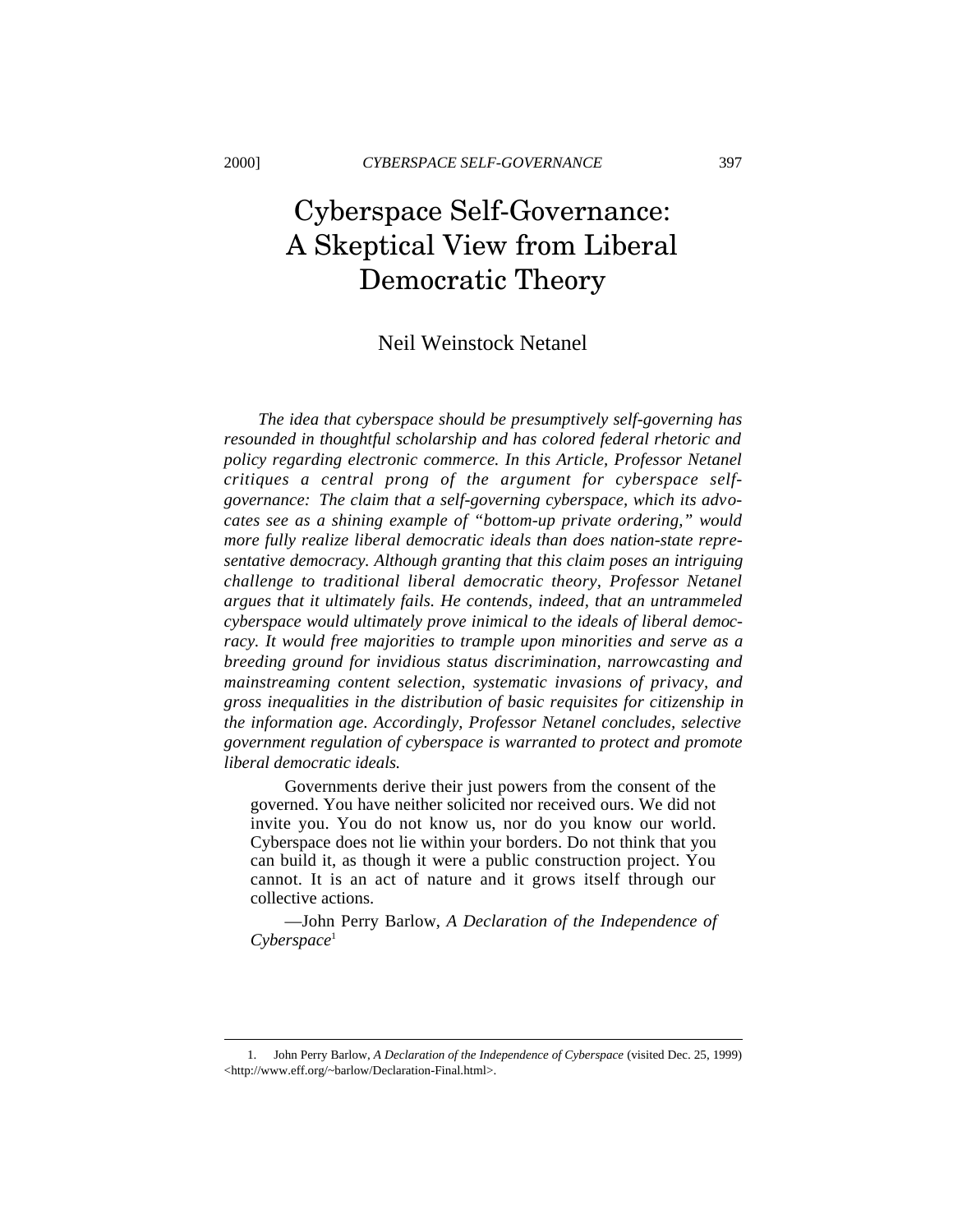#### **INTRODUCTION**

John Perry Barlow's impassioned call for cyberspace independence cannot be dismissed as the mere theatrical whimsy of a former lyricist for the Grateful Dead. The idea that cyberspace should be presumptively self-governing has resounded in thoughtful scholarship.<sup>2</sup> It has also colored federal policy regarding electronic commerce. A 1997 Presidential Directive, which heralded the dramatic withdrawal of the United States government from significant portions of Internet administration,<sup>3</sup> instructs federal agencies to "recognize the unique qualities of the Internet, including its decentralized nature and its tradition of bottom-up governance."4

3 . Since its inception, the Internet domain name system has been administered by the United States government through contract. In June 1998, the Clinton Administration announced that, as part of its overall policy of promoting Internet self-regulation, it would turn over responsibility for such administration to a new nonprofit corporation. *See* National Telecomms. and Info. Admin., U.S. Dep't of Commerce, Statement of Policy on Management of Internet Names and Addresses, 63 Fed. Reg. 31,741 (1998). The government subsequently retained the right to reassert its authority over domain name administration. *See infra* note 377.

4 . *Presidential Directive on Electronic Commerce* (July 1997) <http://www.ecommerce.gov/ presiden.htm>. The Clinton Administration has been highly inconsistent in following its own Internet self-governance rhetoric. On one hand, in addition to its announced withdrawal from Internet domain name registration, the Administration has supported a three-year moratorium on imposing taxes on Internet sales and has steadfastly insisted that industry self-regulation is the preferred alternative for protecting Internet user privacy. *See* Internet Tax Freedom Act, Pub. L. No. 105-277, 112 Stat. 2681 (1998), *available at* <http://www.house.gov/cox/nettax/law.html> (tax moratorium); *Clinton Administration Support* (last modified Jan. 15, 1999) <http://www.house.gov/cox/nettax/Webclinton.html> (detailing Clinton Administration support for the Act); FEDERAL TRADE COMM'N, SELF-Regulation and Privacy Online: A Report to Congress (1999) [hereinafter FTC Privacy Report] (advocating industry self-regulation of online data practices). But on the other hand, the Administration has forbidden the export of digital encryption technology, backed legislation (since stricken down as an unconstitutional burden on free speech) prohibiting the Internet transmission of indecent material to minors, and sponsored legislation prohibiting the circumvention of technological measures designed to control online access to and uses of copyrighted works. *See* Digital Millennium Copyright Act, Act of Oct. 28, 1998, Pub. L. No. 105-304, § 1, 112 Stat. 2860 (short title: "Prohibiting Circumvention"); Reno v. ACLU, 521 U.S. 897 (1997) (striking down Communications Decency

 <sup>2 .</sup> *See, e.g*., David R. Johnson & David Post, *Law and Borders—The Rise of Law in Cyberspace*, 48 Stan. L. Rev. 1367, 1367 (1996) [hereinafter Johnson & Post, *Law and Borders*]; David G. Post, *Anarchy, State, and the Internet: An Essay on Law-Making in Cyberspace*, 1995 J. ONLINE L. art. 3 (visited Sept. 10, 1998) <http://www.wm.edu/law/publications/jol/post.html> [hereinafter Post, *Anarchy*]; David Post & David R. Johnson, *The New 'Civic Virtue' of the Internet*, *in* The Emerging Internet 23 (Institute for Information Studies 1998), *available at* (visited Sept. 28, 1998) <http://www.cli.org/paper4.htm> [hereinafter Post & Johnson, *Civic Virtue*]. Commentators who have made similar arguments include Llewellyn Joseph Gibbons, *No Regulation, Government Regulation, or Self-Regulation: Social Enforcement or Social Contracting for Governance in Cyberspace*, 6 Cornell J.L. & Pub. Pol'y 475 (1997); I. Trotter Hardy, *The Proper Legal Regime for* "Cyberspace," 55 U. PITT. L. REV. 993 (1994) (contending that in the absence of some compelling social reason to the contrary, rules of conduct in cyberspace should be governed by self-help, custom, and contract of cyberspace participants); Henry H. Perritt, Jr., *Cyberspace Self-Government: Town Hall Democracy or Rediscovered Royalism?,* 12 Berkeley Tech. L.J. 413, 419-20 (1997) (contending that as a general rule "self-governance is desirable for electronic communities"); Edward J. Valauskas, Lex Networkia: Understanding the Internet Community, FIRST MONDAY (Oct. 7, 1996) <http://www.firstmonday.dk/issues/issue4/valauskas/index.html> (calling for formalization of Internet self-governance).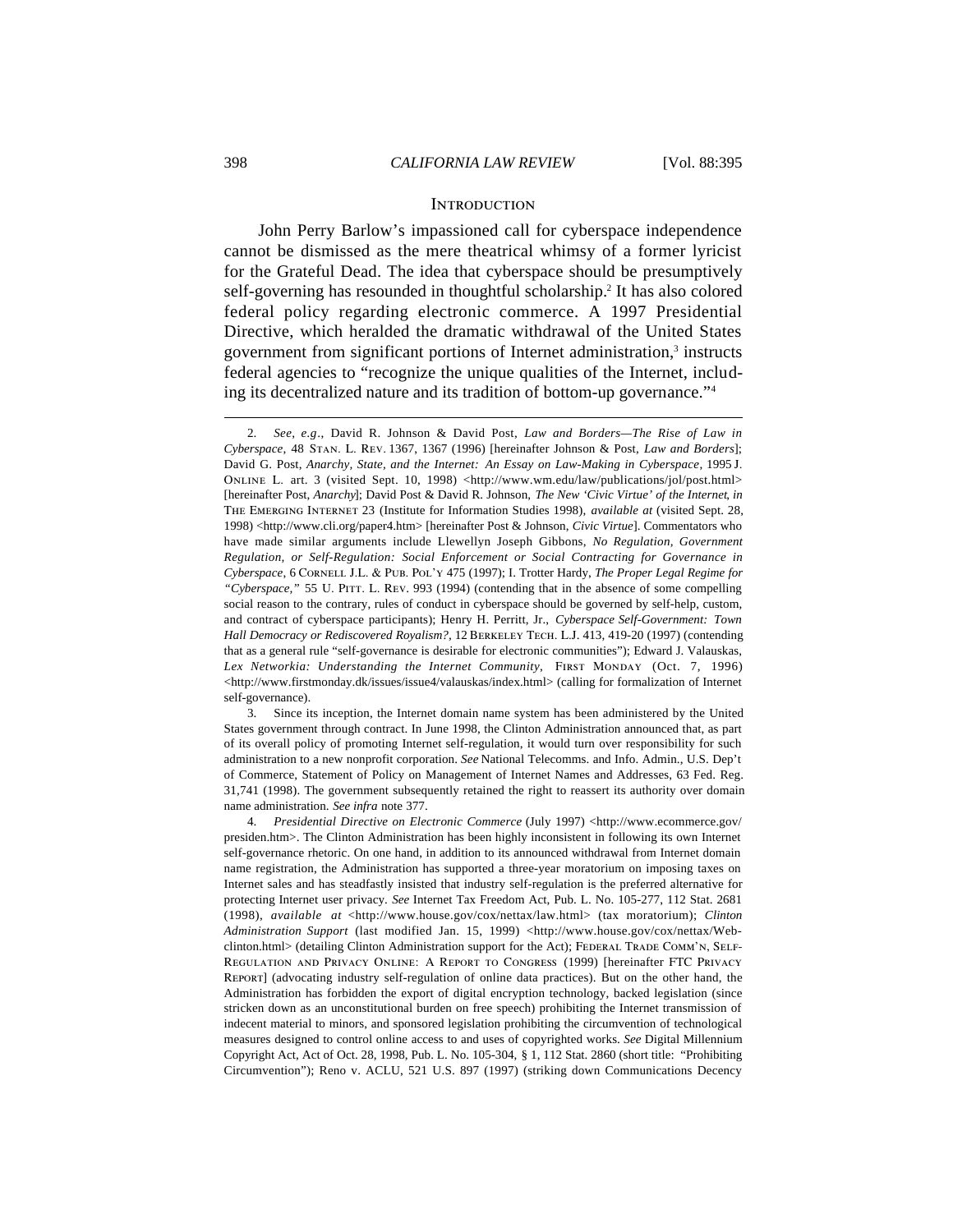Cyberspace is a burgeoning realm of communication taking place over a global web of linked computers.<sup>5</sup> John Perry Barlow notwithstanding, that realm is firmly embedded in a foundation of state institutions, subsidies, and law.<sup>6</sup> But within the interstices of state intervention and support, cyberspace also offers a rich field for private ordering. Rule making within cyberspace reflects the highly decentralized character of cyberspace's communicative matrix. It finds expression in myriad forms and settings, including web site terms of use; behavioral norms of virtual chat rooms and discussion groups; network administration guidelines; listserv moderator filtering; Internet service provider contracts; Usenet voting procedures;<sup>7</sup> local area network acceptable use policies;<sup>8</sup> newsgroup

5 . Cyberspace includes the physical infrastructure, software, expressive content, and human activity that make up the Internet, Usenet, World Wide Web, and other interconnected digital networks. I use the now-conventional term *cyberspace* with some hesitancy. To some, the term suggests that communication over packet-based digital networks constitutes a world unto itself, fundamentally separate from "offline" life. In contrast I join with other commentators in insisting that such digital communication is simply another activity, one increasingly integrated with offline commerce, communication, politics, and community. *See, e.g*., Andrew L. Shapiro, *The Disappearance of Cyberspace and the Rise of Code*, 8 Seton Hall Const. L.J. 703 (1998); Philip E. Agre, *Life After*  $Cyberspace$ , 18 EASST REV. (Sept. 1999) <http://www.chem.uva.nl/easst/easst993.html>. On the other hand, digital communication over a decentralized, multi-hub global network of linked computers is, in many respects, qualitatively different from offline communication and does present unprecedented challenges to a wide variety of offline institutions. For that reason, it does make sense to refer to cyberspace as a distinct communicative realm, just as one might speak metaphorically of the "world" of academia or law practice. Although none would seriously contend that either world is a freestanding physical or social domain, each—like cyberspace—has its own peculiar rules, institutions, bodies of knowledge, and social practice.

6 . The Internet began as a U.S. Department of Defense initiative. *See* Steve Bickerstaff, *Shackles on the Giant: How the Federal Government Created Microsoft, Personal Computers, and the Internet*, 78 Tex. L. Rev. 1, 38 (1999). Its use remains heavily subsidized by the public fisc and by telecommunications regulations maintaining cross-subsidies from telephone and other non-Internet services. *See id.* at 45-55, 82-83; Jonathan Weinberg, *The Internet and "Telecommunications Services": Access Charges, Universal Service Mechanisms and Other Flotsam of the Regulatory System*, 16 Yale J. on Reg. 211 (1999). Moreover, ownership and possession of the Internet's physical infrastructure of computers and telecommunications cables is secured by property law, and Internet users live and work (and garner the material resources needed for Internet access) in the real world outside cyberspace, governed by the law of territorial states. *See* Margaret Jane Radin & R. Polk Wagner, *The Myth of Private Ordering: Rediscovering Legal Realism in Cyberspace*, 73 Chi-Kent L. Rev. 1295 (1998) (contending that Internet ordering depends upon a background of state created and enforced property and contract law); *see also* A. M. Rutkowski, *Factors Shaping Internet Self-Governance, in* Coordinating The Internet 92 (Brian Kahin & James H. Keller eds., 1997) [hereinafter COORDINATING THE INTERNET] (describing U.S. government and intergovernmental involvement in Internet administration and development).

7 . The Usenet is a network of discussion groups called *newsgroups*, each of which is established for a specific topic, ranging from topics you can imagine to those you could never imagine. Newsgroup messages are stored on a computer for a specified period of time, usually a couple of weeks. When a newsgroup member signs on, she typically reads a list of messages, which contain hypertext links to the messages themselves. She may then choose to read some messages and may or

Act of 1996); Jeri Clausing, *Internet Tax Debate Returns to the Hill*, N.Y. Times on the Web (Sept. 28, 1999) <http://www.nytimes.com/library/tech/99/09/cyber/capital/28capital.html> (reporting the Administration's recent plan to lift encryption technology export controls after years of resisting calls to do so).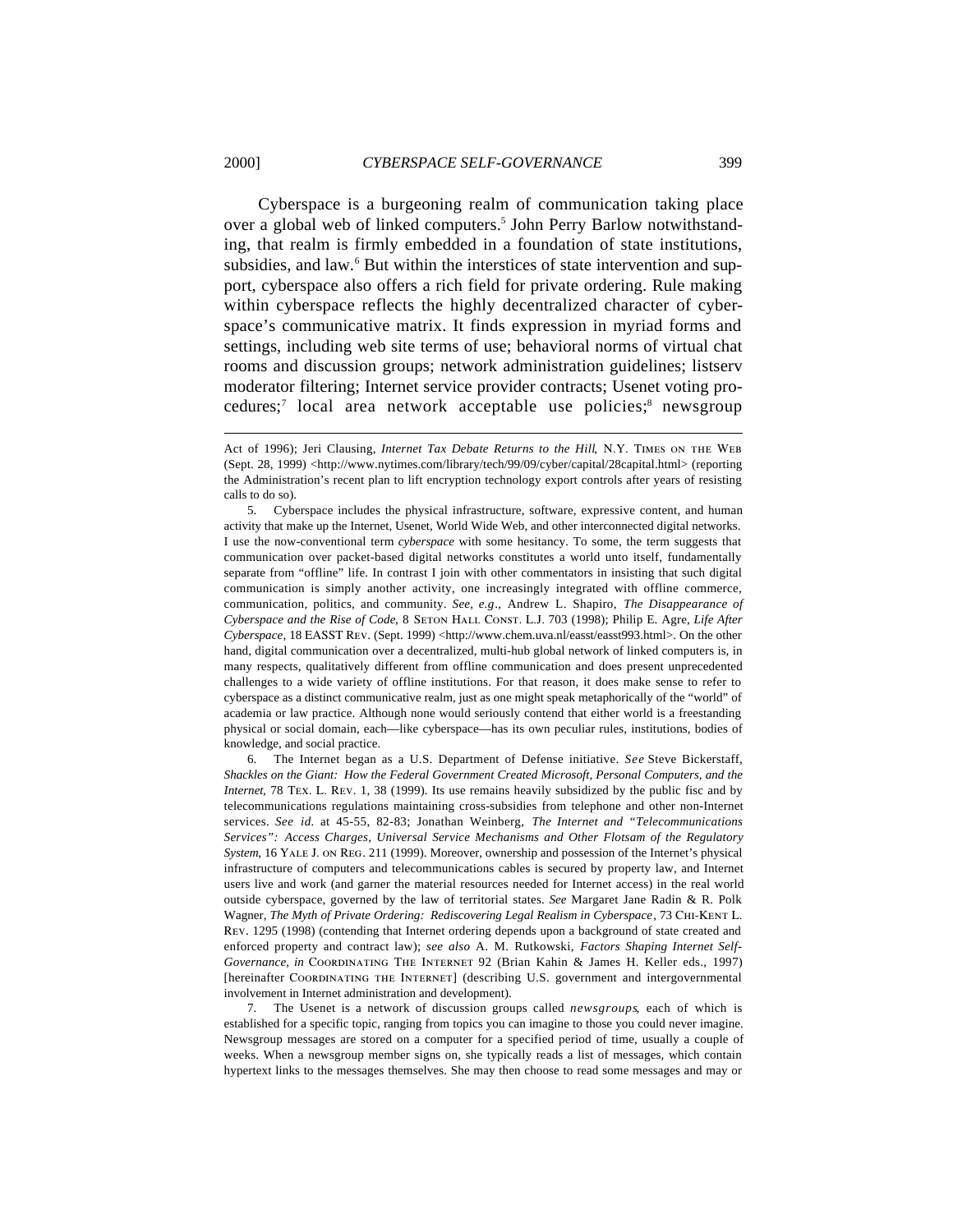frequently-asked question files; decisions of virtual magistrates;<sup>9</sup> help manners and programmers' manuals for multi-user dimensions;<sup>10</sup> the code embedded in browsers, servers, and digital content;<sup>11</sup> and the technical protocols that enable intra- and inter-network communication. All such norms shape and delimit the possibilities for human interaction and commerce in cyberspace. In that sense, they have much the same effect as formal state-promulgated law.12

As cyberspace grows to encompass ever-increasing areas of human thought, interaction, and commerce, it regularly co-mingles with the sorts of "real world" activity, ranging from product sales to criminal conspiracy, commonly subject to state regulation. As a result, courts and legislators have increasingly applied real world, state-promulgated law to cyberspace activity, steadily constricting the domain of semi-autonomous cyberspace rule making.13 But despite these incursions, supporters of cyberspace

10. The Internet contains numerous virtual spaces called multi-user dimensions ("MUDs"). A MUD is a computer program that creates a virtual environment that can be accessed by remote users, who assume the persona of characters in that world. Many MUDs are games. Others are organized for social or educational purposes. MUD participants can typically determine the characteristics of the persona they assume and can determine with which other characters they will interact. In some MUDs, participants can create and program robots and other objects for use by their character. Such MUDs are often called "MOOs," for MUD-object-oriented. MUDs and MOOs typically follow a set of rules regarding participant interaction and the characteristics of various virtual objects and surroundings in which interaction takes place. *See* Jennifer L. Mnookin, *Virtual(ly) Law: The Emergence of Law in LambdaMOO*, 2 J. COMPUTER-MEDIATED COMM. (June 1996) <http://www.ascusc.org/jcmc/vol2/ issue1/lambda.html> (describing MOO rules); Timothy Wu, *Application-Centered Internet Analysis*, 85 Va. L. Rev. 1163, 1197 n.86 (1999) (describing MUDs).

1 1 . *See generally* Lawrence Lessig, *The Constitution of Code: Limitations on Choice-Based Critiques of Cyberspace Regulation*, 5 CommLaw Conspectus 181 (1997) [hereinafter Lessig, *Constitution of Code*]; Lawrence Lessig, *Reading the Constitution in Cyberspace*, 45 Emory L.J. 869 (1996); Joel R. Reidenberg, *Governing Networks and Rule-Making in Cyberspace*, 45 Emory L.J. 911 (1996); Joel R. Reidenberg, *Lex Informatica: The Formulation of Information Policy Rules Through Technology*, 76 Tex. L. Rev. 553 (1998).

12. On norms as "law," see Lawrence Lessig, *Social Meaning and Social Norms*, 144 U. Pa. L. Rev. 2181 (1996); Robert D. Cooter, *Against Legal Centrism*, 81 Calif. L. Rev. 417 (1993) (book review). A newly published, but already seminal work on cyberspace code and architecture as law is Lawrence Lessig, Code and Other Laws of Cyberspace (1999).

Among numerous examples of judicial intervention are: Brookfield Communications, Inc. v. West Coast Entertainment Corp., 174 F.3d 1036 (9th Cir. 1999) (instructing district court to preliminarily enjoin defendant's use of plaintiff's trademark in defendant's web site domain name and metatags); CompuServe Inc. v. Cyber Promotions, Inc., 962 F. Supp. 1015 (E.D. Ohio 1997) (enjoining defendants unsolicited email advertisements as trespass to chattels). Legislation governing cyberspace

may not reply by posting her own message on the newsgroup bulletin board. The Usenet used to be a completely independent communications network. It is now functionally interconnected with the Internet. *See* Charles D. Siegal, *Rule Formation in Non-Hierarchical Systems*, 16 Temp. Envtl. L. & Tech. J. 173, 181-84, 186-91 (1998). New newsgroups are typically established through an Internetwide voting procedure. *See infra* note 48.

<sup>8 .</sup> *See* Gibbons, *supra* note 2, at 493.

<sup>9 .</sup> On arbitration in cyberspace, see George H. Friedman, *Alternative Dispute Resolution and Emerging Online Technologies: Challenges and Opportunities*, 19 Hastings Comm. & Ent. L.J. 695 (1997); Henry H. Perritt, Jr., *Jurisdiction in Cyberspace*, 41 Vill. L. Rev. 1, 94-100 (1996) (discussing possibilities for arbitration to resolve disputes arising from Internet use).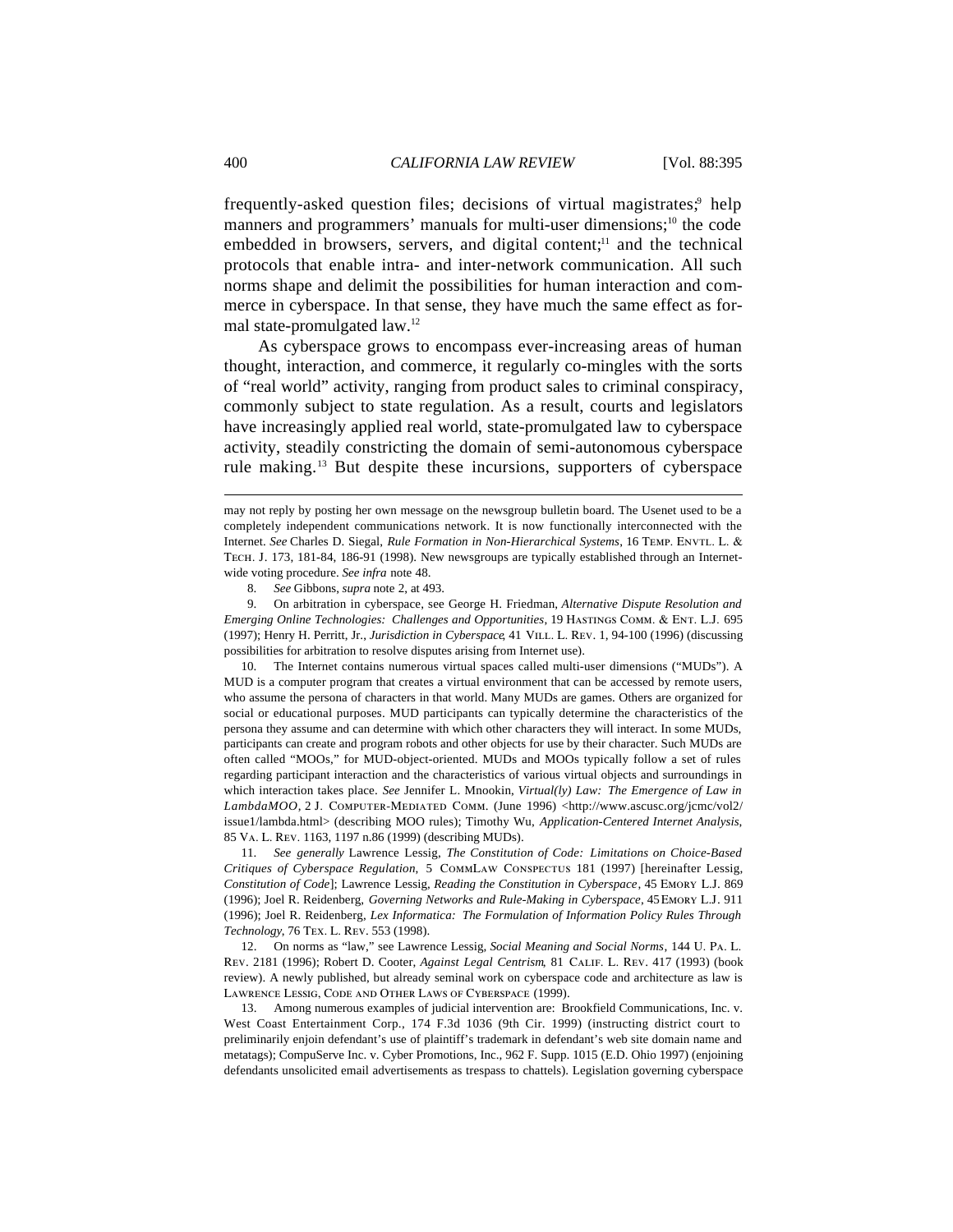self-governance (I will call them "cyberians") insist that cyberspace rule making is far more than a set of isolated local arrangements. For them, cyberspace is partly a model and partly a metaphor for a fundamental restructuring of our political institutions. Cyberians view cyberspace as a realm in which "bottom-up private ordering" can and, indeed, should supplant rule by the distant, sluggish, and unresponsive bureaucratic state.<sup>14</sup> By its very architecture and global reach, they contend, cyberspace will ultimately elude the strictures of state-created law, challenging the efficacy and theoretical underpinnings of the territorial sovereign state.<sup>15</sup>

Cyberians raise three types of arguments in support of their broad vision of cyberspace self-governance. Their first argument is that cyberspace independence will maximize welfare. Cyberians assert that the multiple, decentralized, interconnected sites for digital communication that make up cyberspace create greatly enhanced possibilities for flexible decision making, transacting, and norm creation that more efficiently allocate resources than centralized, bureaucratic state regulation.<sup>16</sup> Second, cyberians claim that state regulation of cyberspace is essentially futile and thus the state should not attempt it. Given the decentralized character and global reach of digital network communication, any nation-state's effort to impose its stamp on that communication will simply be met by regulatory arbitrage and evasion.<sup>17</sup> Third, cyberians argue that cyberspace selfgovernance more fully realizes liberal democratic ideals than does

1 4 . *See, e.g* ., Post & Johnson, *Civic Virtue*, *supra* note 2, at 25-26 (arguing that "bottom up" governance in cyberspace markets may be superior to "top down" rule by traditional democratic debate and legislative action); David G. Post, *Governing Cyberspace*, 43 Wayne L. Rev. 155, 170-71 (1996) (depicting local cyberspace rule making as a prime example of the possibilities for realizing a "Jeffersonian mode of law-making," a radically decentralized political order based on individual choice).

15. *See, e.g.*, JAMES DALE DAVIDSON & LORD WILLIAM REES-MOGG, THE SOVEREIGN Individual: How to Survive and Thrive During the Collapse of the Welfare State 17-26 (1997) (predicting that territorial nation-states will give way to "merchant republics of cyberspace"); Post, *supra* note 14, at 163 (contending that cyberspace may herald the "final days of a governance system relying on individual sovereign states as primary law-making authority").

1 6 . *See* Gibbons, *supra* note 2, at 509-10; David Post & David R. Johnson, *Chaos Prevailing on Every Continent: A New Theory of Decentralized Decision-Making in Complex Systems*, 73 Chi.- Kent L. Rev. 1055 (1998).

activity includes, among many other examples: Digital Millennium Copyright Act, Act of Oct. 28, 1998, Pub. L. No. 105-304, § 1, 112 Stat. 2860 (proscribing circumvention of technology controlling access to copyrighted works and regulating copyright infringement liability of Internet service providers); Child Online Protection Act, Pub. L. No. 105-277, tit. XVI, 112 Stat. 2681, 2736-41 (1998) (to be codified at 47 U.S.C. § 231) (forbidding according minors access to web sites containing indecent material); CAL. Bus. & PROF. CODE § 17538.45 (West Supp. 1999) (regulating dissemination of unsolicited email advertisements).

<sup>1 7 .</sup> *See* Gibbons, *supra* note 2, at 502; Johnson & Post, *Law and Borders*, *supra* note 2, at 1373- 74; *cf.* Dan Burk, *Virtual Exit in the Global Information Economy*, 73 Chi.-Kent. L. Rev. 943, 961-72 (1998) (predicting that, by providing a ready means of virtual mobility, the Internet will spur interjurisdictional competition to attract business revenue by offering desirable regulatory regimes); A. Michael Froomkin, *The Internet as a Source of Regulatory Arbitrage, in BORDERS IN CYBERSPACE 129* (Brian Kahin & Charles Nesson eds., 1997) (detailing the Internet's "resistance to control").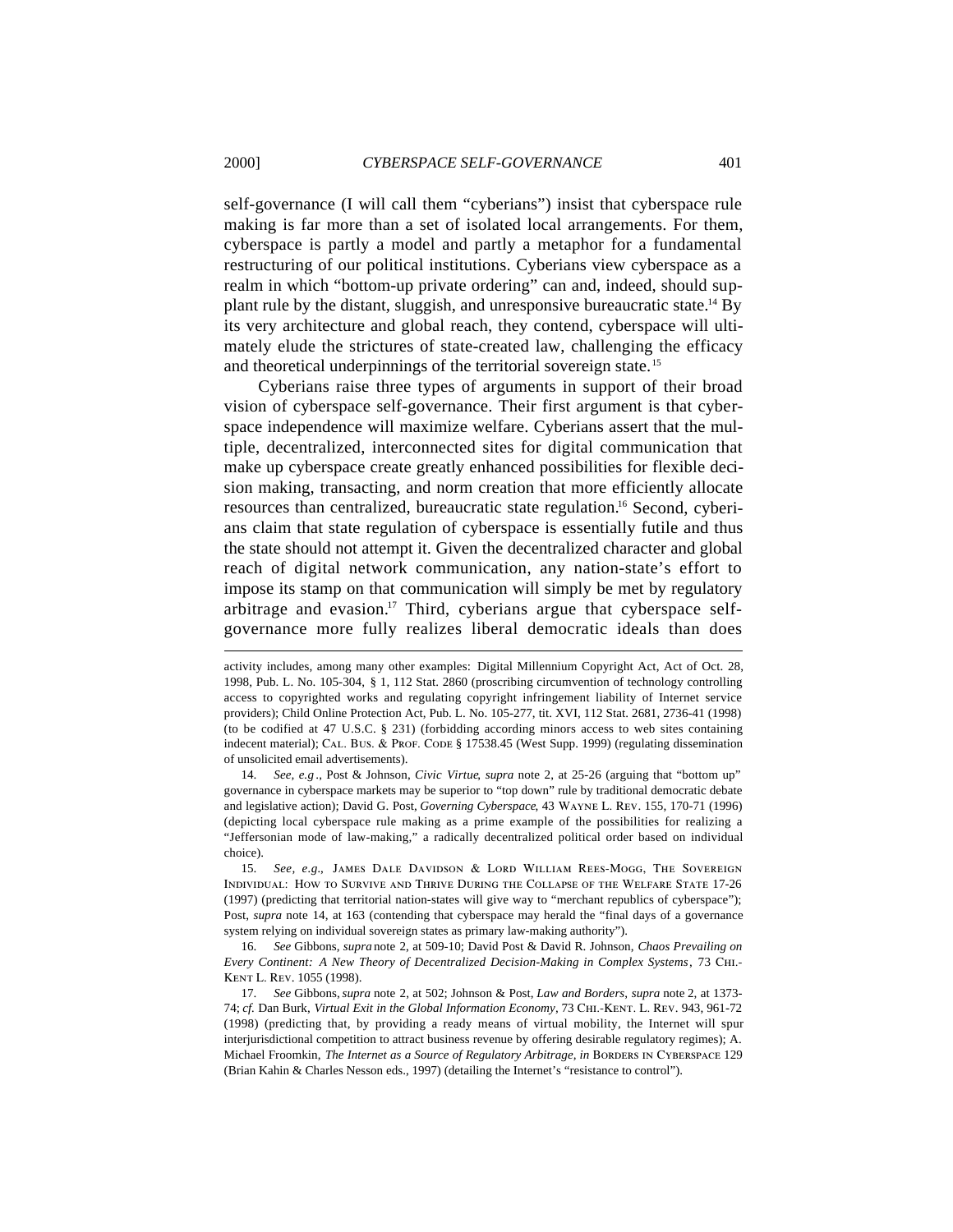regulation by even a liberal democratic nation-state. They contend that in contrast to "top-down" state regulation, cyberspace rule making epitomizes a "Jeffersonian mode of law-making," a political order based in the primacy of local norms and individual choice.<sup>18</sup>

The first two cyberian claims, regarding the purported efficiency benefits and unregulability of cyberspace "private ordering," have elsewhere been the subject of trenchant—to my mind, withering—critique.<sup>19</sup> My focus will be on the third cyberian claim, that a self-governing cyberspace would more fully realize liberal democratic ideals.

This claim has two parallel components. The first component, which I will call the claim of liberal perfection, views cyberspace norm creation as the paradigm of liberal rule. It contends that cyberspace self-governance more fully embodies the liberal democratic goals of individual liberty, popular sovereignty, and the consent of the governed than does the "top-down" administration of even the most democratic nation-states.20 Cyberians view territorial representative government as a fundamentally flawed attempt to implement liberal democratic ideals. Representative democracy might be the best we can achieve in "real space," where collective action, information, negotiation, and mobility costs make unmediated forms of governance highly impractical. But, cyberians posit, the global networks of digital communication and data storage that underlie cyberspace create unprecedented possibilities to drastically reduce those costs. They offer a wealth of information, instantaneous and inexpensive mass communication, and a seemingly infinite choice of virtual communities, discussion groups, and rule regimes. As a result, cyberians claim, cyberspace not only constitutes a jurisdiction apart from territorial nation-states; it is also a fundamentally more liberal and democratic one.

The second component, which I will call the claim of community autonomy, focuses not on cyberspace per se, but on group rights within the liberal state. A truly liberal state, it contends, grants considerable autonomy to communities and associations that wish to be self-governing. Accordingly, even if virtual communities and rule regimes do not represent

 <sup>1 8 .</sup> Post, *supra* note 14, at 170-71.

<sup>19.</sup> On the efficiency claim, see Mark A. Lemley, *The Law and Economics of Internet Norms*, 73 Chi.-Kent L. Rev. 1257 (1998); Radin & Wagner, *supra* note 6. On the futility of regulation claim, see Lessig, *supra* note 12, at 34-42, 49-60; Jack L. Goldsmith, *Against Cyberanarchy*, 65 U. Chi. L. Rev. 1199 (1998); Joel P. Trachtman, *Cyberspace, Sovereignty, Jurisdiction, and Modernism*, 5 Ind. J. GLOBAL LEGAL STUD. 561, 573 (1998) ("anything wrought by the mind of man is capable of regulation by the mind of man"); *see also* Henry H. Perritt, Jr., *The Internet as a Threat to Sovereignty? Thoughts on the Internet's Role in Strengthening National and Global Governance*, 5 IND. J. GLOBAL LEGAL Stud. 423, 435-36 (1998) (arguing that the Internet can be used as a tool to strengthen rule of law and liberal governance).

<sup>2 0 .</sup> *See* Post & Johnson, *Civic Virtue*, *supra* note 2, at 46-51; David G. Post, *The "Unsettled Paradox": The Internet, the State, and the Consent of the Governed, 5 IND. J. GLOBAL LEGAL STUD.* 521, 535-42 (1998).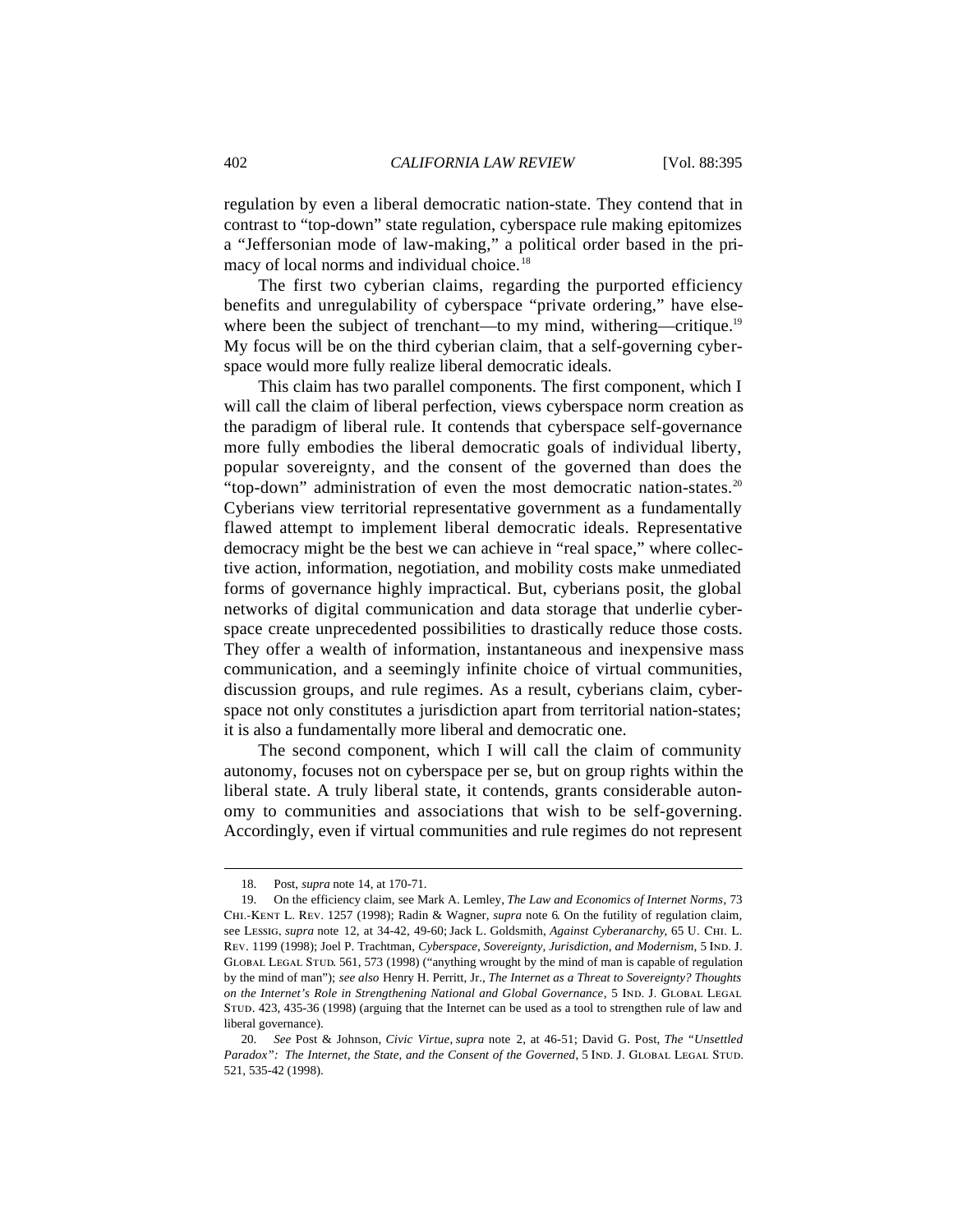superior forms of political organization—indeed, even if they are autocratic and illiberal—liberal nation-states must give them ample room for self-governance.<sup>21</sup> Cyberspace, cyberians assert, is a self-defining community. State regulation amounts to a "colonial" usurpation of local norms and authority.<sup>22</sup>

The cyberian claims of liberal perfection and community autonomy pose an intriguing challenge to traditional liberal democratic theory. But I believe that challenge ultimately fails. I will argue that an untrammeled cyberspace would prove inimical to the ideals of liberal democracy and indeed that selective state regulation of cyberspace is warranted to protect and promote those ideals. I will also propose that in the absence of regulation by a democratic state, cyberians would be forced to invent a quasistate institution to legislate and enforce liberal democratic meta-norms governing critical aspects of cyberspace organization and operation. Even if cyberians were successfully to establish such an institution, it would, at best, suffer from much the same democratic deficit that, according to cyberians, characterizes nation-state representative democracy.

With those parameters in mind, Part I of this Article will briefly examine the basic elements of liberal democracy most pertinent to the cyberian claim of liberal perfection. It will be particularly important to unpack the liberal from the democratic component of liberal democracy. Cyberians often conflate the two components. But, at bottom, the liberal perfection claim contends more that cyberspace self-governance represents an extra-democratic vehicle for actualizing liberalism than that it constitutes a purer form of democracy. As cyberians describe it, cyberspace presents opportunities for translating individual preferences into collective decision in ways that, for the most part, resemble more the operation of the market than the polis.

Following this conceptual foundation, Part II will elucidate and critically examine the cyberian claim of liberal perfection. The claim consists of three variants or sub-claims. Each sub-claim presents an alternative

 <sup>2 1 .</sup> *See* Johnson & Post, *Law and Borders*, *supra* note 2, at 1393 (calling for a "convergence of the intellectual categories of comity in international relations and the local delegation by a sovereign to self-regulatory groups" to support cyberspace self-governance); *cf*. Nicholas Negroponte, Being DIGITAL 7 (1995) (predicting that in the digital age the "values of a nation-state will give way to those of . . . electronic communities," and that "[w]e will socialize in digital neighborhoods in which physical space will be irrelevant").

<sup>22.</sup> See Gibbons, *supra* note 2, at 503 (referring to federal regulation of cyberspace as "colonialism"); Johnson & Post, *Law and Borders*, *supra* note 2, at 1393 ("If the sysops and users who collectively inhabit and control a particular area of the Net want to establish special rules to govern conduct there, and if that rule set does not fundamentally impinge upon the vital interests of others who never visit this new space, then the law of sovereigns in the physical world should defer to this new form of self-government."); *cf.* ESTHER DYSON, RELEASE 2.0: A DESIGN FOR LIVING IN THE DIGITAL Age 43, 104-05 (1997) (contending that state regulation would stifle the community spirit needed for cyberspace self-governance); Perritt, *supra* note 2, at 425-32 (proffering criteria for accepting autonomy of cyberspace communities).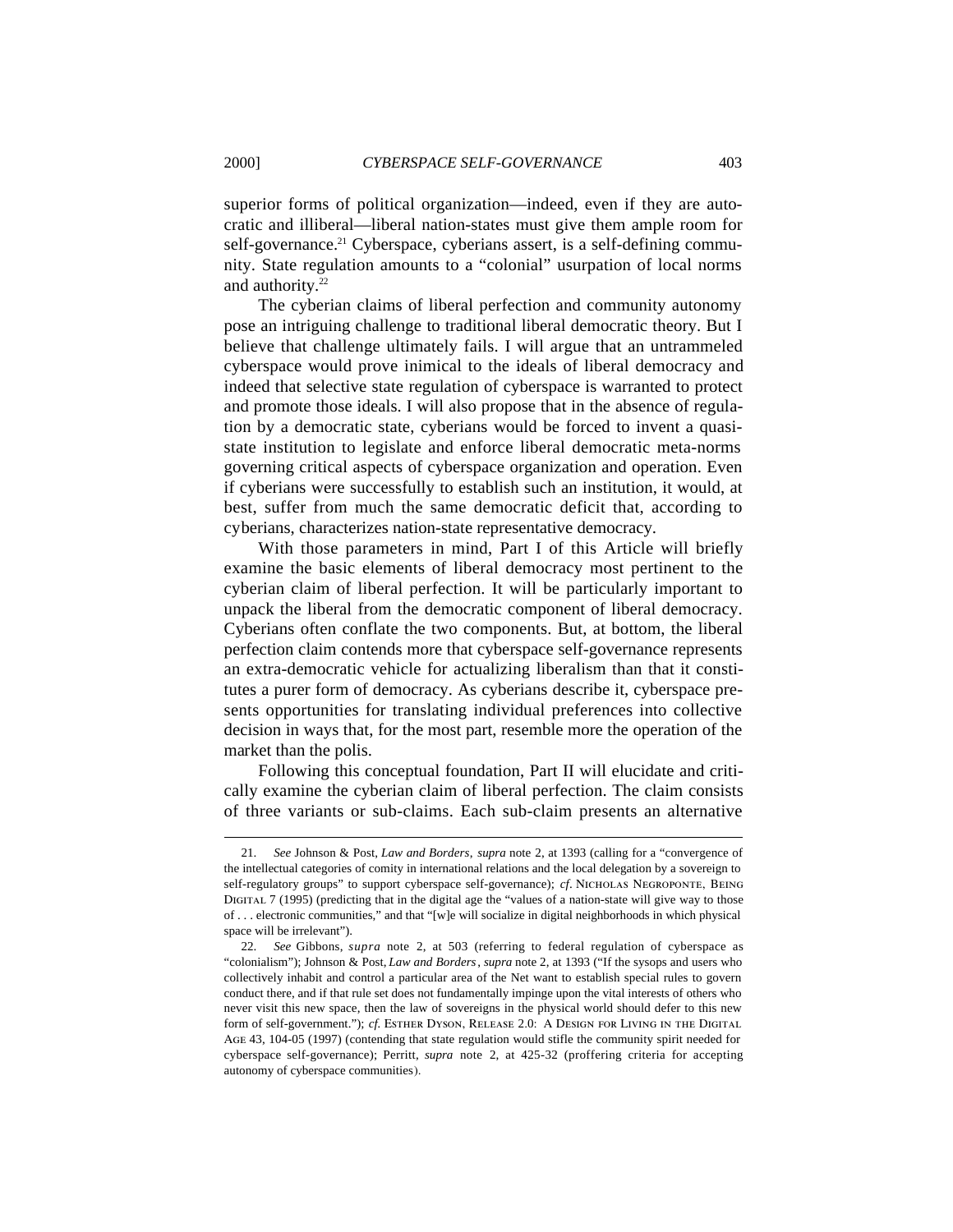vision of cyberspace self-governance, and each overlaps and to some extent contradicts the others.

What I label the "cyberpopulist" claim does focus largely on the democracy side of the liberal democracy equation. It views cyberspace as a mechanism for direct democracy. The Internet, cyberpopulists assert, has the potential to serve as an electronic town hall, an arena where individuals can deliberate and vote on issues of mutual concern. Such online plebicites might transpire on the level of virtual discussion groups, networks, or the entire Internet. In that manner, decision-making power will devolve from self-regarding elected officials and return to the people.

What I refer to as the "cybersyndicalist" claim sees the multifarious virtual communities developed through online discussion groups as the principal sites for the realization of liberal democracy. Through ongoing interaction and discussion, cybersyndicalists maintain, each discussion group generates a unique set of social norms reflecting the values and preferences of its participants. Expanding upon recent literature touting the purported efficiency benefits of the "bottom-up" generation of social norms,<sup>23</sup> cybersyndicalists portray virtual communities as the paradigms of consensual self-governance.

What I call the "cyberanarchist" claim anchors cyberspace selfgovernance in the spontaneous order arising from freedom of exit, rather than in community norm generation. Cyberanarchists place singular emphasis on each individual's "real freedom of movement" among diverse "rule spaces," rather than on the consensual, discursive formation of social norms by members of a close-knit community.<sup>24</sup> It does not matter whether online discussion groups or even entire networks of such groups are internally autocratic, since individuals can always choose "their own more congenial online homes."25 Cyberanarchists, then, see cyberspace as a

<sup>23.</sup> See, e.g., ROBERT C. ELLICKSON, ORDER WITHOUT LAW: HOW NEIGHBORS SETTLE Disputes (1991); Robert D. Cooter, *Decentralized Law for a Complex Economy: The Structural Approach to Adjudicating the New Law Merchant*, 144 U. Pa. L. Rev. 1643 (1996); Richard A. Epstein, *Enforcing Norms: When the Law Gets in the* Way, 7 Responsive Community, Fall 1997, at 4; Peter H. Huang & Ho-Mou Wu, *More Order Without More Law: A Theory of Social Norms and Organizational Cultures*, 10 J.L. Econ. & Org. 390 (1994); Avery Katz, *Taking Private Ordering Seriously*, 144 U. Pa. L. Rev. 1745 (1996); Jonathan R. Macey, *Public and Private Ordering and the* Production of Legitimate and Illegitimate Legal Rules, 82 CORNELL L. REV. 1123 (1997); Richard H. McAdams, *Accounting for Norms*, 1997 Wis. L. Rev. 625; Richard H. McAdams, *The Origin, Development, and Regulation of Norms*, 96 Mich. L. Rev. 338 (1997); Randal C. Picker, *Simple Games in a Complex World: A Generative Approach to the Adoption of Norms*, 64 U. Chi. L. Rev. 1225 (1997); Cooter, *supra* note 12 (reviewing Ellickson, *supra*). For a more critical assessment, see David Charny, *Illusions of a Spontaneous Order: "Norms" in Contractual Relationships*, 144 U. Pa. L. Rev. 1841 (1996); Lawrence Lessig, *Social Meaning and Social Norms*, 144 U. Pa. L. Rev. 2181 (1996); Eric A. Posner, *Law*, *Economics, and Inefficient Norms*, 144 U. Pa. L. Rev. 1697 (1996); Lewis A. Kornhauser, *Are There Cracks in the Foundations of Spontaneous Order?,* 67 N.Y.U. L. Rev. 647, 659-668 (1992) (reviewing Ellickson, *supra*).

<sup>2 4 .</sup> *See* Post & Johnson, *Civic Virtue*, *supra* note 2, at 49-50.

<sup>25.</sup> *Id.* at 50.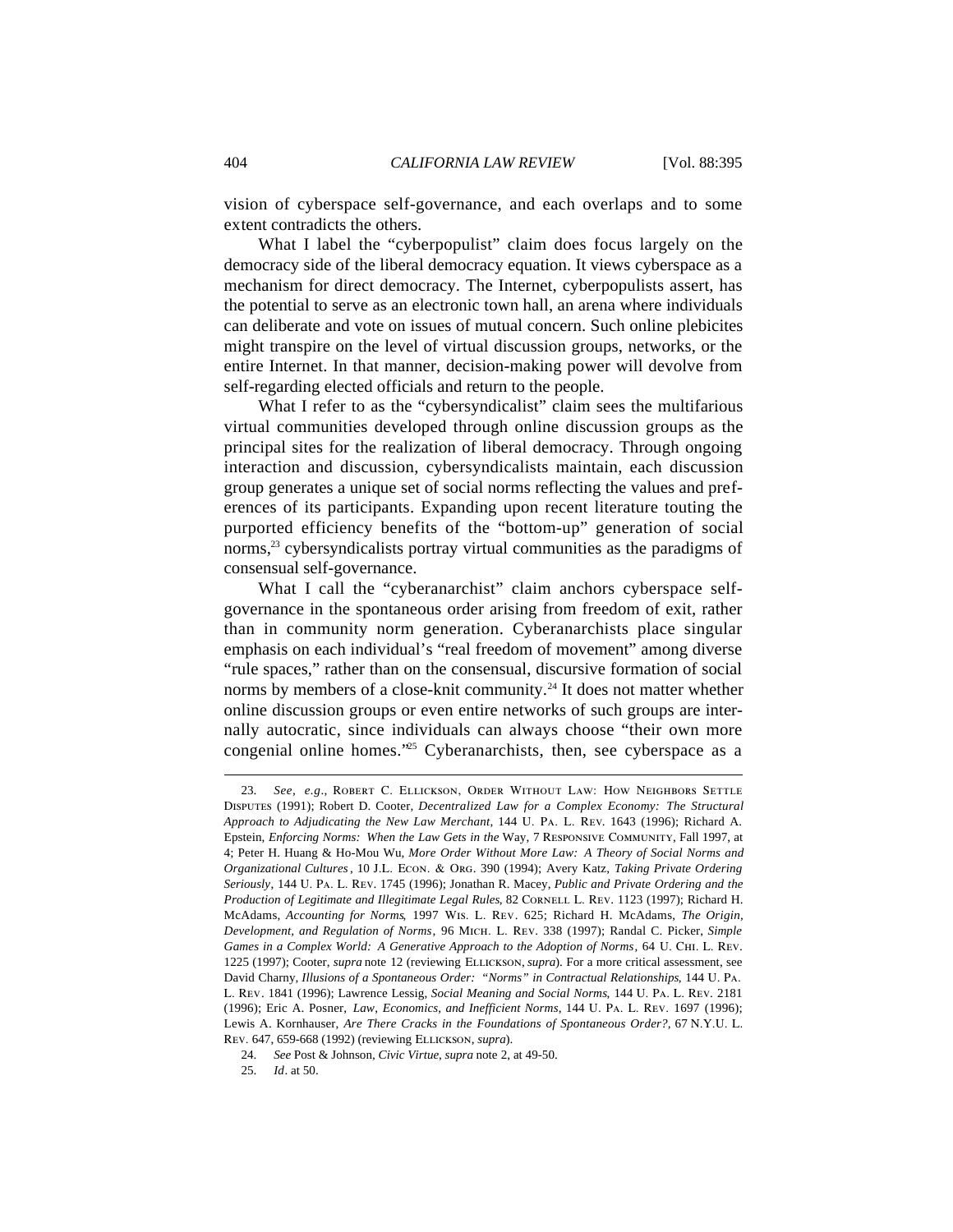market of alternative rule regimes. It is the ease of exit and the abundance of alternatives—in essence consumer choice in conditions approaching perfect competition—that bring to fruition the liberal ideals of liberty and consent.

Part II also presents my critique of the cyberpopulist, cybersyndicalist, and cyberanarchist claims. I will put forth four basic propositions. First, the cyberians give insufficient weight to representative democracy's support for liberal ideals, incorrectly viewing representative democracy as a mere second-best alternative to nonmediated systems for effecting individual choice. Second, the cyberians greatly exaggerate the propensity of online communication and communicative networks to support their visions of self-governance. As cyberians correctly assert, cyberspace is characterized by considerable freedom of movement. But that freedom of movement significantly undermines the stability required for community generation of social norms, and thus cuts against the cyberpopulist and cybersyndicalist claims. Indeed, given the unraveling of bottom-up online communities and the growing prevalence of autocratic determination of local online norms, the cyberanarchists present the only potentially viable claim for cyberspace self-governance. At the same time, however, online freedom of movement—both exiting from existing rule spaces and finding or establishing new ones—may be significantly more costly than cyberanarchists assume. As a result, liberal ideals can be realized only through the enforcement of meta-norms that protect those dissenters for whom exit is a less than tenable alternative.

Third, the cyberanarchist claim of liberal "government" by individual decision making is vulnerable to many of the standard criticisms of the Hayekian view of the market as fundamentally superior to democratic institutions.26 In cyberspace, no less than in real space, consumer decisions may represent an impoverished account of individuals' true preferences for many types of social goods. By the same token, market failure is no less endemic to online decision making than to its offline counterpart. In particular, the cyberanarchist vision would countenance some of the very externalities that liberal democracy seeks to minimize, including status discrimination and the suppression of minority viewpoints.

<sup>26.</sup> Hayek posited (and here I am necessarily oversimplifying) that a "spontaneous order," the result of countless interactions in a market tamed only by rules of law arising organically from those interactions and designed to allow each individual to pursue his own ends in accordance with his subjective preferences, represents a far better guarantee of individual liberty than does collective, democratic decision making. *See* 1 F.A. Hayek, Legislation and Liberty: Rules and Order 39- 43 (1973) (describing concepts of spontaneous order and rule of law); F.A. Hayek, The Road To SERFDOM 88-100 (1944) (contending that "political freedom is meaningless without economic freedom" and economic freedom can be sustained only through competition and individual choice without government intervention).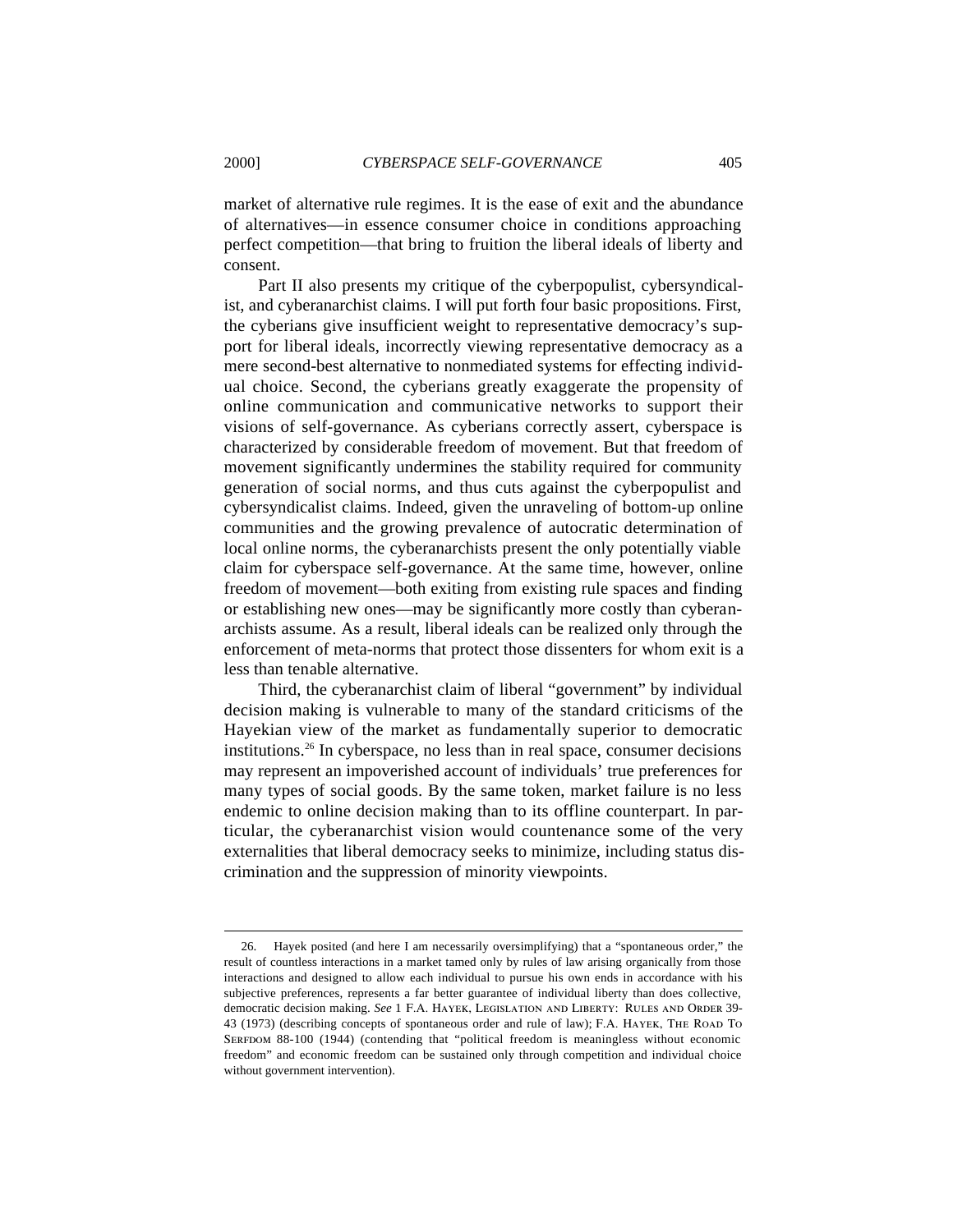Finally, cyberians give insufficient weight to the distributive function of liberal government. Liberal ideals can be realized only if the incidents of citizenship are distributed among all citizens. Yet opportunities to communicate, process information, and even gain access to cyberspace are vastly unequal. The cyberian vision lacks a vehicle to provide such citizenship resources to those who currently lack them. Without state intervention, therefore, cyberspace self-governance will, at best, resemble the Athenian democracy of the privileged few, not participatory liberalism.

Part III considers the cyberian claim for community self-governance within the liberal state. Political liberalism, I readily concede, does contain room for community and associative autonomy. But liberalism rightly imposes limits on that autonomy, and there is nothing about the nature of virtual communities to justify granting them greater leeway than their territorial counterparts. In fact, there may well be reason to impose greater restrictions on virtual communities.

Part IV discusses a number of areas in which a democratic state might regulate cyberspace activity or provide resources for online actors in order to further liberal ideals. These include countering status and viewpoint discrimination, protecting Internet user privacy, and promoting a broad distribution of citizenship resources. In line with my discussion in Part III, my conclusion is not that state intervention is always appropriate. Rather, in each instance the benefits of state intervention must be balanced against possible harms to speech and association interests that themselves have inherent value for liberal democracy.

Part V raises and rejects the possibility that cyberians might set up their own representative body to create and enforce meta-rules designed to promote liberal democratic ideals. It concludes that democratic institutions of territorial nation-states are far more likely effectively to protect liberal rights and to further the liberal ideal of government by consent of the governed.

Part VI briefly address an additional cyberian political claim. That claim invokes liberal and liberal democratic principles on an international level, augmenting cyberian claims regarding the failings of nation-state territorial democracy. Cyberians argue that a nation-state's imposition of jurisdiction over persons who reside outside the nation-state and who therefore lack a direct say in determining that nation-state's leadership or laws runs contrary to the fundamental liberal democratic principle of government by consent of the governed.<sup>27</sup> They also suggest that the democratic deficit plaguing domestic governments is exacerbated in the

 <sup>2 7 .</sup> *See generally* Johnson & Post, *Law and Borders*, *supra* note 2; Post, *supra* note 20.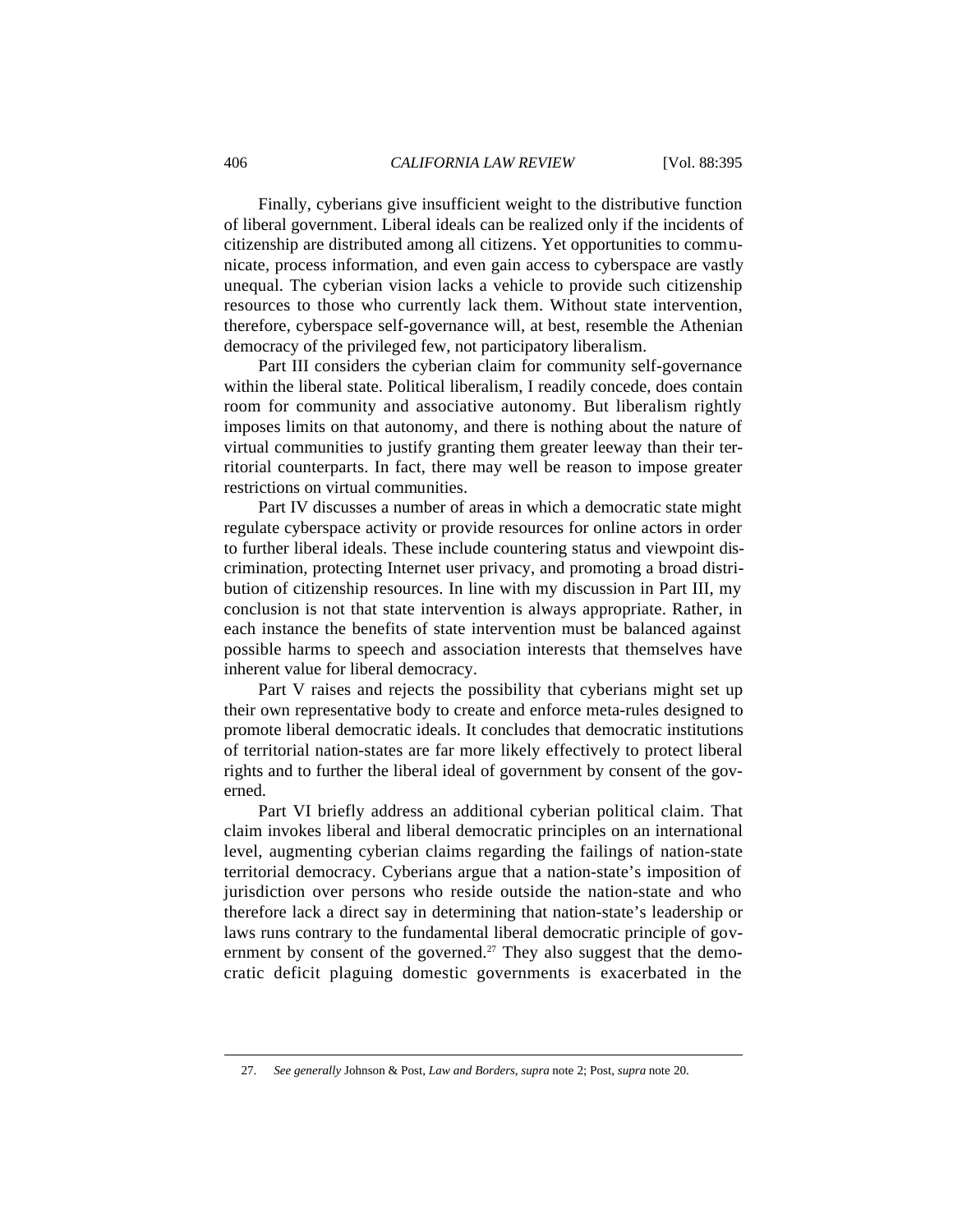international arena, where international agencies are even further removed from those they seek to regulate.<sup>28</sup>

### I

# Liberal Democracy

Cyberians maintain that cyberspace self-governance represents a fuller expression of liberal democratic principles than do the constitutional, representative democracies of territorial nation-states. To assess that claim, it will be helpful to explicate briefly the principles underlying liberal democracy. That, of course, is no simple task. As Don Herzog has aptly remarked, "liberalism is a tradition, not a single view, and like any other tradition it is best conceived of as a family of disagreements."29 What follows, then, is a brief restatement of those elements of liberal democracy most pertinent to the cyberian claim. In particular, I will adumbrate the basic fault lines in liberal democratic theory to locate the cyberian claim within its theoretic context.

Liberal democracy is a political system with representative governments elected by popular majority, the rule of law enshrined to protect individuals and minorities, and a significant sector of economic, associational, and communicative activity that is largely autonomous from government control.30 It rests upon the principles of individual liberty, civic equality, popular sovereignty, and government by the consent of the governed. Liberal democracy's institutional characteristics and principles are mutually dependent. Popular sovereignty exercised through the periodic election of representatives, together with a representative government constrained by the rule of law, a separation of powers, and constitutional rights, helps to secure individual liberty.<sup>31</sup> Concomitantly, individual liberties, civic equality, and limited government support democratic

 <sup>2 8 .</sup> *See* David R. Johnson & David G. Post, *And How Shall the Net Be Governed?: A Meditation on the Relative Virtues of Decentralized, Emergent Law, in* Coordinating the Internet, *supra* note 6, at 62, 71-73 (arguing that the Internet poses problems of democratic deficit and regulatory capture).

<sup>2 9 .</sup> Don Herzog, *Some Questions for Republicans*, 14 Pol. Theory 473, 480 (1986).

<sup>3 0 .</sup> *See* Michael W. Doyle, *Kant, Liberal Legacies, and Foreign Affairs*, 12 Phil. & Pub. Aff. 205, 206-09 (1986) (defining liberal democracies as having four major characteristics: (1) protection of private property; (2) a market economy; (3) equality under the law and respect for human rights; and (4) a representative government deriving its authority from the consent of individuals); Steven R. Ratner, *New Democracies, Old Atrocities: An Inquiry in International Law*, 87 Geo. L.J. 707, 707 (1999) (defining liberal or constitutional democracy as "a political system with governments elected by popular majority, and with the rule of law enshrined to protect those not in the majority").

<sup>31.</sup> Indeed, the existence of democratic institutions may be seen as an instance of individual liberty. International law has increasingly recognized the right to political participation in democratic elections as an independent human right, not merely as good policy in support of individual rights against an overreaching state. *See, e.g*., European Parliament Resolution 78/95, P60, 1995 O.J. (C 126) 126 ("[T]he right to political participation in the political process is a fundamental and universal human right, as is the establishment of representative democracy.").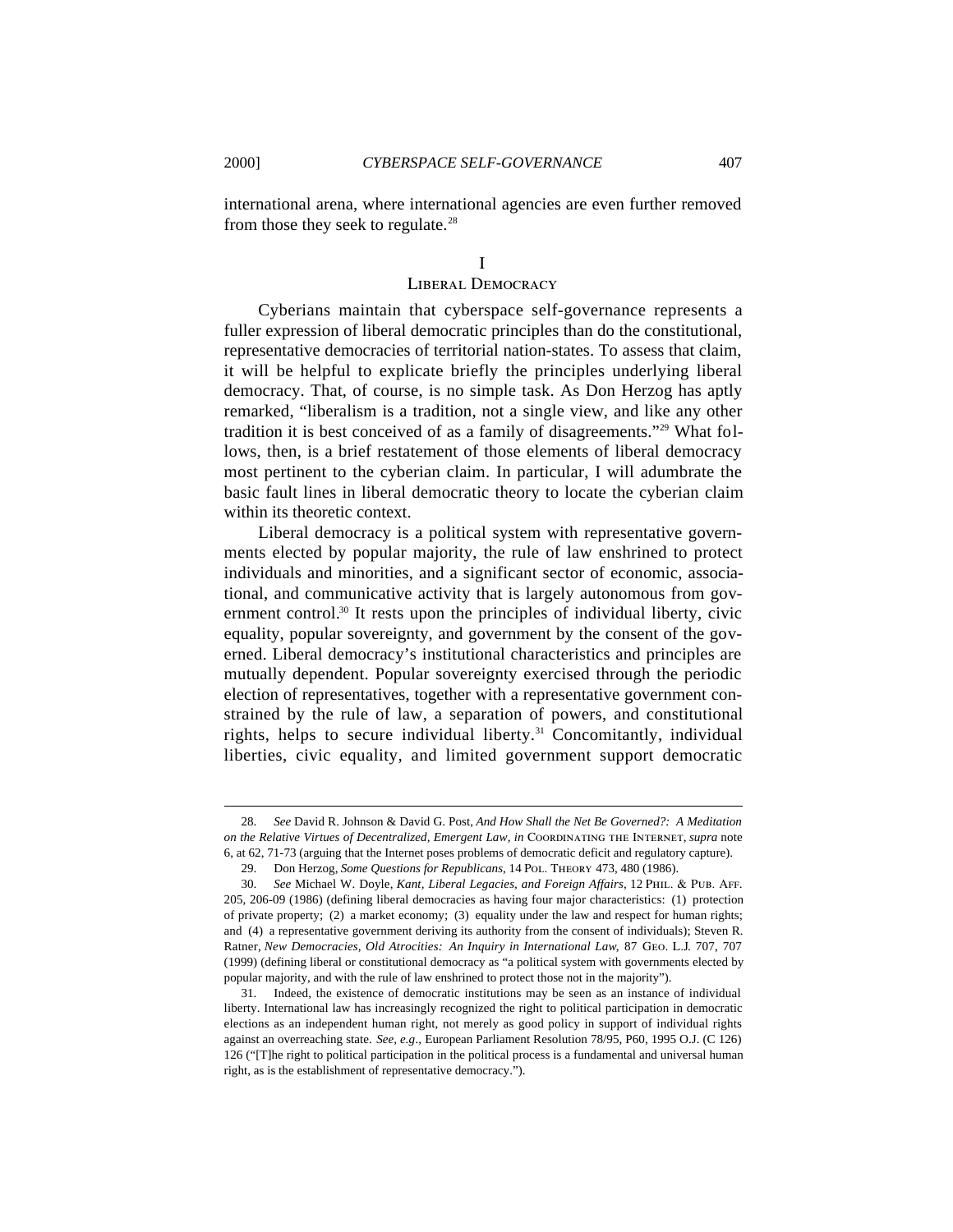governance. They undergird a vibrant civil society, a prerequisite for the effective exercise of popular sovereignty.

Yet there is a certain—some would say fundamental—tension between liberalism and democracy. While democracy aims to actualize the popular will, liberalism gives primacy to individual liberty. Or more precisely, while democracy promotes *public liberty*, the right to belong to a self-governing community, liberalism champions *personal liberty*, in the "negative" sense of the absence of interference with individual choice.<sup>32</sup> A democratic order demands individual involvement in the political process and adherence to collective decision. A liberal order enables individuals to pursue their private ends in the manner of their own choosing.

I do not mean to make too much of this dichotomy. To be certain, personal (negative) liberty and limited government are central to liberal thought. But modern liberalism, stretching back at least to the American Revolution, also bears the imprint of the democracy component of liberal democracy.33 In particular, most liberals would place civic equality, in the sense of both equal treatment under the law and equal right to participate in political life, squarely within the pantheon of liberal rights.<sup>34</sup> Numerous liberal theorists, including John Rawls, Stephen Holmes, and John Stuart Mill in his later work, also insist that a liberal government must secure the necessary social and material conditions for individuals' realization of liberal rights, not merely to accord those rights formal recognition.<sup>35</sup>

33. For a cogent refutation of the notion that liberalism is inherently hostile to democracy, see Holmes, *supra* note 32, at 27-36.

<sup>32.</sup> See Philip Pettit, Republicanism: A Theory of Freedom and Government 18 (1997). Pettit juxtaposes "negative liberty" not only against "public liberty" (also termed "ancient" or "positive" liberty), but also against "republican liberty," meaning freedom from domination, another's privilege to interfere arbitrarily with one's individual choice. *Id*. at 18-31. In his classic discussion of negative liberty, Isaiah Berlin contrasts it with "positive liberty," an individual's right of self-mastery and political participation, which may or may not be coterminous with others' understanding of "public liberty." See generally Isaiah BERLIN, Two CONCEPTS OF LIBERTY (1958). As Stephen Holmes points out, the borders between these various types of individual liberty are far more permeable than Berlin and others have suggested. Stephen Holmes, Passions and Constraint: On the Theory of Liberal Democracy 28-30 (1995). Indeed, all play some part in traditional liberal theory. *See* Joshua Cohen, *Democracy and Liberty, in* Deliberative Democracy 185 (John Elster ed., 1998) (maintaining that negative liberties may be a necessary condition for democratic governance in a pluralist society).

<sup>34.</sup> *See* David HELD, MODELS OF DEMOCRACY 88 (2d ed. 1996) (noting that modern liberal democracy posits that "[t]he protection of liberty requires a form of political equality among all mature individuals: a formally equal capacity to protect their interests from the arbitrary acts of either the state or fellow citizens"); *see also* John Rawls, Political Liberalism 289-371 (1993) (including "political liberties" among basic liberal liberties).

<sup>3 5 .</sup> *See* Holmes, *supra* note 32, at 236-66 (arguing that the redistributionist welfare state fully comports with traditional liberal theory); 4 John Stuart Mill, Principles of Political Economy 775-941 (J.M. Robson ed., 1965) (1848) (decrying capitalism's stultifying impact on wage earner dignity and independence of thought and advocating syndicalist system of worker ownership and election of management); JOHN RAWLS, A THEORY OF JUSTICE 225-27 (1971) (noting that political liberties and democratic institutions "lose much of their value whenever those who have greater private means are permitted to use their advantages to control the course of public debate"); Joseph Raz, The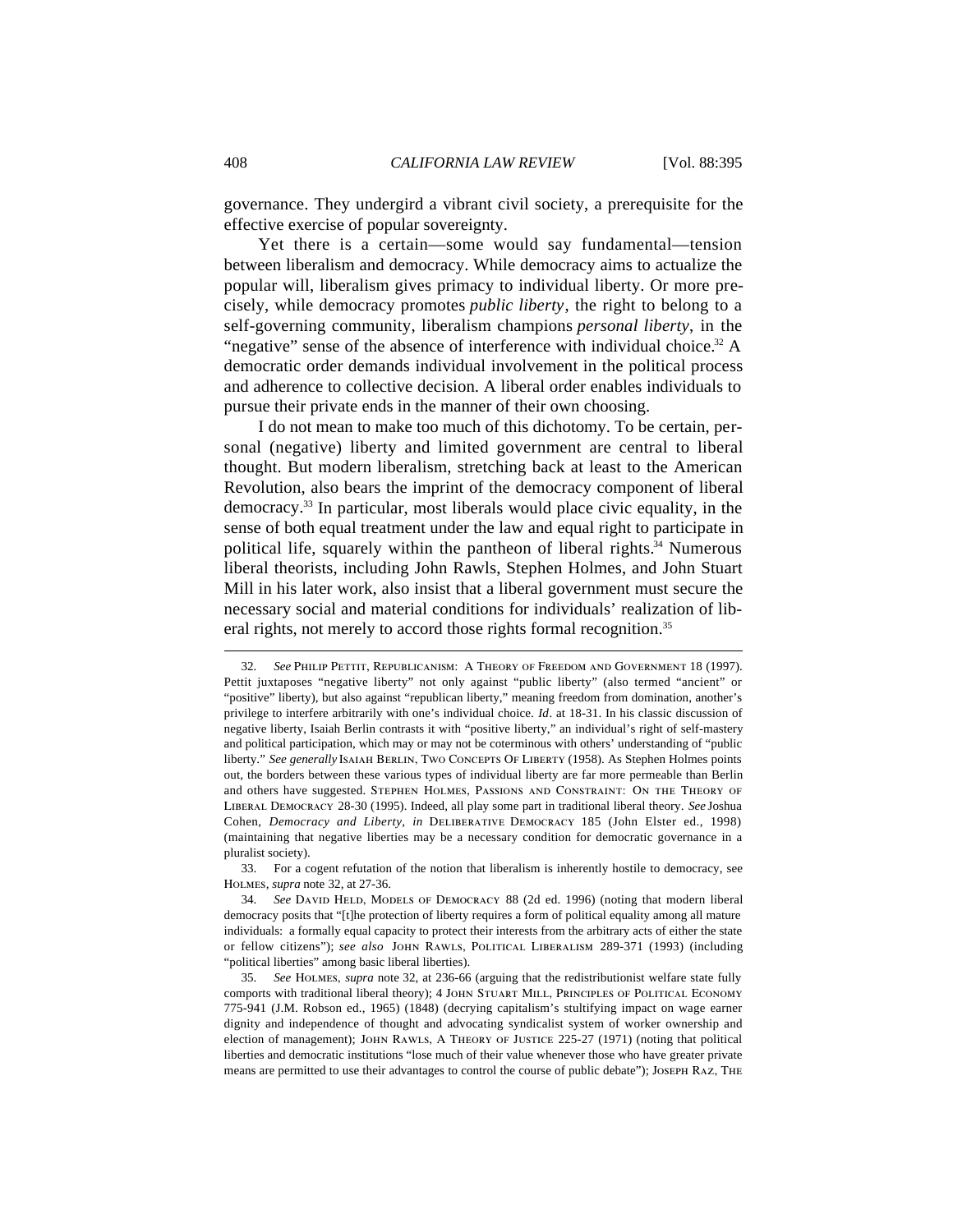Nevertheless, expanding upon Locke and much of Mill's earlier writing, neoliberals, including F.A. Hayek, Robert Nozick, and James Buchanan, have insisted upon a radical separation between liberalism and democracy.36 In traditional Lockean liberalism, individual liberties conceptually precede the state (and, in Locke's metaphoric account, they chronologically precede the state as well). Individuals decide, or rational individuals would decide, to establish a state to serve their private ends. The state thus arises from, and its legitimacy depends upon, the express or tacit consent of individuals. The state, in turn, may rightfully exercise its authority only in accordance with the terms of that "social contract."

For traditional liberals and liberal democrats, the "social contract" yields two basic understandings of the state. The first is limited government. Since individuals consent to a state to serve their private ends, the social contract limits government authority to securing individuals' rights, persons, and property (although modern liberals differ significantly on the extent to which those ends demand state intervention in civil society and the market). Second, the relation between a nation's citizens and government is one of trustor and trustee.<sup>37</sup> Government must serve and take direction from the people (although in liberal democracies the people's will finds expression in a complex, highly stylized arrangement of broad constitutional directives and the periodic election of representatives).

Neoliberals, in contrast, define the relation between citizen and state more in terms of the metaphoric prepolitical state of nature than the social contract's prospective application to civil government. In their view, collective choice is nothing but the aggregation of individual decisions, and the creation of a political community or government is at best a necessary evil, the burden individuals must bear to secure their private ends. Law and a minimal state may sometimes be necessary to protect individuals from others' harmful acts (however defined), facilitate voluntary exchange, and arrange for or stimulate the production of public goods. But except for this "minimal collectivization,"<sup>38</sup> the only legitimate allocation of resources is that "contingently negotiated by the unhindered activities of individuals in

<u>.</u>

MORALITY OF FREEDOM 425-29 (1986) (arguing that the liberal state must promote individual autonomy by guaranteeing that certain goods are made available to its citizens).

<sup>36.</sup> *See* HELD, *supra* note 34, at 253-60 (describing neoliberal thought).

<sup>3 7 .</sup> As Locke put it, legislative power is "but a delegated Power from the People" and "the Legislative being only a Fiduciary Power to act for certain ends, there remains still *in the People a Supreme Power* to remove or *alter the Legislative*, when they find the *Legislative* act contrary to the trust reposed in them." John Locke, Two Treatises Of Government, II, § 149. *See also* Holmes, *supra* note 32, at 181 (discussing Mill's support of a trustee as opposed to a delegate theory of representation). For further discussion of this liberal basis for representative democracy, see Holmes, *supra* note 32, at 32-34; PETTIT, *supra* note 32, at 9.

<sup>38.</sup> JAMES M. BUCHANAN & GORDON TULLOCK, THE CALCULUS OF CONSENT: LOGICAL FOUNDATIONS OF CONSTITUTIONAL DEMOCRACY 46 (1962) (referring to human and property rights as "minimal collectivization").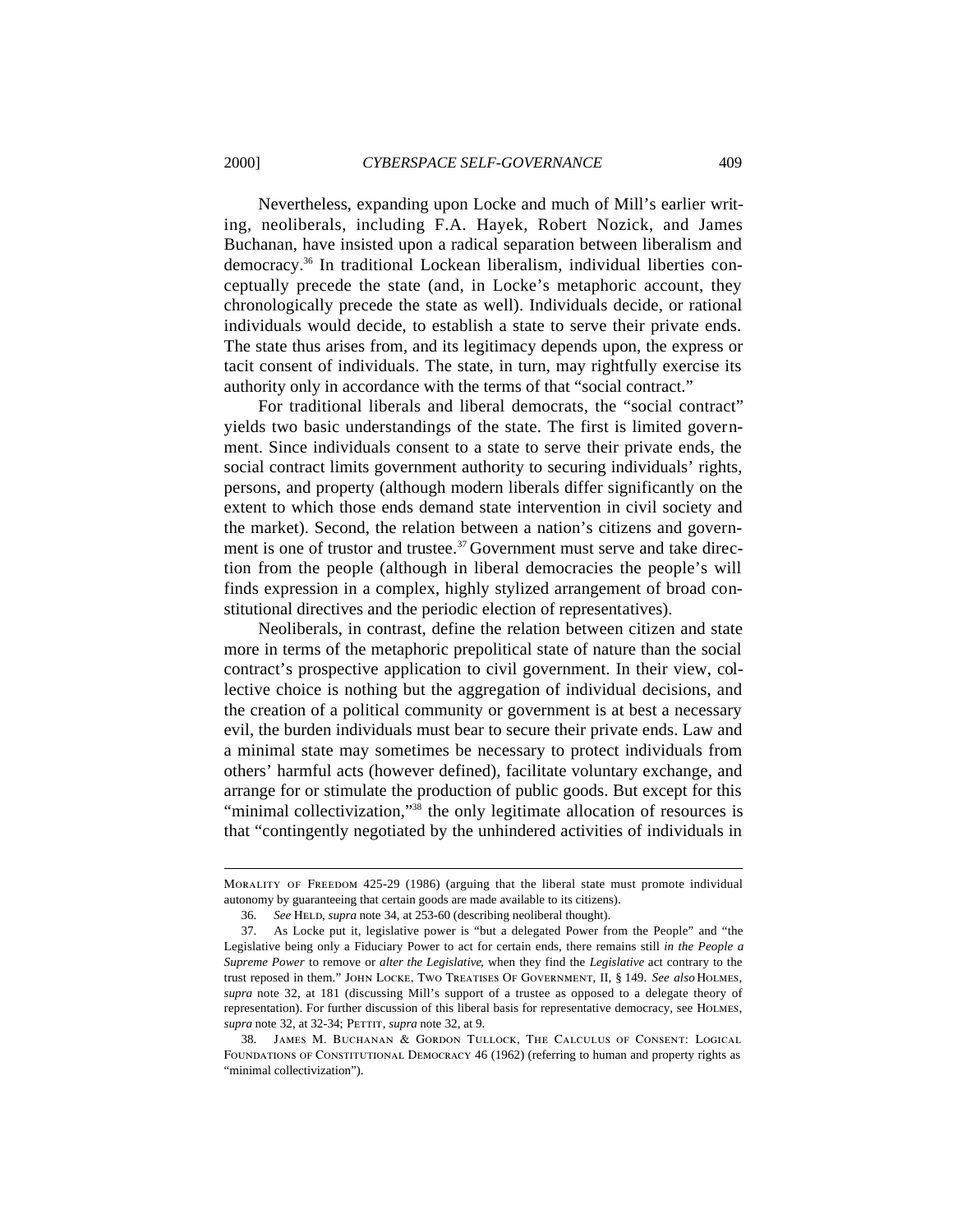competitive exchanges with one another."39 As Hayek and Nozick emphasize, any collective decision to which an individual has not consented is a restriction of his liberty since it denies him the possibility of acting in a manner he otherwise could have acted and of judging his own ends.40 Or, to cast that proposition in Buchanan's public choice terms, rational individuals will choose democratic over individual decision making only when transaction costs prevent the reaching of private, voluntary agreements.41 In sum, by its very nature constitutional representative democracy offers inadequate protection for liberal rights. Majoritarian rule is a second-best alternative, to be employed only when market failure obstructs private bargains.

Where do the cyberians fit in this colloquy? Cyberians often use the terminology of liberal democracy. They argue, for example, that rule of a territorial representative democracy over cyberspace belies the liberal democratic principle of "government by the consent of the governed."42 But for the most part, the cyberian project is a neoliberal one.<sup>43</sup> They view liberal democracy as a second-best alternative to private agreement. Moreover, they see in cyberspace the unprecedented possibility of dramatically reducing individuals' decision-making and transaction costs. As they describe it, cyberspace represents the fruition of the neoliberal dream, the possibility of a society ruled by myriad private, voluntary agreements. In cyberspace the state, even a liberal democratic state, is an unnecessary and deleterious appendage.

#### II

#### The Cyberian Claim of Liberal Perfection

Cyberspace offers numerous arenas for potential self-governance.<sup>44</sup> At the most local level, these include a multitude of discussion groups and sites for ongoing virtual interaction. Virtual fora such as email listservs, Usenet newsgroups, chat rooms, and multi-user games are built upon varied rule structures.45 Some local rules reflect considerable participant input, although group moderators autocractically determine most local rules. At

 <sup>3 9 .</sup> Held, *supra* note 34, at 255 (paraphrasing Robert Nozick). *See* Robert Nozick, Anarchy, STATE AND UTOPIA 149-74 (1974).

<sup>4 0 .</sup> *See generally* Hayek, *supra* note 26; Nozick, *supra* note 39.

<sup>4 1 .</sup> *See* Buchanan & Tullock, *supra* note 38, at 62.

<sup>4 2 .</sup> *E.g*., Barlow, *supra* note 1; Dyson, *supra* note 22, at 1.

<sup>4 3 .</sup> *See, e.g*., Post, *supra* note 20, at 538 (viewing the social contract, in Nozick's terms, as an agreement among prepolitical individuals, not between a sovereign people and their governing institutions).

<sup>44.</sup> Such self-governance, of course, transpires only within the framework of state-created subsidy and law. *See* sources cited *supra* note 6.

<sup>4 5 .</sup> For an illuminating discussion of such rules, see Siegal, *supra* note 7. *See also* Mnookin, *supra* note 10. Multi-user games include MUDs (multi-user dimensions) and MOOs (object-oriented MUDs). *See* sources cited *supra* note 10.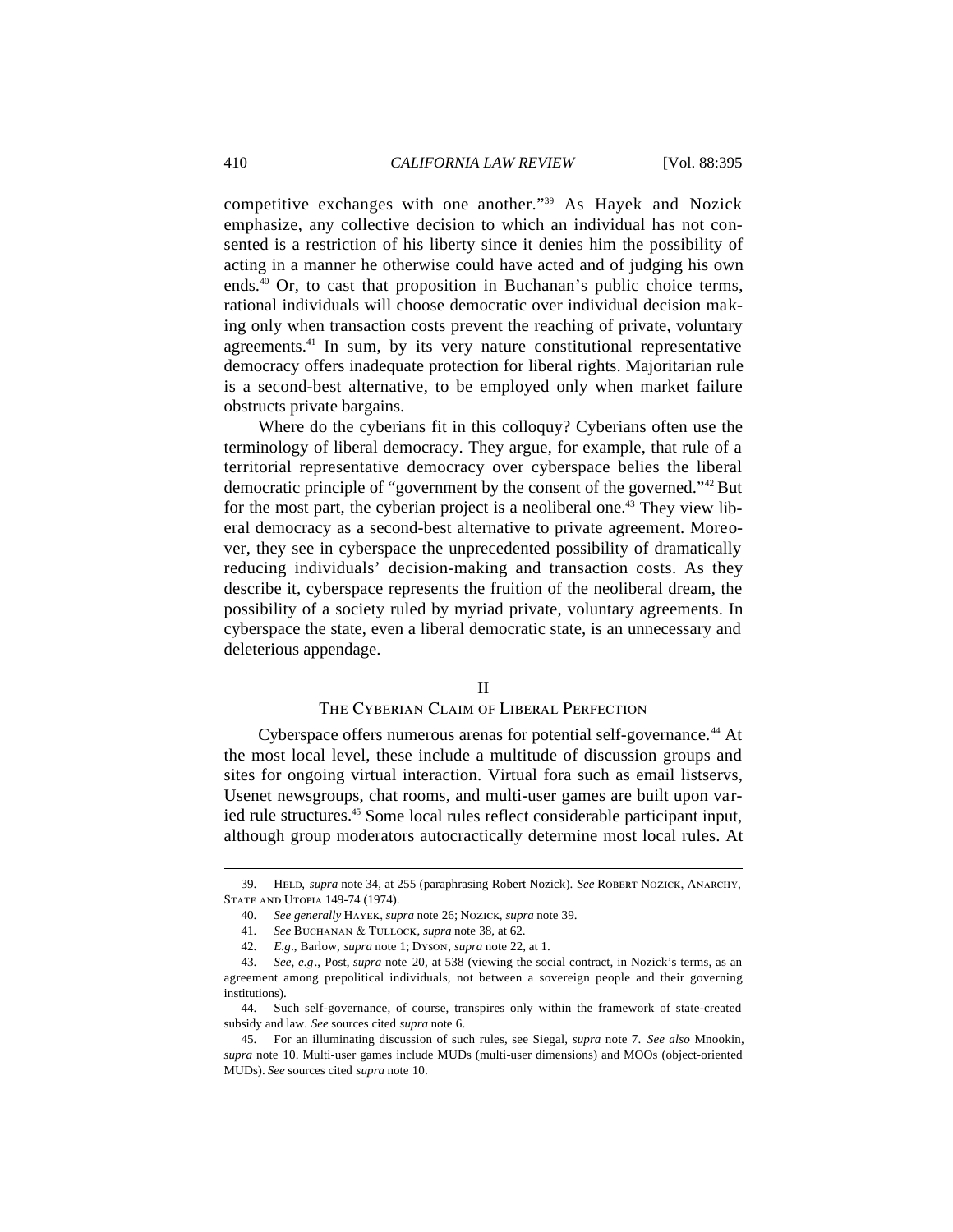what might be termed the "regional level," many virtual fora are organized within networks such as the WELL, $46$  the Usenet, and the multiple discussion groups sponsored by America Online, CompuServe, and other Internet service providers.47 Virtual networks also comprise groupings of sites, such as the World Wide Web, devoted more to relaying information than to participant interaction. Like virtual fora, virtual networks constitute—and are constituted by—formal and informal rules that reflect varying degrees of participant input. Finally, cyberspace might be seen as a single, global unit of governance. In this view, cyberspace as a whole is "ruled" by technical protocols governing internetwork communication and by the numerous individual choices among alternative fora and networks, choices that favor certain matrices of local and regional rule regimes and disfavor others.

But in parallel with such nascent self-governance, countless cyberspace transactions and local norms parallel the sort of offline activities that have given rise to state regulation. Some of these concern the sale of expressive content or services, such as web sites that sell pornography or Internet gambling. Others involve the unauthorized use of intellectual property, whether copyrighted expression or trademark. Still others touch upon what are often seen as fundamental political or autonomy interests. These include the exclusion of certain viewpoints from online discussion groups or entire networks; similar discrimination based on the would-be speaker's race, gender, or other status; the collection of personal information gleaned from Internet users' web site visits; and unsolicited email advertising.

Cyberians argue that the state, as a general rule, should refrain from regulating such behavior, even when regulation of parallel offline activity might be warranted. A political fount of this claim is that cyberspace offers unique possibilities for private ordering that more fully embody the democratic liberal ideals of individual liberty and government by the consent of the governed than does the representative democracy of territorial nationstates. Territorial representative government, cyberians assert, is a fundamentally flawed second-best alternative, necessitated by the collective action, information, transaction, and mobility costs that make more democratic structures impractical. But within cyberspace such costs are drastically reduced. Accordingly, those engaging in online communication should receive considerable leeway to govern themselves, or at least to govern their online activity, from the "bottom-up" as it were. In this view,

<sup>46.</sup> The WELL is the acronym for the Whole Earth 'Lectronic Link, a network of moderated discussion groups based in San Francisco. For an in-depth study of this pioneer network of virtual communities, see HOWARD RHEINGOLD, THE VIRTUAL COMMUNITY: HOMESTEADING ON THE ELECTRONIC FRONTIER (1993).

<sup>4 7 .</sup> *See* Jonathan Zittrain, *The Rise and Fall of Sysopdom*, 10 Harv. J.L. & Tech. 495, 502-03 (1997) (discussing AOL and CompuServe fora).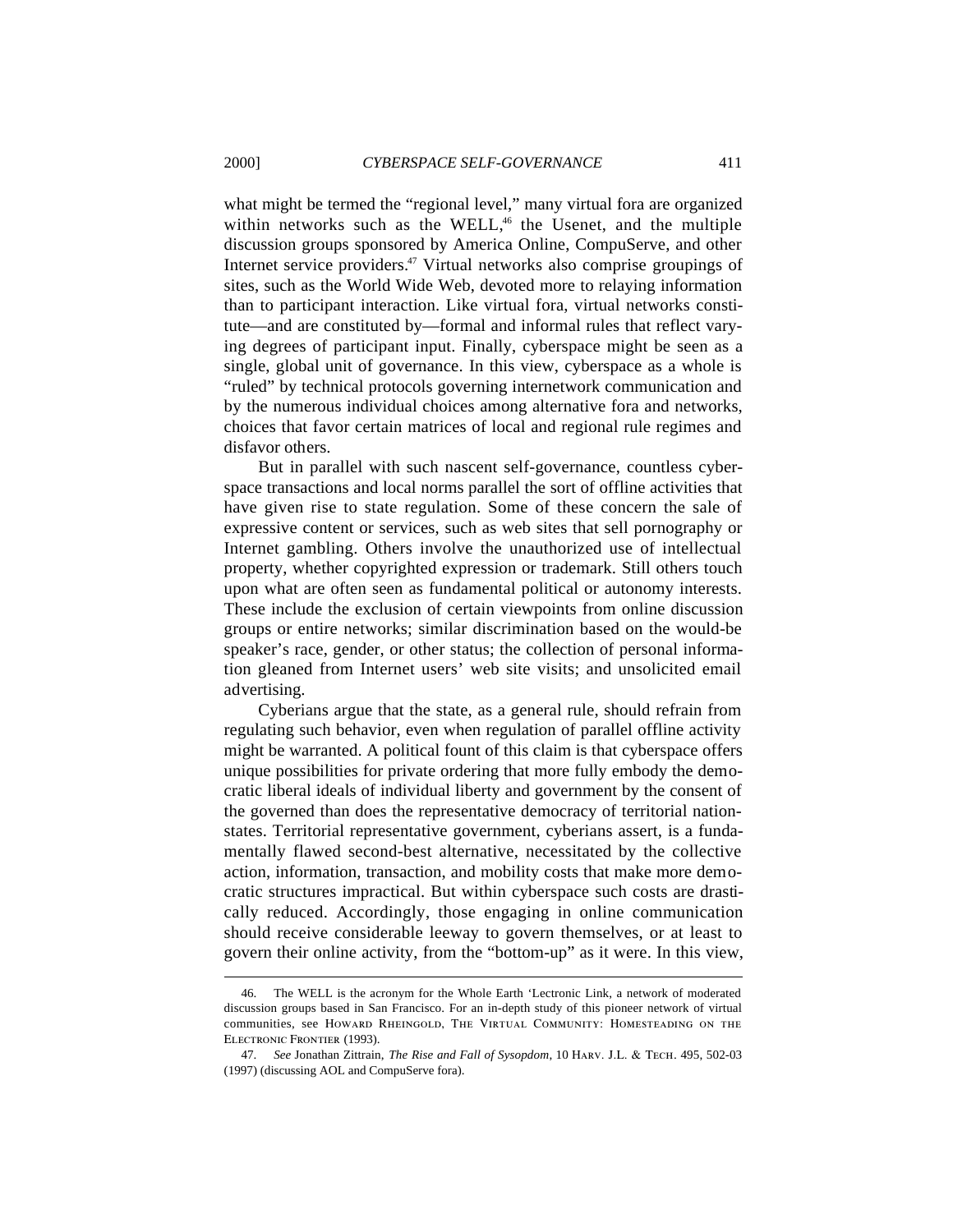cyberspace self-governance centers political decision making in the individuals whose lives those decisions affect, rather than in representatives who can only approximate their constituents' preferences and choices.

The cyberian claim of political superiority presents three overlapping, but also somewhat contradictory, approaches to cyberspace self-governance. These include cyberpopulism, which views the Internet as a vehicle for electronic direct democracy; cybersyndicalism, which focuses on the generation of social norms by virtual communities as an alternative to state-centered law making; and cyberanarchism, which sees cyberspace as the epitome of Hayekian spontaneous order, a regime "governed" by the constant, variable interaction of a multitude of individual decisions rather than by norms enunciated and enforced by an overarching state or quasistate. Each approach claims to achieve the radical disintermediation that cyberians insist is necessary to fulfill liberal ideals. In this Part, I will further explicate the three approaches. I will also call into question their basic assumptions.

### *A. Cyberpopulism*

### *1. The Cyberpopulist Claim*

Cyberpopulists see in cyberspace the possibility for direct voting and citizen deliberation, a virtual equivalent of the much idealized New England town meeting. Cyberpopulism differs in important ways from the rest of the cyberian claim of liberal perfection. In both aspiration and theoretical grounding, it is considerably more intertwined with offline liberal democratic institutions than are cybersyndicalism and cyberanarchy. First, cyberpopulists see Internet voting not only as a basis for cyberspace governance but also as a direct challenge to territorial representative democracy.48 For cyberpopulists, citizen voting on a continuous stream of Internet

 <sup>4 8 .</sup> Much cyberpopulism contemplates the use of the Internet for citizen initiatives, deliberation, and voting on real world issues, as opposed to those involving cyberspace interaction per se. *See, e.g*., Graeme Browning, Electronic Democracy; Using the Internet to Influence American POLITICS 84-88 (1996) (advocating use of Internet in offline politics); Clive Walker & Yaman Akdeniz, *Virtual Democracy*, Pub. L., Autumn 1998, at 489 (discussing possibilities for use of Internet for citizen plebiscites). In fact, the vast majority of cyberspace rule making takes place by rough consensus, fiat, or contract, not formal vote. But rule by vote has also found expression within cyberspace administration. Most notably, perhaps, the establishment of new Usenet newsgroups (other than those in the "alt." or alternative hierarchy) requires a super-majority vote of those Internet users casting votes. *See Guidelines for Usenet Group Creation, Newsgroups: The Results* (last modified Sept. 24, 1997) <http://news.acns.nwu.edu/usnt\_end.html> (providing that a new newsgroup may be created "if 100 more valid YES/create votes are received than NO/don't create AND at least 2/3 of the total number of valid votes received are in favor of creation"). Various newsgroups, chat rooms, and listservs have also sometimes reached crucial decisions regarding internal policy through deliberation and vote. *See* Siegal, *supra* note 7, at 203-06 (discussing ballot procedure concerning disputes within a LambdaMOO group). Similar methods of vote or agreement have been suggested as a basis for cyberspace-wide rule making. *See* David R. Johnson, *Lawmaking and Law Enforcement in Cyberspace*, (visited Apr. 27, 1994) <http:www.eff.org/pub/Legal/cyberlaw\_johnson.article> (suggesting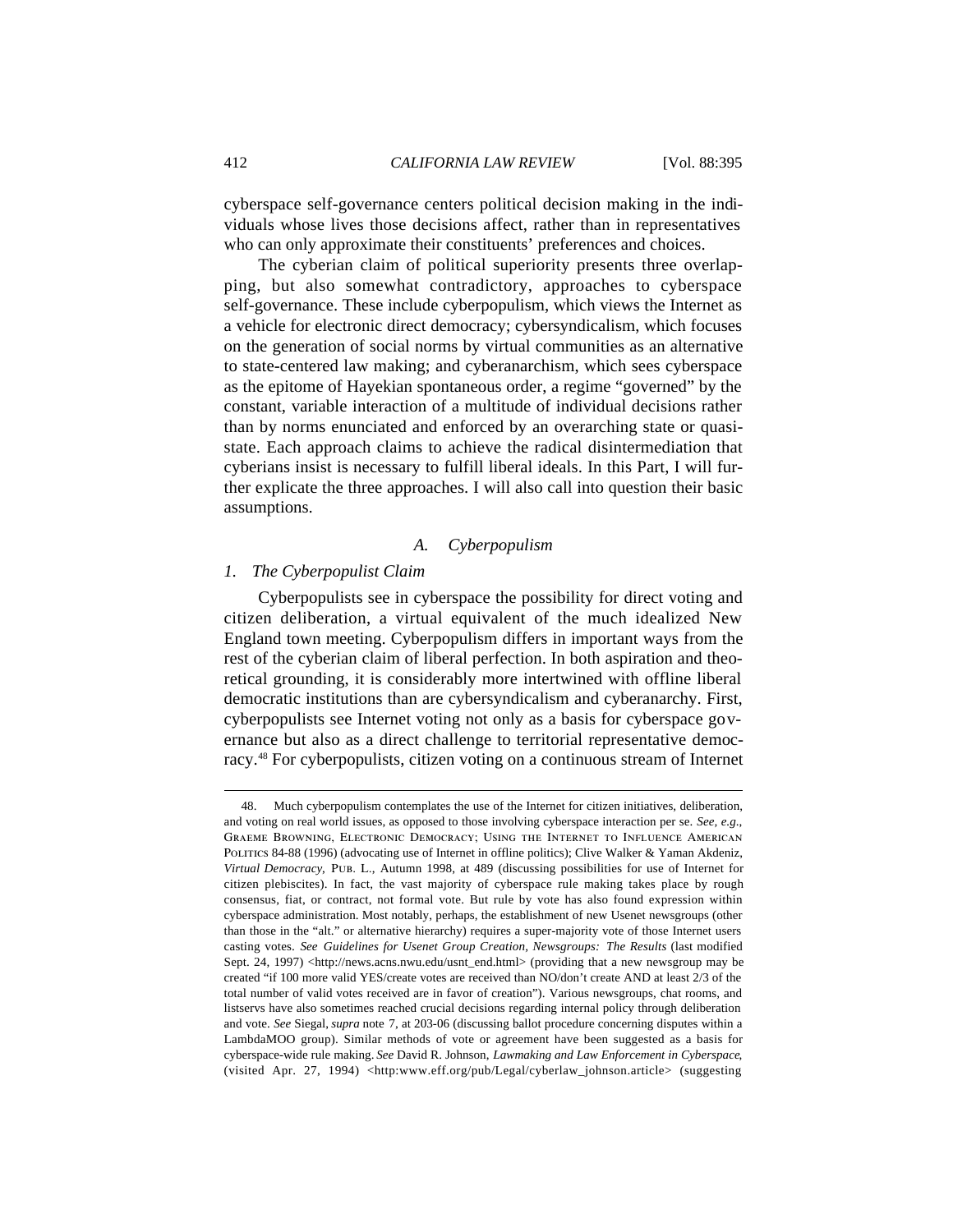initiatives—what Andrew Shapiro disparagingly labels "push-button politics"49—can supplement or even replace parole boards, administrative agencies, and legislatures.<sup>50</sup>

In addition, unlike its cybersyndicalist and cyberanarchist counterparts, cyberpopulism begins with the democracy side of the liberal democracy equation. It initially proffers direct majoritarian democracy as the solution to representative democracy's purported failure to support liberal democratic principles.51 For cyberpopulists and real world populists alike, the plebiscite represents a purer form of democracy than legislation enacted by bodies of periodically elected representatives. In the cyberpopulist vision, the liberal ideal of government by the consent of the governed is most fully realized when the governed govern themselves. The people are truly sovereign only when they deliberate on the issues that affect them and determine the outcome by consensus or majority vote.

In this view, representative government suffers from two basic deficiencies. The first is agency costs.<sup>52</sup> By accident, inefficiency, or design, representatives do not always reflect the views of their constituents. So-called representatives, populists contend, too readily become entrenched political elites, with interests inconsistent with those who have elected them.53 Moreover, even if elected officials could put self-interest aside, their best efforts to represent their constituents would still be beset by difficulties in determining what voters want and in accurately translating popular will into legislation. As a result of these information and communication costs, populists contend, mediated government will systematically garble the voice of the people, yielding a significant democratic deficit.

cyberspace-wide voting or agreement). For a discussion of voting within the Internet Corporation for Assigned Names and Numbers, established to assume responsibility for managing the Internet domain name system, see *infra* notes 375-76 and accompanying text.<br>49. ANDREW L. SHAPIRO, THE CONTROL REVOLUTION

ANDREW L. SHAPIRO, THE CONTROL REVOLUTION 150 (1999).

<sup>5 0 .</sup> *See id*. at 150-54; *see also* Ken Dolbeare & Janette Hubbell, *Saving the American System: A Four-Part Program Including New Forms of Direct Democracy* (visited Jan. 4, 2000) <http://www.auburn.edu/tann/cp/features/sos.htm> (proposing system of regular plebiscites, including email voting, on "all major issues").

<sup>5 1 .</sup> *See infra* text accompanying notes 97-104, 109.

<sup>5 2 .</sup> Agency costs are all costs incurred by a principal in relying upon another person to accomplish the principal's tasks. They include the principal's monitoring expenses, the agent's bonding expenses, and the residual losses from agent shirking. *See* Michael C. Jensen & William H. Meckling, *Theory of the Firm: Managerial Behavior, Agency Costs and Ownership Structure*, 3 J. Fin. Econ. 305, 308 (1976). For a discussion of agency costs in the context of constitutional politics, see A.C. Pritchard & Todd J. Zywicki, *Finding the Constitution: An Economic Analysis of Tradition's Role in Constitutional Interpretation*, 77 N.C. L. Rev. 409, 448-50 (1998).

<sup>5 3 .</sup> Of course, traditional liberals were also keenly aware of officials' propensity to follow their personal interests at the expense of the community at large. Liberal constitutional democracy strives to check that propensity (populists would say unsuccessfully) through institutions such as divided authority, a free press, and frequent elections. *See* Holmes, *supra* note 32, at 5.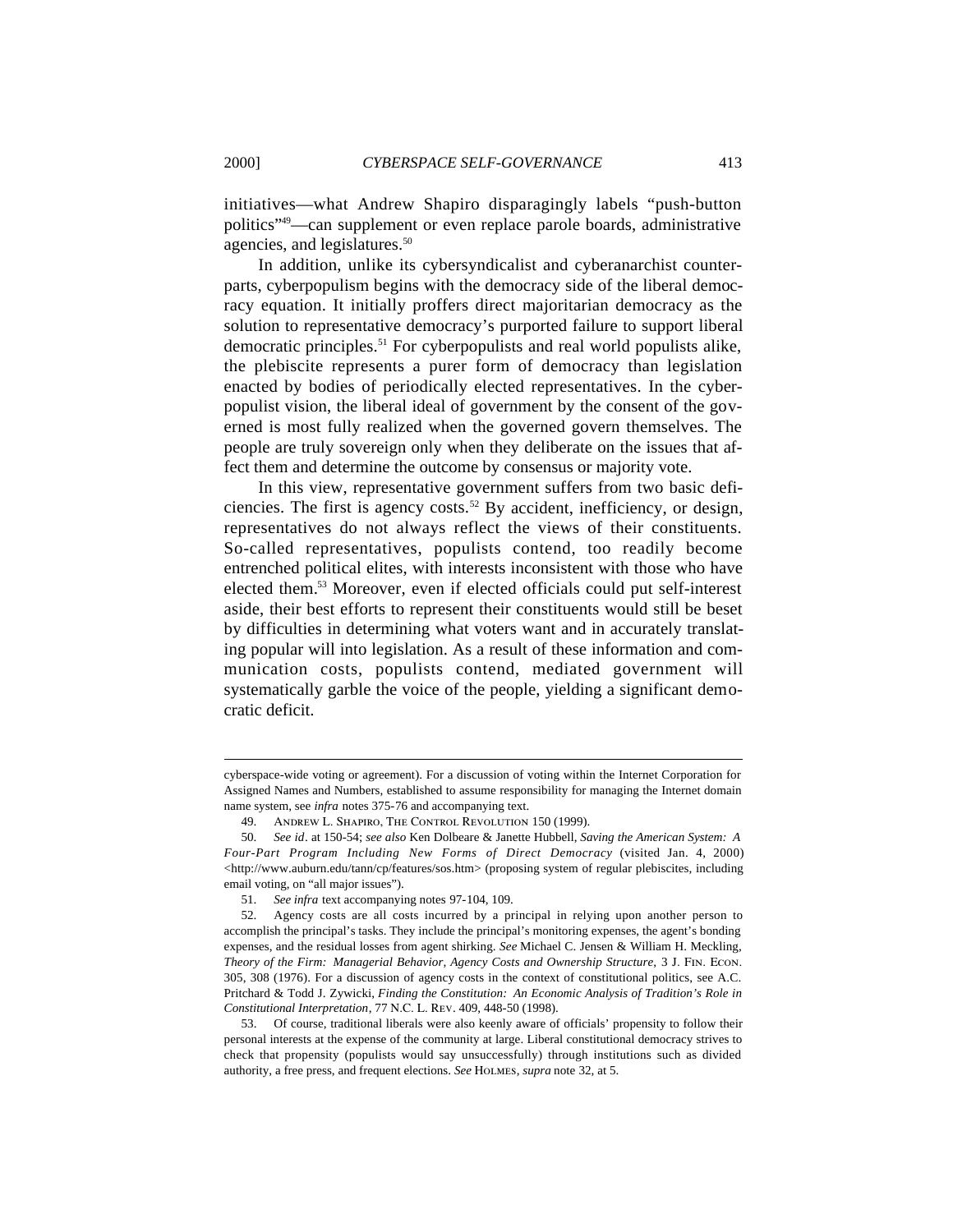The second deficiency that populists claim afflicts representative government is even more fundamental. It concerns the conceptual tension between popular sovereignty and rule by elected officials. If the people are truly sovereign, then elected officials must serve as agents of the people. But in representative democracy, elected officials, not the people, have supreme law-making power. For populists, elected officials cannot possess that power and still meaningfully be considered as mere agents of the people.54 By both definition and consequence, therefore, representative government belies popular sovereignty.

Given its purported deficiencies, representative government is, for populists, at best a second-rate democracy. Yet populists have traditionally recognized that rule by elected officials is a necessary evil in any territory larger than a very small town.<sup>55</sup> In municipalities, states, and nation-states, citizens can neither meet face-to-face nor keep abreast of the many complex issues facing the polity. In real space, therefore, the populist impulse has been limited to seeking to diminish agency costs, through measures such as term limits, and introducing inklings of direct democracy, including single-issue popular initiatives, into what essentially remains a representative government.

For cyberpopulists, on the other hand, the Internet presents new possibilities for a greatly expanded role for direct democracy, both within cyberspace and without. In this vision, cyberspace is free of the geographical and informational obstacles that prevent rule by plebiscite in real space.<sup>56</sup> The Internet enables deliberation among large numbers of geographically dispersed users. Such deliberation is akin to a virtual town hall meeting, but better. In cyberspace, cyberpopulists argue, "everyone has a chance to speak, no one is shouted down, and people have time to develop and explain their ideas."57 The Internet also makes possible the exchange of information and opinion at a fraction of the cost of real space media. Cyberpopulists assert that as a result, Internet users are able to gain a far more informed understanding of a far greater number of issues than are their poor cousins in real space.

 <sup>5 4 .</sup> *See* Post, *supra* note 20, at 527.

<sup>55.</sup> *See, e.g.*, CAROLE PATEMAN, PARTICIPATION AND DEMOCRATIC THEORY 109 (1970) (conceding that despite the desirability of local participatory democracy, "[i]n an electorate of, say, thirty-five millions the role of the individual must consist almost entirely of choosing representatives").

<sup>5 6 .</sup> *See, e.g.*, Perritt, *supra* note 2, at 420; *see also* Niva Elkin-Koren & Eli M. Salzberger, *Law and Economics in Cyberspace,* 19 Int'l Rev. L. & Econ. (forthcoming 1999) (suggesting that cyberspace enables direct communication of individual preferences and cost-effective feedback on those preferences, thus obviating the need for intermediaries who would reflect the aggregate will of their constituents).

<sup>5 7 .</sup> Anne Wells Branscomb, *Anonymity, Autonomy, and Accountability: Challenges to the First Amendment in Cyberspace*, 104 Yale L.J. 1639, 1669 (1995) (citing Mike Godwin*, The First on a New Frontier*, QUILL, Sept. 1991, at 18, 19).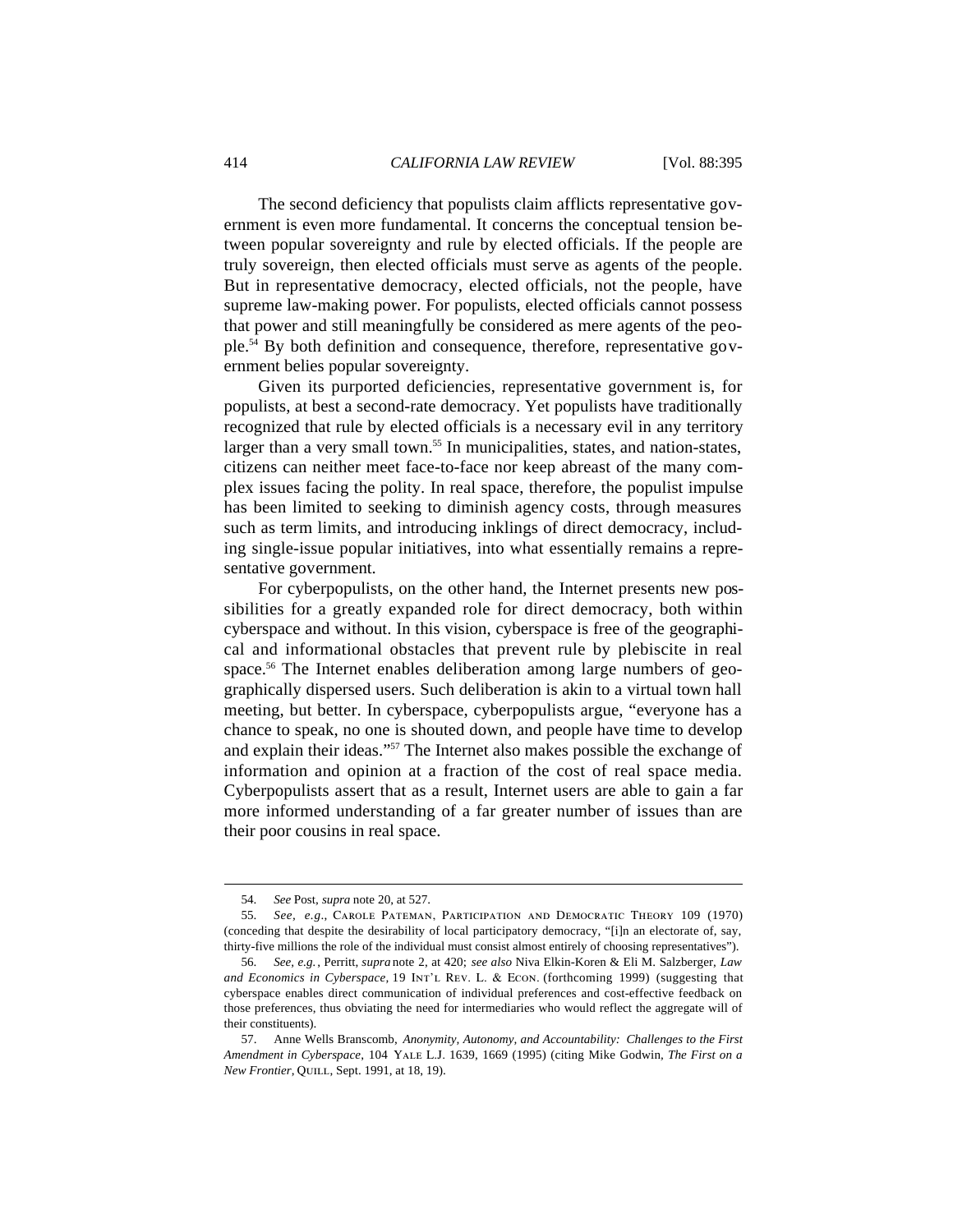### *2. Critique of the Cyberpopulist Claim*

The cyberpopulist claim is vulnerable on three broad grounds. The first involves the populist characterization of liberal democratic ideals. Contrary to the cyberpopulist claim, traditional conceptions of liberal democracy do not equate the consent of the governed with government that effectuates the popular will. The second ground goes to the question of outcome. Even assuming that popular will is the correct measure of liberal democratic rule, it is by no means clear that the plebiscite reflects the popular will more faithfully than does representative government. The third concerns the problem of majority tyranny. Cyberpopulism fails to provide a workable mechanism for protecting the liberties of minorities and dissenters. And in attempting to remedy this failing, cyberpopulism moves towards an equally unworkable neoliberal regime of unanimous consent and dissenter exit.

#### *a. The Populist Mischaracterization*

Cyberpopulists incorrectly equate the liberal democratic principle of government by consent of the governed with government by popular will. The traditional liberal conception of popular sovereignty is of self-rule reflected in and filtered through "an empire of laws, not of men."58 In that view, both individual liberty and collective self-rule require constraints on the ability of temporal majorities to effect their will.<sup>59</sup> They require a system of balanced government, like that embodied in the constitutional structure of the United States, replete with counter-majoritarian measures designed to curb the unhindered, arbitrary exercise of power. $60$ 

By the same token, "government by consent of the governed" does not mean that "the people," whether individually or collectively, must actively consent to each government decision. Even the contractarian strand within the liberal tradition views consent in decidedly formal terms, far removed from actual consent.<sup>61</sup> For Locke, Hobbes, and Rawls, the

<sup>58.</sup> JAMES HARRINGTON, THE COMMONWEALTH OF OCEANA AND A SYSTEM OF POLITICS 81 (J.G.A. Pocock ed. 1992). Harrington is generally associated with republican thinking, to the extent it can be meaningfully separated from traditional liberalism. *See also* PETTIT, *supra* note 32, at 173 (describing belief in an empire of law, shared by liberal and republican theorists alike).

<sup>5 9 .</sup> *See* Samuel Issacharoff & Richard H. Pildes, *Politics as Markets: Partisan Lockups of the Democratic Process*, 50 Stan. L. Rev. 643, 712-13 (1998).

<sup>6 0 .</sup> *See* Marci A. Hamilton, *The People: The Least Accountable Branch*, 4 U. Chi. L. Sch. ROUNDTABLE 1, 3-10 (1997) (describing the Framers' view). Indeed, the original Constitution reflected a highly elitist conception of democratic politics, in which representatives were seen to stand above their constituents, and both senators and presidents were elected by other public officials, not popular vote. *See* Issacharoff & Pildes, *supra* note 59, at 713-15.

<sup>61.</sup> As David Post notes, "There has always been a strong fictional element to using this notion of a social contract as a rationale for a sovereign's legitimacy." David G. Post, *New World War: Cancelbunny and Lazarus Battle It Out on the Frontier of Cyberspace—and Suggest the Limits of Social Contracts*, Reason, Apr. 1996, at 30, 33.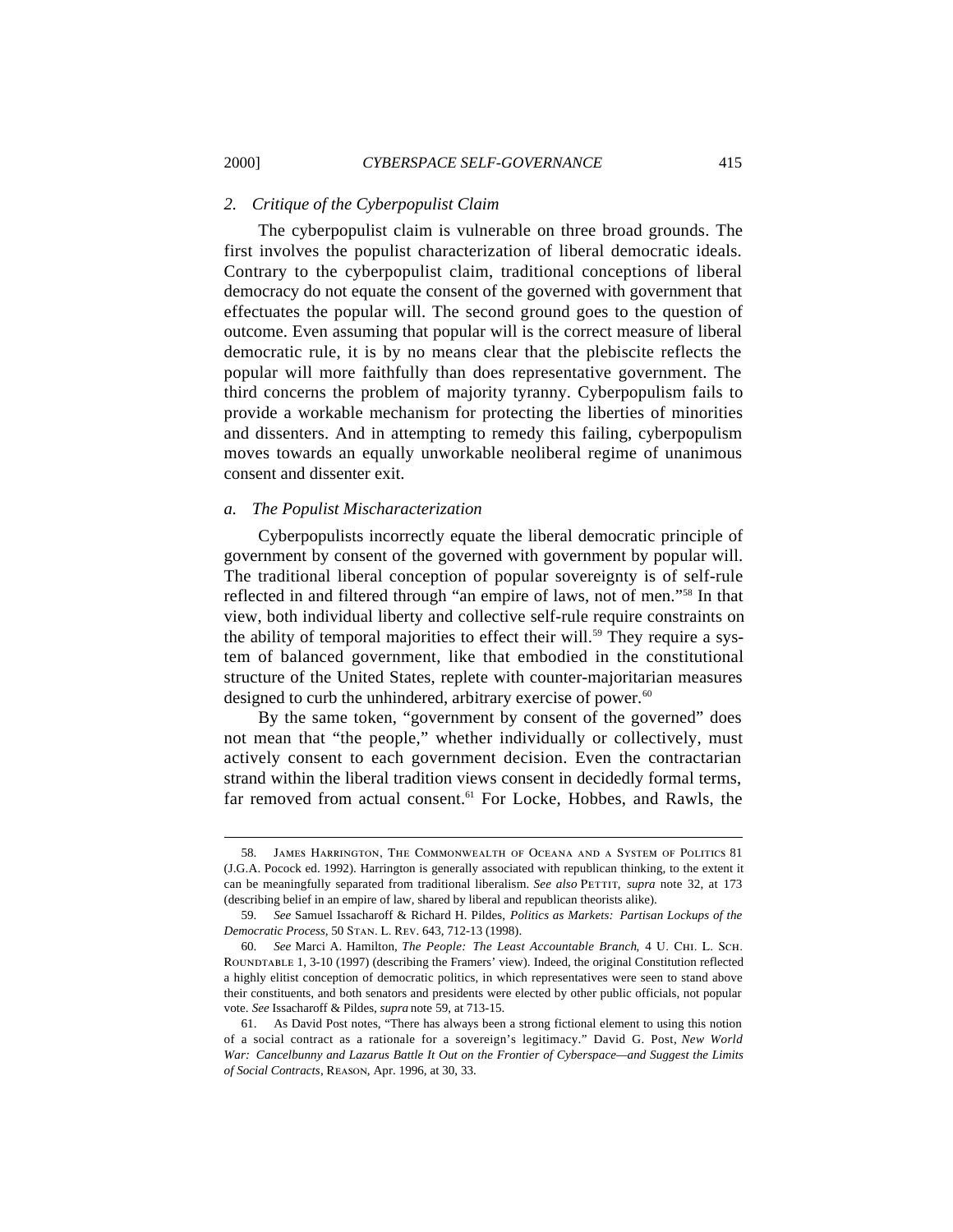consent of the governed denotes a metaphoric agreement to the establishment of civil government, a logical premise for the move from the proverbial state of nature and a heuristic for elucidating the type of government upon which all might be deemed to agree.<sup>62</sup> Its continuing import in the age of civil government relates, at most, to the broad constitutional legitimacy of representative government.<sup>63</sup> It is not meant to be a recipe for daily governmental decision making.<sup>64</sup>

Nor does "government by the consent of the governed" contemplate that elected officials act as mere agents for the majority that elected them. Popular sovereignty, rather, lies more in the permanent possibility, enjoyed by the people individually and collectively, of evaluating and contesting what the government decides.<sup>65</sup> "Consent" is presumed by a legislative process in which public decision making must survive public scrutiny. Legislation must be defensible by "public reason," by justifications that proponents may "reasonably think that other citizens might also reasonably accept."66 Citizens, in turn, must have access to effective fora for debate, including the periodic opportunity to "throw the rascals out" in the event that elected officials stray too far from popular sentiment.<sup>67</sup> But, again, this does not mean that citizens must dictate every government decision. Rather, as William Riker has provocatively, but not implausibly, asserted: "Liberal democracy is simply the veto by which it is sometimes possible to restrain official tyranny."68

#### *b. Popular Will*

In distinguishing liberalism from populism, I do not mean to overstate the case: There is a real tension between popular sovereignty and representative government within the liberal tradition, and many readings of

 <sup>6 2 .</sup> *See* Held, *supra* note 34, at 81; Murray Forsyth, *Hobbes's Contractarianism: A Comparative Analysis*, *in* The Social Contract from Hobbes to Rawls 35 (David Boucher & Paul Kelly eds., 1994) [hereinafter Social Contract]; *see also* Jeremy Waldron, *John Locke: Social Contract Versus Political Anthropology*, in Social Contract 51, *supra* (noting that "[m]odern contractarians accept without question that most of the social and political institutions which interest them are not in fact the upshot of any contract or agreement among those whose lives they affect" and arguing that Locke intended, at most, to make the historical claim for tacit consent to civil government).

<sup>6 3 .</sup> *See* Held, *supra* note 34, at 81.

<sup>6 4 .</sup> For an illuminating discussion of the highly stylized and hypothetical nature of "consent" in the context of nation-states' territorial sovereignty, see Lea Brilmayer, *Consent, Contract, and Territory*, 74 Minn. L. Rev. 1 (1989).

<sup>6 5 .</sup> *See* Pettit, *supra* note 32, at 183-85.

<sup>66.</sup> John Rawls, *The Idea of Public Reason Revisited*, 64 U. CHI. L. REV. 765, 770-71 (1997).

<sup>67.</sup> PETTIT, *supra* note 32, at 183-85.

<sup>68.</sup> WILLIAM H. RIKER, LIBERALISM AGAINST POPULISM: A CONFRONTATION BETWEEN THE Theory of Democracy and the Theory of Social Choice 244 (1982); *see also* Joseph Schumpeter, Capitalism, Socialism and Democracy 284-85 (1942) (1976) (asserting that democracy does mean actual rule by the people, but "only that the people have the opportunity of accepting or refusing the men who are to rule them").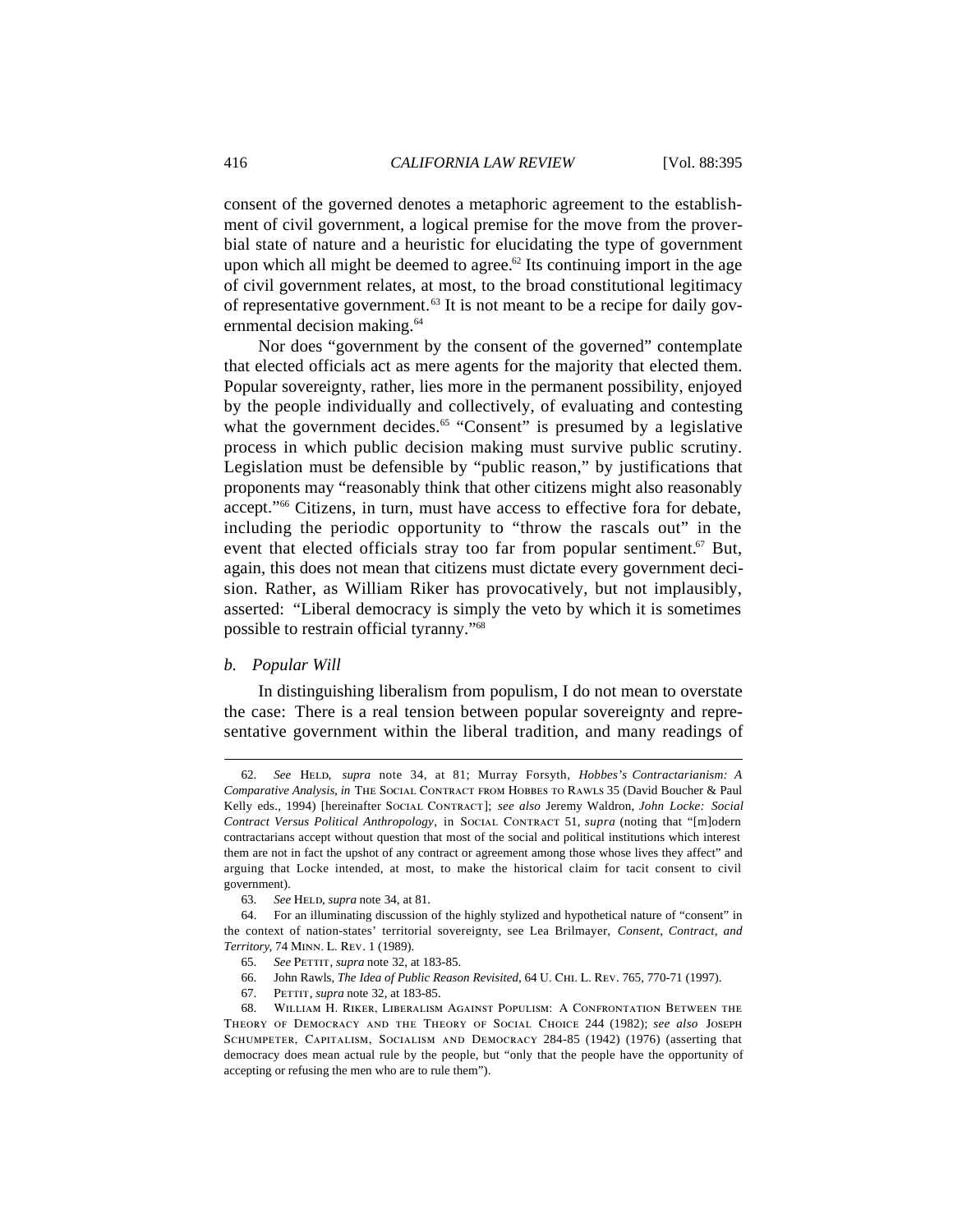liberal democracy do insist on a place for popular will far beyond a simple veto.69 Moreover, cyberpopulists need not cling to traditional limitations of liberal democracy. They might, and sometimes do, claim that those limitations reflect technological, not ideological, constraints. 70 In this view, traditional liberalism has presented a metaphoric account of the "consent of the governed" only because predigital technology did not make possible a concrete realization of that ideal. In the age of global, low-cost digital communication, however, there is no longer any reason to divorce popular sovereignty from the direct, daily effectuation of the people's will. If Locke were alive today, this argument runs, he would be a cyberpopulist.

But the cyberpopulist claim fails even to the extent that effectuating the popular will is seen as a genuine and desirable liberal goal. The reason for that failure is two-fold. First, cyberpopulists overestimate the extent to which the plebiscite, whether territorial or virtual, can truly reflect the voice of the people. Second, they ignore significant democracy-enhancing benefits of representative government.

### *i. Plebiscites Inadequately Reflect Popular Will*

Popular referenda and initiatives have been the subject of extensive scholarly criticism.<sup>71</sup> In practice the plebiscite falls far short of the populist ideal. Uneven voter turnout, ambiguous or misleading drafting of ballot issues, the influence of moneyed special interests, voter ignorance of the issues, and other factors regularly obscure popular input.<sup>72</sup>

More fundamentally, and perhaps more controversially, the populist romance with the plebiscite wrongly equates popular will with an

<sup>69.</sup> At the very least, liberal constitutionalist institutions such as frequent elections, divided government, and free speech are designed in large part to enhance the strength and effectiveness of the popular veto. *See* Holmes, *supra* note 32, at 271 (contending that the theory behind divided government is "that public officials will act more consistently in the interest of the public if they believe they are being scrutinized by rival politicians who, in turn, have clear incentives to alert otherwise distracted voters to gross public malfeasance and ineptitude"); Vincent Blasi, *The Checking* Value in First Amendment Theory, 1977 AM. B. FOUND. RESEARCH J. 523, 527 (identifying the centrality of the "checking value" of the First Amendment, defined as "the value that free speech, a free press, and free assembly can serve in checking the abuse of power by public officials").

<sup>7 0 .</sup> *Cf.* Johnson & Post, *Civic Virtue*, *supra* note 2, at 26-29, 46-51 (contending that in cyberspace "voting with one's modem," meaning consumer choice among rule regimes, can and will replace geographically defined representative democracy).

<sup>7 1 .</sup> *See, e.g*., Derrick A. Bell, Jr., *The Referendum: Democracy's Barrier to Racial Equality*, 54 Wash. L. Rev. 1 (1978); Sherman J. Clark, *A Populist Critique of Direct Democracy*, 112 Harv. L. Rev. 434 (1998); Julian N. Eule, *Judicial Review of Direct Democracy*, 99 Yale L.J. 1503 (1990); Hans A. Linde, *Who is Responsible for Republican Government?*, 65 U. Colo. L. Rev. 709, 721-22 (1994); Daniel H. Lowenstein, *Campaign Spending and Ballot Propositions: Recent Experience, Public Choice Theory and the First Amendment*, 29 U.C.L.A. L. Rev. 505 (1982).

<sup>7 2 .</sup> *See* Eule, *supra* note 71; Linde, *supra* note 71; *see also* Elizabeth Garrett, *Money, Agenda Setting, and Direct Democracy*, 77 Tex. L. Rev. 1845 (1999) (arguing that wealthy individuals and groups have a disproportionate ability to place initiatives on the ballot and suggesting reforms to even the playing field).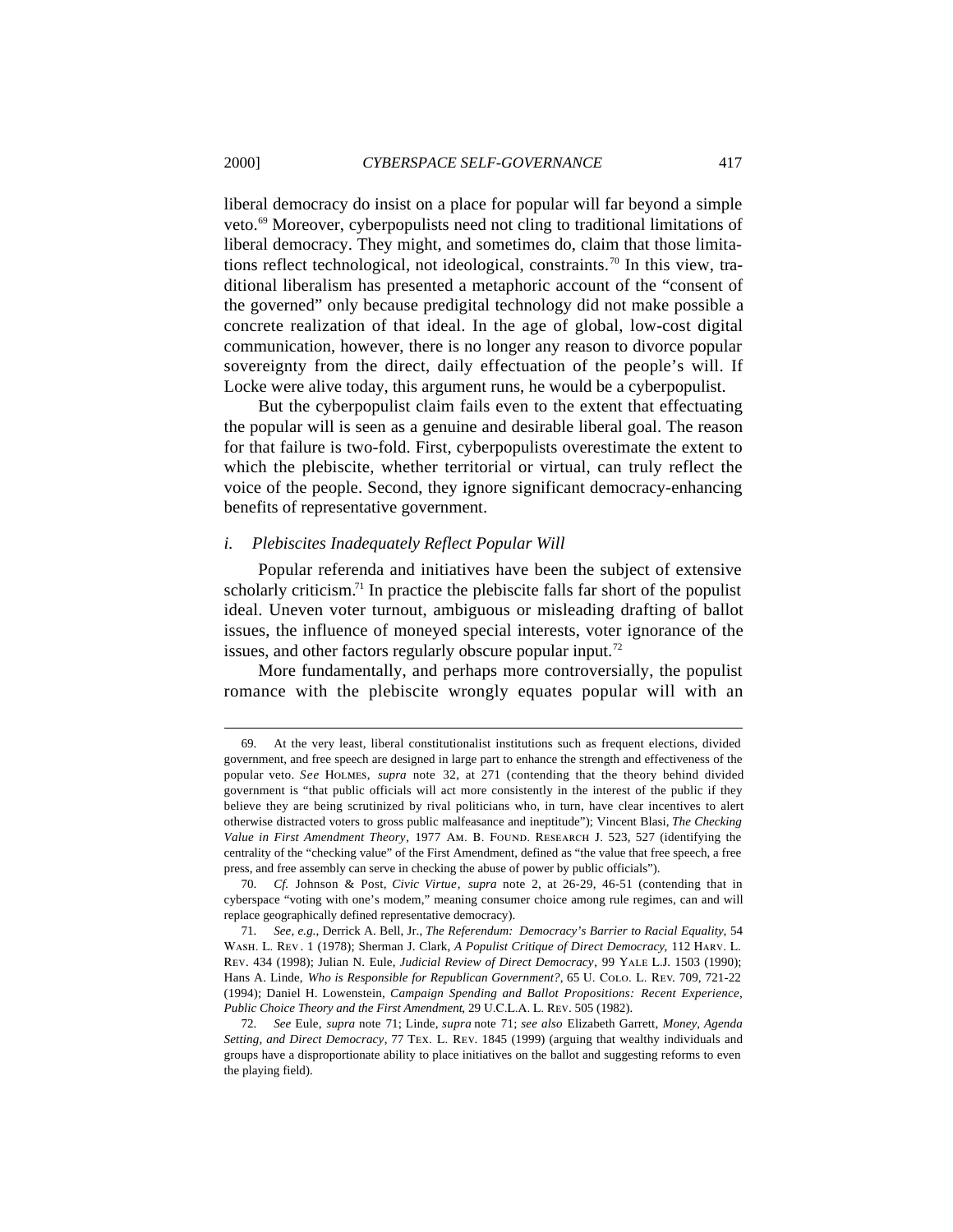aggregation of existing preferences. A contrary, arguably more plausible view sees popular will as endogenous to the political process. "What the people want" is determinable only through a deliberative process, such as that in a "face-to-face, press-covered legislative assembly," in which positions are openly and critically tested by public reason.<sup>73</sup> In this view, it is the "considered will of the people," rather than "transient popular preference,"74 that is the proper standard for democratic fidelity—and, arguably, representative government better meets this standard than rule by plebiscite.<sup>75</sup>

Cyberspace might provide greater possibilities for bottom-up deliberation than do the obscenely expensive spot-advertising media campaigns increasingly associated with territorial initiatives.76 But especially as elaborate and costly content production gain an increasing hold on the Internet, $\frac{7}{7}$ cyberplebiscites are likely to be afflicted with the same flaws as their territorial counterparts. Already, commentators have labeled much touted electronic town meetings as "electronic town manipulation," given the distorted nature of information presented and partial framing of ballot

 <sup>7 3 .</sup> Frank I. Michelman, *"Protecting the People from Themselves," or How Direct Can Democracy Be?,* 45 U.C.L.A. L. Rev. 1717, 1723 (1998); *see also* Cass R. Sunstein, Democracy and the Problem of Free Speech 244 (1993) (arguing that the "requirement of justification in public-regarding terms . . . might well contribute to public-regarding outcomes" and "might even bring about a transformation in preferences and values, simply by making venal or self-regarding justifications seem off-limits").

<sup>74.</sup> Clark, *supra* note 71, at 440 (describing the argument that democracy should follow the will of the people).

<sup>7 5 .</sup> Of course, as plebiscite supporters and others aptly note, most of the time representative government actually falls far short of the deliberative ideal. *See* Lynn A. Baker, *Direct Democracy and Discrimination: A Public Choice Perspective*, 67 Chi.-Kent L. Rev. 707 (1991); Clayton P. Gillette, *Is Direct Democracy Anti-Democratic?*, 34 WILLAMETTE L. REV. 609, 631 (1998). Legislators often have little idea of the content of the legislation on which they vote. *See* Baker, *supra*, at 745-47. And the debate that transpires in legislative chambers often consists largely of canned speeches designed to give voters what they want to hear, not reasoned deliberation. *See* Gillette, *supra*, at 631. Nonetheless, given the right mix of campaign finance reform, judicial vigil, and increased investment in the legislative process, there does seem to be greater possibility for legislatures than for the public-at-large to approximate the deliberative ideal. *See* Julian N. Eule, *Representative Government: The People's Choice*, 67 Chi.-Kent L. Rev. 777, 785-89 (1991) (contending that the combination of bicameralism, executive vetoes, logrolling, and judicial review can block bigoted legislation and lead to a greater quality of deliberation than can citizen plebiscites). It should not be forgotten, moreover, that the ability to communicate cheaply and abundantly via the Internet may improve the efficiency, professionalism, and responsiveness of legislatures no less than it may create possibilities for citizen exchange of view. The Internet is already used extensively to enhance communication between legislatures and citizens and to make more information available to legislators and their staffs. *See* Michael Remez, *Policy, Persuasion Take Shape on Internet*, Hartford Courant, Feb. 26, 1998, at A12 (describing an American University study on congressional use of the Internet).

<sup>76.</sup> For a thoughtful proposal for deliberative direct democracy in one aspect of cyberspace governance, see James S. Fishkin, *Deliberative Polling as a Model for ICANN Membership* (last modified Feb. 22, 1999) <http://cyber.harvard.edu/rcs/fish.html>.

<sup>77.</sup> For a discussion of such developments, see *infra* text accompanying notes 181-83.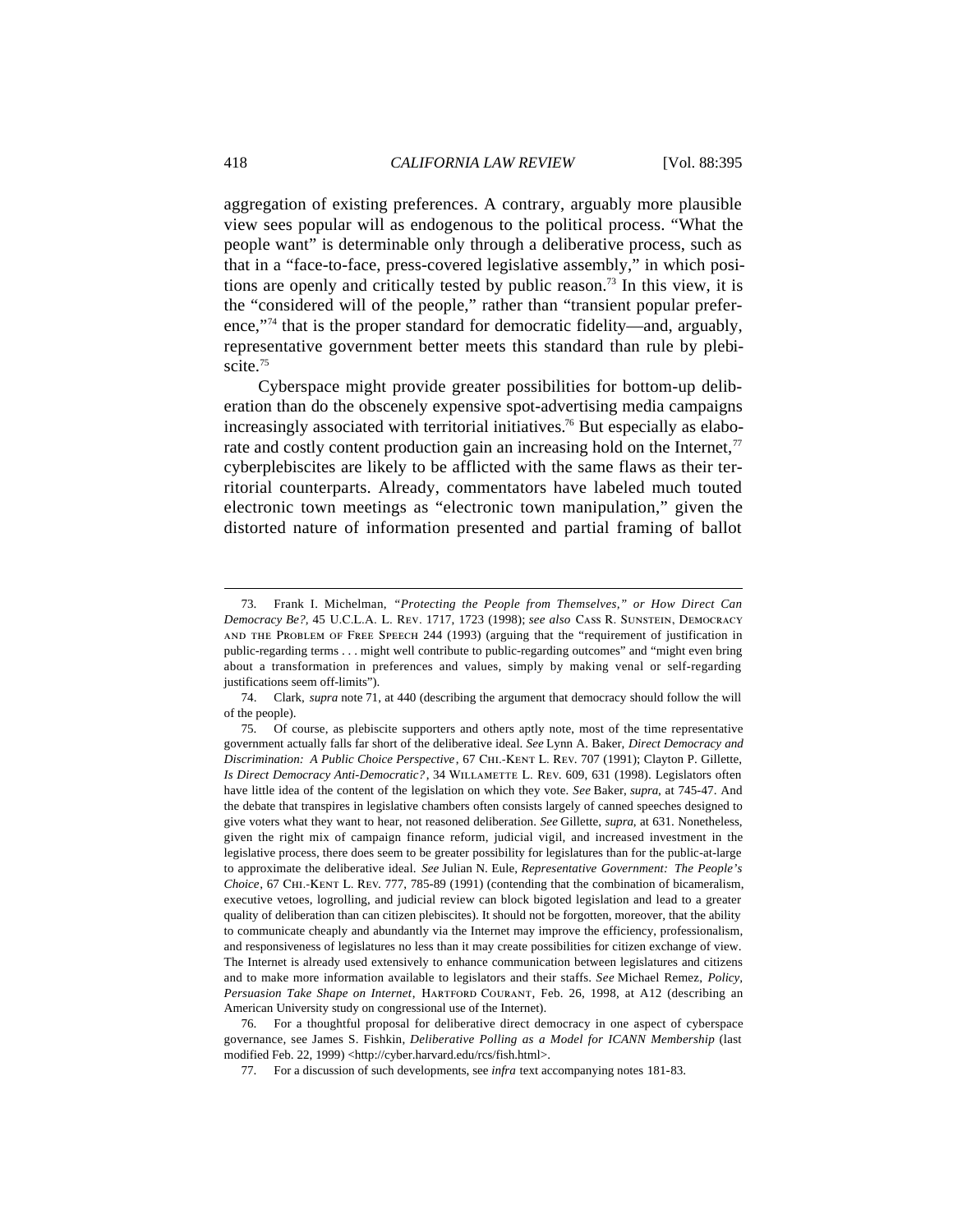issues.78 Moreover, given cyberspace's global reach and the difficulty of authenticating the identity of Internet voters, online voting may well be subject to levels of vote buying and voter fraud that make Tammany Hall look like the League of Women Voters.<sup>79</sup> Finally, even aside from the problems of vote manipulation and irregularity, one suspects that Internet voters would generally engage in less, not more, careful deliberation than their offline counterparts. Internet voters facing a daily stream of virtual initiatives would have little time to consider each issue. And the very ease of Internet voting is likely further to militate against deliberation. Supporters of real-world plebiscites argue that voters who must invest the time physically to go to the polls are inclined as a result to consider carefully the issues on which they plan to vote.<sup>80</sup> Internet users voting from home or at work with a click of the mouse would lack that incentive.

### *ii. Representative Government May Better Reflect Popular Will*

Even assuming that liberal government should reflect aggregate voter preferences, representative government may more fully realize that populist vision than does direct democracy. Single-issue initiatives, such as whether to permit the creation of a neo-Nazi newsgroup or whether to prohibit Internet spam, lack a mechanism for reflecting voter priorities among issues.<sup>81</sup> In contrast, an open-ended and rolling legislative agenda enables voters with intense preferences regarding a given issue to bargain for support of their position by conceding issues in which they have less at stake. Through such legislative "logrolling," representative government provides a means for citizens not only to express their preferences on issues (albeit through their elected representatives), but also to express their judgments on the relative importance of those issues. $82$  In that sense, representative government can be more reflective of the popular will than is rule by

81. Supporters of real world plebiscites argue that citizen initiatives and referenda do reflect the intensity of voter preferences because only voters who care about the issue on the ballot will invest the time to go to the polls to vote. *See* Gillette, *supra* note 80, at 968-69. However, even where this might be the case (as when a ballot includes only the issue for plebiscitary decision), this vote/do not vote option does not enable voters to bargain among issues through vote-trading, which reflects many more gradations of intensity of preference. *See* Baker, *supra* note 75, at 725. Moreover, the argument has little force with respect to Internet voters, who need not go to the polls in order to vote.

82. See BUCHANAN & TULLOCK, *supra* note 38, at 134; Clark, *supra* note 71, at 456-63.

<sup>78.</sup> Evan I. Schwartz, *Direct Democracy: Are You Ready for the Democracy Channel?*, WIRED, Jan. 1994, at 74.

<sup>7 9 .</sup> *See ICANN Membership Advisory Committee Singapore Report* ¶¶ 4.2, 7.2.2 (Mar. 3, 1999) <http://cyber.law.harvard.edu/rcs/macsing.html#4.0> (describing dangers of fraud, manipulation, and vote buying in voting of at-large membership of Internet Corporation for Assigned Names and Numbers).

<sup>8 0 .</sup> *See* Clayton P. Gillette, *Plebiscites, Participation, and Collective Action in Local Government Law*, 86 Mich. L. Rev. 930, 968-69 (1988). On the other hand, as Lynn Baker points out, "issues for plebiscitary decision typically appear on a ballot that includes candidates for elective office," and those who have already gone to the polls to vote for a candidate need invest very little in addition to vote in the plebiscite as well. Baker, *supra* note 75, at 724.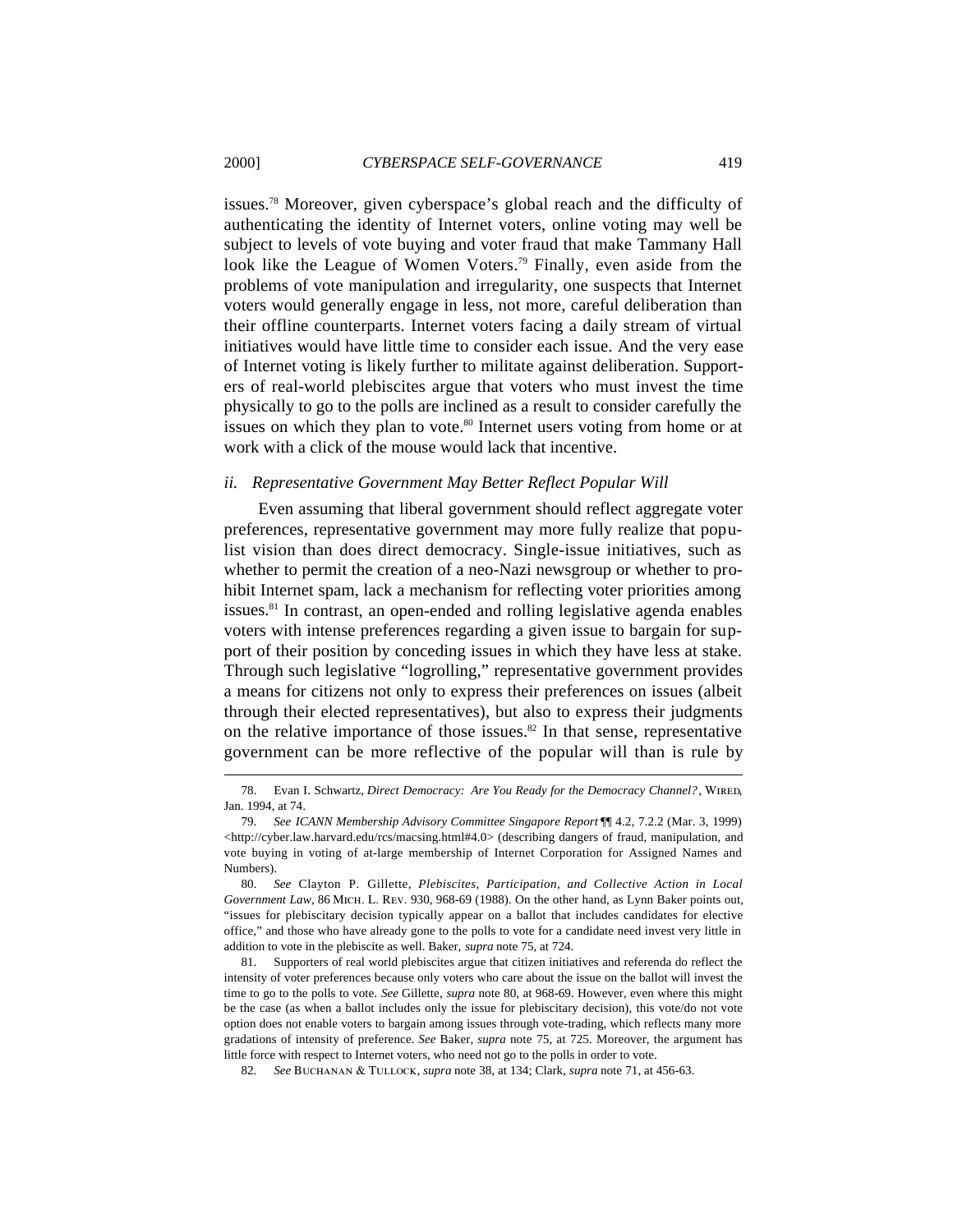plebiscite.83 Indeed, when plebiscites appropriate issues from the legislative arena, they diminish logrolling opportunities, thus hindering the expression of voter priorities.<sup>84</sup>

Of course, direct democracy need not necessarily be a single-issue plebiscite, and an ongoing multiple-issue direct democracy could conceivably obtain the same or better intensity-measuring benefits as representative government. Logrolling can take place in any setting with an ongoing rule-making agenda, a multiplicity and diversity of issues, open voting, and a mechanism for deliberation and bargaining on votes. But given citizens' limited time and ability to process information, such complex, full-fledged direct democracy is exceedingly rare.

Cyberpopulists might contend that cyberspace overcomes such barriers, making possible a more complex direct democracy. Granted, the Internet makes a plentitude of information available relatively cheaply and provides an inexpensive means by which citizens can communicate their opinions, priorities, and bargaining positions regarding virtual plebiscites.85 But those cost reductions are insufficient to yield meaningful possibilities for complex virtual democracy. Cyberspace does not materially increase citizens' available time and innate ability to digest information regarding multiple complex issues.<sup>86</sup> Indeed, citizens who are awash in cheap information, most of it unfiltered by trusted intermediaries, may face considerable difficulties in evaluating the accuracy of Internet content and even in assessing the relative import of purported issues.<sup>87</sup> Inexpensive communication for the exchange of opinions and bargaining positions will not make up for this deficit.

<sup>83.</sup> A major caveat: logrolling can be said to reflect the popular will only when citizens stand in a roughly equal bargaining position. This is not the situation in the United States today, where gross disparities in financial and communicative resources, coupled with the absence of meaningful campaign finance regulation, lead to a situation in which representative government reflects more the ability of the wealthy to expend vast resources to lobby and elect representatives who will support their positions on a broad range of issues than it reflects true give and take among issue positions. Even putting aside those distortions, moreover, the desirability of reflecting the intensity of popular preferences is by no means certain. I merely argue here that it can be a more precise indication, or better definition, of popular will.

<sup>84.</sup> On the other hand, plebiscites may have the beneficial effect of acting as an external check on legislative capture by currently dominant political parties. *See* Issacharoff & Pildes, *supra* note 59, at 669 n.100.

<sup>85.</sup> The Internet would also make possible a system of ranked voting or electronic vote trading regarding a series of initiative issues. Such systems enable voters to express intensity of preference. However, they are subject to strategic bargaining and other collective action problems. *See* Saul Levmore, The Case for Limited Vote Selling 29-30 (Sept. 21, 1999) (unpublished manuscript, on file with author).

<sup>8 6 .</sup> *See* Elkin-Koren & Salzberger, *supra* note 56. Browser technology can be expected to provide better ways to filter and organize that information in the future.

<sup>87.</sup> See SHAPIRO, *supra* note 49, at 188-92 (discussing need for trusted intermediaries to sort out bad data from good); CASS R. SUNSTEIN, FREE MARKETS AND SOCIAL JUSTICE 185-87 (1997). For a colorful depiction of this problem, see David Shenk, Data Smog: Surviving the Information GLUT (1997).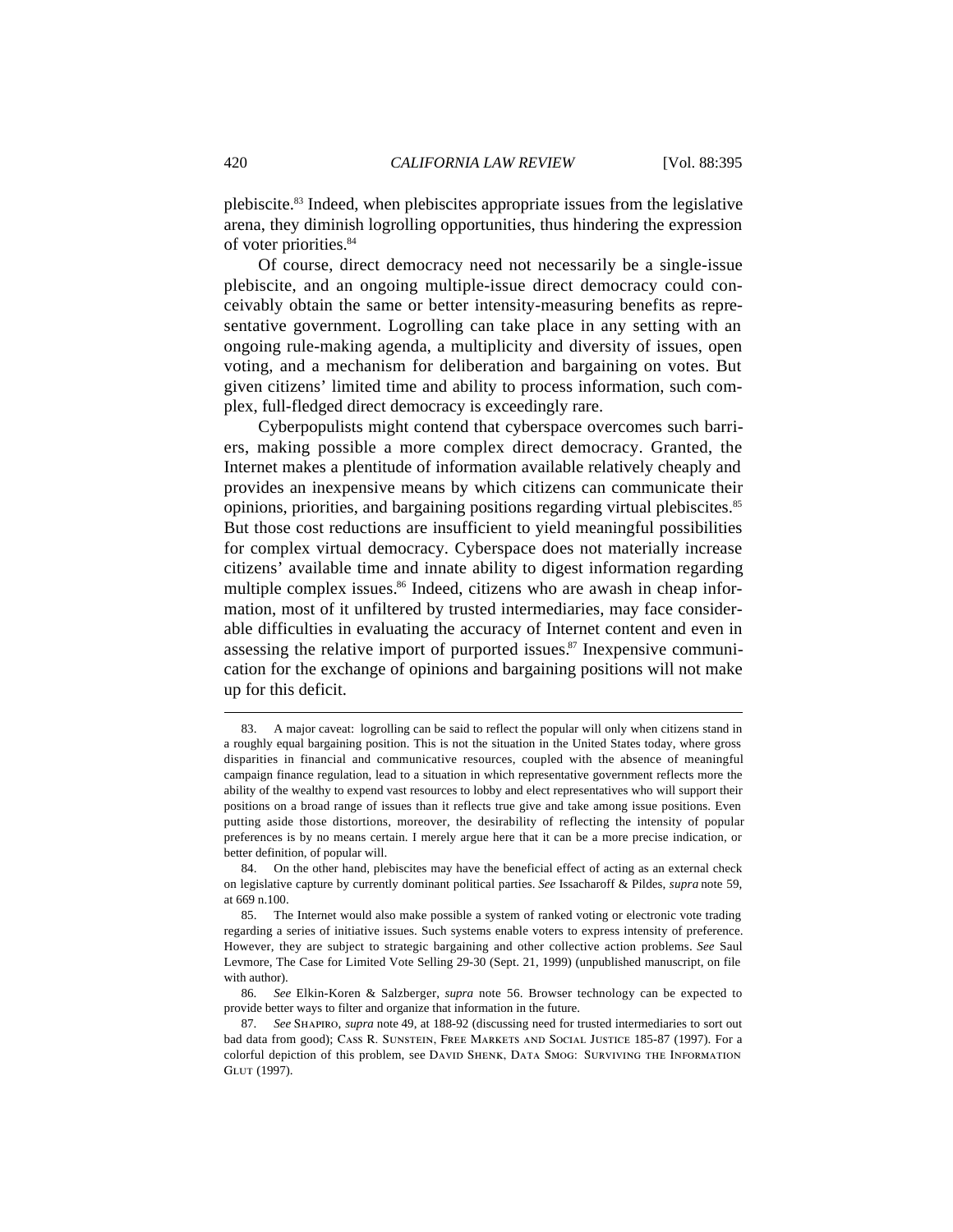Finally, voting for representatives enables citizens to express their broad opinions as opposed to merely their issue-specific preferences. 88 In part because of the complexities of modern economic and social life and the difficulty of processing information regarding numerous issues, citizens often do not have a preference one way or another on many given issues.89 What citizens do have are opinions, a broad political and social outlook, and view of leadership.<sup>90</sup> To the extent that political candidates and parties can be identified with such opinions, voting for representatives may thus reflect "what people want" more than would popular input on specific issues.<sup>91</sup>

# *c. Tyranny of the Majority*

Majority rule by plebiscite may significantly shortchange the liberal democratic ideal of individual liberty. As critics of popular initiatives emphasize, untrammeled majorities can ride roughshod over dissenting individuals and minorities.<sup>92</sup> For that reason, liberal democracy places significant limits on what sheer force of dominant political will may obtain. A regime of rule by online plebiscite<sup>93</sup> would lack such familiar majoritychecking devices as constitutional liberties, both substantive and procedural; a balance of power among governing institutions; and an institutional and political requirement that officials' decisions be publicly defensible.94

Likewise, at least as narrowly conceived on an issue-by-issue basis, rule by popular majority belies the literalist, cyberian understanding of government by consent of the governed. The losing minority in any given vote has not in fact consented to the decision it has opposed. Anything less than unanimous consent on each discrete issue suffers from an inherent

 <sup>8 8 .</sup> *See* Clark, *supra* note 71, at 464; *cf.* Christopher H. Schroeder*, Rational Choice Versus Republican Moment: Explanations for Environmental Laws, 1969-73, 9 DUKE ENVTL. L. & POL'Y F.* 1, 29 (1998) (contending that voting for representatives who favor environmental protection is a vehicle for overcoming the collective action problem of broad, but moderate support of such protection in face of intense industry opposition).

<sup>8 9 .</sup> *See* Clark, *supra* note 71, at 476-77.

<sup>90.</sup> See id.

<sup>91.</sup> *See JOHN R. ZALLER, THE NATURE AND ORIGINS OF MASS OPINION (1992) (finding that* people are ambivalent about specific issues and thus rely on political leaders and other opinion elites).

<sup>92.</sup> See Eule, *supra* note 71.

<sup>93.</sup> Of course, one could conceivably institute a mixed regime of virtual plebiscite, constitutional liberties to protect dissenters and minorities, and judicial review, akin to what exists in the offline world. But that would move cyberpopulism significantly in the direction of the constitutional territorial democracy that it criticizes. Moreover, there is little reason to think that such cyberconstitutionalism would afford more effective minority protection than its real world counterpart. *See* Part V *infra*.

<sup>9 4 .</sup> *See* Rawls, *supra* note 66 (discussing the role of public reason in constitutional democracy)*.* Logrolling might also be protective of minorities. *See* Michelman, *supra* note 73, at 1723. *But cf.* Baker, *supra* note 75 (contending that logrolling would not afford greater protection to racial minorities).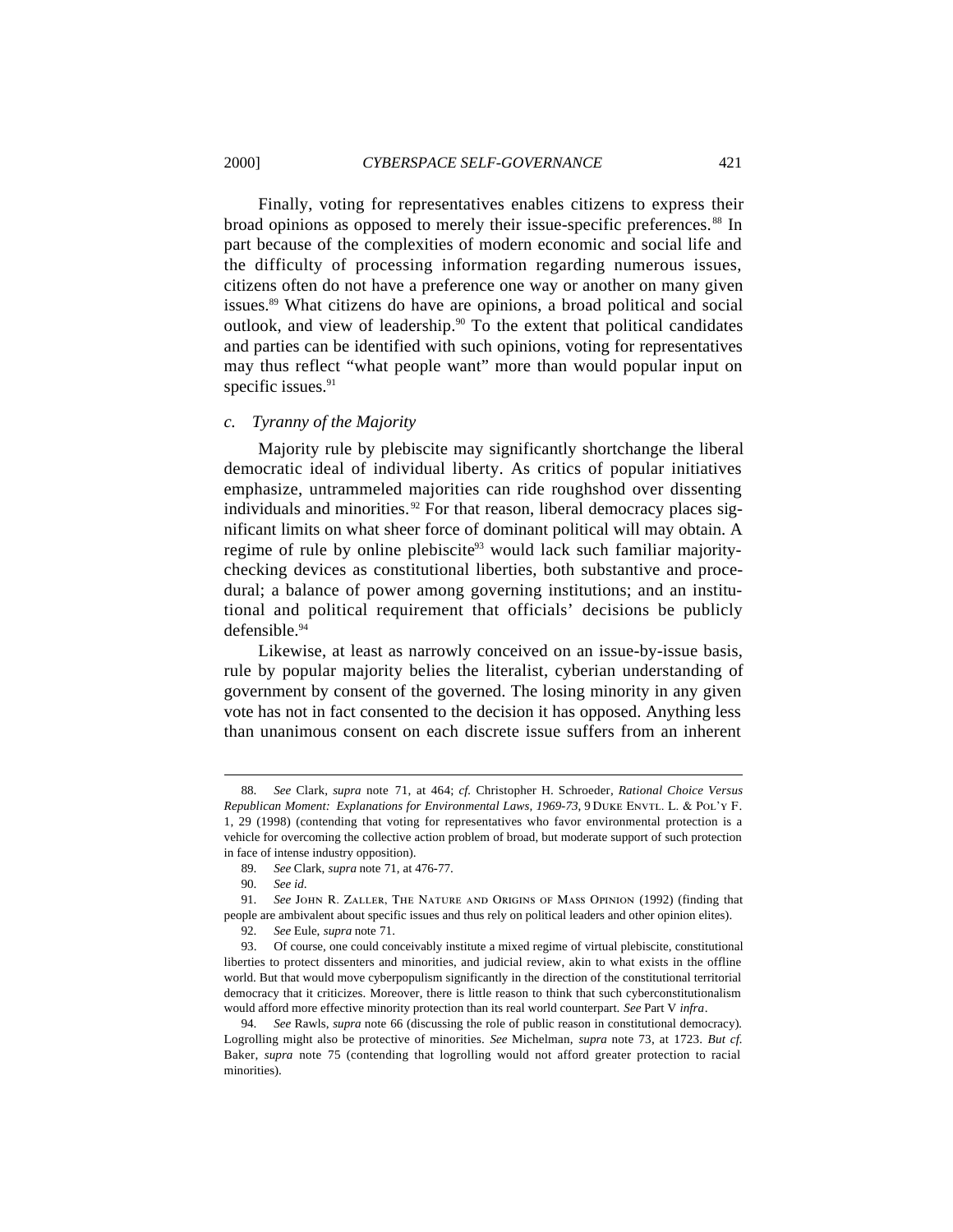consensual governance deficit, at least in the sense that the polity's decision does not reflect the will of the losing minority.

Individuals might consent ex ante to what they conceive to be fair decision-making procedures, such as a majority vote to determine the outcome on any given issue. But to call this rule by consent requires considerable abstraction from the notion of actual universal consent to each discrete decision. It requires a belief that consent to process is tantamount to ongoing consent to outcome. In practice it also requires the consistent application of procedures and decisions that are continually perceived to be fair, and that protect dissenters' ability to influence future votes. Such measures would have to include institutional differentiation and substantive and procedural rights that protect temporal minorities against overbearing temporal majorities. In this abstract sense, rule by consent looks as much or more like representative, constitutional democracy than rule by plebiscite.

Cyberpopulists might proffer two solutions to the twin problems of majority tyranny and defeated minorities. The first is that cyberspace makes possible a regime of unanimous consent, thereby eliminating the problem of defeated minorities.<sup>95</sup> The second, which would apply only to online, not real space, communities, is that, even absent consent, cyberspace offers dissenters easy exit from fora that are not to their liking.<sup>96</sup>

*i. Unanimous Consent*

Building on early work by Knut Wicksell and Erik Lindhal,<sup>97</sup> public choice theorists argue that, given certain assumptions, a unanimity rule of collective choice is more equitable (that is, Pareto efficient) than majority rule.98 Unanimity rules effectively transform collective decision making into a neoliberal regime of individual exchange. Under a unanimity rule, no policy can be adopted if anyone votes against it. Thus, no decision

<sup>95.</sup> See infra text accompanying notes 97-105.

<sup>96.</sup> *See infra text accompanying notes 109-10.* 

<sup>97.</sup> Wicksell and Lindahl posited that since public goods are of potential benefit to everyone, it should be possible to provide and distribute their benefits and costs in a manner that would secure each person's agreement. *See* Knut Wicksell, *A New Principle of Just Taxation* (1896), *reprinted in* Classics in the Theory of Public Finance 72 (Richard A. Musgrave & Alan T. Peacock eds. & J.M. Buchanan trans., 1958) [hereinafter Classics]; Erik Lindahl, *Just Taxation—A Positive Solution* (Elizabeth Henderson trans.) (1919), *reprinted in* Classics 168, *supra*. For further discussion of what has been called the Wicksell-Lindahl tax, see JULES L. COLEMAN, MARKETS, MORALS AND THE LAW 278-81 (1988).

<sup>9 8 .</sup> *See, e.g.*, Buchanan & Tullock, *supra* note 38, at 85-96; Dennis C. Mueller, Public Choice II 43-49 (1989). The unanimity requirement is said to be interchangeable with the concept of Pareto efficiency, which requires that in order for a policy decision to be acceptable, it must make at least one person better off while leaving no one else in a worse position. Pritchard & Zywicki, *supra* note 52, at 449 n.164. *But see* Coleman, *supra* note 97, at 284-86 (questioning the equivalence of unanimous vote and Pareto exchange on the grounds that voting contains such ample opportunity for strategic behavior that it cannot be said with confidence to reflect each person's honest preferences for outcomes).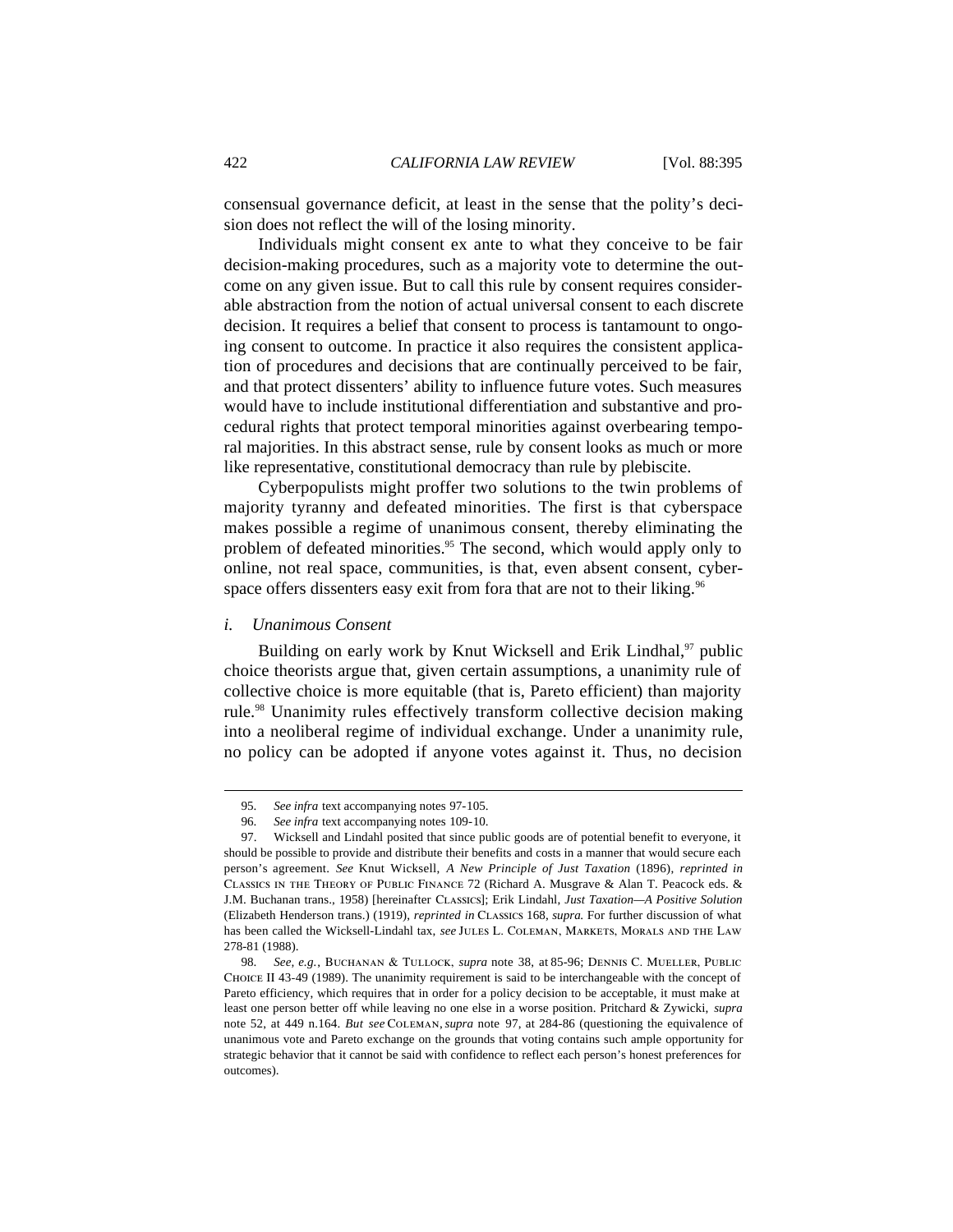imposes on any person the will of any other person and every decision reflects universal consent. Unanimity may be obtained, at least in theory, by fashioning rules that are acceptable to all, achieving consensus through deliberation and compromise, or buying dissenters' votes by compensating them for their loss.

As proponents of offline universal consent have readily conceded, however, unanimity rules face daunting obstacles in practice. Information and negotiating costs make it impossible to achieve unanimous agreement in many cases. 99 Unanimity rules are also "famously susceptible to holdout problems and abuse by fanatics."100 Opportunistic bargainers may either extract rents for their consent or simply thwart a decision altogether. As a result, public choice theorists generally limit their proposed application of unanimity rules to narrow circumstances in which the benefits of agreement are substantial and the costs of reaching consensus (including paying subsidies to dissidents) are relatively low.<sup>101</sup> Alternatively, theorists assert, unanimity might be an effective rule-making regime in small, homogenous groups where voters publicly cast their votes and are involved in ongoing interaction, and thus have strong disincentives to engage in strategic bargaining. $102$ 

Following the cyberian emphasis on consensual decision making,<sup>103</sup> cyberpopulists might posit that cyberspace creates unique opportunities for implementing unanimous rule-making regimes. In cyberspace, some commentators contend, collective decisions are cheaper to reach than in the offline world because of substantially lower information, negotiation, and communication costs.<sup>104</sup> Armed with ready access to a wealth of information and to worldwide digital communication networks, "netizens" (citizens of the Internet) avoid the collective decision-making barriers that plague their poor offline cousins. As a result, it has been argued, cyberspace enables a shift in "the decision-making rule from simple majority

 <sup>9 9 .</sup> *See* Pritchard & Zywicki, *supra* note 52, at 450.

<sup>100.</sup> Clayton P. Gillette, *The Exercise of Trumps by Decentralized Governments*, 83 VA. L. REV. 1347, 1350 (1997).

<sup>101.</sup> These include constitutional conventions in which individuals foresee great gains from the formation of a government, must agree only on issues of process and relatively abstract substantive rights, and face considerable uncertainty over their future preferences and positions. *See* Buchanan & Tullock, *supra* note 38, at 76-81, 251; Dennis C. Mueller, *Federalist Government and Trumps*, 83 Va. L. Rev. 1419, 1422-23 (1997).

<sup>1 0 2 .</sup> *See* Buchanan & Tullock, *supra* note 38, at 115; Gillette, *supra* note 100, at 1373-74. Theorists also invoke super-majority requirements as second-best alternatives to actual unanimity. *See* Pritchard & Zywicki, *supra* note 52, at 450.

<sup>103.</sup> *See infra* note 115.

<sup>104.</sup> *See, e.g.*, Elkin-Koren & Salzberger, *supra* note 56 (contending, without necessarily favoring cyberspace self-governance, that collective decisions are cheaper in cyberspace).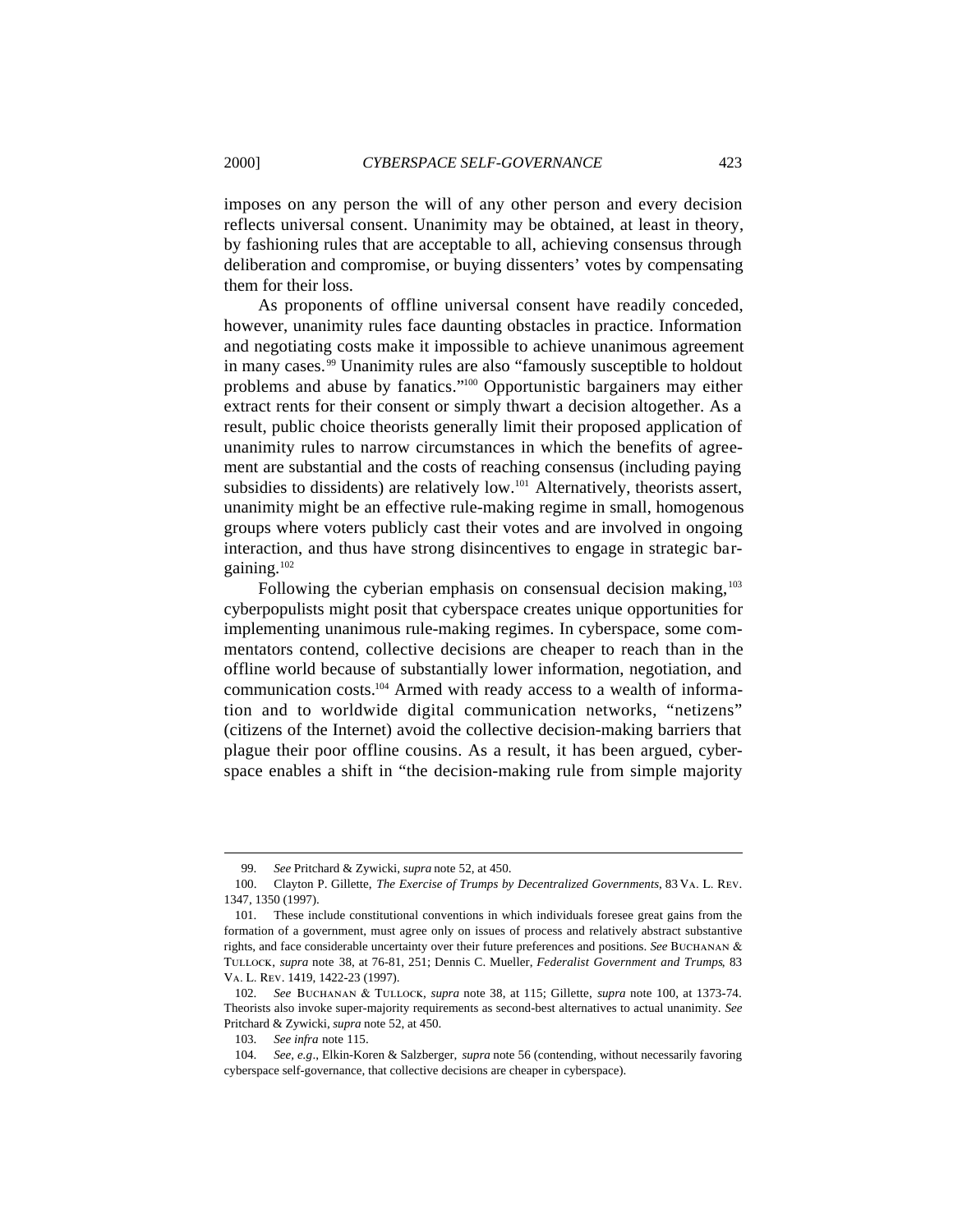towards unanimity."105 Through informed and inexpensive negotiation, Internet users can reach unanimous—or near-unanimous—agreement about such issues as which proposed Usenet newsgroups to admit, how to resolve conflicting claims to Internet domain names, and whether to allow web sites to collect information about visitors' web surfing habits. To the extent the unanimity rule is realized, cyberspace rule making comes to embody the consensual basis for collective decision said by cyberians to underlie the liberal theory of the state.

To my mind, however, Internet communication lacks the capacity to overcome real-space barriers to consensual decision making. For one, while cyberspace contains a plentitude of cheap information, inherent human limitations in sorting and processing that information effectively lead to many of the same information costs and distortions that afflict real world decision making. The same is true of negotiation costs. While digital networks can dramatically reduce the cost of communicating bargaining positions, such communication is, of course, only one component of reaching agreement. No less crucial to negotiation are deliberation, assessment, consideration of alternatives, identifying possible partners and problems, and drafting position papers. Each of these requires a significant amount of offline human thought, time, and effort.<sup>106</sup>

In addition, even assuming a meaningful reduction in information and negotiation costs, it is strategic behavior, not such costs, that poses the most significant obstacle to unanimity rules; and there is nothing about cyberspace rule making per se that reduces incentives for strategic behavior. "Netizens" whose votes are necessary to adopt proposed policy are no less likely to extract rents or cleave to ideological dogmatism than are their offline counterparts (many of whom, of course, are also netizens). As a result, online regimes will suffer many of the same inefficiencies and impediments to reaching consensus as real space communities. In fact, close-knit offline communities may be able, through social pressure, to curtail strategic behavior to a greater extent than highly fluid and heterogeneous online regimes.

<sup>105.</sup> Niva Elkin-Koren & Eli Salzberger, The Economic Analysis of Cyberspace: Challenges Posed by Cyberspace to the Economic Approach Towards Law, at text following note 144 (Dec. 1998) (unpublished manuscript, on file with author).

<sup>106.</sup> It is likely that computer programs will soon act as "electronic agents" to negotiate contract terms for many Internet transactions. *See* Margaret Jane Radin, *Humans, Computers, and Binding Commitment*, 75 IND. L.J. (forthcoming 2000) (draft available at <http://www.stanford.edu/class/ law453/contracts/Texas92299rev.doc>). Such negotiation, however, will be limited to standardized terms in routine transactions, such as industrial procurement or enabling or denying web site access to a prospective user depending on whether the user's privacy requirements conform to the web site's privacy practices. See id.; TIM BERNERS-LEE, WEAVING THE WEB: THE ORIGINAL DESIGN AND Ultimate Destiny of the World Wide Web by its Inventor 147 (1999) (describing Platform for Privacy Preferences Project). Negotiation involving more complex issues of community governance will continue to entail considerable real-time human input (at least for the foreseeable future).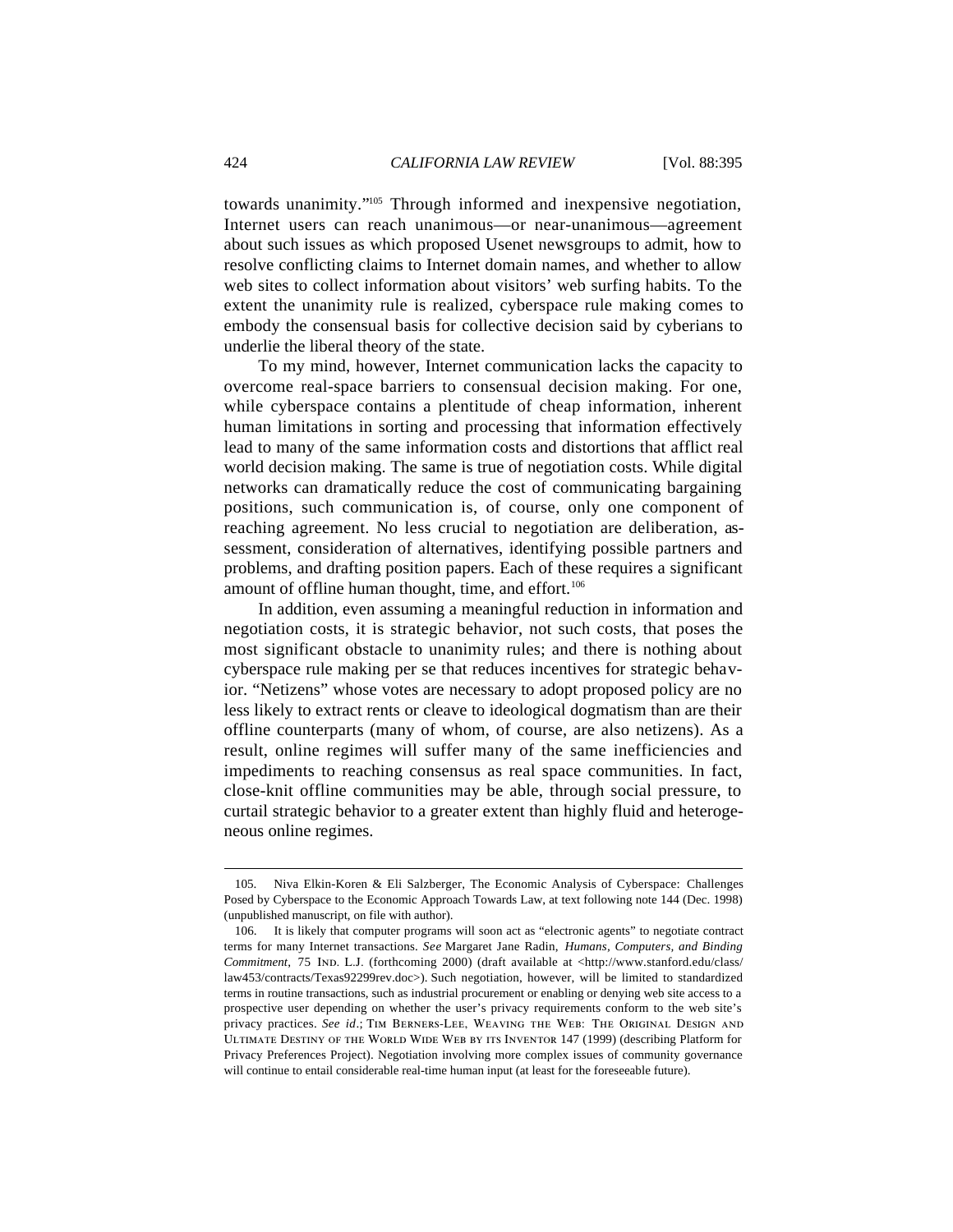Finally, unanimity rules, both in cyberspace and offline, are deeply conservative. When each person's consent is necessary to change the status quo, the status quo is likely to remain unchanged. Since unanimity rules do not arise in a vacuum, their effect is thus to freeze preexisting distributions of entitlements and assets. 107 Generally speaking, this effect may be either desirable or undesirable, depending largely on how one views the antecedent system of holdings. But in cyberspace the fundamental conservatism of unanimity rules would be highly detrimental to liberal democratic values because there entitlements largely involve speech, and controversial speech is unlikely to garner universal acceptance. Were prospective Usenet newsgroups required to obtain unanimous acceptance, rather than the supermajority they currently require, fringe newsgroups would likely be voted down, leaving a thoroughly mainstream Usenet.<sup>108</sup> Unanimity rules in cyberspace would thus cut against the wide-open, robust exchange of views that is central to liberal democracy.

Moreover, preexisting real-space holdings may also have a significant impact on virtual voting. Players with the resources to compensate dissidents are far more likely to overcome both strategic and honest opposition than are those who must depend on the persuasive force of their argument. Thus, to the extent that consensual decision making (or, for that matter, majority referenda) is used to determine arrangements regarding issues such as the use of web visitors' personal information, permissibility of email advertising, or allocation of Internet domain names, commercial entities with the wherewithal to buy votes will be at a decided advantage.

### *ii. Ease of Exit*

The cyberpopulists' favored solution to the problem of majority tyranny focuses on the ease of exit. Cyberpopulists assert that dissenting netizens can, if they so wish, find a haven from the strictures of majority rule by simply leaving the cyberspace forum or network in question and choosing or establishing a new one to their liking.109 Such exit, cyberpopulists emphasize, is much easier and less costly in cyberspace than in real space. A cyberspace dissenter need only discontinue visiting a forum

<sup>107.</sup> For a discussion of this quality of unanimity rules, see COLEMAN, *supra* note 97, at 286-87.

<sup>108.</sup> On the voting procedures for the establishment of new Usenet newsgroups, see *supra* note 48. In reality, to say that voting down fringe newsgroups would leave a mainstream Usenet overstates the situation. Usenet administrators have created a hierarchy of alt. (alternative) newsgroups, which do not require voter approval. But that need not be the case with respect to other cyberspace issues and networks.

<sup>109.</sup> *See Dyson, supra* note 22, at 109 (contrasting easy exit for citizens of Internet governments with the "terrestrial government game" which is "all-or-nothing (despite the possibility of loyal opposition)"); Johnson, *supra* note 48 (proposing a system of cyberspace voting in which dissenters would be free to disconnect from networks that adopt a rule they oppose). The classic text on the alternatives of voting and exit in territorial institutions is ALBERT O. HIRSCHMAN, EXIT, VOICE, AND Loyalty (1970).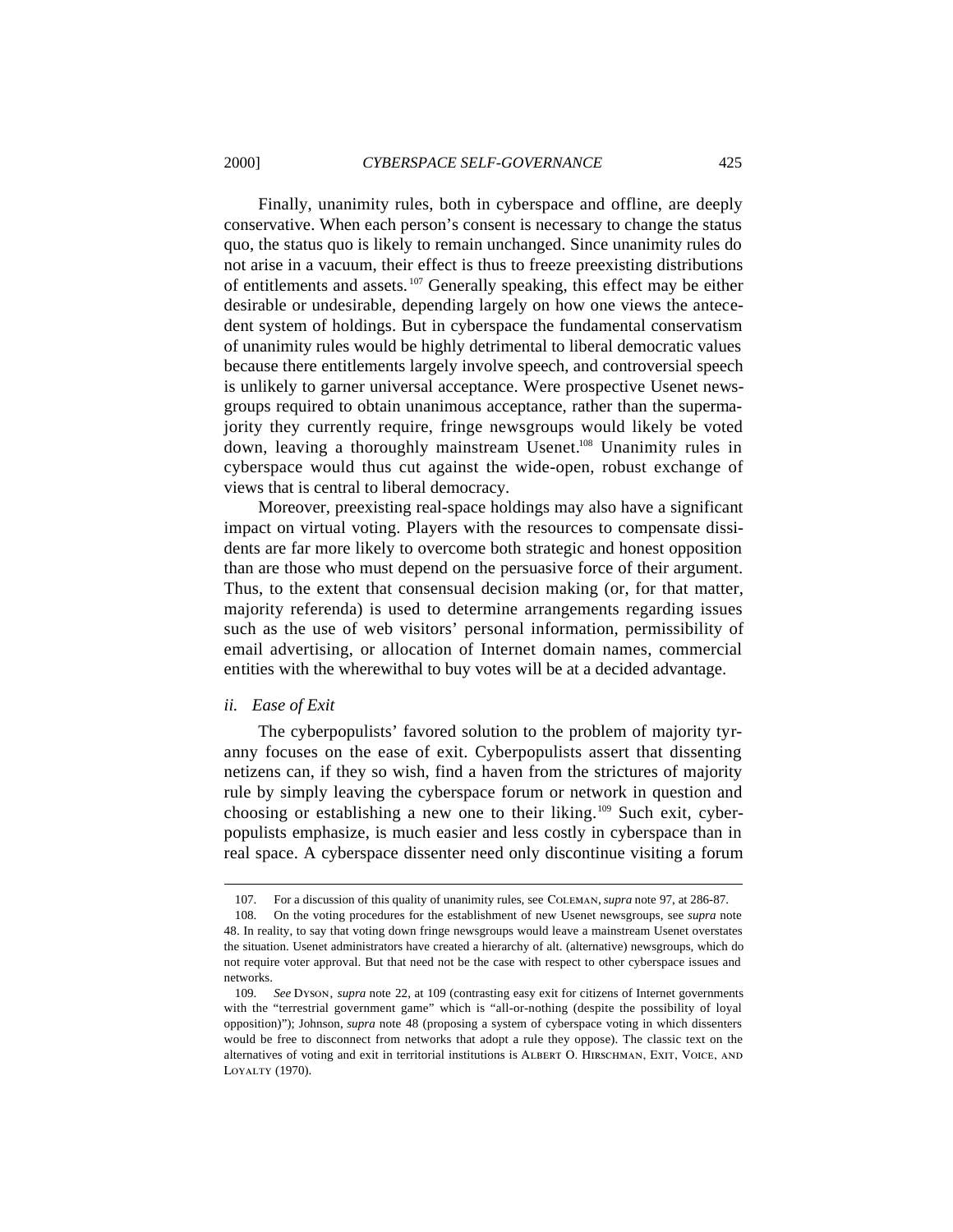and find, or fairly cheaply establish, an alternative one more closely aligned with the dissenter's views or preferences. Losers in real world plebiscites, in contrast, can usually avoid the result only if they endure the cost and disruption of physically moving to another jurisdiction. As a result, cyberpopulists assert, netizen dissenters and minorities, unlike their real world counterparts, have no need for liberal rights. The capacity for easy exit substitutes for constitutional liberty, and the abundance of alternative rule regimes provides a near certainty of consent.<sup>110</sup>

This argument that exit and abundant alternatives can make up for the illiberal aspects of majority rule is unconvincing. Certainly, exit from a cyberspace forum is considerably cheaper than moving from a physical jurisdiction. Indeed, in many, perhaps most, instances it might entail no more psychic cost than terminating a subscription to a journal or discontinuing watching a television program that has moved to a new time slot. But as cyberians often note, involvement in a virtual community is not always so trivial. Individuals may develop deep feelings of attachment and loyalty to virtual communities and may be devastated by perceived wrongs within those communities.<sup>111</sup> In such instances, exit is far from costless.

In addition, exit is not always as simple as moving from one discussion group to another. There might not be another forum on the same or similar topic that is available to the excluded individual. Nor is it easy to establish a new forum.<sup>112</sup> Indeed, like those whose proposal for a new Usenet newsgroup is voted down, dissenters may be denied the possibility of establishing a new forum within a particular network.<sup>113</sup> In such cases,

 <sup>1 1 0 .</sup> Cyberians also contend that the threat of dissenter exit constrains majority tyranny. *See* Johnson & Post, *Civic Virtue*, *supra* note 2, at 48 (asserting that no tyrannical majority can impose its will on an unwilling minority in cyberspace communities, because users can freely exit and can demand whatever degree of "due process" they wish as a condition to remaining); *cf.* Richard A. Epstein, *Exit Rights Under Federalism,* 55 Law & Contemp. Probs. 147 (1992) (depicting exit as a check on states' power in a federal system). That proposition strikes me as highly fact-specific, at best. Communities, both virtual and real, differ in the extent to which they wish to attract new participants and keep existing ones. In addition, any constraint imposed by a dissenter's threat of exit depends largely on how much the majority values the particular dissenter's continued presence. Large corporate employers may well extract significant rents for agreeing to forego moving to another location; persistent gadflies, in both territorial and cyberspace communities, will often happily be shown the door.

<sup>111.</sup> As David Johnson, a leading proponent of cyberspace self-governance, concedes: "While those who disagree with local rules are free to migrate, many users will have invested very substantial amounts of time and effort in establishing a particular online identity (building a reputation based on a particular email address or Web page location, for example). And many seek to participate actively in particular online cybercommunities, over long periods of time. For them, separation from their cybercommunities would impose a very substantial personal loss." David R. Johnson, *Due Process and Cyberjurisdiction*, 2 J. Computer-Mediated Comm. (June 1996) <http://www.ascusc.org/jcmc/vol2/ issue1/>; *see also* Zittrain, *supra* note 47, at 504 n.10; *Developments in the Law: The Law of Cyberspace*, 112 Harv. L. Rev. 1574, 1590-92 (1999) [hereinafter *Developments—Cyberspace*].

<sup>1 1 2 .</sup> *See* Siegal, *supra* note 7, at 233 n.350.

<sup>113.</sup> In reality, Usenet newsgroups that are voted down may now be established within the "alt." (alternative) hierarchy.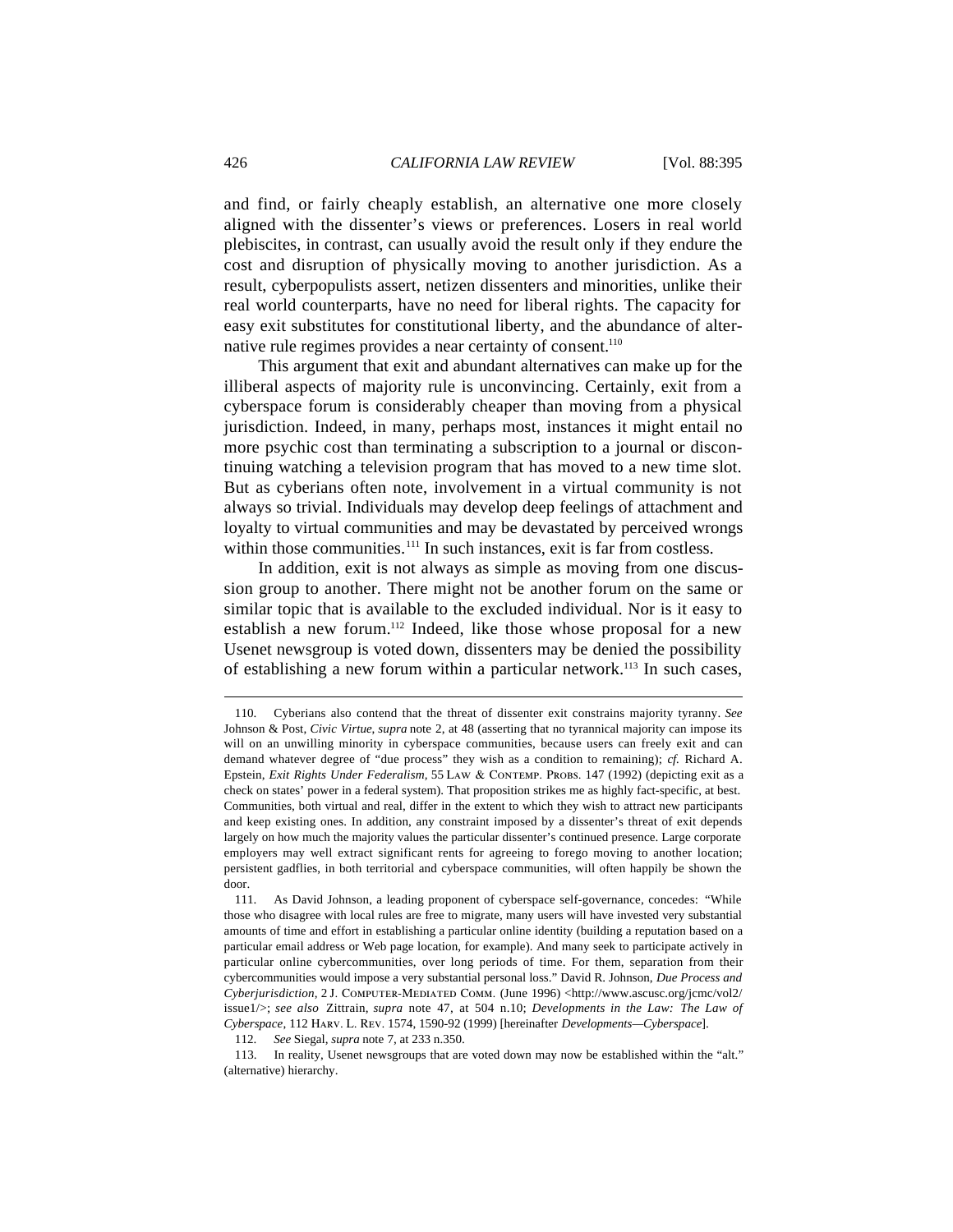and in others involving dissension at the network level, the dissenter faces exit not merely from a single forum, but from an entire network. Since networks, such as the Usenet or the set of proprietary fora administered by America Online, are far less abundant than discussion groups, exclusion from a network may entail a significant diminution in the availability of rule regime alternatives. To the extent that such exclusion substantially reduces the number of persons with whom the dissenter might potentially communicate, it also carries a loss of "network benefits," the value, typical of telecommunications systems, of being a part of a network in which communication with many others is possible.<sup>114</sup>

#### *d. Summary (and Caveat)*

Cyberpopulists underestimate representative democracy's capacity to reflect popular will while protecting dissenters. They also grossly overestimate the Internet's capacity to overcome the majority tyranny problem that is endemic to direct democracy.

To identify the cyberpopulist miscalculation, however, is not to prescribe a full array of constitutional rights and majority-checking institutions for the protection of cyberspace dissenters. Rather cyberspace fora and networks should have considerable leeway to treat dissenters as they wish. This is not because cyberspace offers a substitute for the protection of liberal rights; it does not. Instead, as I will discuss more fully below, cyberfora should enjoy some leeway primarily because independent and diverse civic association has its own constitutive value for territorial liberal democracy.

# *B. Cybersyndicalism*

#### *1. The Cybersyndicalist Claim*

While cyberpopulists offer an intriguing vision of virtual democracy, Internet rule making is only rarely the direct outcome of anything approaching a formal vote. 115 Accordingly, cyberians generally locate their claims for cyberspace governance in alternative conceptions of "bottomup" ordering. The cybersyndicalist approach finds consensual selfgovernance in the social norms that arise from repeat interactions within virtual communities.<sup>116</sup> At one time, the entire Internet was seen to share a

 <sup>1 1 4 .</sup> *See* Mark A. Lemley & David McGowan, *Legal Implications of Network Economic Effects*, 86 Calif. L. Rev. 479, 488-89 (1998).

<sup>115.</sup> In some cyberspace quarters, indeed, voting is viewed with no less disdain than other structures of formal governance. The motto of the Internet Engineering Task Force is "We reject Kings, Presidents, and voting; we seek rough consensus and working code." David G. Post, *Of Horses, Black Holes, and Decentralized Law-Making in Cyberspace*, at text accompanying note 25 (draft version Mar. 1, 1999) <http://www.temple.edu/lawschool/dpost/blackhole.html>.

<sup>1 1 6 .</sup> *See, e.g* ., *Developments—Cyberspace*, *supra* note 111, at 1608-09; Gibbons, *supra* note 2, at 518-23.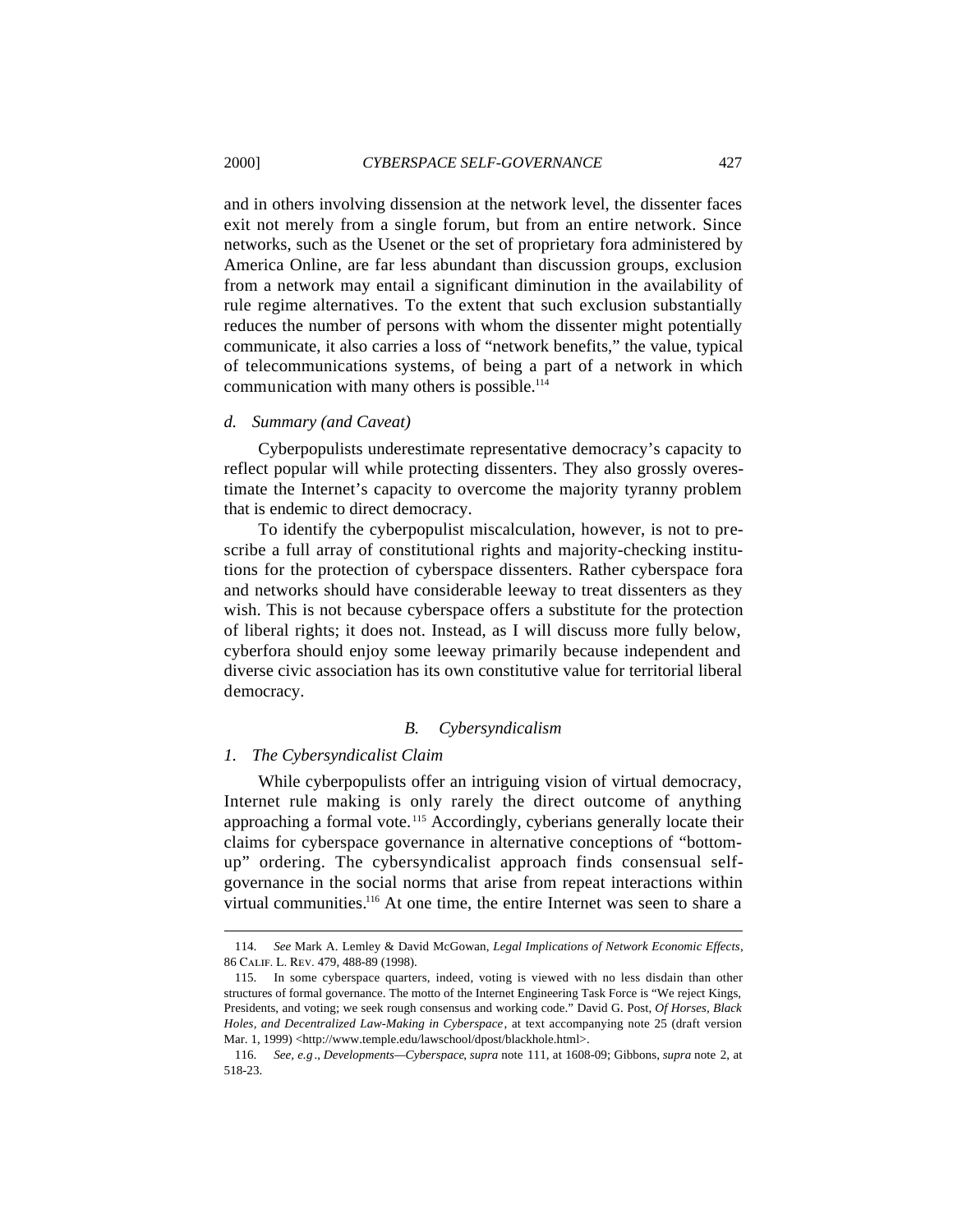common meta-culture, roughly characterized by a belief that "information must be free" from proprietary control, government censorship, and the taint of commercial dealing. As the Internet has expanded and become more commercial, however, that common culture has largely, though not entirely, given way to a multitude of local cultures based in Usenet newsgroups, email discussion groups, chat rooms, and other fora.

Drawing heavily upon the literature regarding private ordering and social norms,<sup>117</sup> cybersyndicalists see these local cultures as the site of a political order highly reflective of consensual governance and individual liberty.<sup>118</sup> Their rationale is quite similar to that of the cyberpopulists except that, for cybersyndicalists, netizens manifest active consent to local rule regimes not by voting, but by engaging in the conversation and repeat behavior that generates and perpetuates social norms. Akin to the cyberpopulist argument for unanimity-based rule regimes, cybersyndicalists place great weight on consensus. The development and maintenance of social norms requires substantial, near universal accord and compliance. A social norm will not arise or survive amidst significant intracommunity dissension concerning the norm's acceptability, as it will in majority rule voting.<sup>119</sup>

Also like the cyberpopulist vision, the cybersyndicalist approach places great import on the availability of exit. Traditional close-knit, realworld communities are notorious for their suppression of dissent. For cybersyndicalists, no less than for cyberpopulists, the key to individual liberty and consent in virtual communities is the relative ease with which a dissenter may exit her current community and join or establish another more in line with her preferences or values.<sup>120</sup> In sum, the cybersyndicalist vision mirrors the neoliberal redescription of the liberal order: a network composed of multiple voluntary organizations and individual agreements. $121$ 

<sup>117.</sup> *See* sources cited *supra* note 23.

<sup>1 1 8 .</sup> *See, e.g*., Gibbons, *supra* note 2, at 519 (contending that the model of "governing cyberspace through informal social norms . . . is the most decentralized and democratic"); *cf.* Zittrain, *supra* note 47, at 499 (discussing generation of local cultures by early newsgroups).

<sup>119.</sup> In addition, as Larry Lessig aptly notes, norms have a radically different tenor than rules determined by vote. Norms often arise organically from what people do within a close-knit community. The need to resolve issues by discussion and ballot (or formal negotiation) generally signals the fall of a thick, homogeneous community. *See* Lessig, *supra* note 12, at 77-78.

<sup>120.</sup> *See, e.g.*, Dyson, *supra* note 22, at 8 (noting that "people who don't like the rules can leave"); Gibbons, *supra* note 2, at 522 ("A violator of the rules of a self-governing cyberspace community who is 'excommunicated' from the community can locate a new community and create a new identity there.").

<sup>121.</sup> For an illuminating discussion contrasting this contractarian view of groups with a communitarian view, see Gregory S. Alexander, *Dilemmas of Group Autonomy: Residential* Associations and Community, 75 CORNELL L. REV. 1, 19-23 (1989).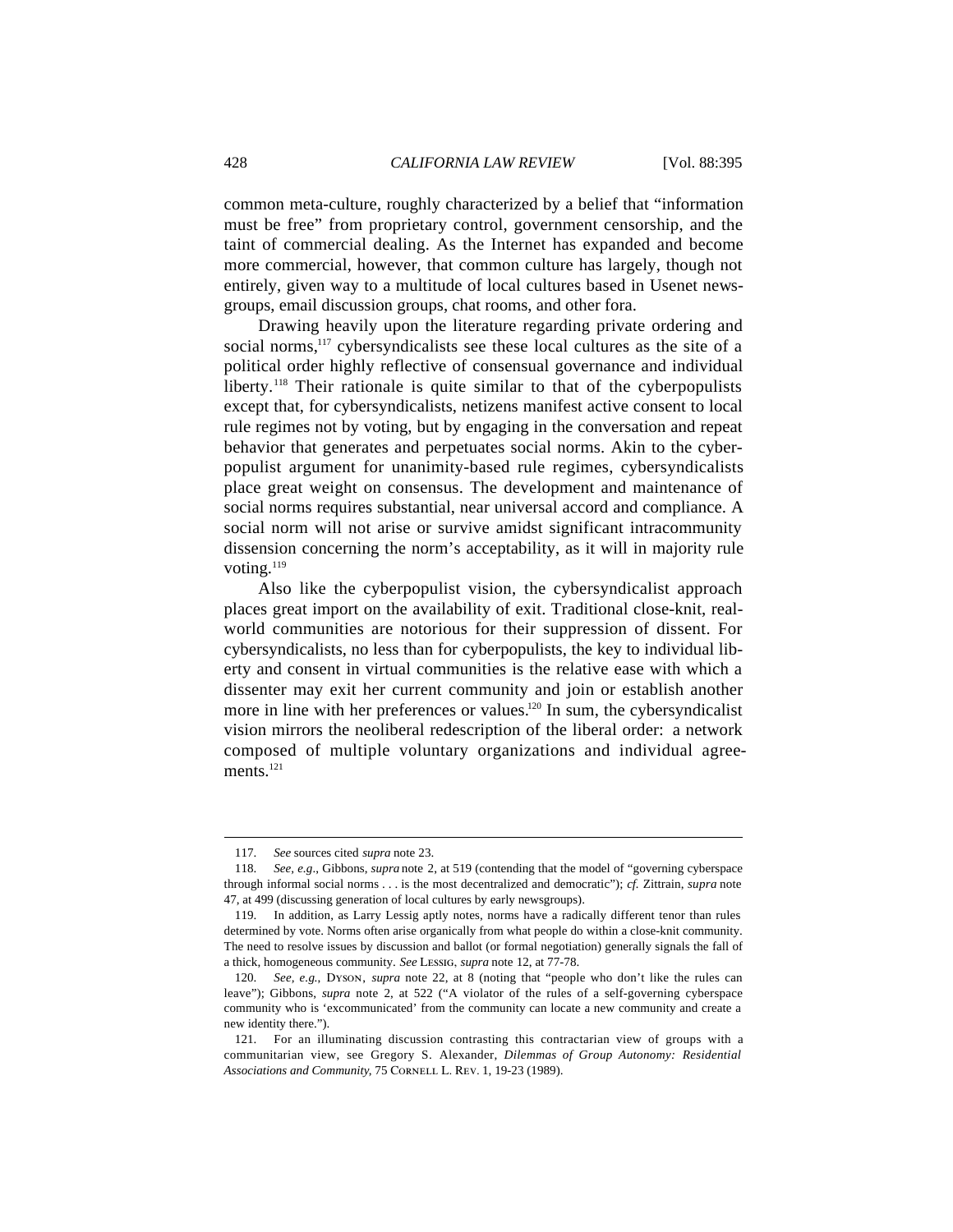## *2. Critique of the Cybersyndicalist Claim*

Given the large overlap between the cyberpopulist and cybersyndicalist claims, my criticisms of the former largely apply to the latter as well. The cybersyndicalist claim, however, is especially vulnerable to the tension, if not fundamental contradiction, between community and exit. Studies emphasize that a high degree of homogeneity and stability of membership is critical to a group's generation and perpetuation of social norms.122 Virtual communities, with their relative ease of exit (and, in many cases, entrance), present classic counterexamples to the types of territorially bound close-knit groups in which rule by social norms is possible. Accordingly, it is hardly surprising that cyberfora most characterized by bottom-up norm generation (as opposed to rule by moderator or administrator fiat) rapidly degenerate into a familiar pattern of mutual recrimination ("flame wars") and disillusionment.<sup>123</sup>

A game theoretic model may help to explain the often cited and frequently lamented unraveling of virtual communities.<sup>124</sup> The prisoner's dilemma and similar such games have been used to model social phenomena in which the participants would benefit by cooperating with one another, but nevertheless fail to do so.<sup>125</sup> In the typical prisoner's dilemma situation, each participant enjoys the greatest gain if all participants cooperate. But each participant would suffer the greatest loss—a loss in excess of that incurred by the universal failure to cooperate—if she seeks to cooperate but others defect. At the same time, the model assumes, no participant can be certain of the others' cooperation, and thus each participant has an incentive to defect. As a result, defection will often be the participants' overall dominant strategy, even though universal defection is a less desirable alternative than universal cooperation.

<sup>122.</sup> See ELINOR OSTROM, GOVERNING THE COMMONS: THE EVOLUTION OF INSTITUTIONS FOR Collective Action 88-89 (1990); Epstein, *supra* note 23, at 7-8; *see also* Ellickson, *supra* note 23, at 283 (noting that people are increasingly likely to turn to legal rules, rather than social norms, to resolve disputes "when the social distance between them increases").

<sup>1 2 3 .</sup> *See* Siegal, *supra* note 7, at 191; *see also* Peter Kollock & Marc Smith, *Managing the Virtual Commons: Cooperation and Conflict in Computer Communities*, *in* Computer-Mediated Communication 109, 125 (Susan C. Herring ed., 1996), *available at* (visited Dec. 25, 1999) <http://www.sscnet.ucla.edu/soc/csoc/papers/virtcomm> (noting that as a result of flaming and offtopic postings, conflicts in Usenet newsgroups are "fairly common").

<sup>124.</sup> For discussion of disintegration of virtual communities, see Zittrain, *supra* note 47, at 500-01. For an illuminating application of game theory to group solidarity, see Eric A. Posner, *The Regulation of Groups: The Influence of Legal and Nonlegal Sanctions on Collective Action*, 63 U. Chi. L. Rev. 133 (1996).

<sup>125.</sup> For an illuminating discussion of the prisoner's dilemma and other game theoretic models in the context of the production of social norms, see Kornhauser, *supra* note 23, at 659-68.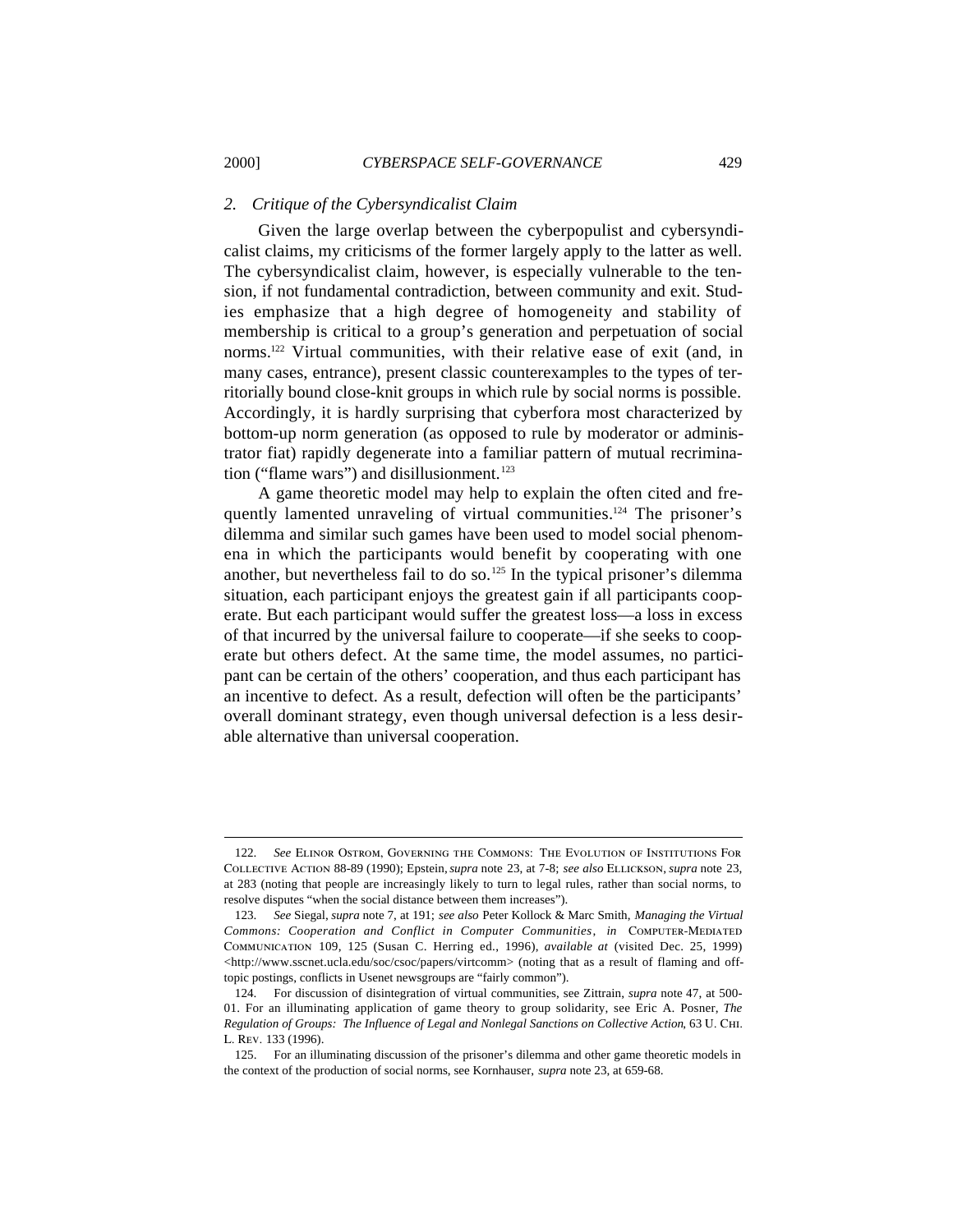Civil discourse is a collective good that is the product of the contributions of individual discussants.126 Civility requires active cooperation; its maintenance requires constant effort and diligence among community members. Discussants must express their views and disagreements in a civil manner, suppressing the desire for cutting retort. They must also educate newcomers as to the need for civility. Moreover, a norm of civility requires universal, or at least near universal, compliance. One or two individuals engaged in flaming or off-topic diatribe may radically alter the character of community discourse, much like the eruption of a heated argument between two guests fundamentally changes the tenor of a small social gathering.<sup>127</sup>

Assuming that civility is a universally shared goal,<sup>128</sup> flaming and other active flouting of the civility norm clearly constitutes prisoner's dilemma defection. But so does doing nothing. Civil discourse, as just noted, is a collective good that can emerge only through the ongoing active contributions of community members. Cooperation in the establishment and perpetuation of the civility norm thus entails more than simply refraining from flouting the norm while silently "lurking" in the background.129 It also requires making periodic civil contributions to community discussion and helping to educate newcomers as to the norm. Concomitantly, the failure actively to participate in the maintenance of the civility norm in that manner also constitutes defection. In other words, when cooperation entails making contributions to the production of a collective good, free riding on others' contributions constitutes defection.<sup>130</sup>

The prisoner's dilemma and other game theoretic models would predict that, absent some mechanism for compelling or inducing cooperation, virtual community members will have every incentive to defect, whether by failing to suppress the urge to flame or by free riding off others' efforts

<sup>126.</sup> *See* COLEMAN, *supra* note 97, at 253-54 (defining collective good). For an illuminating discussion of this point in the context of Usenet newsgroups, see Kollock & Smith, *supra* note 123, at 115-17.

<sup>127.</sup> *See* Siegal, *supra* note 7, at 191 (noting prevalence and destructive impact of flaming on Usenet newsgroups).

<sup>128.</sup> Civility may not be a shared goal. In some instances, individuals may take delight in disrupting and even in destroying newsgroup discussion by flaming. *See* Siegal, *supra* note 7, at 191. When that occurs, civility will be impossible to obtain without excluding such individuals from the group. In game theory terms, such individuals enjoy a greater pay-off from universal defection from the civility norm than any other alternative. *See* Kornhauser, *supra* note 23, at 661-63 (presenting game theoretic analysis of distributional differences and lack of consensus in context of group generation of social norms).

<sup>129. &</sup>quot;Lurking" is a commonly used term for listening in on Internet discussion without actively participating.

<sup>1 3 0 .</sup> *See* Coleman, *supra* note 97, at 255. For a discussion of Usenet "lurking" (that is, failing actively to participate in discussion) as free riding, see Kollock & Smith, *supra* note 123, at 116.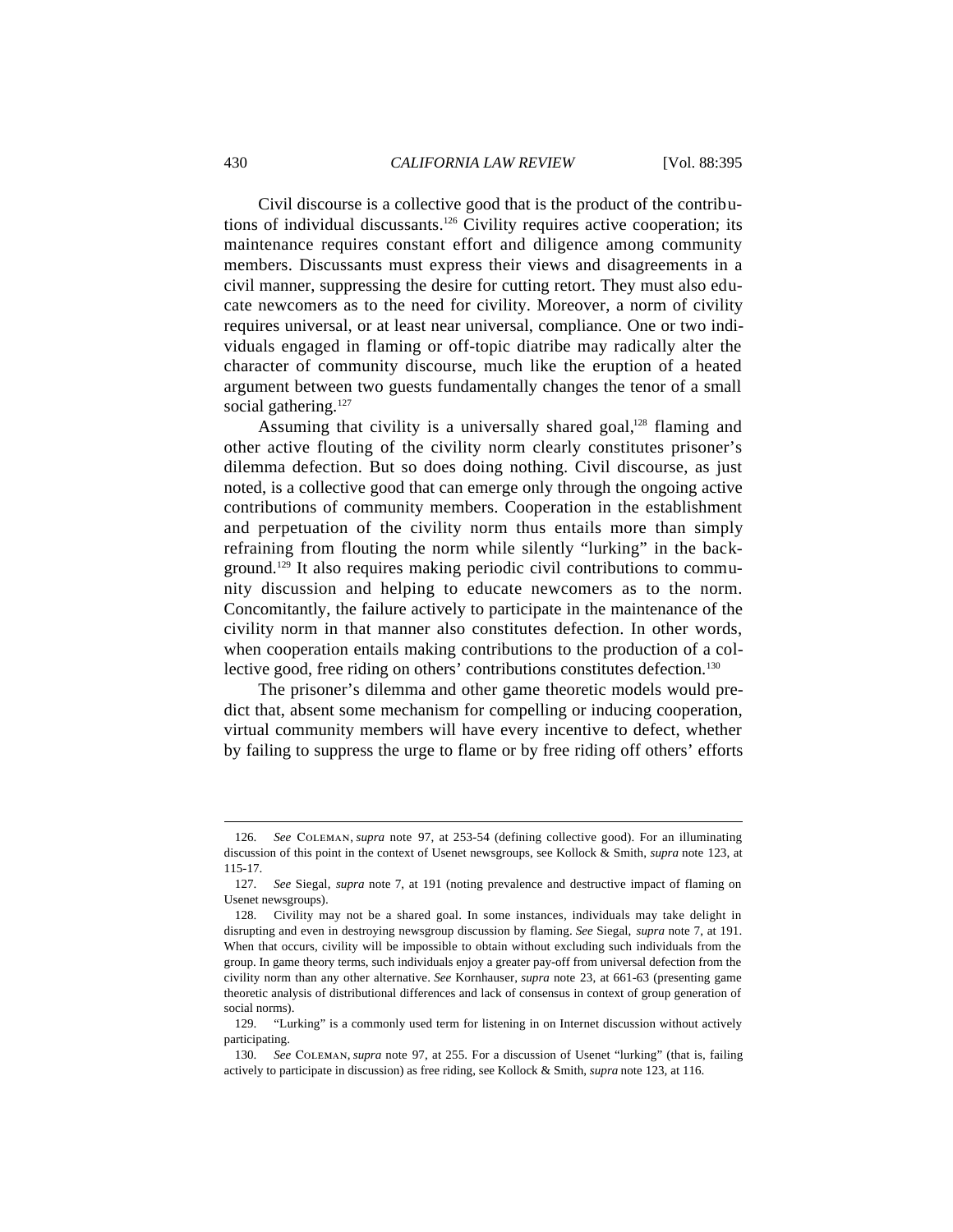to produce civility.131 This is true for two reasons. First, given that the absence of a single individual's ongoing active contribution will not noticeably weaken the civility norm, each individual has the incentive to free ride on others' contributions.132 Second, for any given individual, it is not worth incurring the costs of cooperation when cumulative defections by others may radically undermine the civility norm, thus depriving the individual of the benefits of incurring those costs. And so, as often happens in unmoderated cyberfora, one or two individuals actively defect by engaging in flaming or off-topic diatribe and others then defect by counterflaming or simply ceasing to participate in community discussion.

Close-knit, real-world communities may generally diminish, and often overcome, the incentive to defect.<sup>133</sup> In such settings, persons have a permanent stake in cooperation, are able to communicate to coordinate their behavior, and suffer social sanctions of varying degrees if they fail to cooperate.134 As a result, each person has a relatively high degree of trust ex ante that others will contribute their share to the production of collective goods (although even in many real-world communities, shirking is a perennial source of social tension).

Virtual communities may share some of these cooperation-inducing attributes. Certainly, discussants communicate to attempt to bring about mutual cooperation. Shaming through written criticism could also be an effective tool to enforce civility norms against those who contravene them, albeit of lesser effectiveness than when members must literally face each other and cannot hide behind the anonymity made possible by Internet technology. Finally, violators may be silenced by software enabling users to filter out messages from certain persons $135$  or by exclusion from the community (although the latter generally entails a top-down act from the local system operator rather than bottom-up norm enforcement per se).<sup>136</sup>

135. Such technical devices, known as "kill files" or "bozo filters" have the disadvantage that other participants not using a filter and not subject to the filter may view the offending post and comment on it. *See* Kollock & Smith, *supra* note 123, at 120.

<sup>131.</sup> *See* Kollock & Smith, *supra* note 123, at 117 (noting temptation among Usenet newsgroup discussants "to free-ride on others' efforts to maintain norms of civility while violating those norms [themselves]").

<sup>132.</sup> See Daphna Lewinsohn-Zamir, *Consumer Preferences, Citizen Preferences, and the Provision of Public Goods*, 108 Yale L.J. 377, 392-93 (1998) (discussing role of greed and hopelessness underlying prisoner's dilemma defection).

<sup>133.</sup> Repeated or ongoing business dealings, or simply situations in which an individual or business obtains benefits from a reputation for cooperation also diminish incentives to defect. *See* Andrew Rutten, *Anarchy, Order, and the Law: A Post-Hobbesian View*, 82 Cornell L. Rev. 1150, 1155-56 (1997); Stewart Macaulay, *Non-Contractual Relations in Business: A Preliminary Study*, 28 Am. Soc. Rev. 55, 65 (1963).

<sup>1 3 4 .</sup> *See* Ellickson, *supra* note 23, at 164-66; Rutten, *supra* note 133, at 1155 (noting that the prisoner's dilemma is not applicable when transactions occur within "a rich web of social relations").

<sup>136.</sup> Punishing someone who does not conform to a norm, whether by exclusion, shaming, or some other sanction, is itself a public good for the community that wants the norm enforced. Since it may be costly for individuals to sanction others, norm enforcement also gives rise to a collective action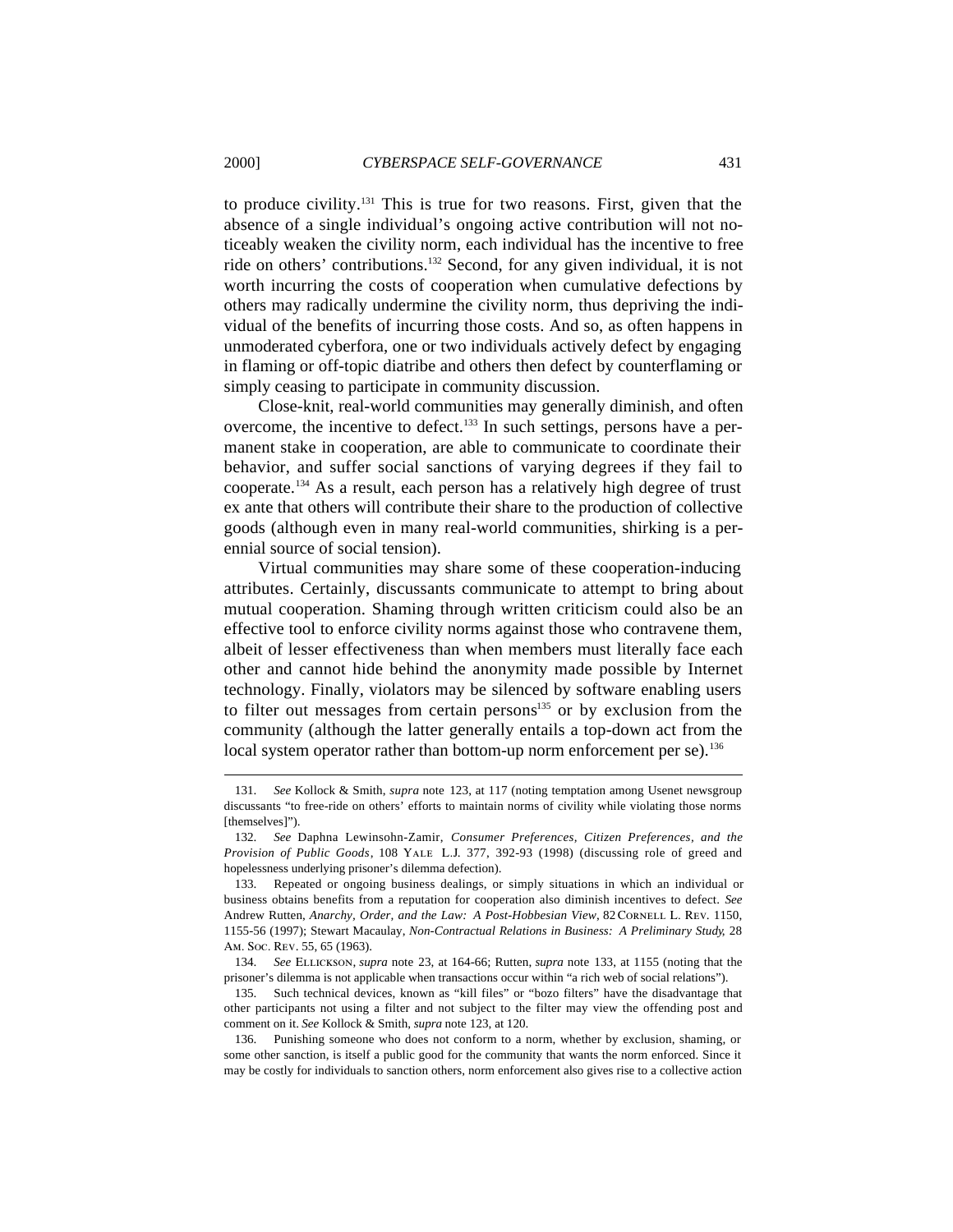All told, however, individuals will invest in such cooperationinducing measures only if they have a sufficient stake in the outcome. Here is one place where exit undermines norm creation. The greater the freedom of movement among virtual communities, the greater the cost of perpetuating social norms (given the outflow of those with knowledge of the norm and the influx of ignorant newcomers) and the lesser the stake of any given individual in any particular community.<sup>137</sup> Mobility also undermines each individual's trust that others will match her contributions to the production of collective goods rather than free riding on those contributions.138 Mobility may be substantially more limited when the relevant "community" is an entire network of discussion groups rather an individual group itself. But such networks are generally too large and too diverse to generate a stable, cohesive set of norms from the bottom up, as opposed to by network administrator fiat.<sup>139</sup>

At bottom, then, as I discussed in my critique of cyberpopulism, when individuals have a substantial stake in a particular virtual community, exit is not a tenable option to protect them against majority oppression. But when individuals lack that investment, the result is a flame-ridden cacophony rather than a cohesive community capable of government by the "bottom-up" generation of social norms. Neither prospect, I will again emphasize, necessarily calls for systematic state intervention. They do, however, belie the notion that either cyberpopulism or cybersyndicalism may form a basis for the claim that cyberspace self-government is a viable mechanism for realizing liberal democratic ideals.

problem. *See* Michael Taylor, The Possibility of Cooperation 30 (1987); *see also* Steffen Huck & Michael Kosfeld*, Local Control: An Educational Model of Private Enforcement of Public Rules*, Tilburg University for Economic Research Discussion Paper 126, at 2-3 (Oct. 1998) <http://ideas.uquam.ca/ideas/data/Papers/dgrkubcen1998126.html> (noting that rational individuals aiming to maximize short-run payoffs will never report deviant behavior to local authorities). Individuals are often, but certainly not always, willing to engage in shaming the offender. But especially when norm enforcement warrants more severe punishment, overcoming the collective action problem typically requires the appointment of a leader (or governing body) with the authority and willingness to select and impose a sanction. For a fascinating account of a virtual community faced with such a collective action problem following one of its member's "virtual rape" of another, see Julian Dibbell, *A Rape in Cyberspace: How an Evil Clown, a Haitian Trickster Spirit, Two Wizards, and a Cast of Dozens Turned a Database into a Society, in* Internet Dreams: Archetypes, Myths, and Metaphors 293 (Mark Stefik ed., 1996).

<sup>137.</sup> *See* SHAPIRO, *supra* note 49, at 121 (noting that, given mobility, "there is little incentive to keep online associations intact"); Kollock & Smith, *supra* note 123, at 119-20 (noting mobility's deleterious effect on Usenet newsgroups); *see also* Buchanan & Tullock, *supra* note 38, at 114 (noting that while mobility enables individuals to avoid losses from adverse collective decisions, it also means that an individual will find it disadvantageous "to invest too much time and effort in persuading his citizens to agree with him").

<sup>138.</sup> *See* Ostrom, *supra* note 122, at 90 (noting that successful communities require clearly defined boundaries in order to prevent outsiders from reaping benefit of collective good or destroying it).

<sup>139.</sup> Social norm theorists concede that the bottom-up generation of social norms requires a relatively stable, close-knit community. *See supra* note 122.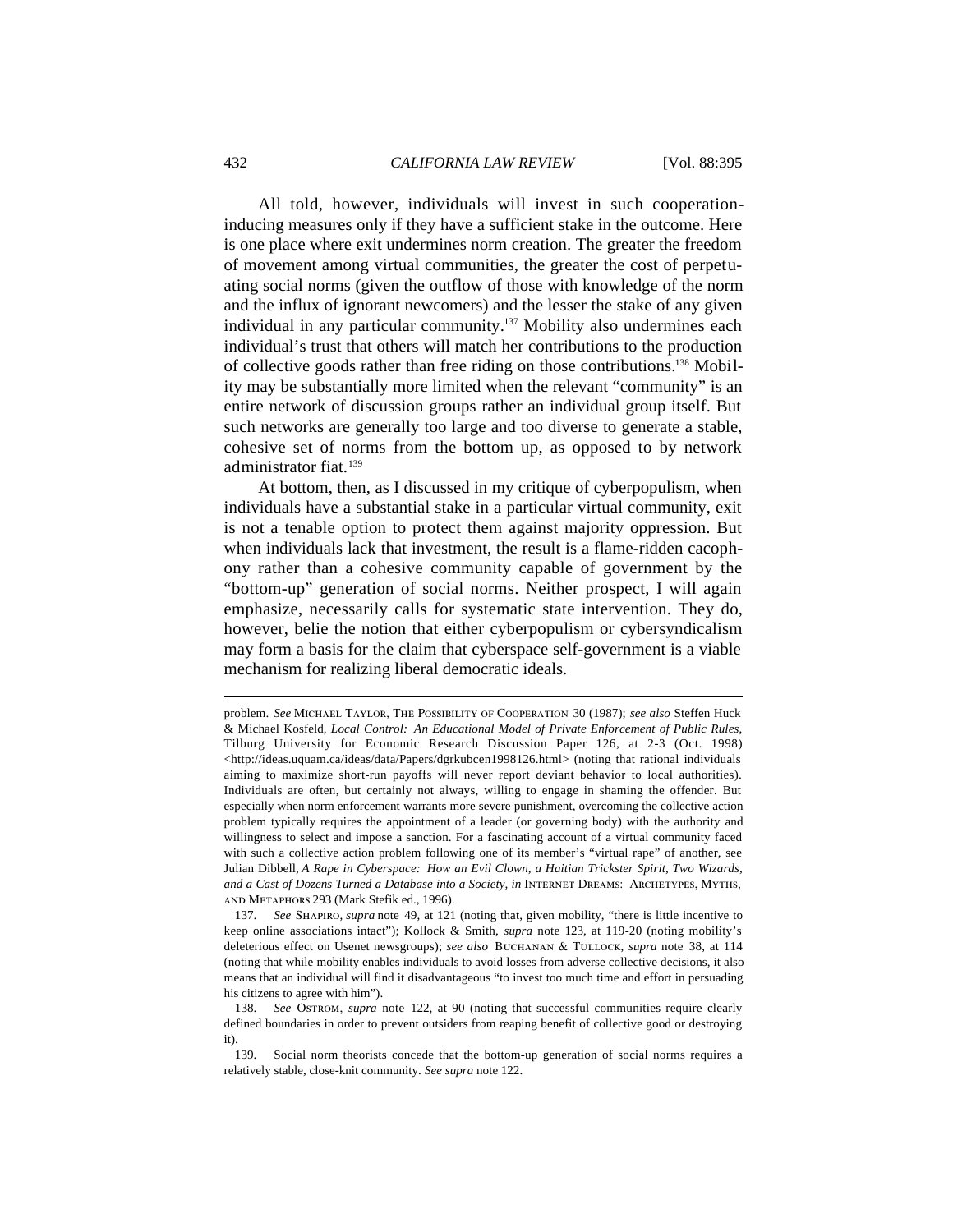### *C. Cyberanarchism*

# *1. The Cyberanarchist Claim*

Cyberanarchists see cyberspace as a market of alternative rule regimes. In their view, cyberspace "governance" consists of the contingent aggregate result of a multitude of individual decisions.<sup>140</sup> In the cyberanarchist vision, cyberspace is a system characterized by the ready ability of (1) each individual to choose which cyberspace sites and networks she wishes to visit, (2) site and network administrators to define local norms and use technology to enforce them, in large part by excluding dissenters, and (3) dissenters to find alternative sites (or networks) or establish new ones.141 In this scheme, it is entirely irrelevant whether local norms are produced by vote, cohesive community, negotiation, or administrator fiat. Individual liberty and consent are guaranteed by individuals' ability to shop for desirable rule regimes. As Esther Dyson puts it:

A Net-based government can operate *only* by consent of the governed. Any Net government must therefore provide its citizens with real benefits if it wants them to stick around. Those benefits may not be just personal goods or services, but rather the broader benefits of a regulatory regime: a clean, transparent marketplace with defined rules and consequences, or a supervised community where children can trust the people they encounter or individuals' privacy is protected.<sup>142</sup>

As we will presently see, Dyson's halcyon portrait widely misdescribes the cybermarketplace. However, the cyberanarchist paradigm does approximate the potential nature of cyberspace governance for the vast majority of Internet users far more closely than do the cyberpopulist and cybersyndicalist visions. Most of us encounter cyberspace rule regimes, knowingly or unknowingly, in the form of standard adhesion contracts or their digital equivalent. When we obtain Internet access through America Online or another Internet service provider (ISP), we do so subject to the ISP's standard "Terms of Service." Such terms cover a broad spectrum of issues, including restrictions on the type of messages subscribers may upload to discussion fora, ISP rights to copy and modify subscriber messages, ISP use of subscribers' personal information, and ISP perogatives unilaterally to modify the Terms of Service and to terminate subscriptions at its discretion. Likewise, many web sites contain standard conditions of

 <sup>1 4 0 .</sup> *See, e.g*., Gibbons, *supra* note 2, at 490; Post & Johnson, *Civic Virtue*, *supra* note 2, at 46-50; Post, *Anarchy*, *supra* note 2.

<sup>1 4 1 .</sup> *See* Post & Johnson, *Civic Virtue*, *supra* note 2, at 46-50.

<sup>1 4 2 .</sup> Dyson, *supra* note 22, at 109; *see also* Johnson, *supra* note 111 (contending that a market in rule regimes will induce some Internet service providers to accord subscribers due process rights before terminating a subscriber's service).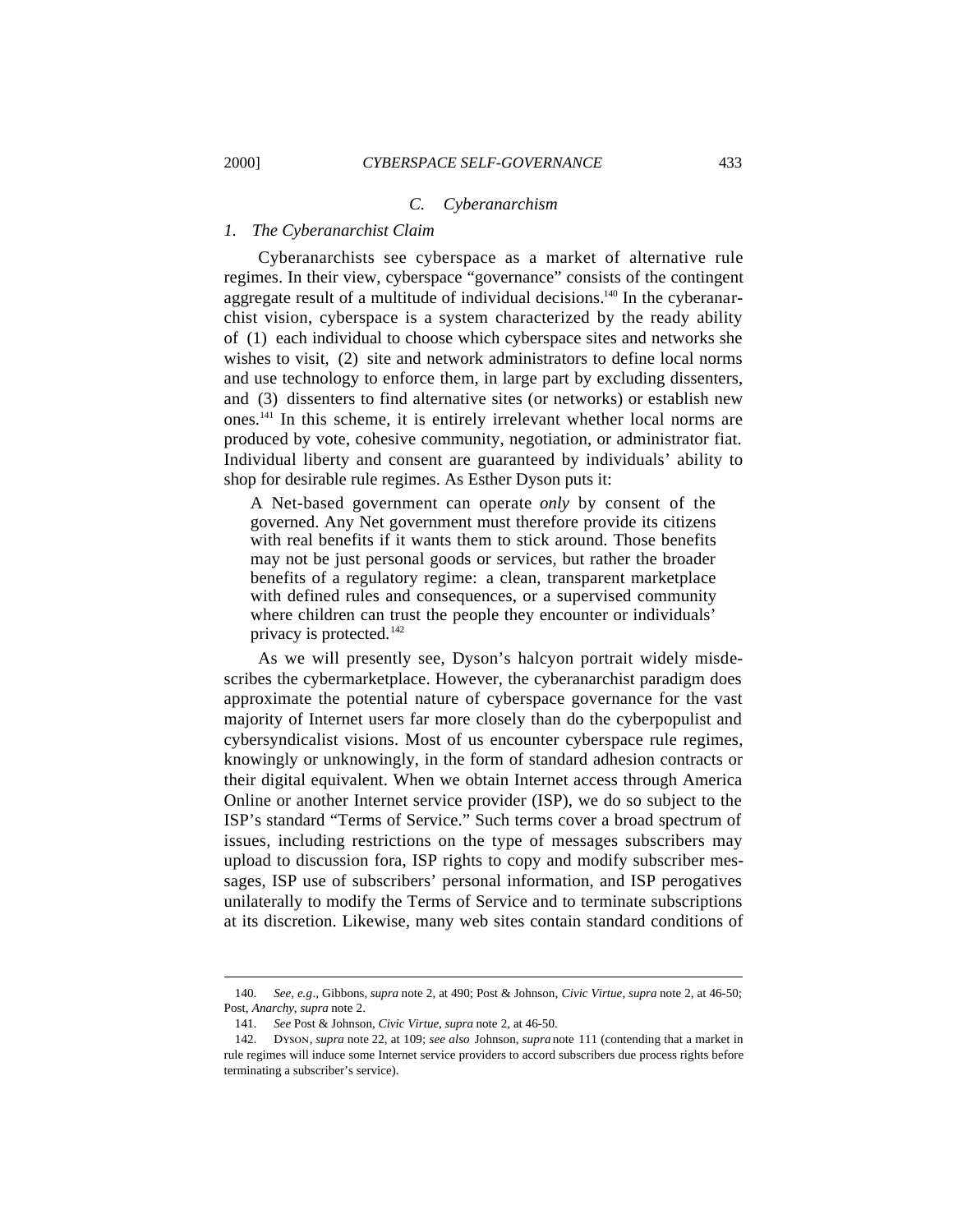use, $143$  governing similar topics, to which the user purportedly agrees by clicking on the appropriate button or simply entering the site.<sup>144</sup> Less formally, moderators unilaterally set the norms of participation in many newsgroups and email discussion groups. Finally, those who design and implement program code and network architecture essentially prescribe the terms of much Internet use.<sup>145</sup> Digital encryption increasingly governs the terms for gaining access to and making use of text, music, graphics, and films available on the Internet.<sup>146</sup> And the program code for browsers effectively determines what web sites users may or are likely to visit and what information site operators may obtain about them. $147$ 

At the margins, users might be able to negotiate for desired terms or, in some instances, to establish their own web sites or discussion groups with rules more to their liking. In a regime of cyberanarchy, they might even be able to deploy technology to circumvent encryption-enforced restrictions on use and access.<sup>148</sup> But for the vast majority of us, in the vast majority of cases, user input will consist entirely of consumer purchasing behavior. At bottom, the cyberanarchist claim is that consumer's "power to switch" from one rule regime to another will discipline the market, yielding an array of rule regime choices that comport with consumer demand. <sup>149</sup>

<sup>143.</sup> *See, e.g.,* The New York Times on The Web, *Subscriber Agreement* (visited Jan. 5, 2000) <http://www.nytimes.com/subscribe/help/agree.html>.

<sup>144.</sup> Such "click-wrap" agreements are currently of uncertain enforceability. However, they would be enforceable under the proposed Uniform Computer Information Transactions Act (UCITA), which the National Commissioners on Uniform State Laws approved for presentation to state legislatures in July 1999. UCITA is available at (visited Jan. 5, 2000) <http://www.law.upenn.edu/library/ ulc/ucita/citam99.htm>. Of course, true cyberanarchists would have to find extra-legal methods of enforcing such agreements, including technological self-help and barring offenders from further access. 145. See sources cited *supra* note 11.

<sup>146.</sup> Such digital encryption rights management systems are commonly called "trusted systems." Mark Gimbel, Note, *Some Thoughts on the Implications of Trusted Systems for Intellectual Property Law*, 50 Stan. L. Rev. 1671 (1998); Radin & Wagner, *supra* note 6, at 1315 (referring to trusted systems as a "regime of technological self-enforcement" that is "anarchic rather than legal").

<sup>147.</sup> Web browsers, such as Netscape Navigator and Microsoft Internet Explorer, contain software protocols ("cookies") that create files about web sites that have been visited and that accept and save on the user's hard drive data sent by a web site operator regarding the user's visit to the site. *See* Paul M. Schwartz, Privacy and Democracy in Cyberspace, 52 VAND. L. REV. 1609, 1629-31 (1999).

<sup>148.</sup> Users would face significant restrictions in doing so under current law. Recent federal legislation prohibits the circumvention of technological measures designed to control online access to and uses of copyrighted works. *See* Digital Millennium Copyright Act, Oct. 28, 1998, Pub. L. No. 105- 304, § 1, 112 Stat. 2860.

<sup>149.</sup> *Cf.* Julie E. Cohen, *Lochner in Cyberspace: The New Economic Orthodoxy of "Rights Management"*, 97 MICH. L. REV. 462, 529 (1998) (describing conventional economic model of consumer power in mass-market transactions).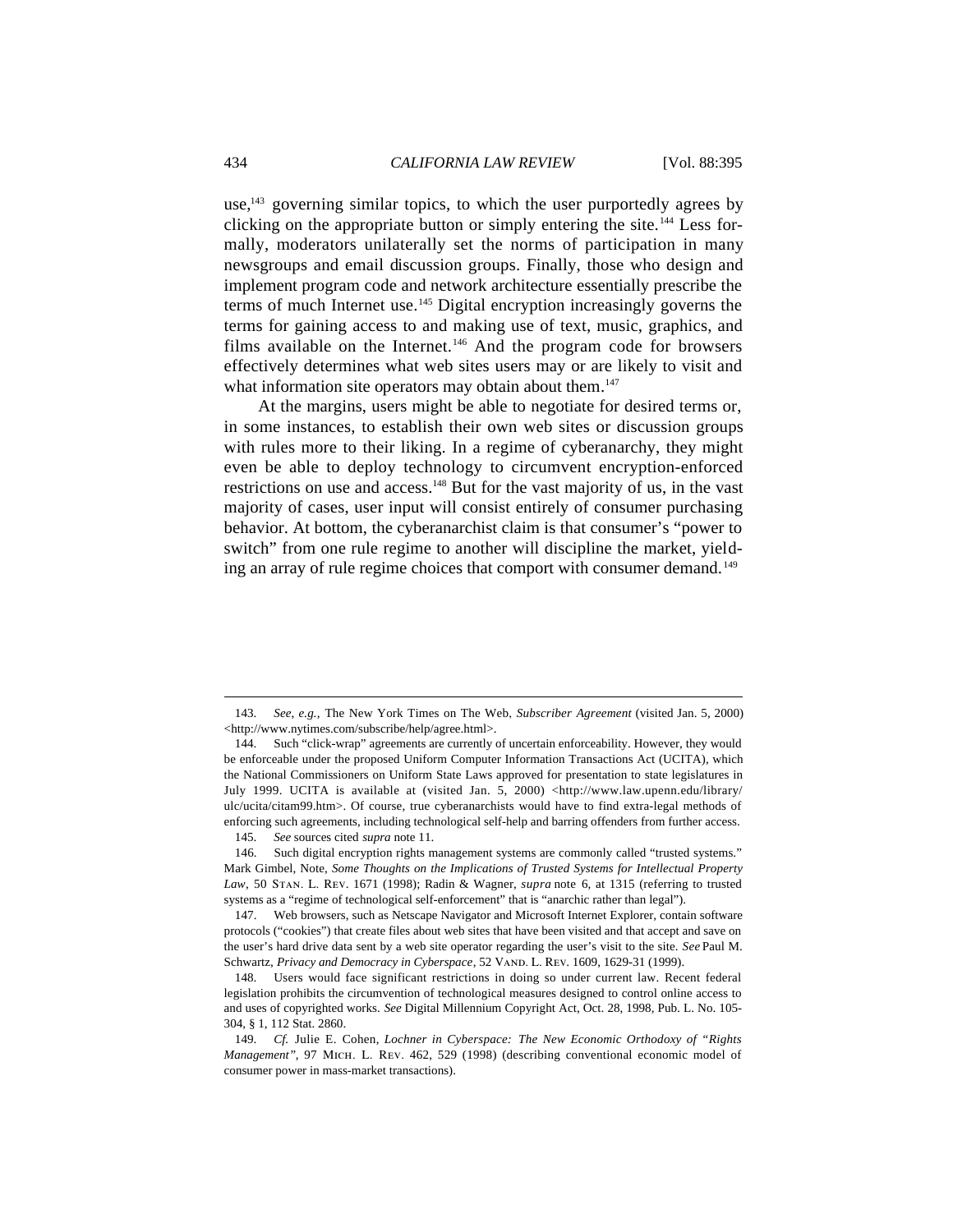## *2. Critique of the Cyberanarchist Claim*

The cyberanarchist claim falls apart at a number of key points, which I group into two categories.150 First, the cyberanarchist claim depends upon a greatly exaggerated view of consumer sovereignty in the cyberrule regime marketplace. Second, the claim is vulnerable to many of the standard criticisms from liberal democratic theory regarding the use of the market as a mechanism for individual and collective choice.

## *a. Individual Autonomy (as Consumer Sovereignty) in Cyberspace*

The cyberanarchist claim depends on the notion that individuals' choice of rule regimes reflects their true preferences regarding rules. That claim comprises two parts: first, that Internet users exercise at least some modicum of meaningful, informed choice in selecting rule regimes, and, second, that Internet users enjoy free mobility among a plethora of alternative rule regimes. In reality, however, Internet user autonomy of choice and mobility are both far more constrained than cyberanarchists suggest. I will first discuss a number of limitations on Internet users' meaningful choice in selecting rule regimes. I will then examine constraints on mobility, including both barriers to exit and a likely dearth of alternative rule regimes from which to choose.

# *i. Meaningful Choice*

I must confess: I have never chosen one web site over another because I preferred the former's conditions of use over the latter's. Indeed, I rarely bother to read a web site's conditions of use. Nor have I sought to determine whether my Internet browser is set to filter out certain content or allow web site operators to leave "cookies" (information regarding my site visits) on my hard drive for their later use.<sup>151</sup>

My failure to assess and compare such rule regimes is no doubt typical of Internet users.152 In fact it parallels the inaction of offline consumers faced with a standard form contract. No one expects consumers to read, let alone negotiate, such contracts.153 Nevertheless, the law presumes consumer consent from the customer's signature (or other objective

<sup>150.</sup> I will not discuss another potential fault line in the cyberanarchist claim: To the extent selfproclaimed cyberanarchists depend on the state, rather than technological self-help, to enforce cyberspace contracts and even to protect computer network installations from real world theft and trespass, cyberanarchists are neither truly anarchists nor, arguably, believers in cyberspace independence. *See* Radin & Wagner, *supra* note 6, at 1297.

<sup>151.</sup> See supra note 147 (describing "cookies").

<sup>152.</sup> Cf. SHAPIRO, *supra* note 49, at 95-96 (describing "screen bias" effect of Microsoft Explorer interface leading users to Microsoft corporate partner web sites and noting that few users will reconfigure default desktops).

<sup>153.</sup> See Todd Rakoff, *Contracts of Adhesion: An Essay in Reconstruction*, 96 Harv. L. Rev. 1174, 1179 (1983); *see also* Restatement (Second) of Contracts § 211 cmt. b (1979) ("Customers do not in fact ordinarily understand or even read the standard terms.").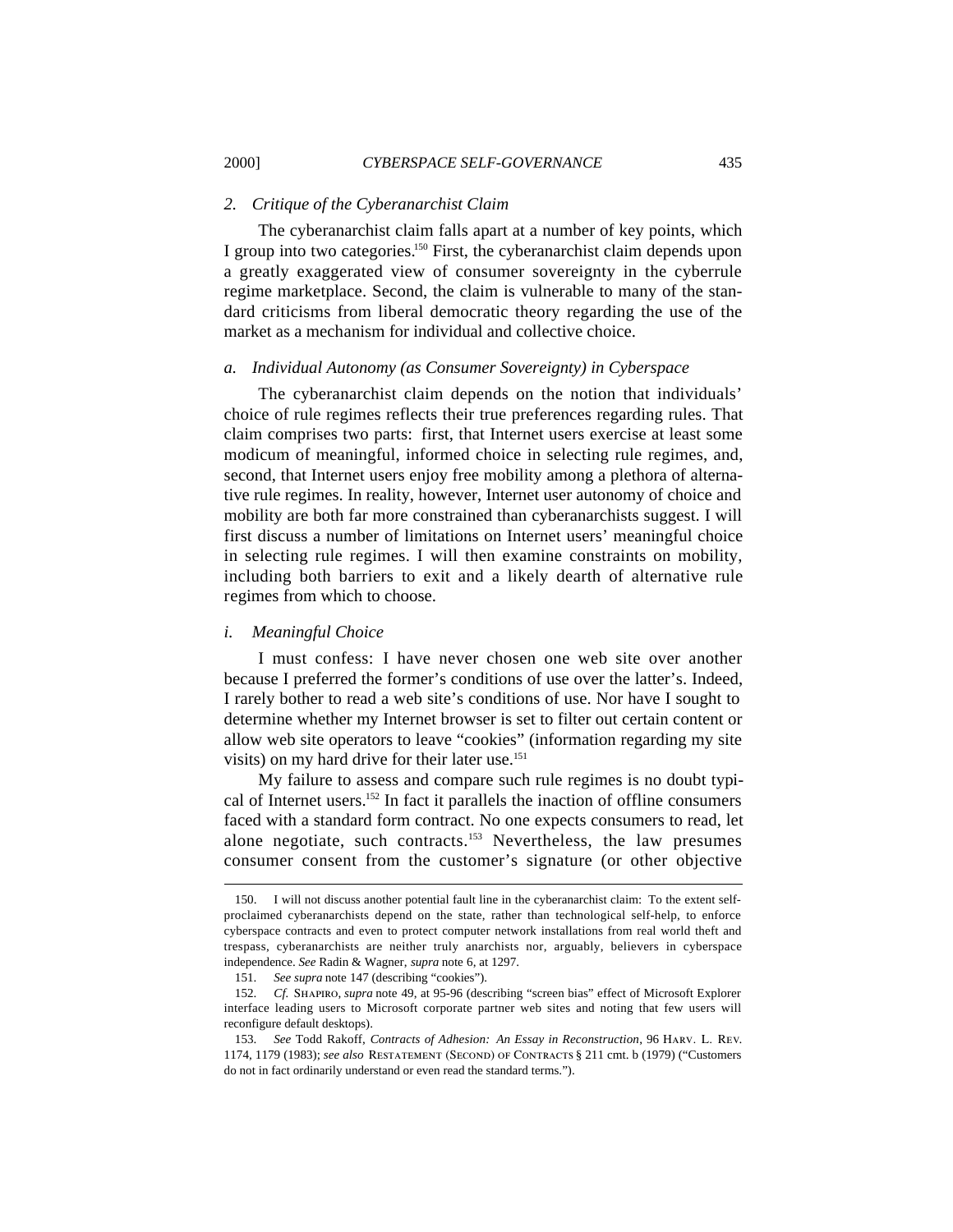manifestation of assent), and an adhesion contract is enforceable unless manifestly oppressive.<sup>154</sup> The market could not function otherwise. Indeed, a primary purpose of standardization is to eliminate bargaining over details of individual transactions when bargaining costs and unpredictable, customized bargains would deter producers from making valuable products and services available. We would all be worse off, the argument goes, if customer understanding and consent were prerequisites for standard form contract enforceability.

But the cyberanarchist claim is about neoliberal individual autonomy, not social welfare.155 Cyberanarchists want to say that each individual chooses his or her rule regimes. In their view, the resultant rule regime configuration manifests individual liberty, not a utilitarian calculus. It is this claim of individual liberty, not efficiency, that undergirds the cyberanarchist political claim.

So a cyberanarchist must say, following a neoclassical economics model of consumer sovereignty, that my inaction—my failure even to attempt to inform myself of the rules that govern my cyberspace activity expresses my choice to accept cyberspace rule regimes as they are, whatever they are. If potential web site use conditions truly concerned me, I would read the fine print and factor it into my choice of web sites. If my browser settings were of sufficient importance to me, I would reconfigure them to my liking. Since I do not do these things, I must place little value on the matters they regulate. I must not really mind if others use my personal data or if I cannot freely access and use the information I glean from a web site.

In cyberspace, no less than offline, however, the neoclassical model of consumer sovereignty applies much better to comparison shopping for price or transparent product quality than to shopping for terms.<sup>156</sup> Ruleregime shopping entails the costs of acquiring and processing information on terms, including appraising the many contingencies that adhesion contracts typically address.157 Such costs greatly exceed those involved in comparing price or web sites' visual appeal, ease of use, and expressive content. On the Internet, indeed, the cost of discovering and evaluating alternative rule regimes may well be prohibitive. The Internet's central value lies in providing a wealth of information in a fraction of the time that

<sup>154.</sup> See RESTATEMENT (SECOND) OF CONTRACTS § 211 (1981).

<sup>155.</sup> Of course, cyberanarchists might also make efficiency arguments favoring cyberspace selfgovernance. But individual liberty, not efficiency, stands at the root of their liberal perfection claim.

<sup>1 5 6 .</sup> *See* Cohen, *supra* note 149, at 488.

<sup>157.</sup> See J. Bradford DeLong & A. Michael Froomkin, Speculative Microeconomics for *Tomorrow's Economy, in* Internet Publishing and Beyond: The Economics of Digital Information and Intellectual Property, at text beetween notes 14 & 15 (Deborah Hurley et al. eds., forthcoming 2000) (discussing absence of transparency in the information-based sectors of the digital economy); Rakoff, *supra* note 153, at 1221-27 (contrasting incentives on adhesion contract drafters to contain even remote contingencies with consumers' difficulty in assessing such risks).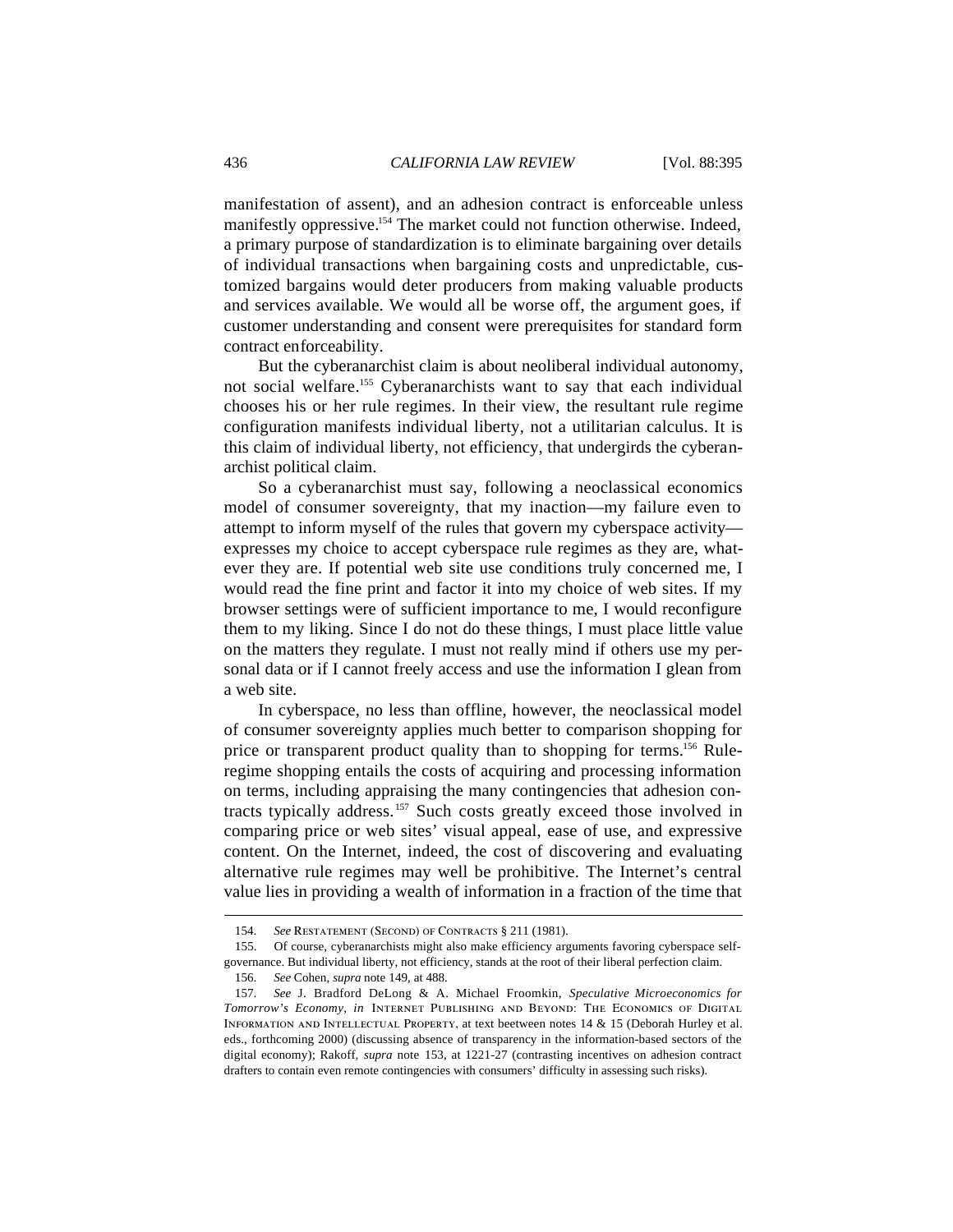would be required to obtain the information offline. But if Internet users were to read and consider the conditions of use for each web site they visit, that value would be lost. If we were to assess and compare alternative rule regimes whenever we surfed the Internet, we would have to sharply curtail our Internet use.

The cybermarket in rule regimes, then, contains significant information, collective action, and efficiency asymmetries. ISPs and web site operators are repeat players. They can spread the cost of developing standard terms of use among thousands and, in some cases, millions of potential users. Firms also reap significant organizational benefits from term standardization, reducing transaction costs within the firm as well as in customer dealings.158 Moreover, the Internet dramatically reduces interfirm coordination costs; it makes standard terms publicly accessible, enabling rule regime producers to "coordinate" with one another simply by replicating each others' terms. Finally, in a dynamic market such as cyberspace, where firms must place a premium on flexibility, it is far more rational for firms to compete on price and product improvements than on terms of use that lock in the parties for the entire duration of their relationship.159

Internet users, on the other hand, face material information and collective action costs in responding to producers' standard terms. Individual consumers must first find and assess a producer's terms. Neither is an easy task. Indeed, when the terms are embedded in program code many Internet users do not even know of their existence.<sup>160</sup> Moreover, when users do appraise producers' terms, they have only the choice of accepting or rejecting the terms, not negotiating changes. (And even if users could negotiate, they might have limited bargaining power. In many cases, the informational goods available over the Internet lack perfect substitutes, giving producers a degree of market power.)<sup>161</sup> Thus, even at best, users would enjoy limited benefits from expending the time and effort to compare rule regimes.

To be certain, Internet communication reduces collective action costs for users, in theory laying the groundwork for user representatives or

<sup>158.</sup> As Todd Rakoff points out, a firm's internal hierarchical and organizational structure provides a significant incentive for firms to employ standard contracts. *See* Rakoff, *supra* note 153, at 1222-25.

<sup>159.</sup> See David J. Teece & Mary Coleman, *The Meaning of Monopoly: Antitrust Analysis in* High-Technology Industries, 43 ANTITRUST BULL. 801, 812 (1998) (discussing premium on dynamic capabilities and firm flexibility in the high-tech market). Web site standard contracts often provide that the producer may unilaterally modify the terms and that the user is deemed to agree to such modifications if she continues to visit the site or fails to cancel her subscription. *See, e.g*., The New York Times on the Web *Subscriber Agreement* (visited Jan. 5, 2000) <http://www.nytimes.com/ subscribe/help/agree.html> ¶[ 1.2, 1.3.

<sup>160.</sup> *Cf.* LESSIG, *supra* note 12, at 181 (favoring open regulation through law over regulation hidden within code because "[o]nly when regulation is transparent is a political response possible").

<sup>1 6 1 .</sup> *See* Cohen, *supra* note 149, at 520-21.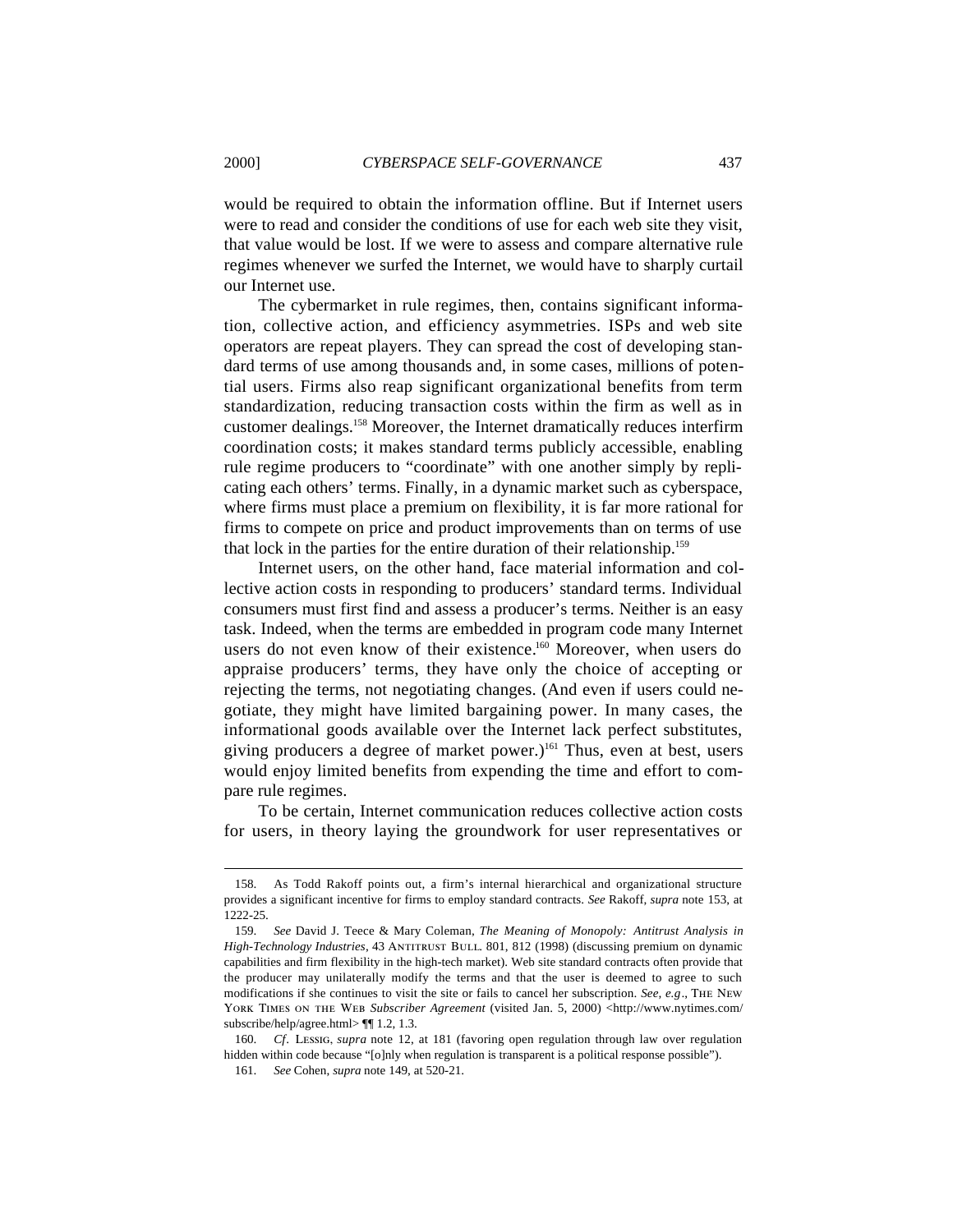organizations to assess producer rules or propose their own counter-terms. But given the wide diversity and sheer number of Internet users, coupled with innate human limitations in processing information and coordinating positions, collective action costs would remain significant, and would likely prevent any serious user challenge.<sup>162</sup> In addition, individual users would not enjoy the repeat player and other efficiency benefits that standard terms provide for many ISPs, web site operators, and other rule regime producers. As a result, rule shopping and drafting is generally more costly for users, both in absolute terms and relative to potential benefits, than for producers.<sup>163</sup>

Of course, market efficiency requires neither that consumers coordinate their positions nor that every consumer have full information regarding a product. Often, the presence of some number of sophisticated consumers is sufficient to discipline the market. It might be argued, therefore, that it does not matter if most Internet users do not know that certain browsers are set to leave "cookies" and that certain web sites are set to receive them.164 So long as some users do know and have a preference for cookie-free alternatives, the market will make cookie-free alternatives readily available to all.

Significantly, however, such market discipline does not comport with the cyberanarchists' political claim. Consumers who have to rely on their more sophisticated counterparts are not themselves exercising ongoing individual consent to the prevailing rule regimes. They are rather relying on sophisticated consumers as their "agents." Moreover, in contrast to representative democracy, the unsophisticated consumers have not elected their sophisticated counterparts, and sophisticated consumers owe no duty to represent and have no particular self-interest in representing the unsophisticated masses. If the sophisticated consumers can realize their preferences by buying goods that are tailored specifically to them at the same or lesser cost than goods that are available to the public at large, they will do so, and producers will have no incentive to alter the rule regime for

<sup>162.</sup> Of course, an enterprising lawyer might set up a web site to sell his advice regarding alternative rule regimes (and we can assume that such activity would be permitted in a cyberanarchist world). But collective action costs would apply to that scenario as well. Legal advice is a nonexcludable, nonconsumable quasi-public good. Accordingly, unless users banded together to pay for the advice, the lawyer would be unable recover his costs in producing it.

<sup>163.</sup> Developing Internet technology might enhance user ability to shop for terms. Users might deploy program code, known as an electronic agent, to identify disfavored web site terms. *See* Radin, *supra* note 106. Upon identifying the terms, the agent would then direct the user's browser not to enter the offending site or conceivably would submit a counteroffer to the site proprietor (or the proprietor's electronic agent). It is too soon to tell how such technology might develop, whether producers will deploy technology to circumvent it, or whether it would compel producers to forgo the institutional benefits of standard contracts (or overcome producers' possible market power).

<sup>164.</sup> A "cookie" consists of information regarding a users' web site visits that resides on the user's hard drive for use by the web site operator whenever the user visits the site.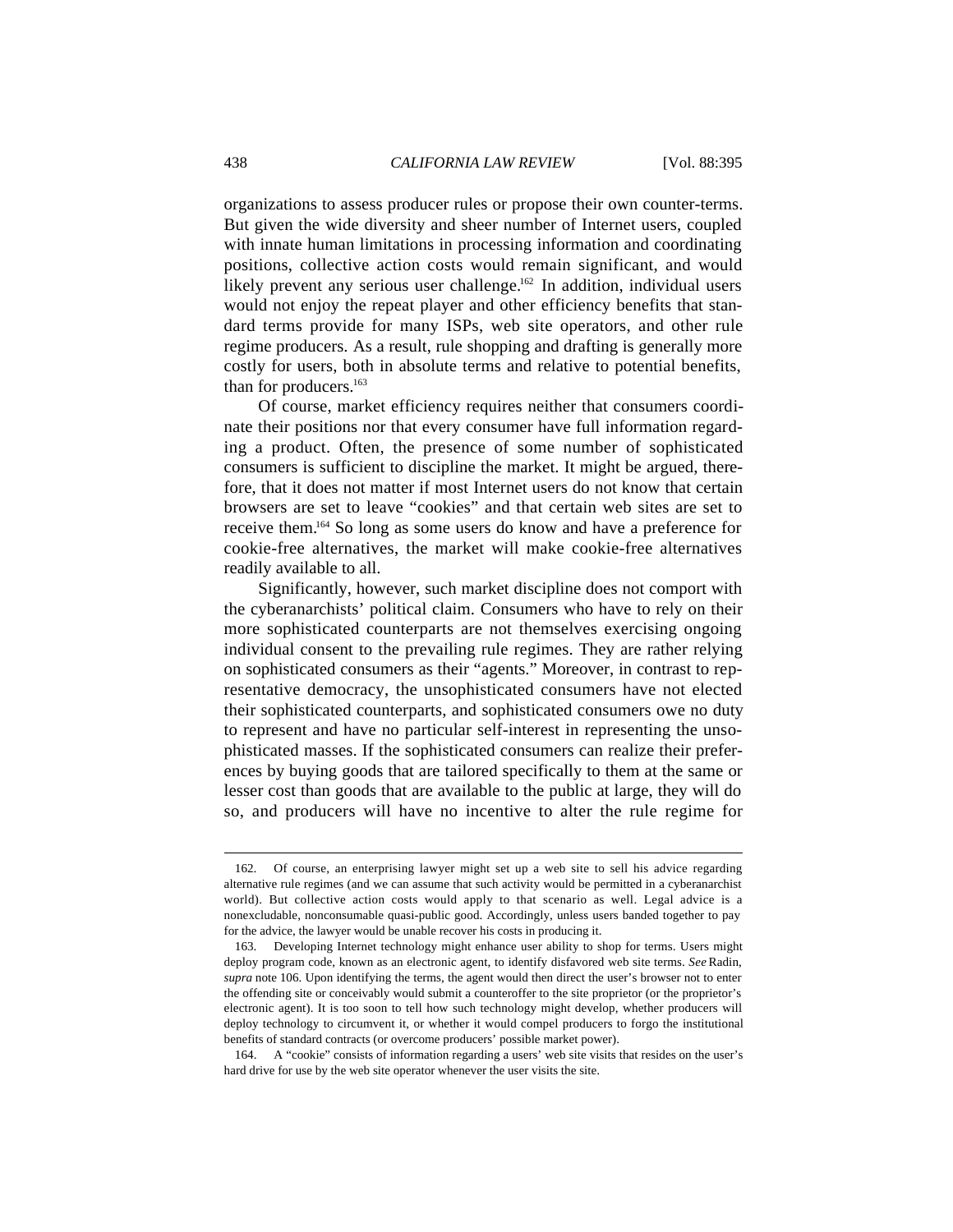others.165 And, given that digital technology enables producers to engage in considerable price and product discrimination among consumers, producers may well provide noncookie goods for those sophisticated consumers who insist on them and cookie goods for everyone else.<sup>166</sup>

#### *ii. Mobility*

The cyberanarchist vision does not depend solely upon individual autonomy in assessing alternative rule regimes. It also posits near frictionless mobility among rule regimes. Mobility, in turn, comprises both free exit from existing rule regimes and a plethora of alternative regimes from which to choose. But as I will discuss in this Section, Internet users enjoy neither the ease of exit nor the limitless choice that cyberanarchists presume.

As we have seen, Internet users have limited voice in altering rule regime terms. Users may also have limited possibilities for exiting rule regimes they have already joined. As noted above in connection with cyberpopulism and cybersyndicalism, individual exit is not always feasible. Individuals who have invested in learning the technology, user interface, and rules associated with a particular virtual forum may face considerable switching costs in moving to another.<sup>167</sup> Moreover, over and above that rational cost barrier, individuals exhibit a systematic tendency to place an inflated value on what they already have.<sup>168</sup> Especially when combined with the feelings of loyalty and attachment to virtual communities that I have discussed above, $169$  such endowment effects and status quo biases may themselves create material exit costs.170 And when individuals exit from the entire network, their exit costs are further magnified. The

168. See Daniel Kahneman et al., *Anomalies: The Endowment Effect, Loss Aversion, and Status Quo Bias*, J. Econ. Persp., Winter 1991, at 193.

<sup>165.</sup> For example, producers might grant more advantageous terms in business-to-business Internet transactions, which make up a growing portion of electronic commerce. *See* Radin, *supra* note 106.

<sup>166.</sup> Many producers will resist even this level of flexibility towards consumer demand. In many cases producers' "institutional costs of changing forms and procedures are greater than would be warranted by the profits to be made by satisfying the demands of marginal customers." Rakoff, *supra* note 153, at 1226 n.190. In addition, a provider that provides preferential terms for some customers may face an adverse selection problem, whereby the most costly customers will be drawn to that provider. *See* Einer Elhauge, *Allocating Health Care Morally*, 82 Calif. L. Rev. 1449, 1477 (1994) (discussing scenario in which high-risk subscribers flock to insurance company that offers preferential terms). For example, an Internet service provider that unilaterally acceded to prospective subscribers' demands that it accord them due process rights before terminating their subscription might well attract particularly troublesome subscribers who have particular reason to want such rights.

<sup>167.</sup> *See* Teece & Coleman, *supra* note 159, at 828-31 (1998) (discussing switching costs in the market for high-tech consumer goods).

<sup>169.</sup> See *supra* note 111 and accompanying text.

<sup>170.</sup> Status quo bias also impedes user ability to negotiate changes in provider rules. See Russell Korobkin, *Inertia and Preference in Contract Negotiation: The Psychological Power of Default Rules* and Form Terms, 51 VAND. L. REV. 1583 (1998).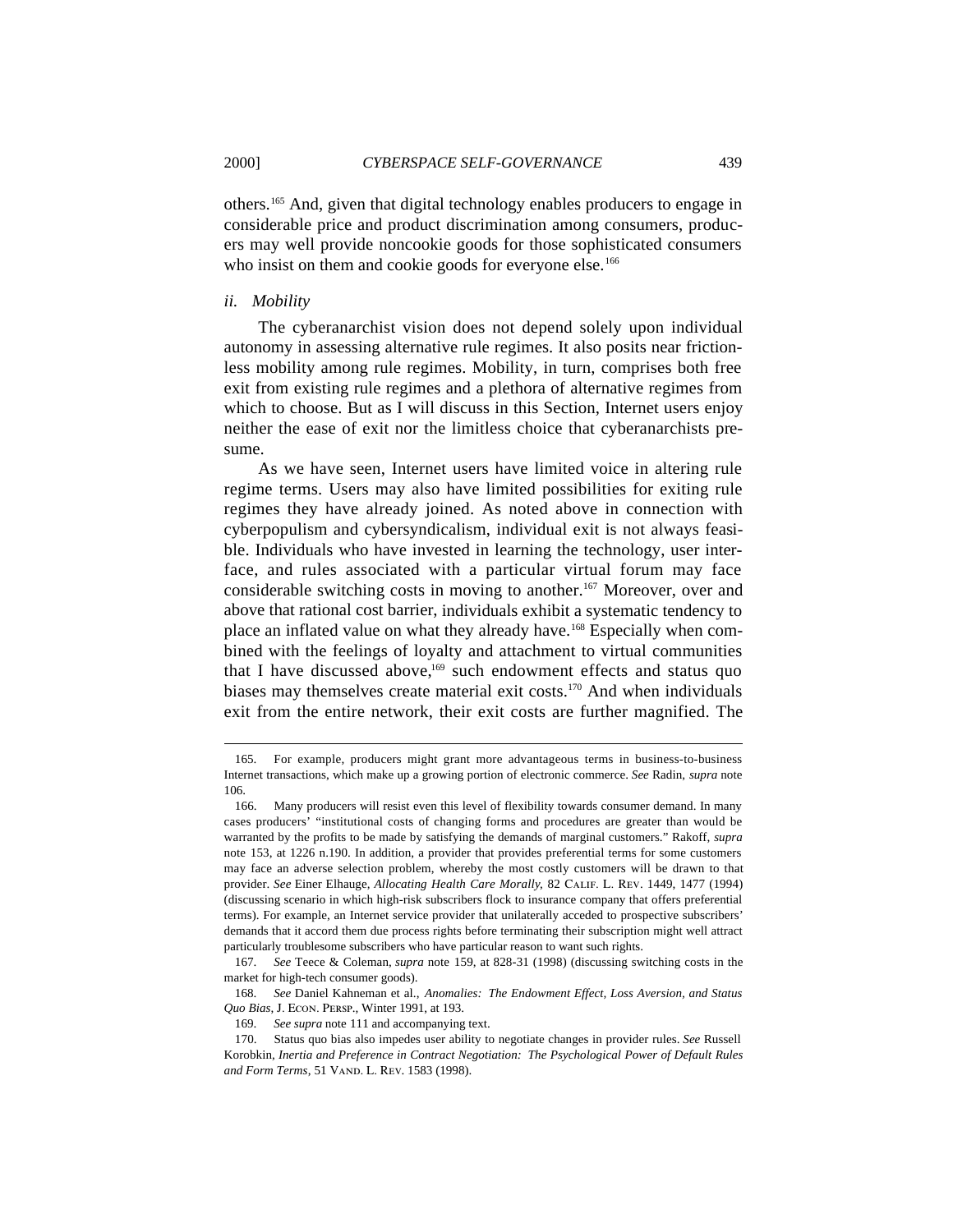exclusion of a user from America Online, an email host from communication with other hosts, or a web site from a domain name registry cuts off the excluded party from vast amounts of information or from contact with large numbers of other netizens. Given that loss of network benefits, the notion of freedom to exit and choose an alternative in such situations is highly chimerical.<sup>171</sup>

Internet users will increasingly face parallel constraints in their menu of rule regime alternatives. The early Internet promised, and to a large extent delivered, a communications revolution. Previously only those with the financial wherewithal to own a newspaper or broadcast station could reach a mass audience. But the availability of digital networks drastically reduces entry costs into the mass communication market. The result is the cacophony of diverse voices that has come to characterize the Internet.

The Internet, however, is poised to change in ways that will bring back many of the structural characteristics of the pre-digital mass media market. At the low end, the Internet will continue to feature a lively and widely diverse array of virtual street corner podia, including discussion groups, chat rooms, individual web sites, and other fora heretofore unimagined. But the high end—where most people will spend most of their cyberspace time—will be controlled by the media and telecommunications mega-conglomerates that have already begun to flex their muscles on the Internet.

It seems as if not a day goes by without another media, telecommunications, and, increasingly, Internet content- or service-provider company merger.<sup>172</sup> That phenomenon is hardly surprising. The negligible marginal cost of Internet communication and connection creates unprecedented economies of scale for the business of producing and disseminating information. As economists have long recognized, "where technology creates

<sup>171.</sup> The same is true with regard to starting a new forum or virtual community. Such an enterprise may require a significant investment of time, energy, and money. It may also depend on the meta-norms within a given network for accepting new sites. If the network is unwilling to allow the new site, then its would-be creators must exit the network, with the attendant costs and possible loss of network benefits.

<sup>172.</sup> One recent day provides an example: On October 5, 1999, the New York Times reported (1) the acquisition by MCI WorldCom, the nation's second largest long-distance carrier, of Sprint Corp., the nation's third largest long-distance carrier and a major purveyor of wireless voice, video, and data transmission services; (2) the acquisition by Clear Channel Communications, the nation's largest owner of radio stations, of AMFM, Inc., the nation's second largest owner of radio stations; and (3) the acquisition by Travelocity, an online travel service, of a smaller rival, Preview Travel, vaulting Travelocity past Microsoft's Expedia to become the largest travel site on the Web. *See MCI WorldCom to Buy Sprint in \$115 Billion Deal*, N.Y. Times, Oct. 5, 1999, at A1; Bill Carter, *The Leader in U.S. Radio to Buy No. 2*, N.Y. Times, Oct. 5, 1999, at C1; Saul Hansell, *Travelocity Makes a Deal to Dominate Web Market*, N.Y. Times, Oct. 5, 1999, at C7.

Of even greater likely significance for cyberspace concentration is American Online's acquisition of Time-Warner, announced just before this Article went to press.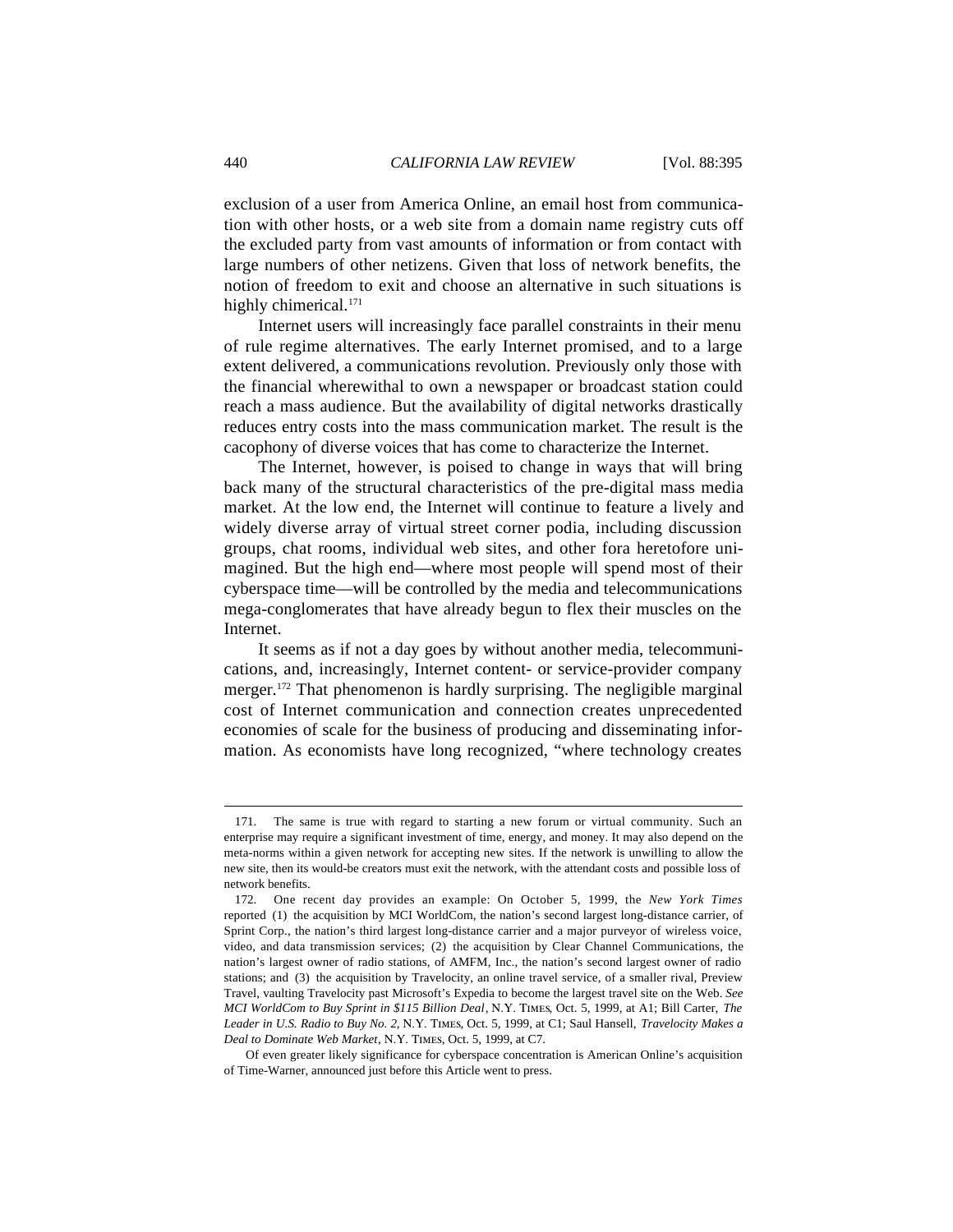significant economies of scale, markets tend towards dominance by a few large players."<sup>173</sup>

Moreover, a number of additional phenomena will add fuel to the centripetal force of producers' economies of scale, amplifying the threat of oligopolistic constraints on competition.<sup>174</sup> I will briefly mention two: network effects and emerging Internet technology.

The network benefits inherent in communications systems, particularly systems such as the Internet in which users can disseminate as well as receive communication, make those systems a natural monopoly.175 When users must choose among two or more incompatible communicative networks, market power can quickly tip the scales in favor of a single communicative network as users stampede to the network that gives them the ability to communicate with the greatest number of other users. Such a result circumscribes user choice of rule regimes. Just as Microsoft's marketing and exercise of market power has led to the near-universal adoption of a computer operating system that many disparage as suboptimal,  $176$  so may market power result in near-universal adherence to dominant rule regimes that do not reflect ongoing free and informed user choice.

Emerging Internet technology fuels rule regime centralization by effectively raising cyberspace market entry costs. In a world awash in cheap information, audience attention becomes a scarce and highly soughtafter resource.177 Not surprisingly, then, commercial players compete vociferously to draw Internet users to their portals and web sites, and to keep

<sup>173.</sup> Cohen, *supra* note 149, at 522; *see also* Philip E. Agre, *supra* note 5. Apparently, only more vigilant federal antitrust regulation and telecommunications service ownership restrictions, no doubt anathema to cyberanarchists, will maintain even a modicum of diversity among the major players in cyberspace communication in the coming decades. Unfortunately, most regulation in this area focuses on economic efficiency rather than expressive diversity. The Federal Communications Commission, for example, has recently relaxed ownership restrictions, enabling heavy concentration in one industry, such as cable television, if such concentration holds the promise of increased competition and thus lower prices in another, such as local telephone service. *See* Stephen Labaton, *Ownership Rules in Cable Industry Loosened by F.C.C.*, N.Y. Times, Oct. 9, 1999, at A1.

<sup>174.</sup> For a study of such constraints in traditional media, see Neil Gandal & David J. Salant, *Hollygopoly: Oligopolistic Competition for (Hollywood) Movies*, 40 ANTITRUST BULL. 699 (1995). For a survey of the empirical and theoretical literature on oligopoly, see F.M. SCHERER & DAVID Ross, Industrial Market Structure and Economic Performance 199-315 (3d ed. 1990).

<sup>175.</sup> See Michael L. Katz & Carl Shapiro, Systems Competition and Network Effects, 8 J. Econ. Persp. 93 (1994); Lemley & McGowan, *supra* note 114, at 488-90, 551-52. While economies of scale are a producer-side characteristic describing increasing returns as inputs are scaled up, network effects are a demand-side phenomenon associated with value to the consumer. *See* Teece & Coleman, *supra* note 159, at 814.

<sup>176.</sup> For a discussion of the role of network effects in leading to market dominance for Microsoft operating systems, see Shapiro, *supra* note 49, at 94-95.

<sup>177.</sup> As Bill Gates presciently describes the Internet's near future: "If a stranger . . . wants to send you [electronic] mail, [he'll] have to put up a certain amount of money in order to get you to read it because your time is the valuable resource." Bill Gates, Public Lecture (Nov. 1995), *quoted in* SHAPIRO, *supra* note 49, at 130.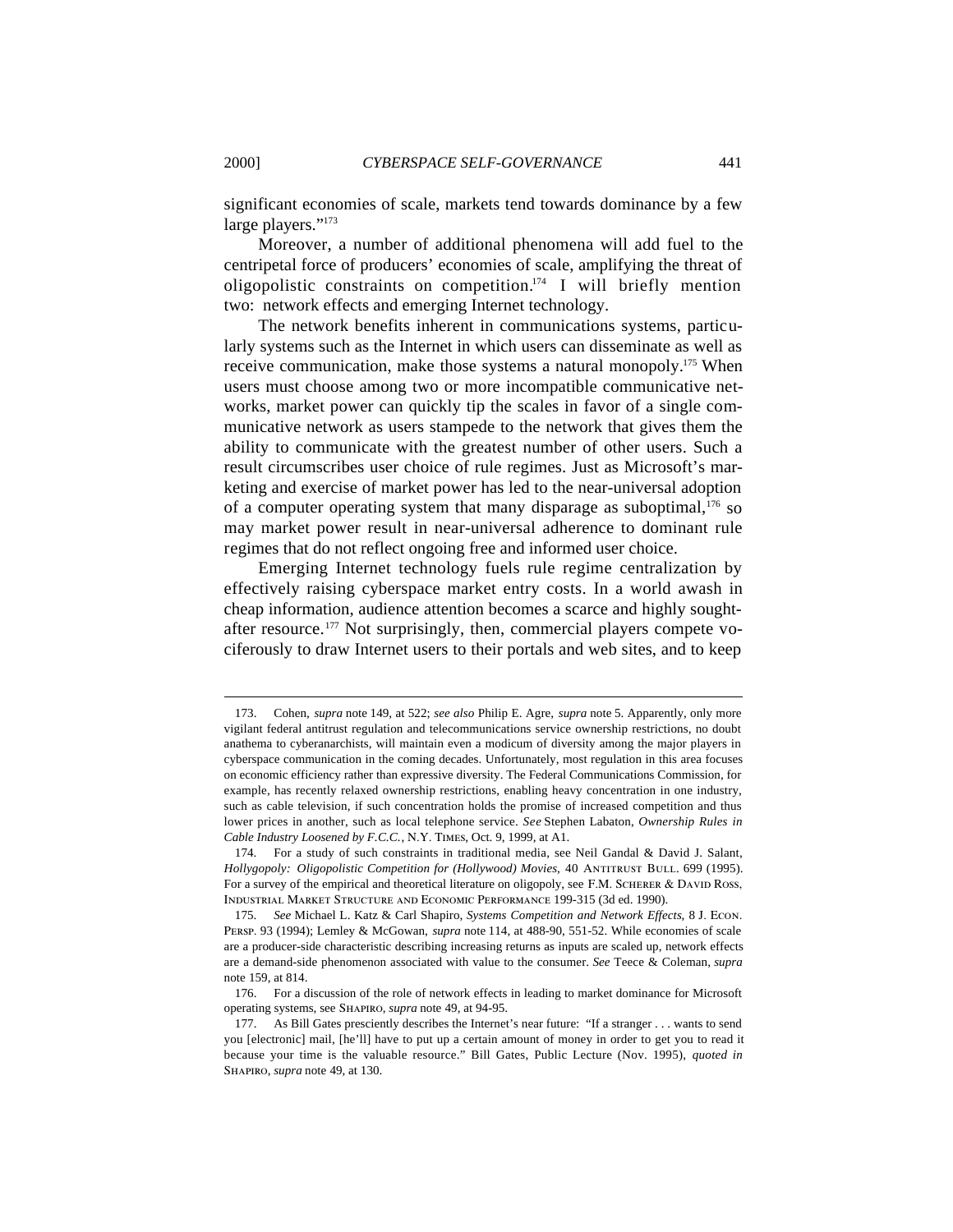users there as long as possible.<sup>178</sup> As in the offline world, producers with the financial resources to market their products, exploit synergies with corporate partners and affiliates, and produce high-quality, attention-grabbing content will likely succeed in capturing the lion's share of audience attention. $179$ 

Emerging Internet technologies will give commercial players a significant additional advantage in the market for user attention. Prominent among these technologies, high speed modems, digital signal compression, and broadband infrastructure make possible the transmission of highquality video programming.<sup>180</sup> As a result, much of what we will see on the next generation Internet will be indistinguishable from tomorrow's highdefinition television.<sup>181</sup> And, of course, it costs a great deal more to produce television programming than to put together a typical home web page.<sup>182</sup>

In short, with the growth of broadband digital communication, cyberspace will consist of at least two largely distinct communicative matrices. The realm of email, traditional web pages, and the like will continue to have negligible entry costs and foster a highly diverse plurality of expressive fora and rule regimes. But most of cyberspace, in terms of both bandwith and user attention, will bear scant resemblance to the early Internet's soap box world. Media and telecommunications conglomerates' highproduction, star-studded video content will be the stuff of most cyberspace communication.183 And, concomitantly, for most Internet travelers, most of

182. Production costs will not be the only factor favoring commercial players. At least for the near future it appears that broadband networks will be built with the lion's share of carrying capacity downstream to the Internet user, leaving relatively little bandwith for user-initiated video programming.

 <sup>1 7 8 .</sup> *See* Shapiro, *supra* note 49, at 98-99 (describing efforts of search engine companies to keep users at portal sites); *see also A CBS Internet Portal Builds In Data for Ads*, N.Y. Times, Oct. 6, 1999, at C14 (reporting that in order to induce Internet users to visit its new portal, CBS will expend \$70 million in advertising and will give visitors chances to win cash prizes).

<sup>179.</sup> *See* Wu, supra note 10, at 1179 (concluding aptly that given the increasing cost of attracting users to one's web site, "describing today's World Wide Web as a free and open forum of equal speech is a bit delusional").

<sup>180.</sup> See Edward D. Horwitz, *The Ascent of Content*, in THE FUTURE OF THE ELECTRONIC Marketplace 91, 96-101 (Derek Leebaert ed. 1998) [hereinafter Electronic Marketplace].

<sup>181.</sup> See SHAPIRO, *supra* note 49, at 99-100 (discussing WebTV, a technology purchased by Microsoft in 1997, that offers basic Internet access over a television and a menu of channels accessible through a specially designed remote control); *see also* Andrew Pollack, *Feature Film to Be Produced for Release on Web*, N.Y. Times, Aug. 24, 1999, at C1. Our hardware gateway to cyberspace will also resemble some combination of computer, high-definition television, and digital radio. *See Is It Tellynet or Netelly? If Ever Two Media Were Meant to Wed, They are Television and the Internet*, The Economist, Dec. 13-19, 1997, at supp. 10 (discussing NetChannel, a Web-enhanced television service that can be personalized for each viewer).

<sup>183.</sup> *See* SHAPIRO, *supra* note 49, at 181 (noting that "without the brand recognition or the advertising budget to compete with the big online players, [individuals, nonprofits, and small commercial outlets] will likely be about as prominent as the outcasts on public access cable or ham radio").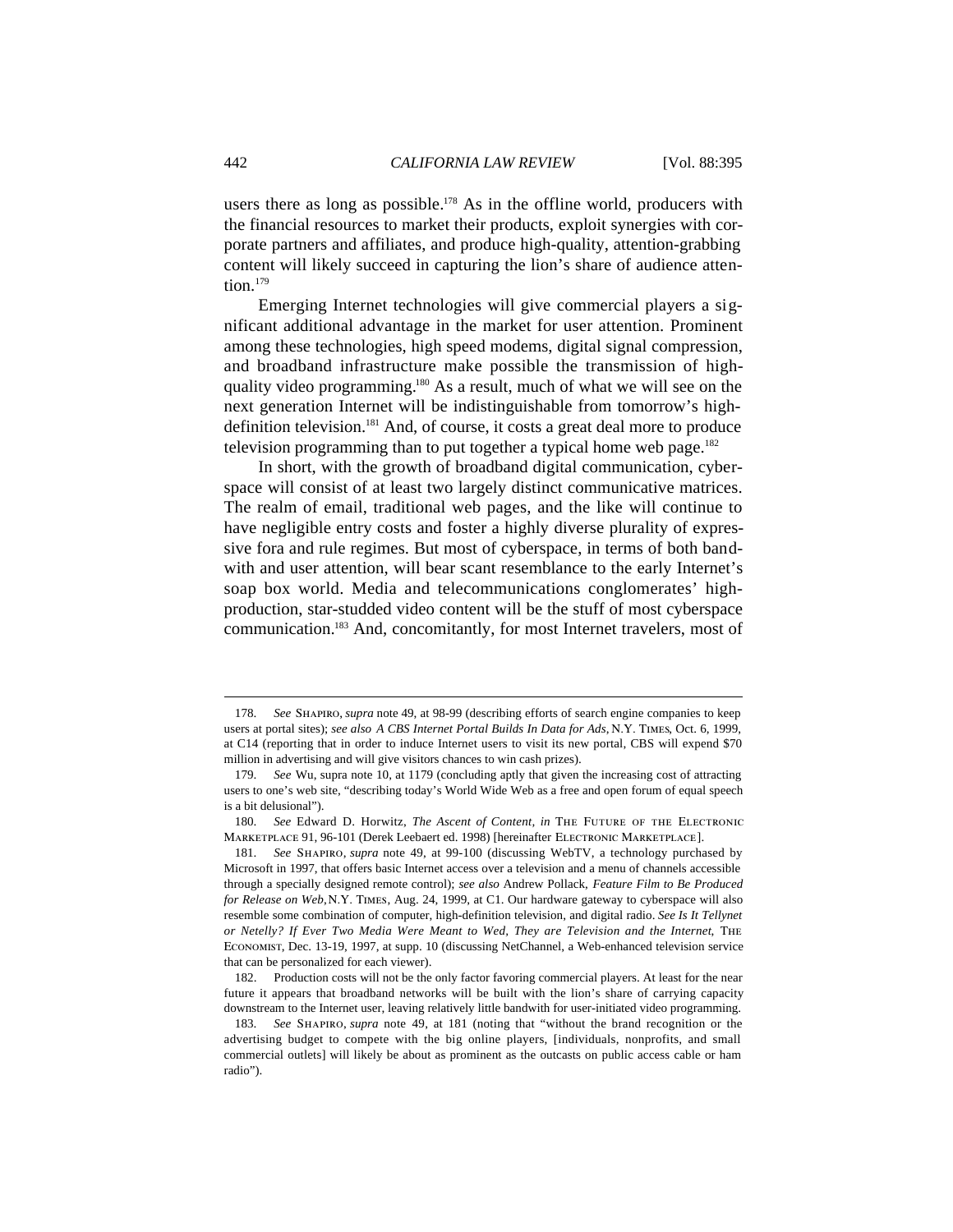the time, the standard conditions of use for those conglomerates' networks, portals, sites, and channels will comprise the rules of the virtual road.<sup>184</sup>

# *b. Cyberanarchy Versus Liberal Democracy*

As we have seen, the cyberanarchist claim depicts cyberspace as a near ideal market and equates that market with a quintessential liberal order. For cyberanarchists, cyberspace approaches the Coasean ideal of a universe of perfect competition and no transaction costs. It is a world of extensive consumer choice among existing alternatives and easy entrance to the market to create new ones. In that world, state-created law has little place. In the absence of transaction-cost barriers to collective action and private bargaining, netizens can, through ongoing negotiation or simply the choice of one rule regime over another, determine and modify entitlements to suit their local needs.<sup>185</sup> By definition, therefore, an untrammeled cyberspace reflects individual liberty and choice.

I have argued that cyberspace in fact falls far short of that Coasean paradise. But even if the cyberanarchists' depiction of cyberspace comports with cyberspace reality, the cyberanarchist neoliberal vision is vulnerable to attack from both the liberal and democratic components of liberal democracy. For one, the cyberanarchist claim evokes longstanding and often repeated concerns regarding the inconsistencies between markets, on one hand, and liberal democratic ideals on the other. In addition, the unregulated cyberspace that cyberanarchists envision would give rise to some of the very types of negative externalities that liberal democracy serves to minimize. I briefly consider each in turn.

# *i. Inconsistencies Between Markets and Liberal Democracy*

Commentators have highlighted significant discrepancies between rule by market, on the one hand, and both liberal and liberal democratic rule, on the other. First, individual market preferences may represent an impoverished account not only of "what the people want," but also of what individuals want. People often express different preferences in nonmarket

<sup>184.</sup> To be certain, concentration does not necessarily mean an absence of competition. But given producers' institutional commitment to rationalizing the rules governing user access and the difficulty in combating otherwise rational consumer apathy in order to sell new standard terms, any competition between dominant cyberspace players will likely focus on price and content attractiveness rather than conditions of use. *See* Rakoff, *supra* note 153, at 1226-27; *see also* George A. Akerlof, *The Market for "Lemons": Quality Uncertainty and the Market Mechanism*, 84 Q.J. Econ. 488 (1970) (showing that producers may find it prohibitively costly to inform consumers of higher-quality product and thus may tend to settle on lower-quality, lower-price product).

<sup>185.</sup> *Cf.* Richard A. Epstein, *Holdouts, Externalities, and the Single Owner: One More Salute to Ronald Coase*, 36 J.L. & Econ. 553, 555 (1993) (contending that in a Coasean universe of zero transaction costs, "[t]he choice of legal rules . . . becomes a matter of supreme indifference" because private parties can bargain legal rules away).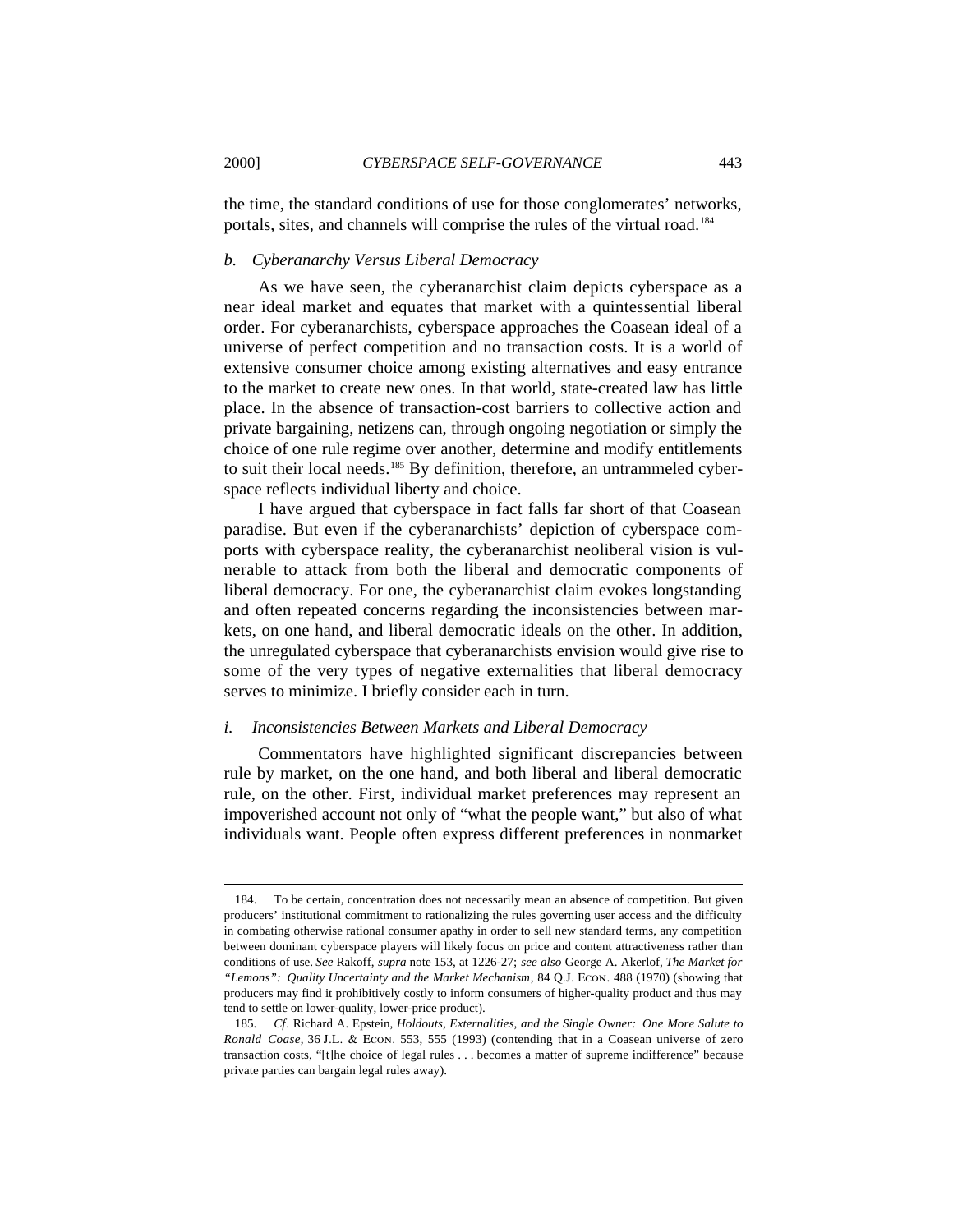contexts than they do as consumers.186 In such instances, individuals' positions taken in settings of collective choice or in crafting personal ideals reflect individual preferences more accurately than do consumer purchases. Second, the political process, including formal deliberation, open critique, and law making, may modify individual preferences. Some argue, accordingly, that considered opinions tested in deliberative process constitute a fuller account of people's autonomous choices than do people's decisions as consumers.187 Third, the existing matrix of legal rules, social norms, and resource distribution may play a significant role in determining consumer preferences.188 Accordingly, in contrast to market-centered notions of consumer sovereignty, consumer preferences are necessarily endogenous to the political process. An authentic liberal democracy, therefore, cannot simply take revealed preferences as it finds them.<sup>189</sup> Finally, according to some theorists, the popular will can only be found in the outcomes of democratic political discourse, not in an aggregation of atomist decision making.<sup>190</sup> In that view, the democratic side of the liberal democratic equation assumes a more prominent position than the liberal side.

These are cogent arguments and, I would contend, well within the mainstream of liberal democratic thought. Beyond that statement, I cannot assess their validity in these several pages. My point here is simply that the cyberanarchist equation of consumer sovereignty with individual liberty and government by consent of the governed is far from uncontroversial. To the extent that the liberal democratic critique of markets holds outside of cyberspace, it applies equally to cyberanarchism.

### *ii. Illiberal Externalities*

The cyberanarchist vision might well give rise to negative externalities that fly in the face of liberal and liberal democratic ideals. For one, a cyberanarchist universe would countenance unhindered discrimination based on race, gender, and other immutable personal characteristics. Today's largely text-based Internet makes it difficult to determine user status and therefore to discriminate on the basis of that status.191 But the

 <sup>1 8 6 .</sup> *See* Sunstein, *supra* note 87, at 14-16, 21-24.

<sup>187.</sup> See id. at 24.

<sup>1 8 8 .</sup> *See* C. Edwin Baker, *The Media That Citizens Need*, 147 U. Pa. L. Rev. 317, 333 n.31 (1998) (presenting this argument in the context of liberal pluralist and republican critiques of the neoclassical model of consumer sovereignty); Sunstein, *supra* note 87, at 13-31.

<sup>189.</sup> *See SUNSTEIN, supra* note 87, at 13-31.

<sup>190.</sup> See Jürgen Habermas, Between Facts and Norms: Contributions to a Discourse Theory of Law and Democracy (William Rehg trans., MIT Press 1996).

<sup>191.</sup> See Suzanne P. Weisband et al., *Computer-Mediated Communication and Social Information: Status Salience and Status Differences*, 38 ACAD. MGMT. J. 1124, 1124 (1995) ("Many studies have found that groups that interact by computer-mediated communication . . . are less prone to domination by high-status members than are face-to-face groups."), *quoted in* Gibbons, *supra* note 2, at 520 n.304.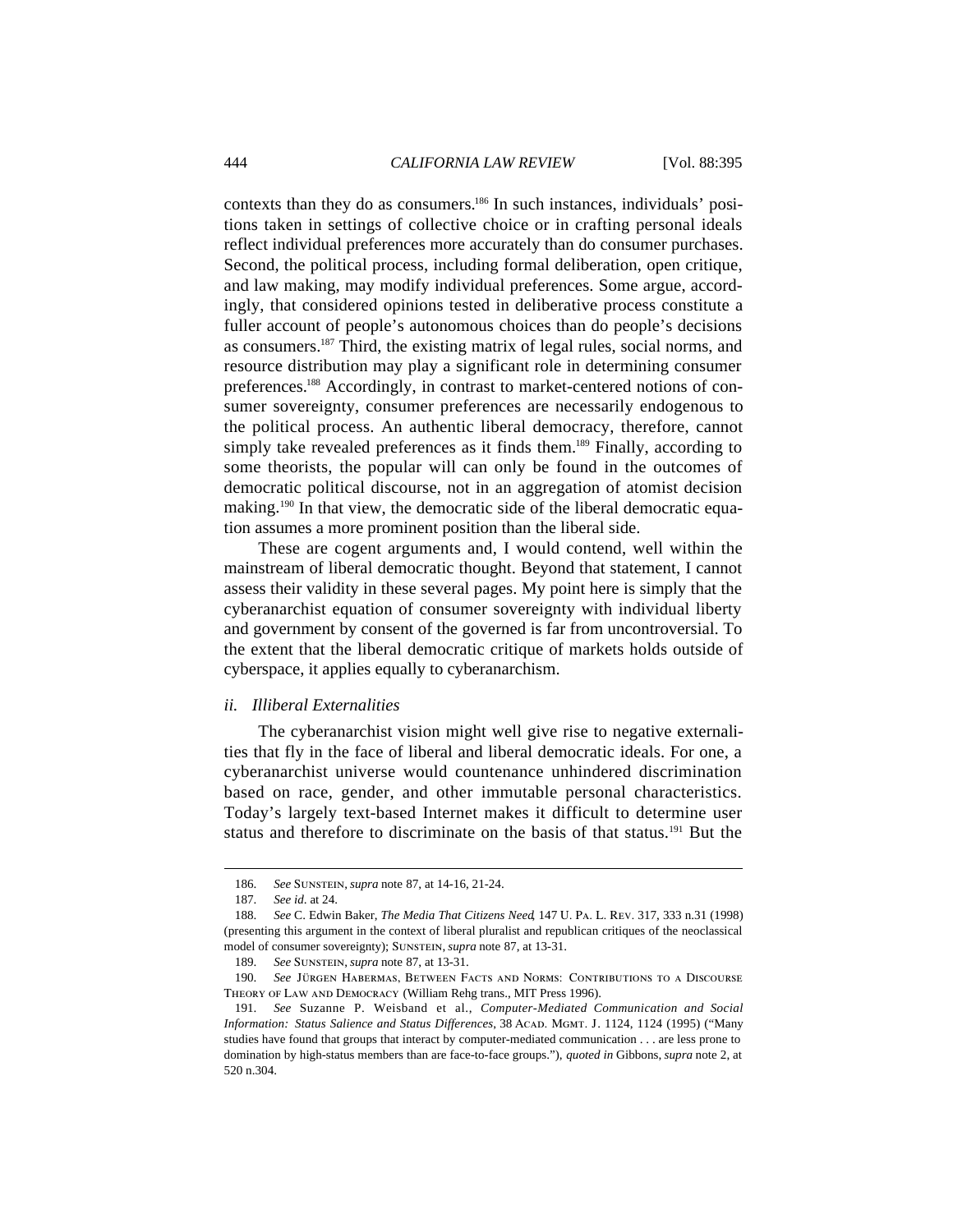growth of video chat rooms,<sup>192</sup> digital identification,<sup>193</sup> and "online profiling,"<sup>194</sup> which may include photographs identifying the profiled user, $195$ raise a nontrivial threat of such status-based exclusion from virtual communities, web sites, or even entire networks.<sup>196</sup> In addition, as discussed above, while today's Internet is characterized by diversity of expression, the growth of WebTV and other high-cost content production, coupled with fierce competition for user attention, may push minority voices to the margins.<sup>197</sup> Indeed, given the narrowcast character of Internet content, it may be that most people have even less contact with dissenting opinion in cyberspace than they do as consumers of traditional media.198

Finally, cyberanarchists take no account of the vast inequalities in the distribution of the resources required to gain access to cyberspace, let alone exercise meaningful choice within it. Much of the world's population has no connection to the telephone infrastructure, let alone the Internet.<sup>199</sup> Even within developed Western countries, Internet users are overwhelmingly white, educated, and affluent.<sup>200</sup> Moreover, with the spread of cable modems, high-cost content, and encrypted access, cyberspace itself may well fracture into networks with high-quality content and technology effectively reserved for the wealthy, and class B networks available for everyone else.<sup>201</sup> The cyberanarchist vision, based on competing rule

196. See Steve Lohr, Seizing the Initiative on Privacy: On-Line Industry Presses Its Case for Self-*Regulation*, N.Y. Times, Oct. 11, 1999, at C1, C8 (reporting concerns regarding "on-line profiling" and "digital red-lining").

197. See supra notes 177-83. For an illuminating "dystopic commodified vision" of future cyberspace, see Margaret Jane Radin, *Property Evolving in Cyberspace*, 15 J.L. & Com. 509, 521-22 (1996).

<sup>192.</sup> Internet videophones are already in use. See Matt Richtel, Videophone Call-Ins on a Cable *TV Channel*, N.Y. Times, Oct. 22, 1998, at G3.

<sup>193.</sup> See Lessig, *supra* note 12, at 41 (discussing plans to deploy and build compelling incentives for individuals to use digital identification on the Internet).

<sup>1 9 4 .</sup> Schwartz, *supra* note 147, at 1621-31 (detailing methods of obtaining user profile data).

<sup>195.</sup> See Judge Rejects State's Request to Block Sale of Drivers' Photos, N.Y. TIMES ON THE WEB (Feb. 13, 1999) <http://www.nytimes.com/library/tech/99/02/biztech/articles/14phot.html> (reporting that South Carolina judge refused to block state officials' sale of driver's license photos to a company that wants to use them in an antifraud system for businesses). The Driver's Privacy Protection Act of 1994, 18 U.S.C. §§ 2721-2725 (1994 & Supp. II 1996), forbids states from disclosing an individual's driver's license photograph, as well as other personal information. *See id*. § 2721(a). However, that prohibition does not apply if the disclosure falls within one of fourteen categories of permissible uses or if the state has established an "opt-out" procedure and the individual has not availed herself of the opportunity to prohibit disclosure. *See id*. § 2721(b).

<sup>198.</sup> See SHAPIRO, *supra* note 49, at 124-32 (discussing "freedom from speech").

<sup>1 9 9 .</sup> *See* Walker & Akdeniz, *supra* note 48, at 501.

<sup>2 0 0 .</sup> *See* Gibbons, *supra* note 2, at 497; *see also* National Telecomms. and Info. Admin., US. Dep't of Commerce, Falling Through the Net: Defining the Digital Divide viii (July 1999), *available at* <http://www.ntia.doc.gov/ntiahome/digitaldivide> [hereinafter DIGITAL DIVIDE] (finding significant disparities in Internet access across wealth, ethnic, and geographic lines (but not gender) in the United States).

<sup>201.</sup> *See* Saskia Sassen, *On the Internet and Sovereignty*, 5 IND. J. GLOBAL LEGAL STUD. 545, 551-54 (1998) (discussing emergent "cyber-segmentation").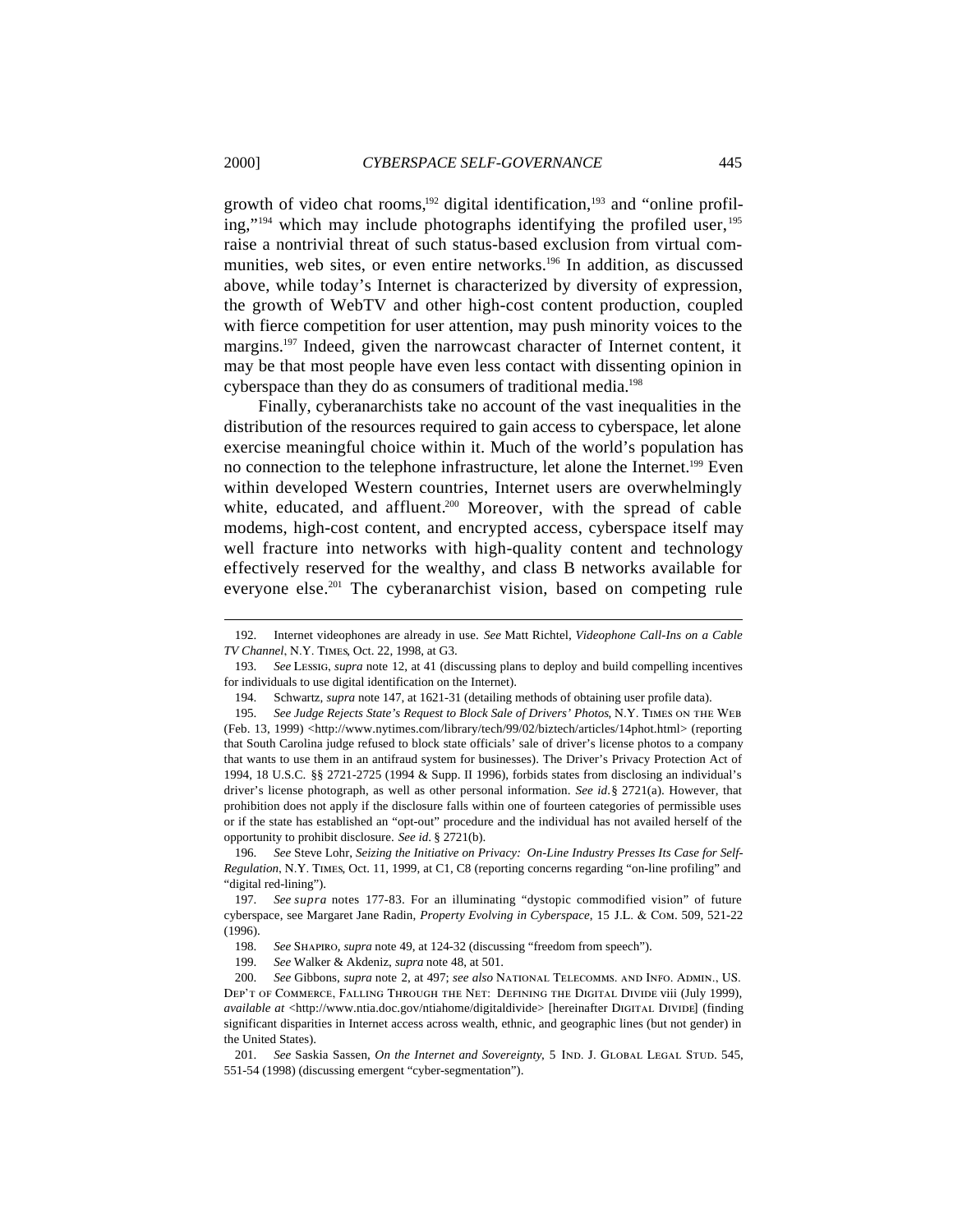regimes with the right and technological capacity to exclude unwanted or nonpaying users, would inevitably exacerbate these inequalities.

#### *D. Summary*

The cyberian liberal perfectionist claim advances a tripartite challenge to representative liberal democracy: cyberpopulism, cybersyndicalism, and cyberanarchism. Much of that claim boils down to the descriptive argument that cyberspace offers an unprecedented opportunity for realizing a neoliberal order of unanimous consent through social norms, buying off hold-outs, individual exchange, and frictionless mobility among rule regimes. Building upon that descriptive argument, cyberians then make a normative claim. A neoliberal order, they assert, more fully expresses the liberal democratic ideals of individual liberty and government by consent of the governed than does collective decision making through elected representatives within a framework of constitutional protections for minorities and dissenters.

I have sought in this Part to refute the cyberians' descriptive arguments and to cast doubt on their normative claims. I have shown that cyberspace rule making falls far short of a neoliberal regime of individual choice. I have also questioned whether such a regime—even in its ideal form—would truly realize liberal and liberal democratic principles.

Equally important is what I do not contend. First, I do not contend that our current political institutions represent the ultimate fruition of liberal democratic ideals. I have sought simply to refute the cyberian claim of liberal perfection, leaving for further study a comparative analysis of the relative efficacies of cyberspace versus governmental rule making.<sup>202</sup> Second, I do not call for state intervention whenever cyberspace might stray from or even prove inimical to liberal democratic ideals. Indeed, as I will presently discuss, the liberal democratic state must leave considerable (although not unlimited) room for individual and associative autonomy. That is so even when private actors promote illiberal results.

#### III

# The Cyberian Claim of Community Autonomy

Over and above their claim of liberal perfection, cyberians base their argument for presumptive cyberspace self-governance in liberal principles of community autonomy.203 That claim stands independently of any suppositions regarding the consensual character of cyberspace rule making. It looks rather to the nature of the liberal nation-state. Political liberalism, it

<sup>202.</sup> Significantly, such a study would have to address potential, as well as current, advancement of liberal democratic ideals; the Internet will revolutionize government administration, not merely provide a "bottom-up" alternative to state regulation.

<sup>203.</sup> See *supra* notes 21-22 and accompanying text.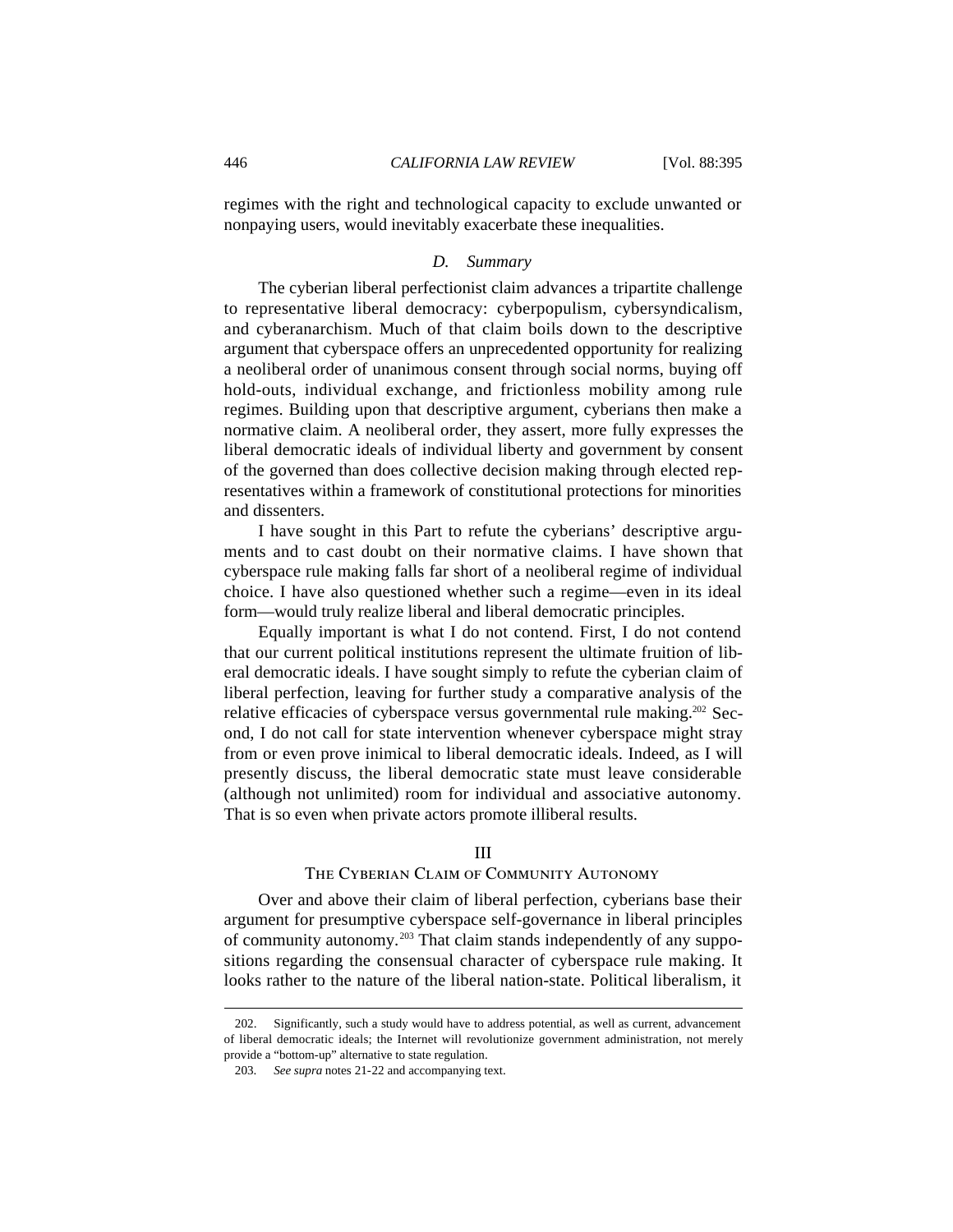insists, must make considerable room for community self-governance. The liberal state must accord religious communities, insular ethnic minorities, fraternal organizations, and other private associations considerable latitude to govern themselves, even in ways that run contrary to liberal values. So must the state give way before virtual community self-governance. Johnson and Post put it categorically:

If the sysops and users who collectively inhabit and control a particular area of the Net want to establish special rules to govern conduct there, and if that rule set does not fundamentally impinge upon the vital interests of others who never visit this new space, then the law of sovereigns in the physical world should defer to this new form of self-government.<sup>204</sup>

The question of associational self-governance—and especially the question of how the liberal state should respond to separatist or illiberal communities and associations—hits a fault line in liberal democratic theory and practice.205 It is helpful in this regard to distinguish between two sorts of self-rule claims. Strong self-rule claims are generally propounded by ethnic or religious groups who seek to establish a geographically distinct local government to live exclusively among themselves and to pursue without fetter their own idiosyncratic practices, culture, and vision of the good. A strong self-rule claim thus insists upon community autonomy in the governance of a broad panoply of social and political institutions, including education, property, criminal and civil legislation, adjudication, and taxation. A weak self-rule claim is one of partial associative autonomy. Typical examples involve civic association by-laws, church or club membership requirements, bowling league rules, and professional standards. In each case persons seek autonomy from state interference in the determination of norms governing a discrete set of mutual commitments. In contrast to strong self-rule claims, such claims do not entail a profound, geographic separation from the rest of society. They involve a scope of activity of far lesser dimension than that generally associated with full-scale local government.

Cyberians imbued with the culture of the early Internet phrase their community autonomy claims in terms approximating those of strong selfrule. For them, cyberspace offers a comprehensive culture and value system, one highly distinct from the offline world.<sup>206</sup> It also offers possibilities for many of the attributes of government, including rule making, adjudication, education, and punishment.<sup>207</sup> More plausibly, though,

<sup>204.</sup> Johnson & Post, *Law and Borders*, *supra* note 2, at 1393.

<sup>205.</sup> For an illuminating discussion, see WILL KYMLICKA, MULTICULTURAL CITIZENSHIP: A Liberal Theory of Minority Rights, 181-92 (1995).

<sup>2 0 6 .</sup> *See* Barlow, *supra* note 1; Johnson & Post, *Law and Borders*, *supra* note 2, at 1387-90.

<sup>207.</sup> See Johnson & Post, *Law and Borders*, *supra* note 2, at 1387-90.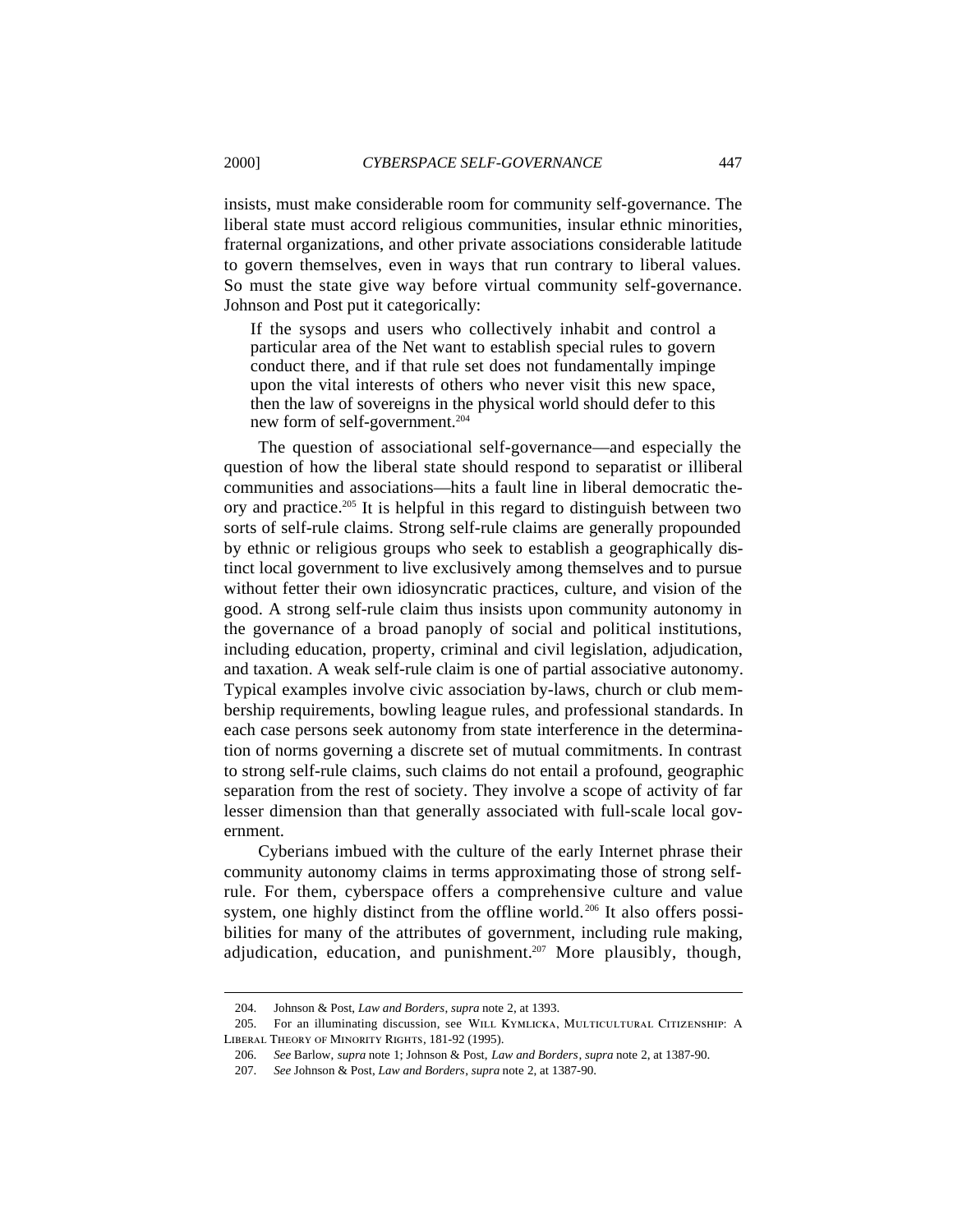arguments for cyberspace self-governance fall closer to the category of weak self-rule claims. Netizens are also citizens. They eat, work, sleep, pay taxes, vote, and go to school in the real world.<sup>208</sup> For the most part, and this is increasingly so as the multitudes discover the Internet, cyberspace activity and virtual community make up only a fraction of their interactions, transactions, and commitments. Cyberians, accordingly, seek autonomy for particular, discrete association, for rules governing the part of their lives and activity that concerns that association.

In any event, with the partial exception of Indian tribes, American law has been generally unaccommodating to strong self-rule claims.<sup>209</sup> Statutory prohibitions of various member practices and judicial invocation of the Establishment Clause have consistently thwarted efforts by Mormon, Oneida, Rajneesh, Satmar Chasidic, and other such communities to achieve significant powers of self-governance.<sup>210</sup> Commentators share this skepticism about granting significant autonomy to self-defining, predominantly illiberal groups.<sup>211</sup> Some theorists stress the primacy of democratic liberal values. John Rawls argues, for example: "The adult members of families and other associations are equal citizens first. . . . No institution or association in which they are involved can violate their rights as citizens."212 Others view the inclusion of cultural and religious minorities within the political community as a requisite of liberal democracy. As Christopher Eisgruber has recently propounded, "[A]ssimilation, far from being the enemy of diversity, is perhaps the only means for reconciling this country's commitment to pluralism with its commitment to justice."213

<sup>208.</sup> As Larry Lessig colorfully puts it:

While they are in that place, cyberspace, they are also here. They are at a terminal screen, eating chips, ignoring the phone. They are downstairs on the computer, late at night, while their husbands are asleep. They are at work, or at cyber cafes, or in a computer lab. They live this life there, while here. And then at some point in the day, they jack out, and are only here. They step up from the machine, in a bit of a daze; they turn around. They have returned.

Lawrence Lessig, *The Zones of Cyberspace*, 48 Stan. L. Rev. 1403, 1403 (1996).

<sup>209.</sup> See Mark D. Rosen, *The Outer Limits of Community Self-Governance in Residential Associations, Municipalities, and Indian Country: A Liberal Theory* , 84 Va. L. Rev. 1053, 1056-59 (1998).

<sup>210.</sup> See id.

<sup>2 1 1 .</sup> *See id*. at 1059-61 (summarizing the skeptical view, and ultimately disagreeing with it); *see also* Kymlicka, *supra* note 205, at 167 (complaining that "contemporary liberals . . . have become more reluctant to impose liberalism on foreign countries, but more willing to impose liberalism on national minorities").

<sup>212.</sup> Rawls, *supra* note 66, at 791.

<sup>2 1 3 .</sup> Christopher L. Eisgruber, *The Constitutional Value of Assimilation*, 96 Colum. L. Rev. 87, 103 (1996). Rawls also supports this argument, suggesting that common citizenship will benefit minorities by promoting the political virtues of "reasonableness and a sense of fairness, a spirit of compromise and a readiness to meet others halfway." John Rawls, *The Idea of an Overlapping* Consensus, 7 OXFORD J. LEGAL STUD. 1, 21 (1987).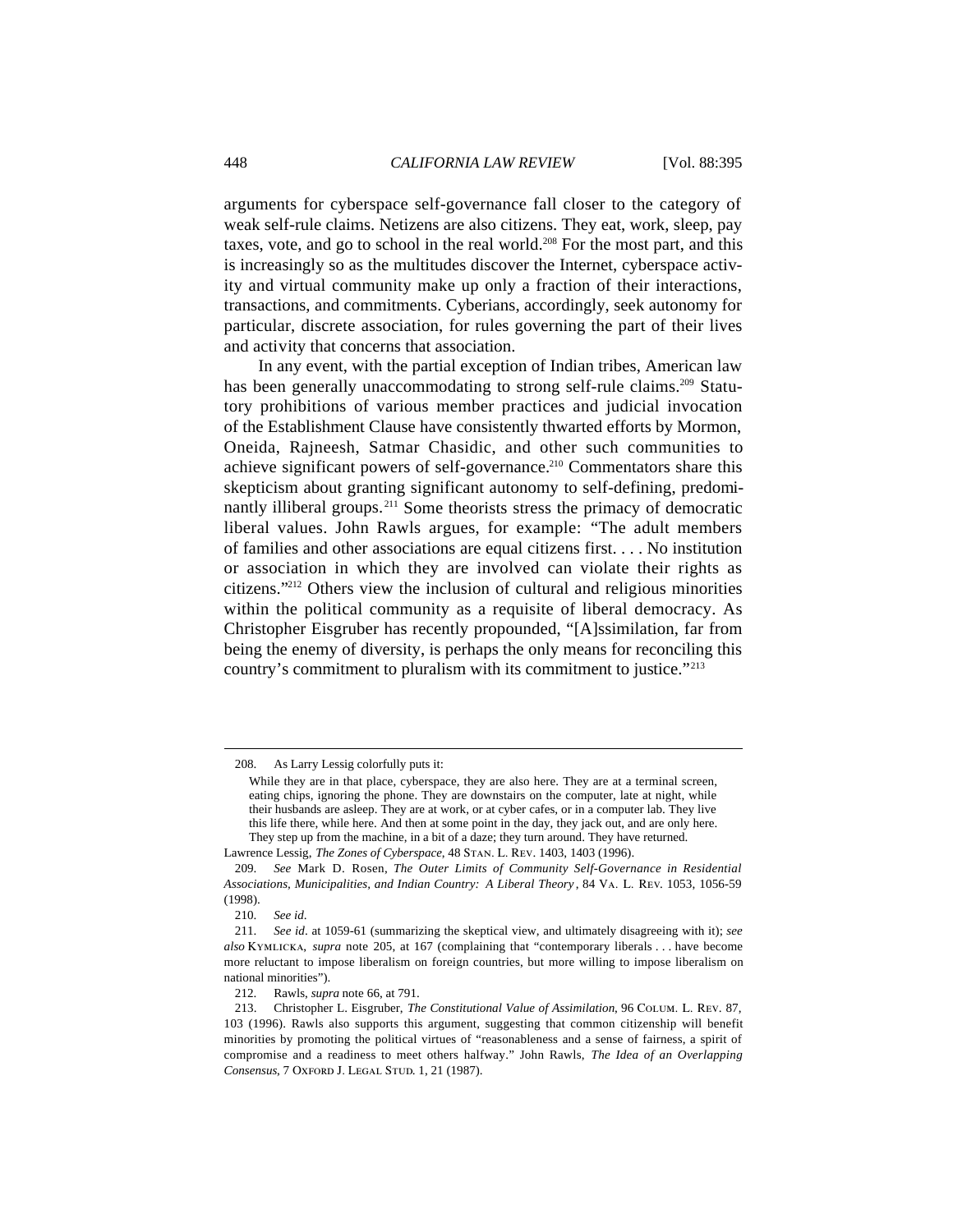There are commentators who see granting group autonomy as intrinsic to political liberalism.<sup>214</sup> But even they would limit autonomy to discrete geographically and culturally insular groups, such as the Amish or the Satmar Chasids, for whom self-rule is an integral part of their pursuit of deeply-held values and who do not impose significant externalities on their neighbors.215 There are two principal reasons why even supporters of group autonomy would place such sharp constraints on strong self-rule. First, as researchers of close-knit groups have often noted, such groups exhibit a marked tendency to impose externalities on outsiders.<sup>216</sup> Geographic and cultural isolation reduce opportunities for contact with outsiders and thus might lessen the chances that a group will impose harmful externalities. Second, the proliferation of otherwise benign separatist communities can lead to a balkanization of society that undermines liberal rule. Liberal democracy requires citizens to have a relatively high level of self-restraint and mutual recognition.217 Rampant separatism would "undermine the degree of social cohesion necessary to sustain an 'enduring and secure democratic regime.'"218

The cyberian strong self-rule claim runs squarely up against these liberal barriers to such claims. Even taking the most favorable view of community self-governance, virtual communities, as noted above, are insufficiently insular and insufficiently free from imposing harmful externalities to warrant strong self-rule. Given the growing numbers of persons involved in cyberspace activity, strong self-rule—if we are to take that claim seriously—might also pose a destabilizing threat to the civic identity and broad social unity required to support the liberal state.

Indeed, here we see yet another deleterious effect of cyberspace mobility. Cyberians tout the benefits of mobility, both among cyberspace rule regimes and from territorial rule to cyberspace self-governance. They argue that regulatory arbitrage—allowing individuals maximum freedom to exit rule regimes not to their liking and to choose new regimes that suit their preferences—yields positive welfare and collective rule benefits across communities.<sup>219</sup> Following the work of Charles Tiebout and his progeny, cyberians contend that intercommunity mobility improves the allocation of public goods by enabling individuals with similar tastes for local public goods to sort themselves into groups.<sup>220</sup> Similarly, they see

 <sup>2 1 4 .</sup> *See, e.g*., Abner S. Greene, Kiryas Joel *and Two Mistakes About Equality* , 96 Colum. L. Rev. 1, 13-16 (1996); Rosen, *supra* note 209, at 1089-1106.

<sup>2 1 5 .</sup> *See, e.g*., Greene, *supra* note 214, at 49-51; Rosen, *supra* note 209, at 1095-97.

<sup>2 1 6 .</sup> *See, e.g*., Posner, *supra* note 124, at 143-44.

<sup>217.</sup> See KYMLICKA, *supra* note 205, at 174-76, 192.

<sup>218.</sup> Rosen, *supra* note 209, at 1097 (quoting JOHN RAWLS, POLITICAL LIBERALISM 38 (1993)).

<sup>219.</sup> See supra text accompanying notes 140-42.

<sup>2 2 0 .</sup> *See* Charles M. Tiebout, *A Pure Theory of Local Expenditures*, 64 J. Pol. Econ. 416 (1956). For surveys of literature addressing Tiebout's hypothesis, *see, e.g.*, MUELLER, *supra* note 98, at 149-76.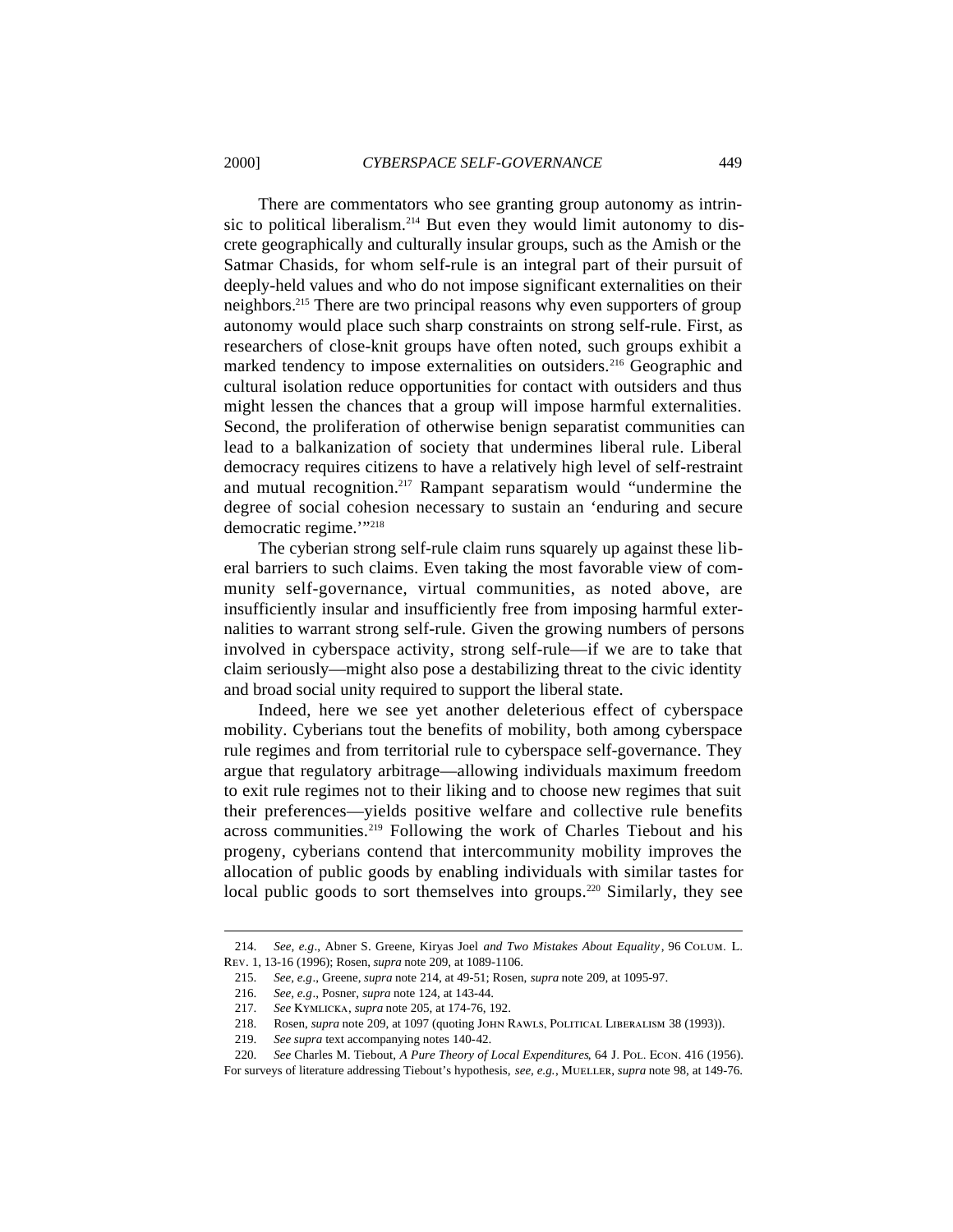mobility as a vehicle for bringing about collective rule regimes built upon social consensus since mobility enables persons of like preferences and opinions to associate with one another and distance themselves from those with whom they disagree.

But mobility itself can have significant negative externalities. As Dennis Mueller notes: "The family leaving community A to find better schools decreases A's tax base and thereby imposes costs on those left behind who must maintain the schools that were built on the assumption that this family would pay taxes." 221 Similarly, those who exit territorial liberal society eschew (to the extent they can) the financial and political burdens of maintaining and improving the institutions of that society. They also undermine the sense of solidarity, mutual recognition, and social commitment that are themselves collective goods central to a liberal society. Finally, while sorting individuals into isolated, self-governing, likeminded groups may bring about greater overall social consensus (to the extent those groups do not impose harmful externalities on others), that, too, is a mixed blessing in political liberal theory. The liberal state, many commentators assert, depends upon robust debate among contrary views.<sup>222</sup> It is only through interaction and deliberation with those of opposing ideas and perspectives that citizens can test their preferences and produce better collective decisions.223

In short, the cyberian strong self-rule claim fails to meet the criteria that even liberal supporters of strong community autonomy lay down for recognizing community self-governance. Given the intermingled and porous nature of virtual communities, the strong self-rule of such communities would likely impose significant negative externalities on outsiders. At the same time, the proliferation of strongly autonomous virtual communities would tend to eat at the foundations of the territorial liberal state. At least from the point of view of the liberal state, therefore, the cyberian strong self-rule claim must be rejected.

The cyberian weak self-rule claim is somewhat more tenable, but this is largely because it has far less bite. Traditional liberalism not only tolerates, but also encourages semi-autonomous civil association. Indeed, civil association, of which cyberspace is a part, plays a central constitutive role in the liberal state. Representative government best reflects the consent of the governed through interaction with an alert and politically competent

For references to Tiebout in the cyberspace literature, see Burk, *supra* note 17, at 962-69; Johnson & Post, *Law and Borders*, *supra* note 2, at 1399 n.102.

<sup>221.</sup> Mueller, *supra* note 101, at 1426.

<sup>222.</sup> *See, e.g.*, Harper & Row, Publishers Inc. v. Nation Enters., 471 U.S. 539, 605 (1985) (Brennan, J., dissenting) (emphasizing that "the robust debate of public issues" is the "essence of selfgovernment"); *see also* Holmes, *supra* note 32, at 179-81 (discussing John Stuart Mills' thesis that liberal state requires a robust exchange of view.).

<sup>2 2 3 .</sup> *See* Sunstein, *supra* note 87, at 186-87.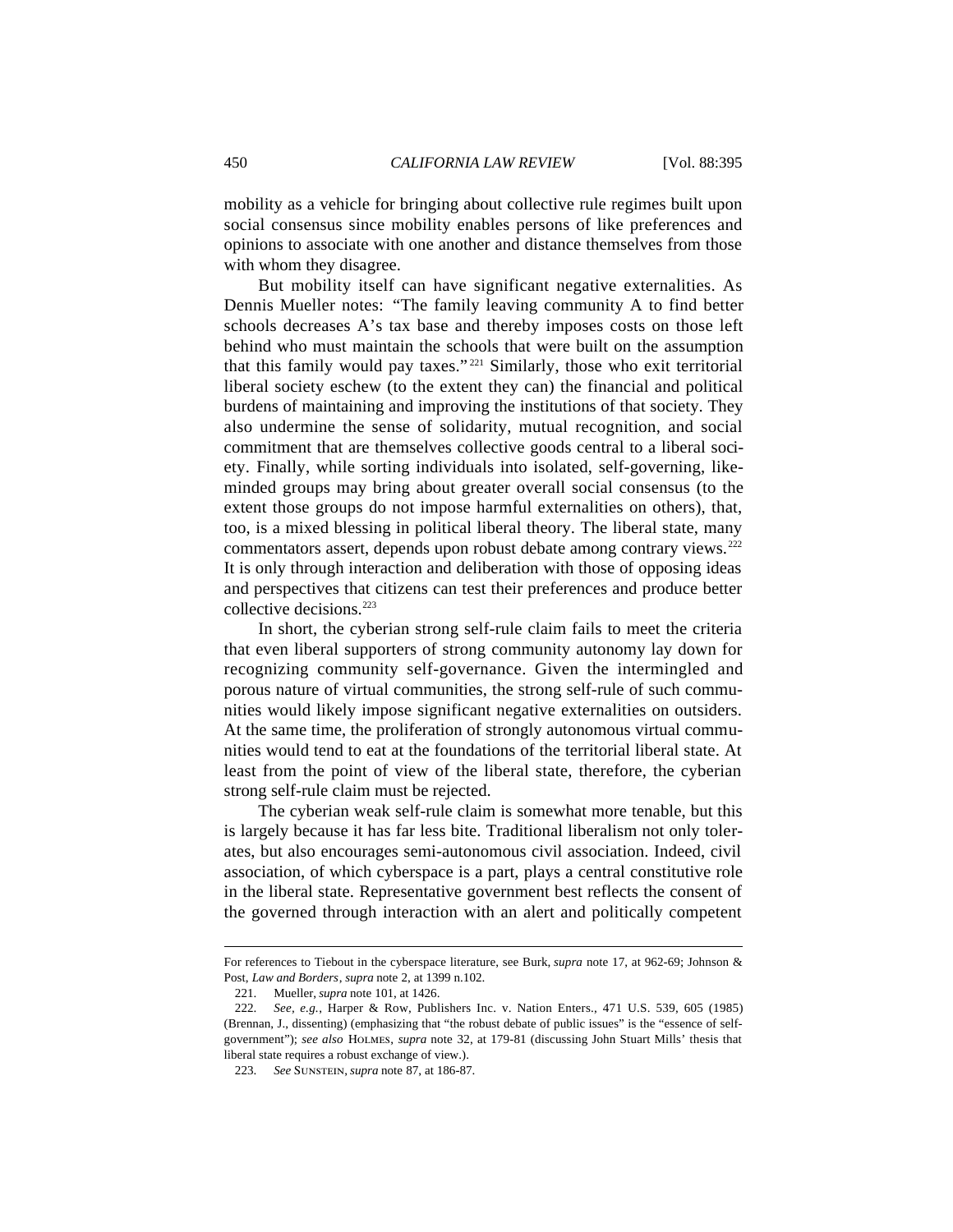citizenry. The discursive fora of civil society can help engender the independent thought, self-direction, and political acumen required to pass judgment on elected officials and influence political agendas.<sup>224</sup> Even civil associations that espouse or embody illiberal views can be seen ultimately to contribute to a liberal polity by challenging majority or governmentimposed orthodoxy.225

The generation of norms through civil association can also be seen as part of the matrix of political decision making. Social norms may have a profound influence on our individual and collective understandings of reality.226 Accordingly, the determination and contesting of norms in the multiple discursive fora of civil society carries a socio-political valence that at times rivals that of state-enunciated law. For the state overly to burden such constitutive activity would be to undermine "democratic culture"—the political awareness, mutual recognition, and social accountability—upon which a vibrant representative democracy depends.<sup>227</sup>

Yet, while the importance of autonomous civil association cautions against stifling, heavy-handed state intervention, neither does it obviate or detract from the desirability for state regulation in certain circumstances. Civil association activities and rules that impose negative externalities, violate public policy, or result from information asymmetries and other forms of market failure are commonly the subject of ameliorative state action.228 As trenchant critics of cyberspace independence reiterate, cyberspace activity and virtual communities are hardly free from such problems.229 Indeed, cyberspace is highly porous: Virtual defamation may destroy territorial reputations, copyright infringement on the Internet may undermine creative incentives offline, cyberspace hate speech may inspire physical violence, and fraud in web site sales transactions may deprive real persons of real money expended for real goods. Accordingly, while from the point of view of the liberal state, virtual association might be entitled to the same degree of quasi-autonomy generally accorded to territorial association, it certainly is entitled to no more.

<sup>224.</sup> See DENNIS F. THOMPSON, THE DEMOCRATIC CITIZEN 60-62 (1970).

<sup>2 2 5 .</sup> *See* Julian N. Eule & Jonathan D. Varat, *Transporting First Amendment Norms to the Private Sector: With Every Wish There Comes a Curse*, 45 UCLA L. Rev. 1537, 1617-27 (1998).

<sup>2 2 6 .</sup> *See* Cass R. Sunstein, *Social Norms and Social Roles*, 96 Colum. L. Rev. 903 (1996).

<sup>2 2 7 .</sup> *See* Neil Weinstock Netanel, *Copyright and a Democratic Civil Society*, 106 Yale L.J. 283, 342-344 (1996). The term "democratic culture" is from Robert A. Dahl, A Preface to Economic Democracy 30 (1985).

<sup>2 2 8 .</sup> *See, e.g*., Dale v. Boy Scouts of Am., 706 A.2d 270, 283 (N.J. Super. Ct. App. Div. 1998), *cert. granted*, No. 99-699, 2000 U.S. Lexis 509 (Jan. 14, 2000) ("It is well-settled that courts will invalidate an expulsion from a private organization when the expulsion is based on reasons that violate public policy." (quoting Rutledge v. Gulian, 459 A.2d 680 (N.J. Sup. Ct. 1983)), *aff'd,* 734 A.2d 1196 (N.J. 1999))).

<sup>2 2 9 .</sup> *See* Lemley, *supra* note 19, at 1277-81 (noting ubiquitous spillover effects from cyberspace activity to the offline world).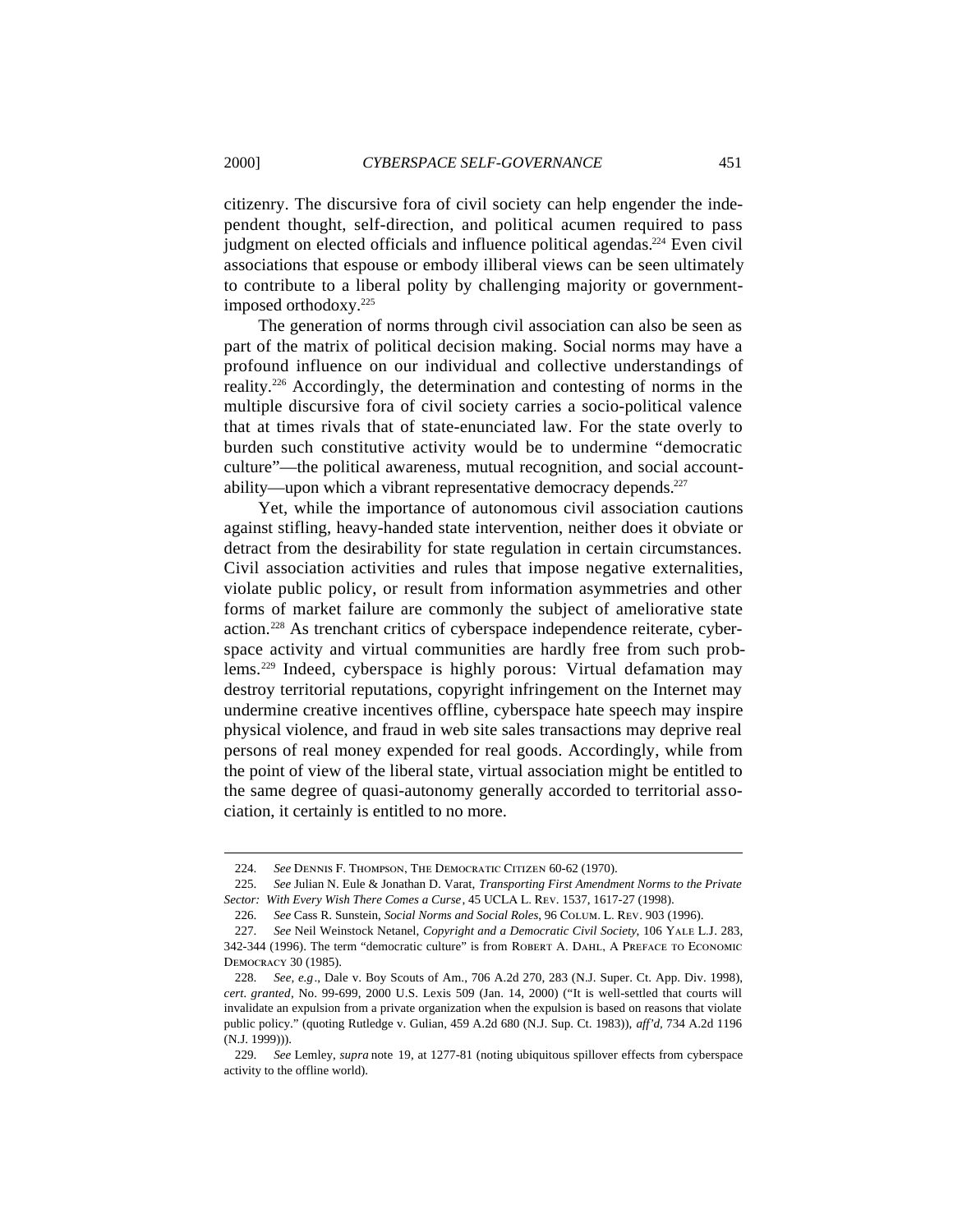# IV

# **STATE REGULATION**

My critique of the cyberian claim of liberal perfection has highlighted the contradictions between the cyberpopulist, cybersyndicalist, and cyberanarchist visions on the one hand, and the liberal democratic ideals, on the other. My assessment of the cyberian claim for community autonomy has sought to counter the notion that cyberspace self-rule has any special purchase within political liberalism. As I have sought to emphasize, however, the failings of the cyberian claims do not necessarily call for the systematic corrective intervention of the liberal democratic state. Indeed, like other civil associations, virtual community and discursive interaction are generally supportive of the democratic culture upon which the liberal state depends. It is thus in the interest of territorial liberalism that state intervention, at least in the associative and discursive fora of cyberspace (as opposed simply to sites for electronic commerce), be narrowly drawn.

In this Part, I will consider a number of areas in which state intervention in cyberspace activity might nevertheless be warranted. In keeping with my focus on the cyberians' political claim, I will limit myself to a narrow universe of possibilities. I will examine several instances in which cyberspace activity might threaten liberal democratic values, including through status discrimination, content discrimination, the appropriation of personal information, and the maintenance of vast inequalities in the resources required for the effective use of Internet networks and content. In each instance I will ask to what extent the state should intervene in order to protect liberal democratic values.

A note of caution before I do so: as I have suggested above, a complete assessment of the desirability of state intervention would need to examine the state side of the equation as well as the cyberspace side. It would need to ask not only whether cyberspace fails to protect liberal democratic values, but also whether, even in those areas in which state intervention seems warranted, the state can be expected to act effectively in the interest of oppressed individuals and minorities. Political liberalism already contains within it a healthy skepticism of the state. Much liberal doctrine is designed to cabin state power and to prevent majorities from using state institutions to oppress minorities. But in the areas I will discuss, liberalism also requires an activist state. The concentration of private power and majority prejudice, self-regard, or indifference in civil society can also deprive minorities of the incidents and requisites of liberal citizenship.

A public choice theorist might argue, however, that the powerful will tend to capture state institutions and thus that government cannot be relied upon to protect the weak. Or the theorist might argue that state agencies are institutionally inept and thus are unable effectively to carry out a defense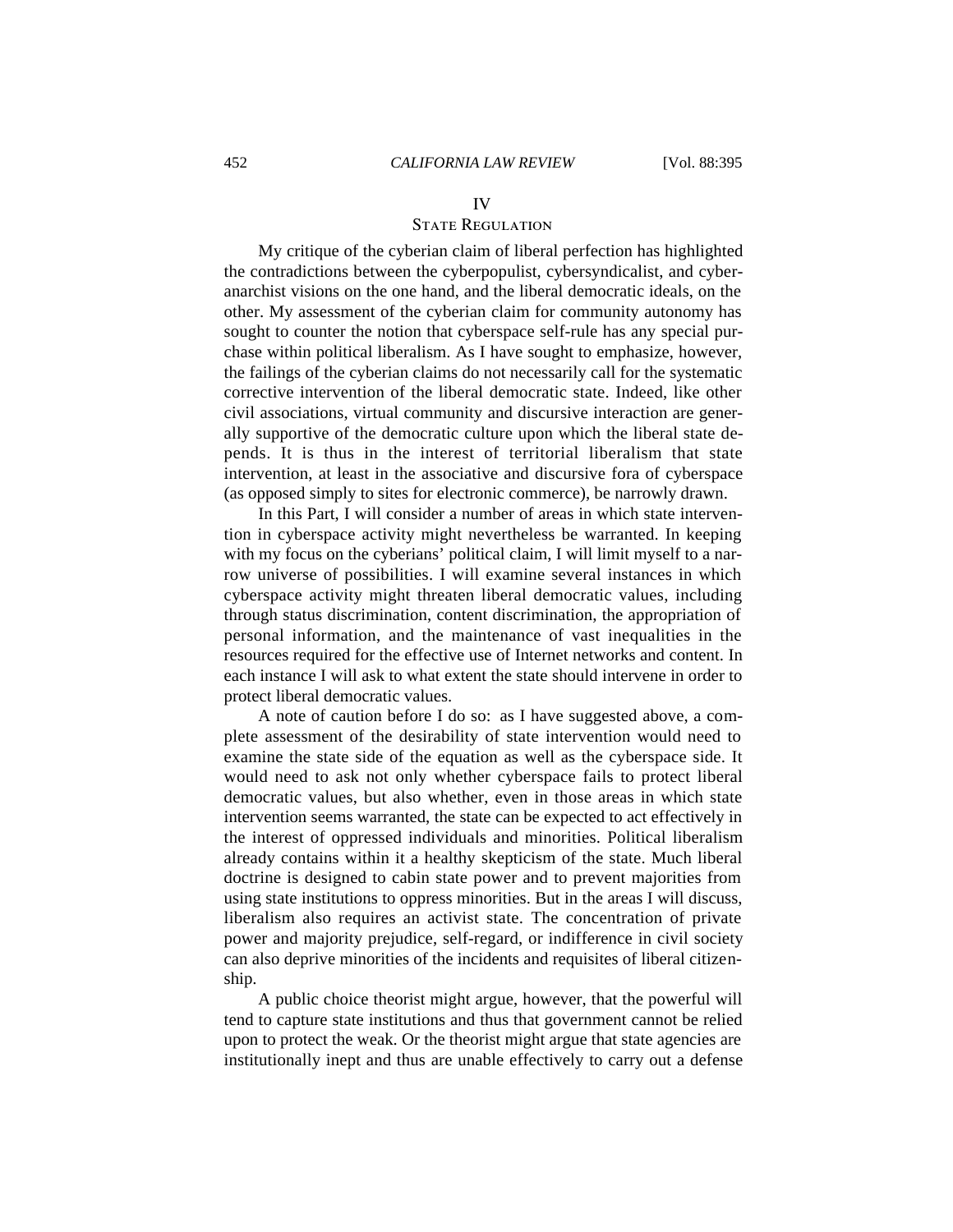of liberal democratic values. With respect to cyberspace, this argument, at its core, is that the failings of cyberspace must be viewed in comparison to the gross imperfections of the liberal democratic state.

In principle, this is a point well taken. In a world of second-best alternatives, identifying the failings of one alternative does not necessarily mean that another is preferable. At bottom, however, I join with many other commentators in rejecting the radical, determinist skepticism of state competence and integrity.230 It should not be forgotten, moreover, that digital communication and information storage can also dramatically improve the efficacy of state decision making and regulation.<sup>231</sup> The Internet might also serve to broaden public input into state policy.<sup>232</sup> A further investigation of the competency and integrity of the liberal state in the digital age is beyond the scope of this Article. In this Part, I will rest on the assumptions of reasonably sufficient state competence and integrity that regularly justify state intervention in the offline world.

### *A. Status Discrimination*

Status discrimination is endemic in cyberspace. Numerous listservs, newsgroups, and other cyberfora restrict access based on a person's professional standing, occupation, knowledge, or affiliation. The Cyberprof listserv, for example, is generally restricted to professors who teach courses related to cyberlaw. Similarly, nonlawyers cannot generally gain access to Counsel Connect and none but select Internet pundits may join any of a number of "virtual gated communities" that screen out uninvited hoi polloi.<sup>233</sup>

Such discrimination can perform a useful function. It can serve to ensure that discussants share a common language and expertise. Copyright lawyers may wish to dissect the Digital Millennium Copyright Act without having to read and delete messages from Internet hackers ranting that information must be free or even from general counsel who do not know the difference between fair use and fair play. Status discrimination can also

<sup>230.</sup> *See, e.g.*, DANIEL A. FARBER & PHILIP P. FRICKEY, LAW AND PUBLIC CHOICE 8 (1991) (rejecting the "deep pessimism of some portions of the public choice literature"); Margaret Jane RADIN, CONTESTED COMMODITIES 214-23 (1996) (presenting a cogent critique, from a Deweyan perspective, of public choice theory's reductive description of democracy as a marketplace of selfinterested profit maximizers); Eric A. Posner, *Law, Economics, and Inefficient Norms*, 144 U. Penn. L. Rev. 1697, 1703 (1996) (noting that "crude" public choice arguments "do not account for the complicated motives of legislators, the institutional constraints on legislation, or the numerous statutes that seem to improve on the common law") (footnote omitted).

<sup>231.</sup> *See* Perritt, *supra* note 19, at 435-36 (noting that the Internet can be used to increase government transparency and strengthen the rule of law).

<sup>2 3 2 .</sup> *See* Sunstein, *supra* note 87, at 183-85. Sunstein also notes the potential dangers of reflexive rule by Internet public opinion poll. *See id.* at 185-87.

<sup>2 3 3 .</sup> *See* Margie Wylie, *Virtual Snobbery: If You're Not on the List, You Don't Get into Some Net Areas*, New Orleans Times-Picayune, Jan. 14, 1999, at E1.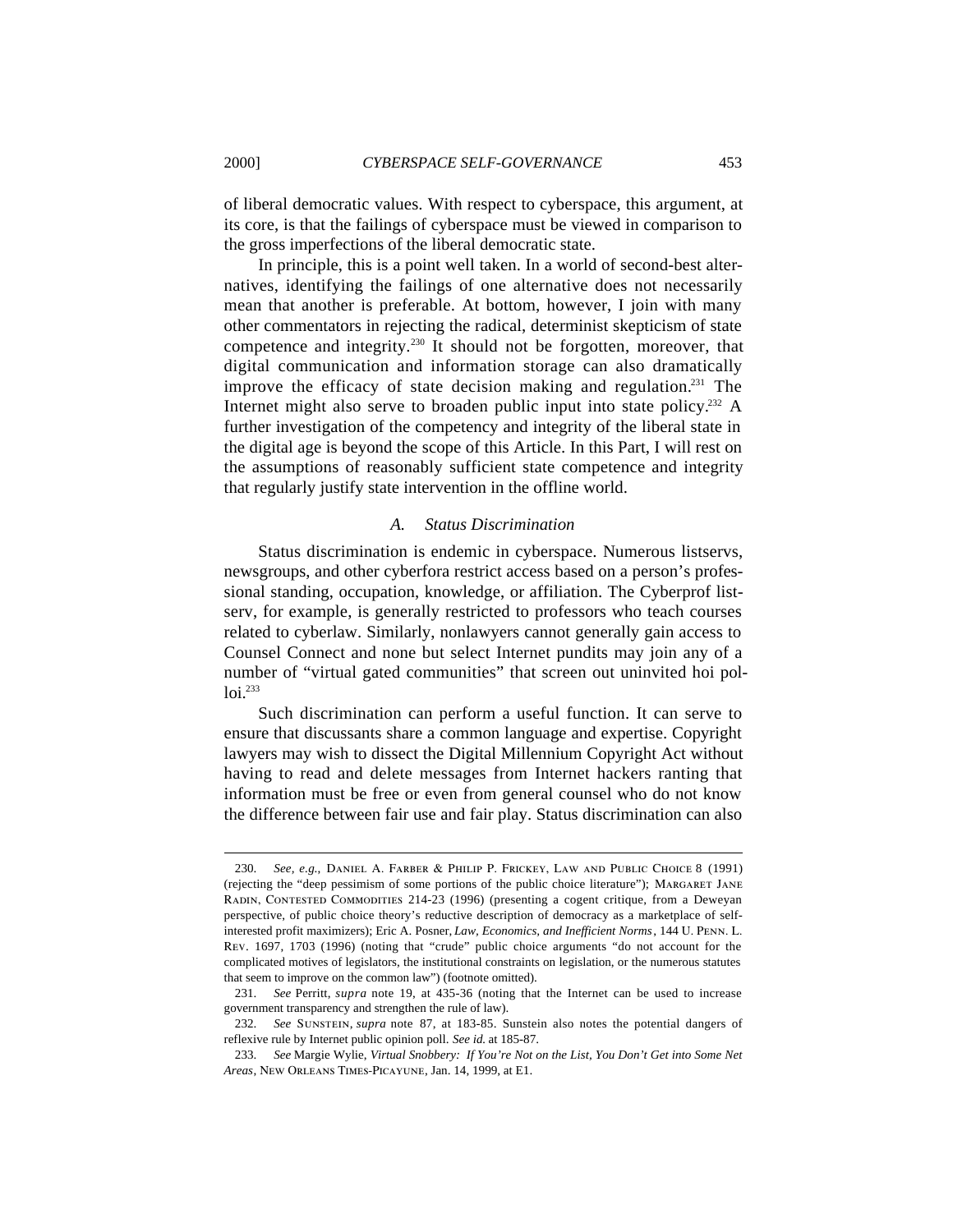serve as a proxy for screening out off-topic messages. Web designers may wish to canvass sources for the latest enhanced graphics, and postmodern artists may wish to exchange ideas about artistic appropriation, without unsolicited monitions from client-hungry copyright lawyers. Finally, status discrimination can enhance civility. People who know each other offline or who belong to the same close-knit professional or religious associations are less likely to engage in online affront than are anonymous strangers. Status discrimination, in short, can make the difference between a discussion that is informative and meaningful for its participants and one that serves no useful purpose for those who initiated the discussion.

Of course, just as status discrimination can center on expertise, occupation, and association, so can it focus on race, gender, physical disability, age, sexual orientation, or other immutable physical characteristics. Given the limitations of current Internet technology, such status discrimination has thus far been relatively uncommon in cyberspace.<sup>234</sup> The vast majority of virtual discussion takes place through the exchange of text, and those who wish to participate without revealing their offline identity may generally do so.235 As the Internet develops, however, text-based anonymity will increasingly become a thing of the past. Software such as CU-SeeMe makes possible Internet video chat, a phenomenon that can be expected rapidly to proliferate as high-speed modems and increased network bandwidth enable high-quality video conversation. 236 Moreover, "online profiling" of Internet users, digital identification, and the possible availability of digitized driver's license photographs and other visual identification will enable web site operators and other Internet players to determine users' race, gender, age, and other physical characteristics.<sup>237</sup> As a result of these developments, Internet technology will no longer constrain statusbased discrimination. Whether for economic motives or because of simple prejudice, cyberspace redlining may become increasingly prevalent.

As Eugene Volokh has aptly noted, cyberspace discrimination based on race, gender, or other immutable characteristics may, in certain

<sup>234.</sup> *But see* U.S. Department of Education, Office for Civil Rights, Docket No. 09-93-2202, Letter from John E. Palomino, Regional Civil Rights Director to Robert F. Agrella, President, Santa Rosa Junior College, June 23, 1994, at 4 (conveying that the "OCR anticipates finding that the College violated Title IX [of the Educational Amendments of 1972] when it established . . . gender segregated computer bulletin board conferences").

<sup>235.</sup> As the *New Yorker* cartoon depicting two dogs facing a computer screen puts it, "On the Internet, no one knows you're a dog.'" Peter Steiner, cartoon, New Yorker, July 5, 1993, at 61. In *ACLU v. Miller*, 977 F. Supp. 1228 (N.D. Ga. 1997), a federal district court held unconstitutional, on First Amendment grounds, a state law prohibiting anonymous and pseudonymous electronic communication. It is highly unlikely that similar prohibitions by nonstate entities, such as Internet service providers, would meet a similar fate.

<sup>2 3 6 .</sup> *See* Jeri Clausing, *New Data Pipeline Holds Promise of a Better Internet*, N.Y. Times, Mar. 1, 1999, at C1.

<sup>2 3 7 .</sup> *See supra* notes 192-96; *see also* Helen Nissenbaum, *Protecting Privacy in an Information Age: The Problem of Privacy in Public*, 17 Law & Phil. 559, 576-77 (1998).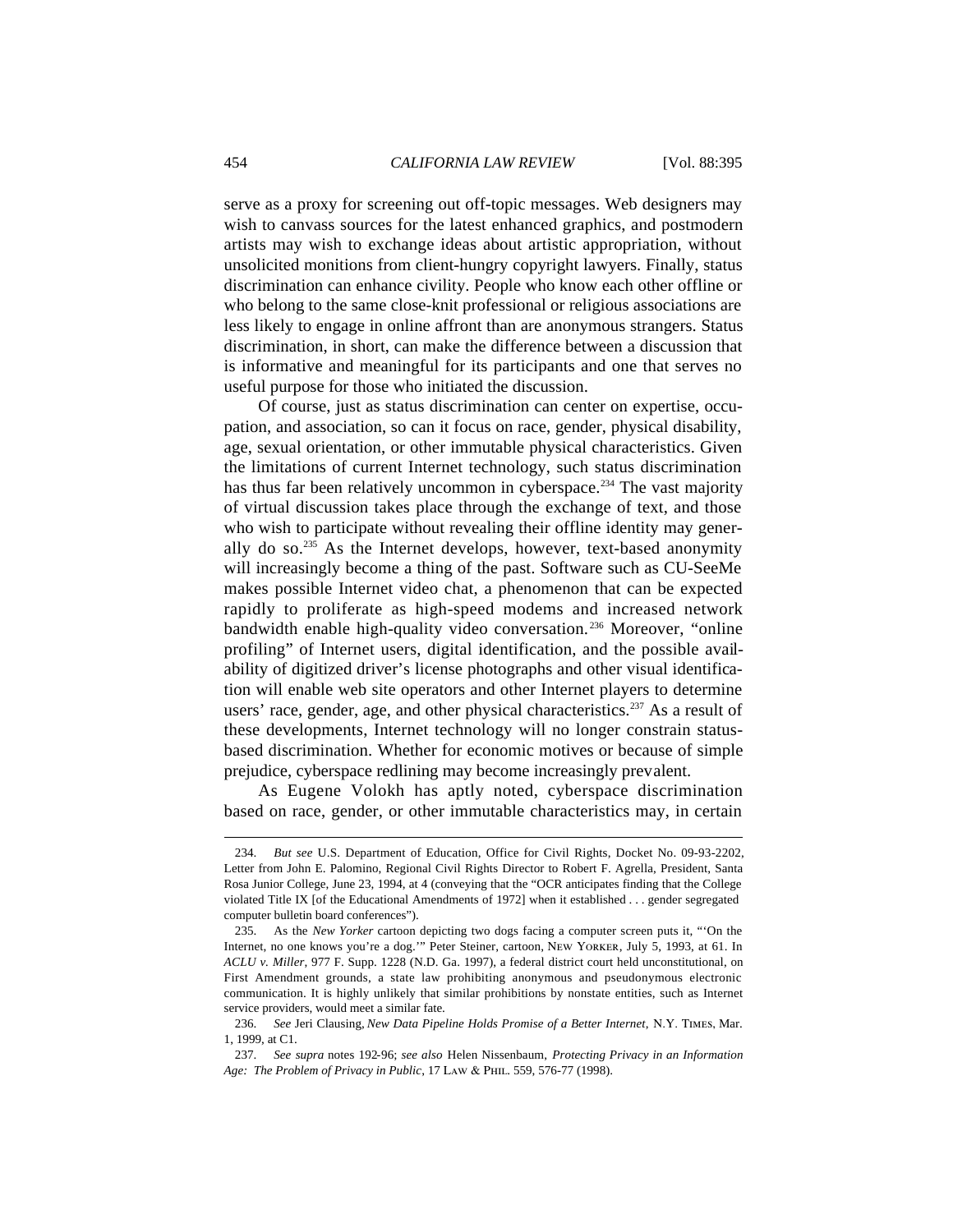circumstances, be no less conducive to effective online discussion than is discrimination based on profession or expertise:

Blacks might want to argue how they as blacks should react to Louis Farrakhan; whites might want to debate how whites should deal with the problems of police racism; men or women might want to share thoughts on why their own sex is superior. In each situation, people might specifically want to hear the voices of their fellow group members (whatever they have to say) and not of others (no matter how sympathetic to the group they might be). $238$ 

Yet despite its efficacy in certain discursive settings, race, gender, and other such discrimination can also grossly contradict liberal values. Much depends on historical and social context. If the Hopi Indian tribe set up a network of email listserv discussion groups exclusively for Hopi Indians, most non-Hopis would view that as a legitimate effort to preserve the beleaguered group identity of an insular ethnic group.<sup>239</sup> On the other hand, if Rotary International established an all-white, all-Protestant, or all-male virtual network, that, in the context of American history, culture, and power relations, would properly be viewed as an instance of pernicious subordination.<sup>240</sup>

The invidious nature of status discrimination also depends on extent. If widespread across multiple spheres of activity, discrimination based on race, gender, sexual orientation, age, or disability can transform what is generally "a morally irrelevant characteristic into a pervasive source of social disadvantage."241 Systemic discrimination on the basis of such characteristics deprives large groups of people of the education, employment, political influence, and economic opportunity required for self-advancement and basic participation as citizens in a democratic society.<sup>242</sup> Somewhat more symbolically, but ultimately no less tangibly,

241. SUNSTEIN, *supra* note 87, at 165.

<sup>238.</sup> Eugene Volokh, *Freedom of Speech in Cyberspace from the Listener's Perspective: Private Speech Restrictions, Libel, State Action, Harrassment, and Sex*, 1996 U. Chi. Legal Forum 377, 391.

<sup>239.</sup> *Cf.* KYMLICKA, *supra* note 205, at 108-15 (canvassing arguments for special rights for national minorities in order to rectify political and cultural disadvantages and thus to further the liberal principle of equality); *id.* at 121 (discussing argument that preserving cultural diversity has value for the liberal polity as a whole); *see also* Jonathan Lesser, *For Indian Nations, Virtual Trade Routes*, N.Y. Times, Oct. 14, 1999, at D1 (reporting on efforts to rekindle trade among Indian tribes through the use of an electronic bulletin board closed to non-Indians).

<sup>240.</sup> Rotary International is an organization of business persons and professionals, founded in 1905, with chapters in numerous communities in the United States and other countries. *See Rotary International* (visited Dec. 25, 1999) <http://www.rotary.org>. In *Board of Directors of Rotary Int'l v. Rotary Club of Duarte*, 481 U.S. 537 (1987), the Supreme Court held that a California antidiscrimination law that required California Rotary Clubs to admit women did not violate Rotary International's First Amendment right of association and that Rotary International could not expel a California Rotary Club for admitting women. I am told that Rotary International no longer discriminates against women, and I do not mean to suggest that the organization would actually establish a network that discriminates on the base of race, gender or religion.

<sup>242.</sup> *See id.* at 163.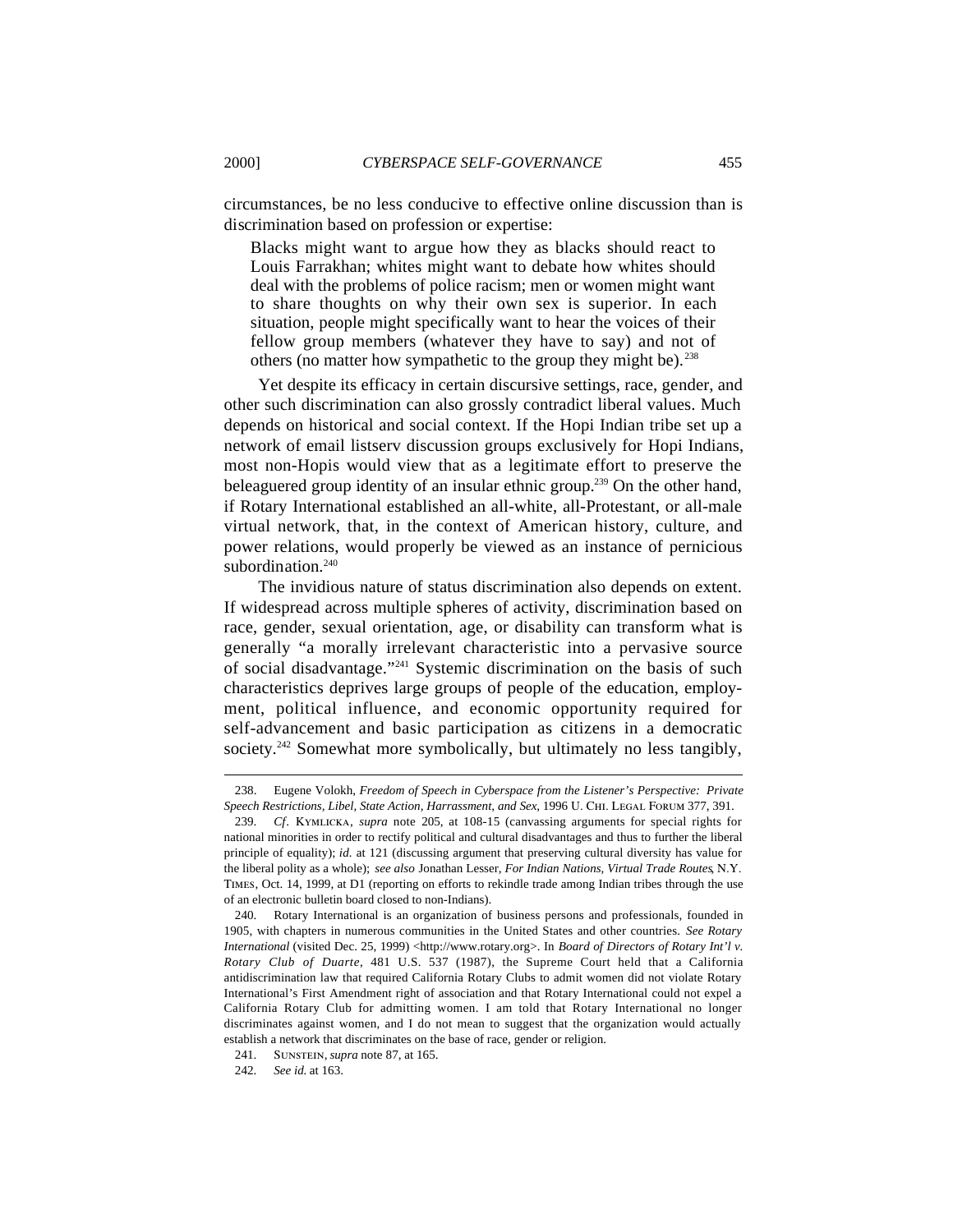such status discrimination creates a stigma of second-class citizenship, placing its victims under the constant threat of domination at the hands of another.<sup>243</sup>

For those reasons, numerous federal and state laws prohibit discrimination based on race, gender, age, disability, and other factors in a broad range of contexts. Antidiscrimination laws typically apply in the workplace, the housing market, and "places of public accommodation,"244 which include hotels, restaurants, theaters, and other businesses and entertainment facilities of a kind generally open to the public. Private clubs,  $245$  parades,  $246$ and associations such as the Boy Scouts and Jaycees have also been held to be places of public accommodation.<sup>247</sup> Discrimination in such contexts can cause considerable personal discomfort to its victims. The hotel or restaurant that excludes may be the only one in town. Such discrimination can also deprive victims of the tools for self-realization, isolate them from sources of political power, deprive them of economic opportunity, and brand them as second-class citizens.

Cyberfora and networks that are generally open to the public should similarly be seen as "places of public accommodation," whether by statutory construction or legislative extension.<sup>248</sup> Cyberspace is fast becoming a central source of information, opinion, and entertainment. The discursive arenas of cyberspace also increasingly serve as important avenues for social contact and market transaction, just as they present vital opportunities to make one's voice heard and to seek to influence others.<sup>249</sup> Pervasive discrimination in cyberspace would cause no less deprivation than does discrimination in places of public accommodation offline. As cyberspace assumes an increasingly greater part in public discourse, civil association, social intercourse, cultural expression, and market transaction, the effects

248. For an illuminating discussion of whether existing public accommodation statutes might pertain to cyberspace, see Volokh, *supra* note 238, at 390-97.

<sup>243.</sup> *See* PETTIT, *supra* note 32, at 70-73.

<sup>244.</sup> *See, e.g.*, Civil Rights Act of 1964, 42 U.S.C. § 2000a (1994); CAL. CIV. CODE § 51.5 (West 1982 & Supp. 1999); 775 Ill. Comp. Stat. Ann. 5/5-102 (West 1993 & Supp. 1999); Mass. Gen. Laws Ann. ch. 272, § 92A (West 1990 & Supp. 1999); Mo. Ann. Stat. § 213.065 (West Supp. 1999); N.J. Stat. Ann. § 10:5-1 to 10:5-42 (West 1993 & Supp. 1999); N.Y. Civ. Rights Law § 40 (McKinney 1992 & Supp. 1999).

<sup>245.</sup> See New York State Club Ass'n v. City of New York, 487 U.S. 1 (1988).

<sup>246.</sup> *See* Hurley v. Irish-American Gay, Lesbian and Bisexual Group, 515 U.S. 557 (1995).

<sup>247.</sup> *See* Roberts v. United States Jaycees, 468 U.S. 609 (1984) (holding that the Jaycees is a "public accommodation" under Minnesota Human Rights Act); v. Boy Scouts of Am., 706 A.2d 270 (N.J. Super. Ct. App. Div. 1998), *cert. granted*, No. 99-699, 2000 U.S. Lexis 509 (Jan. 14, 2000) (holding that the Boy Scouts of America is a "place of public accommodation" under New Jersey's law against discrimination), *aff'd,* 734 A.2d 1196 (N.J. 1999). *But see* Welsh v. Boy Scouts of Am., 993 F.2d 1267 (7th Cir. 1993) (holding that the Boy Scouts of America is not a place of public accommodation under Title II of the Civil Rights Act of 1964).

<sup>249.</sup> Significantly in that regard, a recent Department of Commerce study found that persons of color are much more likely than whites to use the Internet to look for a job. DIGITAL DIVIDE, *supra* note 200, at 40.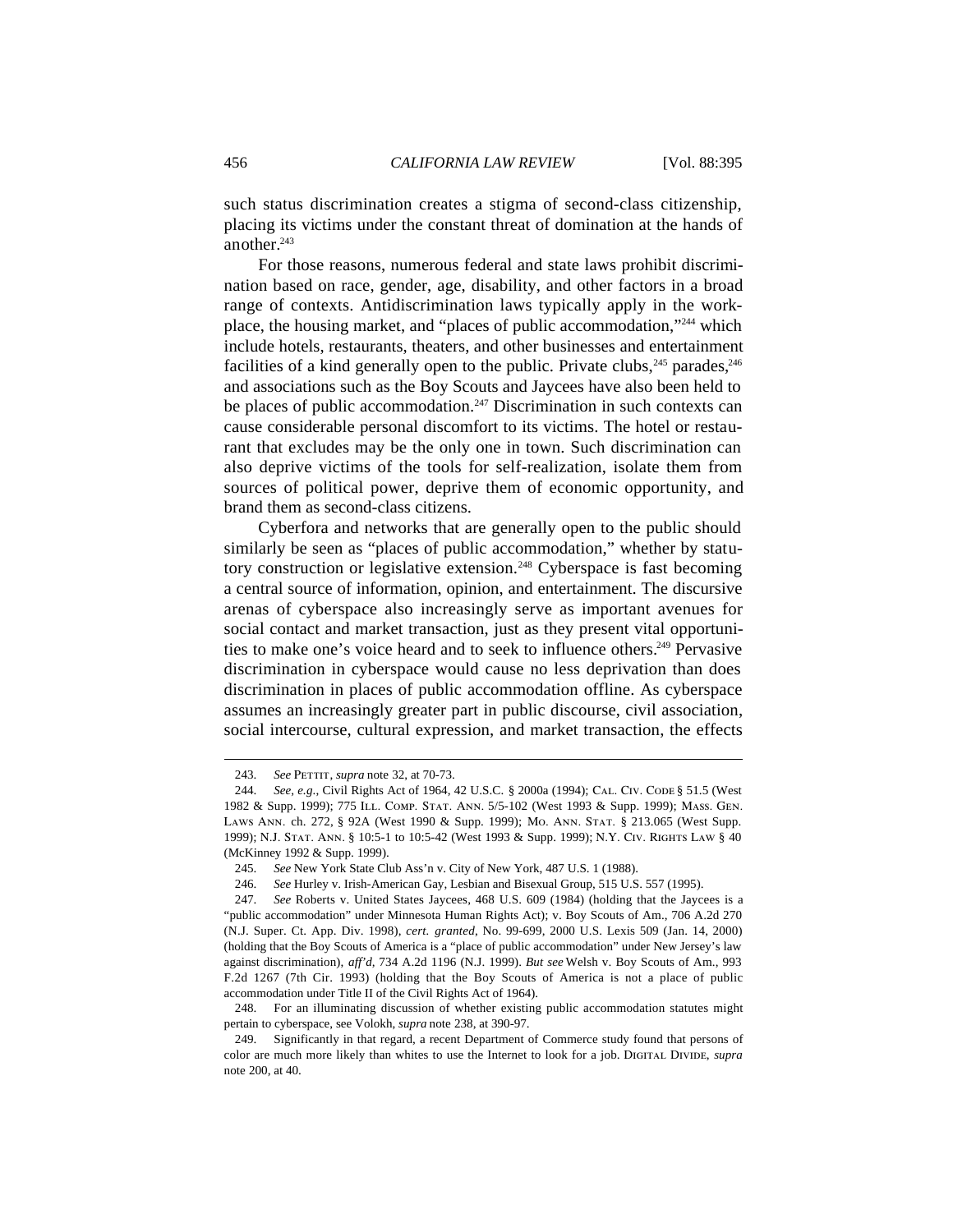of virtual discrimination would flood into real space. They would work a fundamental impairment not only of "netizenship," but also of citizenship in territorial polities.

Cyberians might contend that antidiscrimination regulation is unnecessary in cyberspace. They might argue, first, that unlike a black family denied lodging in a small town motel, Internet users enjoy an abundance of choice. A person who is excluded from one virtual forum, for whatever reason, can always find a suitable substitute in which she will be accepted. A whites-only listserv or an Internet service provider that refuses to sell access to known homosexuals will be one discrete option among a multitude of highly diverse virtual communities. Many virtual communities are exclusive. After all, borders are what make a community. But many cyberfora are not exclusive, and even those that are exclude on the basis of widely varying criteria. Surely the excluded netizen, cyberians would contend, can easily find another suitable site. Even if she cannot, given low entry and communication costs, she could readily set up a new one. In sum, cyberians might argue, even if directed against subordinated offline groups, virtual discrimination lacks the sting, the insurmountable deprivation, of its offline analogue.

As I have discussed, however, substitute fora may be considerably less plentiful than cyberians assume. And the more pervasive the discrimination against a particular group, the more difficult it will be for members of that group to find a suitable alternative. The availability of suitable alternatives would substantially diminish even further if discrimination occurs at the network level, where Internet service providers or groups of discussion groups discriminate, or at the carrier level, where entities that carry Internet communication signals discriminate. That possibility, it bears emphasizing, is far from remote. Concerns that carriers were engaging in redlining led Congress, as part of the Telecommunications Act of  $1996$ ,<sup> $250$ </sup> to prohibit racial, ethnic, or gender discrimination in the provision of telecommunications service.

Of course, cyberspace also contains structural disincentives to discriminate. Commercial players, including carriers and commercial

 <sup>2 5 0 .</sup> Pub. L. No. 104-104, § 104, 110 Stat. 56, 86; *see also* Angela J. Campbell, *Universal Service Provisions: The "Ugly Duckling" of the 1996 Act*, 29 Conn. L. Rev. 187, 196 (1996) (describing those antidiscrimination provisions and their background). Somewhat more speculatively, the constraining effects of discrimination may also be exacerbated by secondary discrimination. In addition to refusing to carry messages from end users of a certain status, a network or telecommunications carrier might also deny interconnection to other networks and carriers that fail to join in such discrimination. Since cyberspace messages must travel across numerous interconnected carriers in order to connect the parties to a communication, such third-party, secondary discrimination could severely restrict user access, especially if widespread or conducted by entities with market power. For a discussion of third-party discrimination in the context of telecommunications common carrier regulation, see Eli M. Noam, *Will Universal Service and Common Carriage Survive the Telecommunications Act of 1996?*, 97 Colum. L. Rev. 955, 973-75 (1997).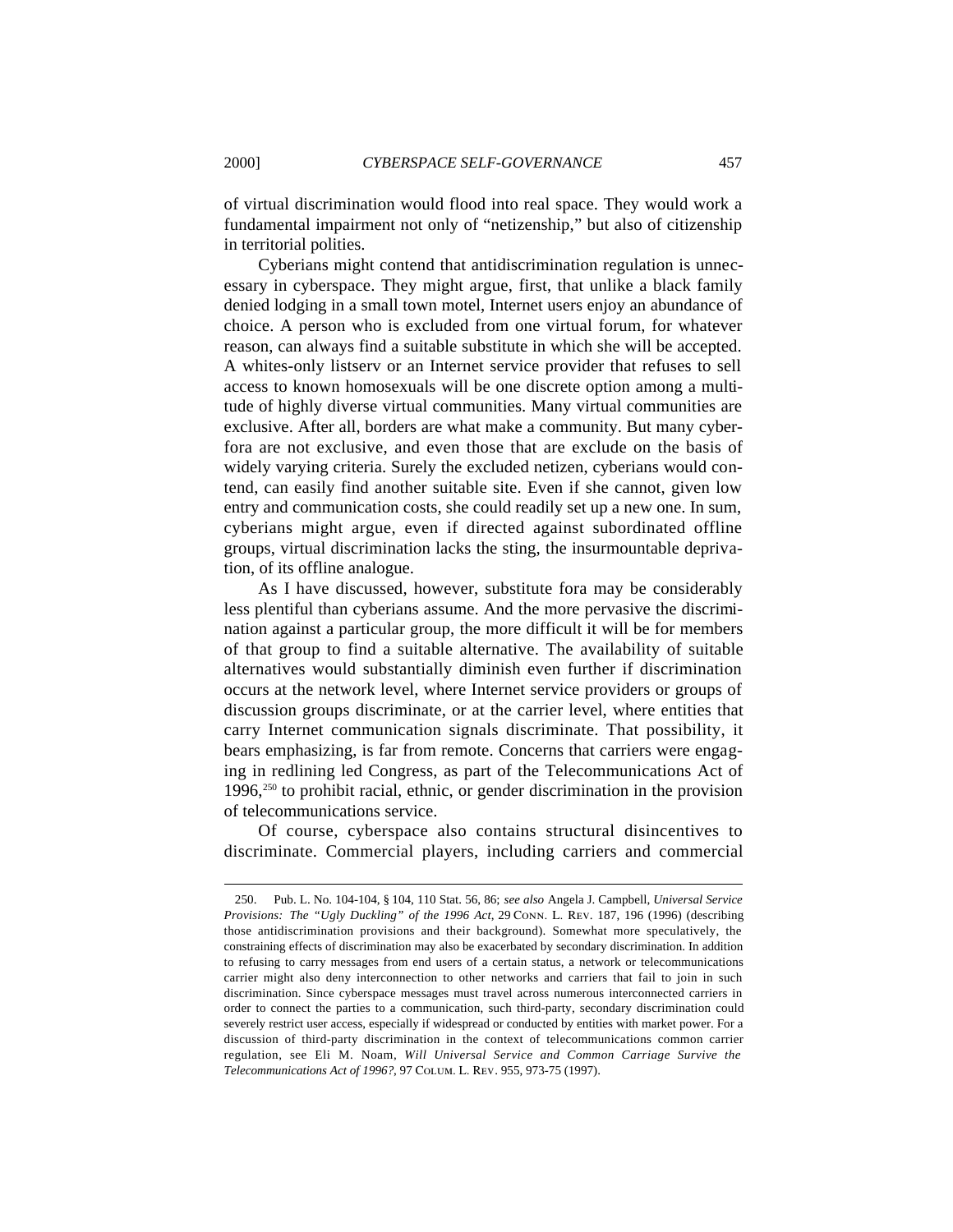operators of networks, virtual communities, discussion groups, and web sites, lose the business of those whom they exclude. But if past experience is a guide, and there is no reason to think that cyberspace would prove any different in this regard, markets produce discrimination no less than they reduce it.251 If sufficient numbers of prospective customers would choose a virtual network or site that discriminates against a particular group over one that does not, then network and site operators will have a greater incentive to discriminate than to allow that group access. The same result will obtain when network or site operators view ethnicity or gender as rough proxies for customer trustworthiness and buying power.<sup>252</sup>

Significantly, moreover, widespread discrimination in cyberspace may cause intolerable harm even if it is not so pervasive as to preclude victims from finding alternative networks and sites. Discrimination is not a discrete act with discrete consequences. Rather it can be laden with symbolic potency. It can be a public statement about the presumed inferiority of a minority group. Given the global, instantaneous nature of cyberspace communication, that statement—the fact that many regard a particular group as undesirable—is all the more likely to become common knowledge. It will fuel a common awareness that the subjugated group enjoys access to the discursive foundations of civil society only at the leave of the powerful.<sup>253</sup>

That common awareness in turn will tend to relegate the group to the status of second-class citizenship. Equal citizenship derives not just from the possibility of finding alternative sources for the goods from which a group is deprived. Rather it comprises a subjective and intersubjective aspect, a shared knowledge that citizens are entitled to access as a matter of right.254 Pervasive virtual discrimination on the basis of race, gender, or other such status may thus work a fundamental deprivation of the incidents of liberal citizenship even if nondiscriminatory fora are readily available.

In sum, status discrimination in cyberspace may be inimical to liberal principles of equal citizenship, but it may also be central to effective and meaningful discussion. How are we to resolve this tension? Case law regarding private associations' discriminatory membership requirements is instructive.255 In a number of instances, private associations have brought First Amendment challenges against public accommodation statutes that forbid organizations from excluding prospective members on the basis of

 <sup>2 5 1 .</sup> *See* Sunstein, *supra* note 87, at 151-57.

<sup>252.</sup> See id. at 155-57 (discussing racial discrimination as perceived proxy for market considerations).

<sup>2 5 3 .</sup> *See* Pettit, *supra* note 32, at 70-73.

<sup>254.</sup> *See id.* 

<sup>255.</sup> See generally Note, State Power and Discrimination by Private Clubs: First Amendment *Protection for Nonexpressive Associations*, 104 Harv. L. Rev. 1835 (1991). For an insightful discussion of that case law as it might pertain in cyberspace, see Volokh, *supra* note 238, at 390-97.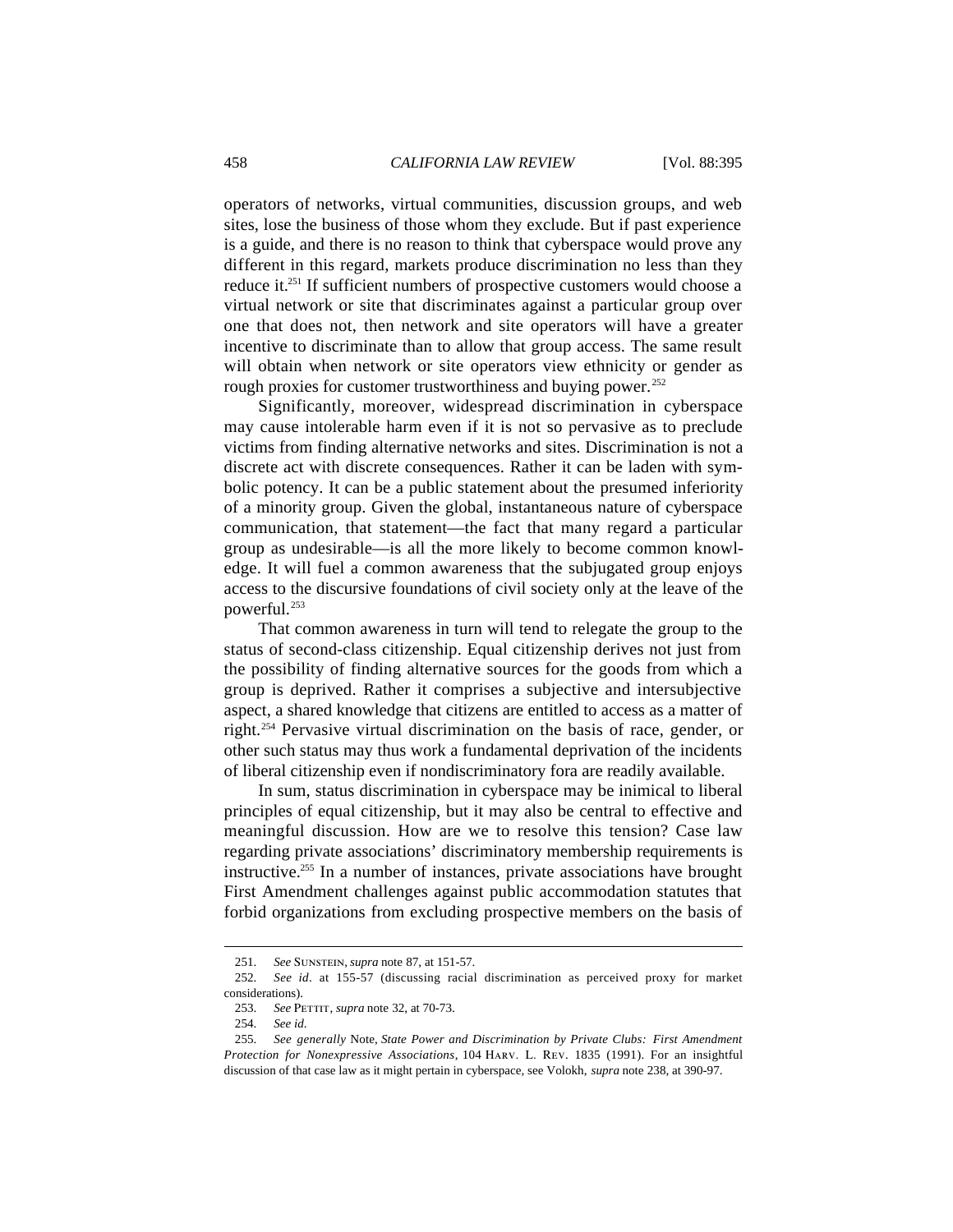race, gender, and other such status. The First Amendment rights of free speech and association guarantee the right of individuals to form private associations to advocate their views, including views favoring status discrimination, and to exclude persons who do not share such views.256 The Supreme Court has held, however, that immutable attributes cannot serve as an automatic proxy for viewpoint.<sup>257</sup> Rather, an organization has no First Amendment right to discriminate (at least on the basis of gender and, presumably, other suspect classifications such as race and national origin) unless it can "show that it is organized for specific expressive purposes and that it will not be able to advocate its desired viewpoints nearly as effectively if it cannot confine its membership to those who share [particular characteristics]."258

Applied literally to cyberspace, that rule would deprive the vast majority of virtual communities of First Amendment protection against public accommodation statutes. Virtual fora are fundamentally concerned with expression and thus should have little problem qualifying as organizations "organized for specific expressive purposes." And some virtual fora—probably more web sites than discussion groups—are organized to advocate a viewpoint to others. But most are simply designed to facilitate an internal exchange of ideas among discussants, not to try to convince or inform the public at large. Likewise, discussants in virtual fora that would exclude on the basis of immutable characteristics would generally do so not because inclusion would impair advocacy, but because virtual discussants want to carry on their conversation only with persons whom they perceive to be fundamentally like themselves.

Yet despite the Supreme Court's apparent focus on advocacy to outsiders, status discrimination for purposes of facilitating intragroup discussion should not face a blanket prohibition. As noted above, some conversations lose their essential purpose and meaning unless limited to persons of a particular group. In such instances, the participants' interest in discriminating (and the allied public interest in promoting discursive

<sup>256.</sup> See Hurley v. Irish-American Gay, Lesbian and Bisexual Group, 515 U.S. 557 (1995).

<sup>257.</sup> See Roberts v. United States Jaycees, 468 U.S. 609, 627-28 (1984).

<sup>258.</sup> New York State Club Assn. v. City of New York, 487 U.S. 1, 13 (1988). The Court has also recognized the possibility that members of a small, distinctly private organization might be able to discriminate on the basis of the right of intimate association. *See* Board of Directors of Rotary Int'l v. Rotary Club of Duarte, 481 U.S. 537, 545 (1987) (stating that "the First Amendment [right of association] protects those relationships, including family relationships, that presuppose 'deep attachments and commitments to the necessarily few other individuals with whom one shares not only a special community of thoughts, experiences, and beliefs but also distinctively personal aspects of one's life'") (quoting *Roberts*, 468 U.S. at 619-20); *Roberts*, 468 U.S. at 620 (stating that only relationships arising within the family or small, private organizations have the "sorts of qualities [that] are likely to reflect the considerations that have led to an understanding of freedom of association as an intrinsic element of personal liberty"). As yet, however, the Court has not accorded protection on this basis to any private club or association engaged in status discrimination. *See* Note, *supra* note 255, at 1842.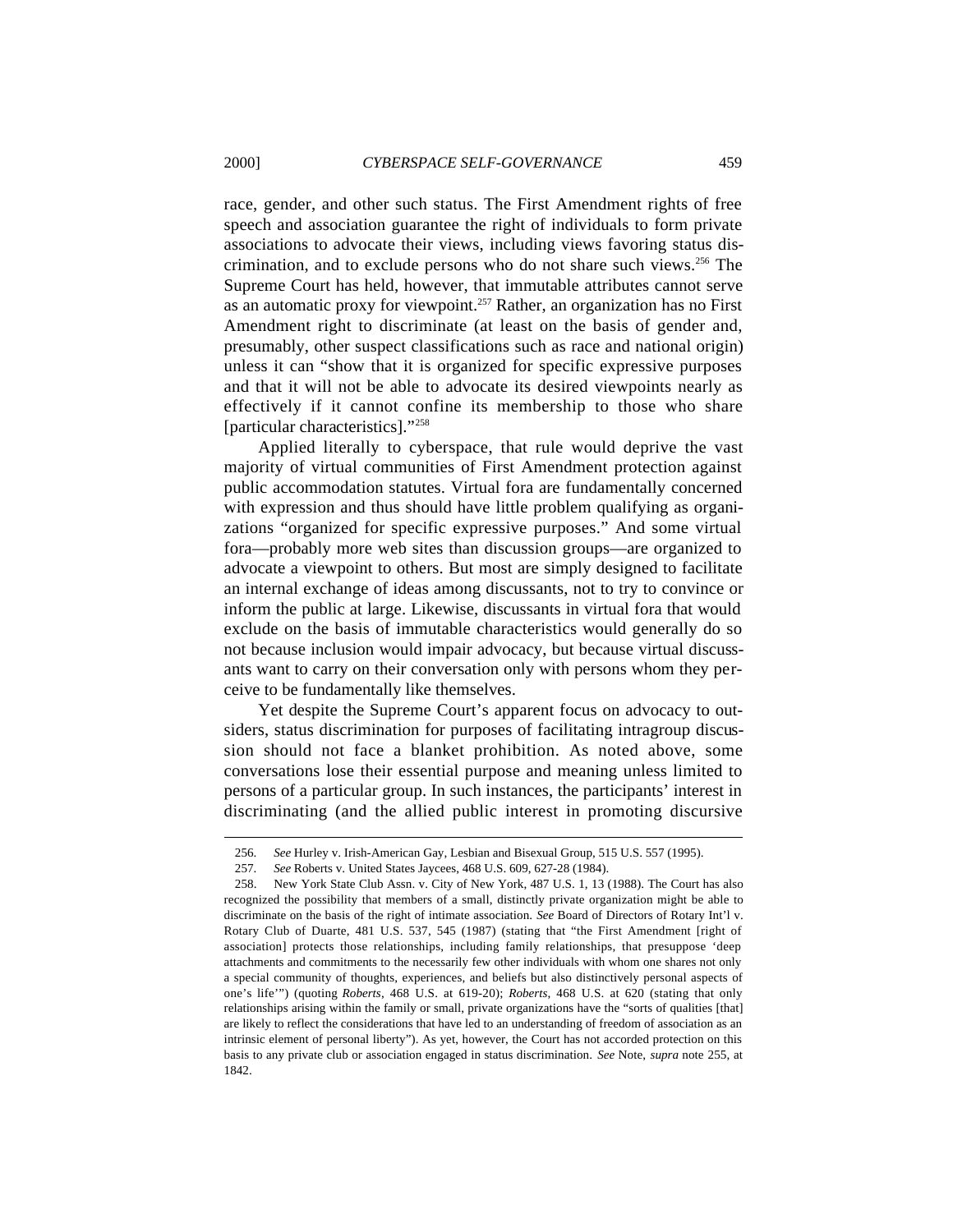expression and association) should prevail over the interest in preventing invidious status discrimination.

In other cases, however, the participants' desire to exclude bears no reasonable relation to the topic of discussion. In that event, the discriminating virtual community should be viewed no differently than a nonexpressive private club. Virtual discussants might wish generally to associate and converse online with those of their own race or gender, just as members of the Rotary Club or Jaycees might prefer to associate and converse offline with persons who share particular attributes. But in that case, the desire to discriminate has insufficient nexus to the public interest in conducing meaningful and effective expression to override the broad harmful effects of such discrimination. In sum, so long as the virtual community is of sufficient permanence and openness to new members to be more than a distinctly private conversation, and so long as the attribute discrimination in question is particularly egregious in light of its historical and social context, the liberal state should act to prevent it.<sup>259</sup>

The same will be true with respect to networks of virtual fora. An Internet service provider who wishes to establish a network of white supremacy discussion groups should be entitled to exclude nonwhites from the network to the same extent that an offline association dedicated to advocating white supremacy should be entitled to exclude nonwhites from membership. An Internet service provider who wishes to establish a network of all-white discussion groups on topics ranging from gardening to pit bulls should not be permitted to do so.

#### *B. Content Discrimination*

The exclusion of speech based on the content of that speech is far more prevalent in cyberspace than even discrimination based on the status of the speaker. Listserv and newsgroup moderators commonly select which messages to distribute to discussion group members and often edit the distributed messages.260 On the "regional" level, network administrators regularly decide which discussion groups may appear on the network and which may not.<sup>261</sup> They also sometimes delete or automatically screen out

<sup>259.</sup> Eugene Volokh opposes state intervention on the discussion group level out of a concern that the state should not be involved in overriding the discussants' own assessment that the discrimination is relevant to the discussion topic. *See* Volokh, *supra* note 238, at 396. Professor Volokh's point is certainly well taken, but it seems to me that the harm caused by pervasive discrimination would justify such state intervention and that assessment of the nexus between discrimination and topic would not be qualitatively different than state assessment of whether discrimination is necessary for effective advocacy.

<sup>260.</sup> Such moderator involvement distinguishes moderated from unmoderated groups. See Volokh, *supra* note 238, at 190.

<sup>261.</sup> For example, news administrators determine which Usenet newsgroups will be available on the local network. *See id*. at 189-90.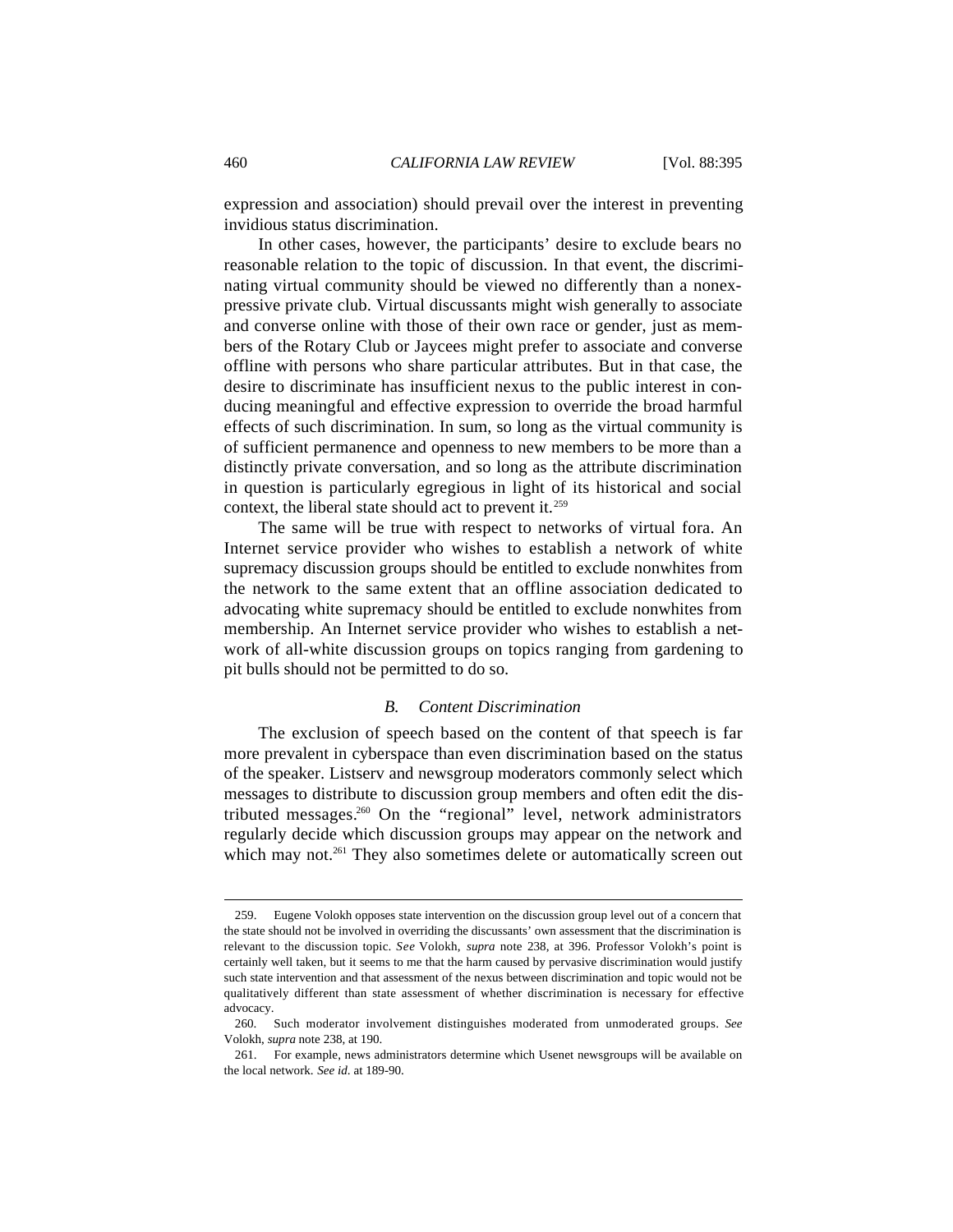certain types of messages.<sup>262</sup> Network administrators may also employ software filters to block access to certain sites or certain types of sites. More aggressively, network administrators sometimes use self-help technology to cancel postings with which they disagree or to block all messages from targeted sources. Finally, at what might be seen as the "national" or "global" level, administrators of domain name registration systems may deny web site domain name registration based on the content of the proposed domain name or, conceivably, even the content of the site itself. Such denial effectively precludes the applicant from making his voice heard on the web (either under the requested domain name or at all).

Beyond such administrator editing and blocking, cyberspace, as currently structured, offers users an unprecedented opportunity to discriminate against content they choose not to see or hear. Unlike viewers of traditional television, readers of print newspapers, or purchasers of record albums, cyberspace users can carefully construct the matrix of speech to which they are exposed. Numerous browsers and web sites offer users the opportunity to custom-design the menu of information and content they receive, creating the equivalent of personalized newspapers and radio programming.<sup>263</sup> In contrast to the mainstream print and electronic press, moreover, cyberspace contains vast amounts of narrowly tailored information, opinion, and expression on a seemingly infinite variety of topics, all available to users at the click of a mouse. Cyberspace users thus enjoy considerable freedom to choose only the information they assume they want, and ignore other topics and views.264

Political liberalism generally requires that the state refrain from overriding private editing and content selection decisions. Indeed, the First Amendment generally protects both network administrator editing and user choice of content against such state interference.<sup>265</sup> Nevertheless, cyberspace content discrimination calls for a close examination of the desirability of state involvement on a number of fronts. Such state involvement may entail the promotion of expression diversity, regulation of systems for filtering web site content, and prohibition of self-help private censorship.

### *1. The Promotion of Expressive Diversity*

Expressive diversity and robust debate are vital to democratic culture. In the offline world, however, the market skews public discourse in favor

<sup>262.</sup> *See, e.g.*, CompuServe Inc. v. Cyber Promotions, Inc., 962 F. Supp. 1015, 1019 (E.D. Ohio 1997) (describing CompuServe's efforts to block unsolicited email advertising from CompuServe customers).

<sup>263.</sup> *See* SHAPIRO, *supra* note 49, at 45-46 (describing personalized information services).

<sup>2 6 4 .</sup> *See* Shapiro, *supra* note 49, at 105-14; Kathleen M. Sullivan, *First Amendment Intermediaries in the Age of Cyberspace*, 45 UCLA L. Rev. 1653, 1668-69 (1998); Eugene Volokh, *Cheap Speech and What It Will Do*, 104 Yale L.J. 1805, 1807 (1995).

<sup>2 6 5 .</sup> *See* Volokh, *supra* note 238, at 386-90.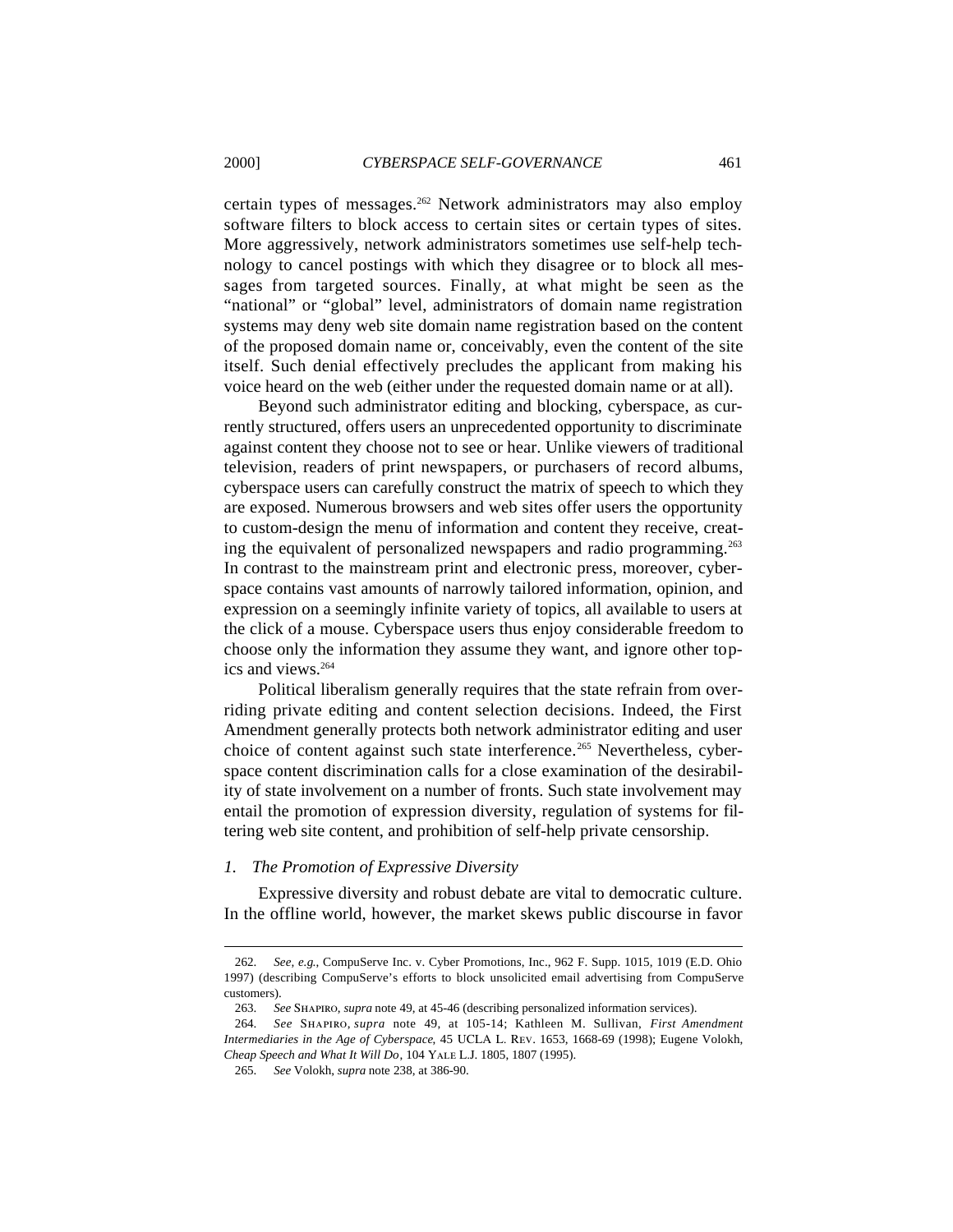of those with the financial wherewithal to own a press or broadcasting station, those likely to buy the products that advertisers want to sell, and those with majority tastes representative of the lowest common denominator of the consumer public.<sup>266</sup> The state has acted in a number of ways in an effort to counter these market and political failures in order to promote expressive diversity. It has imposed on certain speakers, notably private broadcasters and cable television operators, public interest and quasi-common carrier obligations. It has variously required them to devote attention to matters of public interest, present a diversity of views on such matters, and provide airway access to speakers whose views might otherwise not be heard.<sup>267</sup> The state has also engaged in structural regulation of the mass media, imposing local and minority ownership requirements and crossownership limitations designed to achieve a pluralism of voice.<sup>268</sup> Finally, the state has acted as speaker. It has done so directly through the dissemination of government-produced information, and indirectly by subsidizing the creation and dissemination of expression that might not find sufficient commercial support to otherwise find its way into public discourse.<sup>269</sup>

Cyberians contend that in an age of cyberspace "cheap speech," such state involvement is unnecessary.270 On the Net, everyone can be a speaker and everyone can find a wealth of diverse expression and information. Concomitantly, cyberspace drastically reduces the control of publishers, broadcasters, newspapers, bookstores, and other private intermediaries over what speakers will say and audiences will hear. In cyberspace, authors

<sup>266.</sup> See C. Edwin Baker, *Giving the Audience What It Wants*, 58 OHIO ST. L.J. 311 (1997); Owen M. Fiss, *Free Speech and Social Structure*, 71 Iowa L. Rev. 1405, 1412-13 (1986).

<sup>267.</sup> See Turner Broad. Sys., Inc. v. FCC, 520 U.S. 180 (1997) (upholding constitutionality of statutory requirement that cable television systems dedicate some of their channels to local broadcast television stations); Red Lion Broad. Co. v. FCC, 395 U.S. 367 (1969) (upholding constitutionality of the fairness doctrine). I am, of necessity, oversimplifying; broadcast and cable regulation have followed a tortured path and have been justified by various rationales. *See* THOMAS G. KRATTENMAKER & LUCAS A. POWE, JR., REGULATING BROADCAST PROGRAMMING 277-96 (1994) (maintaining that efforts of the FCC, courts, and Congress to regulate broadcast programming reflect poor regulatory policy); Glen O. Robinson, *The Electronic First Amendment: An Essay for the New Age*, 47 Duke L.J. 899, 908-45 (1998) (presenting critical survey of broadcast and cable regulation); Jonathan Weinberg, *Broadcasting* and Speech, 81 CALIF. L. REV. 1103, 1110-30 (1993) (discussing history of the United States' broadcast regulatory system and its current structure).

<sup>2 6 8 .</sup> *See* Thomas G. Krattenmaker, Telecommunications Law and Policy 307-20 (2d ed. 1998).

<sup>269.</sup> See generally Robert C. Post, *Subsidized Speech*, 106 YALE L.J. 151 (1996). Through copyright law, the state has also defined and delimited property rights in original expression so as to encourage creative contributions to the store of knowledge and to allow modifications and reformulations of existing expression. *See* Netanel, *supra* note 227, at 347-62.

<sup>270.</sup> The term "cheap speech" is from Eugene Volokh's then-prescient 1995 article. Volokh, *supra* note 264. As noted below in the text accompanying notes 275-77, I suspect that the next generation of the Internet will contain far more expensive, intermediary-directed speech than Professor Volokh envisioned in 1995. Professor Volokh is not a "cyberian" in the sense of generally favoring cyberspace self-governance, but he is a leading opponent of state regulation of online (and offline) speech. *See, e.g*., Volokh, *supra* note 238; Volokh, *supra* note 264.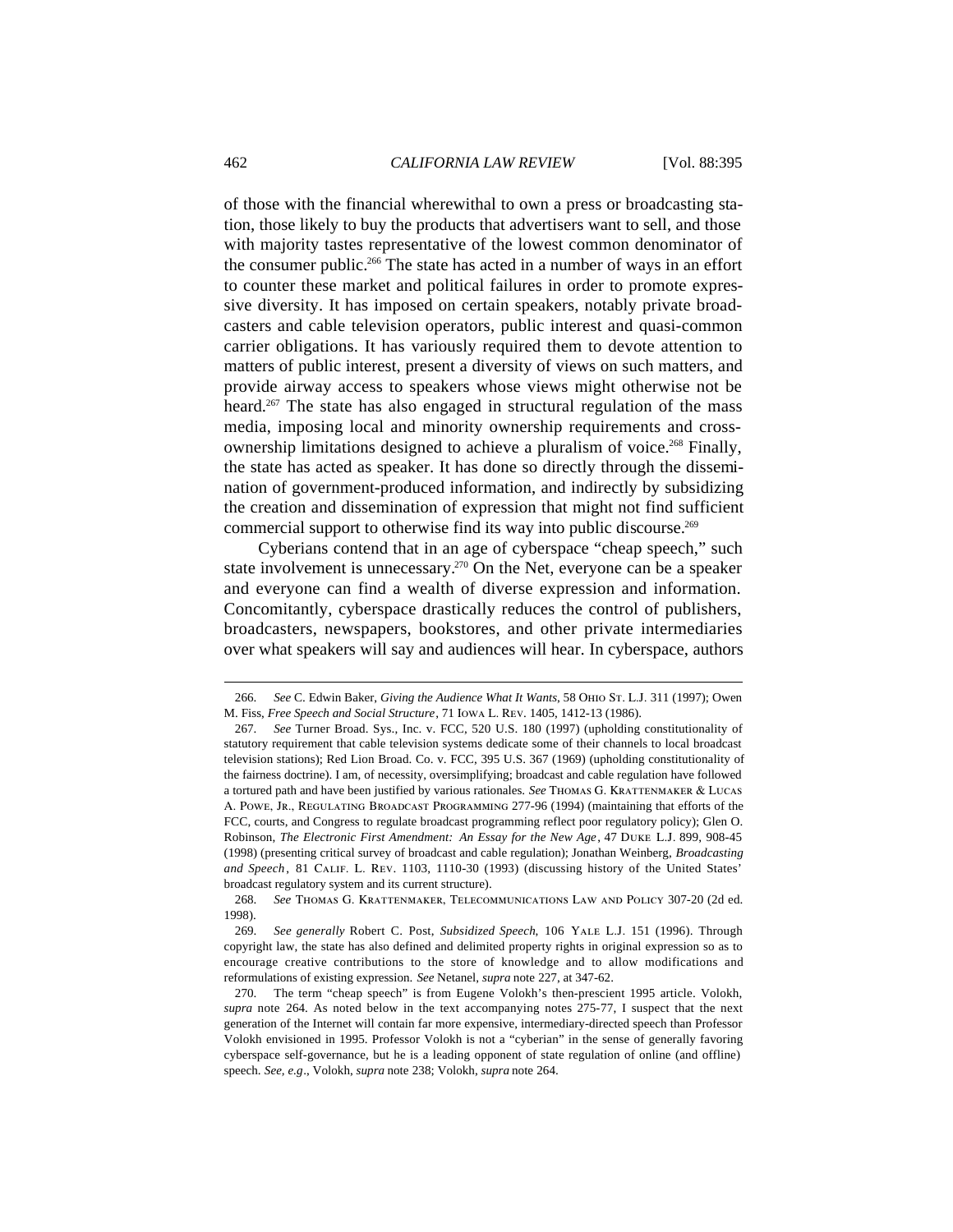can communicate directly to readers, and readers can freely become authors, not only selecting what they read but also by responding to it.<sup>271</sup> In this new, highly democratic and highly diverse information marketplace, cyberians claim, the offline rationale for state regulation and intervention will no longer hold. $272$ 

But the cyberians' rosy picture of the digital information marketplace frays in a number of places. First, a world of custom-designed communications mixes could lead to considerable balkanization and selfinsulation.273 Given the power to screen out information or ideas they find uncongenial or simply to ignore cultural expression that does not fit their tastes, Internet users may well immerse themselves in a narrow set of familiar fare.<sup> $274$ </sup> A liberal democratic polity, however, needs citizens who are exposed to competing ideals and ways of thought. In that manner, citizens can test and refine their own understandings and commitments, and gain some empathy for others even when they disagree. Citizens must also share a sufficiently common culture to engage in mutually intelligible conversation. Without some common language, some shared basis of understanding, public discourse will less resemble reasoned deliberation than cacophonous babble.

Second, as discussed above, cyberspace appears headed towards profound changes in its structure and content. Economies of scale, network effects, intense competition for user attention, and emerging Internet technology for the dissemination of high-quality, star-studded, expensive video content will radically transform cyberspace's expressive matrix. Far from its pluralist "cheap speech" origins, cyberspace will reverberate to the tune of Time Warner, Viacom, and Disney.275 Lone authors and musicians might still post their work on listservs and web sites, and those who know and care to look will still be able to read and hear that work. But the dissemination of most information and expression will more closely resemble today's mass media marketplace than today's infant Internet. Both authors and audiences will return to depend heavily on intermediaries—the cyberspace equivalents of book publishers, film studios, newspapers, television networks, and record producers—to act as gatekeepers selecting which

 <sup>2 7 1 .</sup> *See* Jerry Berman & Daniel J. Weitzner, *Technology and Democracy*, 64 Soc. Res. 1313 (1997) (emphasizing decentralized, interactive capabilities of cyberspace communication).

<sup>2 7 2 .</sup> *See* Sullivan, *supra* note 264, at 1670; Volokh, *supra* note 264, at 1836-37.

<sup>2 7 3 .</sup> My comments here draw heavily on Sunstein, *supra* note 87, at 186-87. *See also* Shapiro, *supra* note 49, at 105-14.

<sup>2 7 4 .</sup> *See* Volokh, *supra* note 264, at 1834-35.

<sup>275.</sup> As of this writing, Time Warner, Viacom, and Disney are the three largest media conglomerates. Each has holdings in movie and television production, cable programming, publishing, music, broadcasting, and theme parks, and a growing presence on the web. *See Measuring a Combined Viacom/CBS Against Other Media Giants*, N.Y. Times, Sept. 8, 1999, at C15. America Online's acquisition of Time-Warner, announced just before this Article went to press, will likely greatly hasten cyberspace's transformation from virtual street corner to mass media market.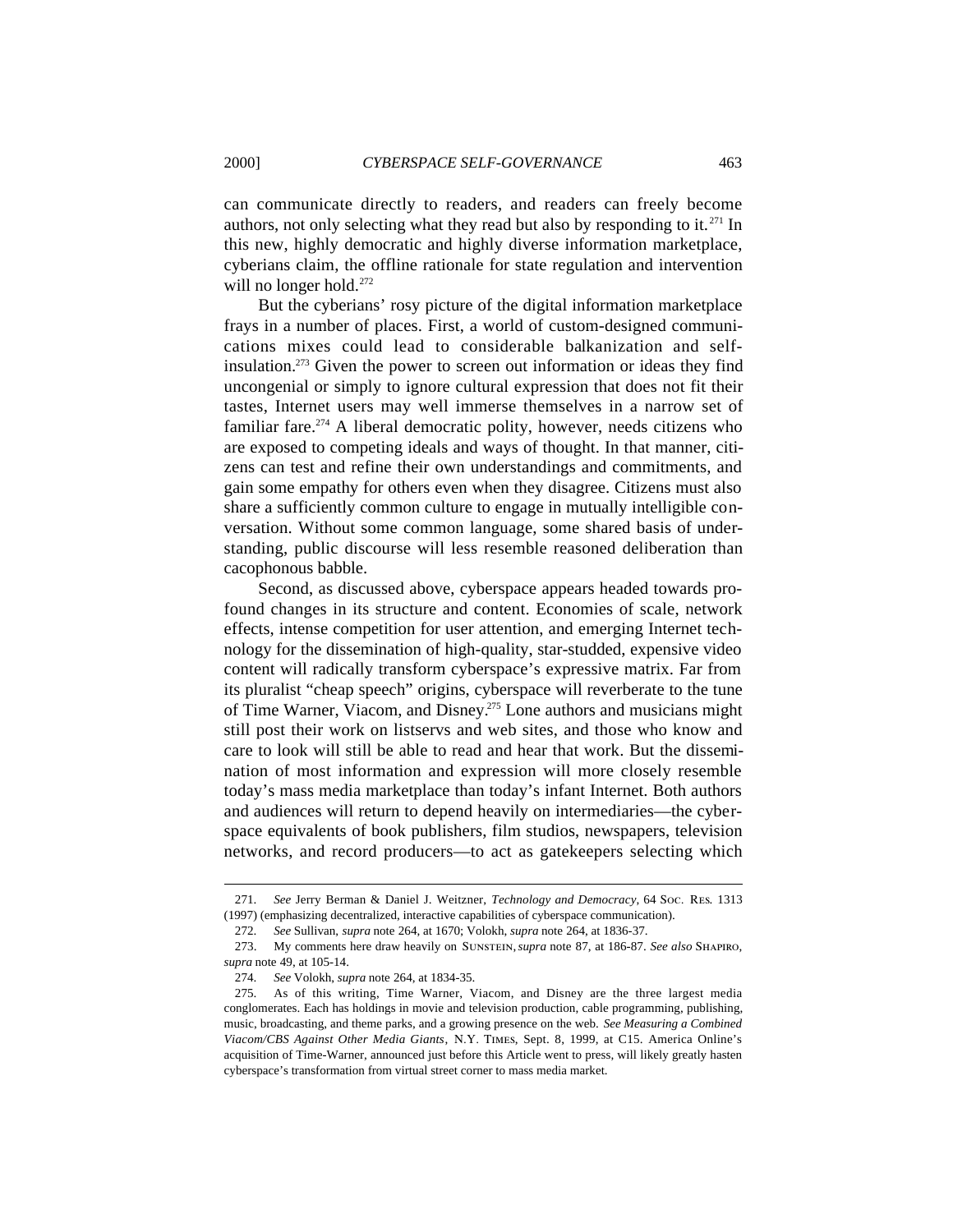expression to market, to market that expression, and to invest in the production of expensive content. Those intermediaries will determine what content gets communicated to most people.<sup>276</sup> In turn, cyberspace intermediaries, like their offline counterparts, will tailor much of that content to mainstream tastes and to the tastes of audience segments most likely to buy advertiser products and services.277

If my prediction about the cyberspace future proves accurate, the cyberspace information marketplace will thus face much the same distortions and market failures that have often been seen to justify state intervention offline.<sup>278</sup> Still, that does not mean that the same kind of state intervention would be warranted. Even in my grim scenario, it is doubtful that the information marketplace will suffer from the same level of concentration and bottlenecks as in predigital broadcasting and cable television. Most virtual audiences may choose (or be pushed) content from large media conglomerates most of the time. But unlike today's subscribers of local cable monopolies, virtual audiences will likely have scores of such sources and distributors from which to choose. In addition, the Internet will provide some expressive outlet, the equivalent of an electronic streetcorner, even for those without the funds to launch and market a digital channel.279 Under those circumstances, state content regulation to promote expressive diversity or state mandated rights of access to commercial channels would be unnecessary and inappropriate (as well as likely unconstitutional).<sup>280</sup>

On the other hand, whether the digital information marketplace leans towards balkanized narrowcasting or to standard catering to the lowest common denominator, there will remain an important place for state subsidization of programming that deals with government, public affairs, the

<sup>276.</sup> Eugene Volokh predicts that trusted media critics will be the new intermediaries, that authors will not send their works to publisher intermediaries, but rather to reviewers for what they hope will be a positive recommendation. *See* Volokh, *supra* note 264, at 1815-16. This may well happen to a greater extent than today. But authors will still want to find a publisher-like sponsor to market their work, and advertising will still play a large role in influencing consumers' initial preferences.

<sup>277.</sup> *See* BRUCE M. OWEN & STEVEN S. WILDMAN, VIDEO ECONOMICS 101-50 (1992) (noting that content providers' congenital bias against minority tastes and in favor of large audiences' tastes is exacerbated in media characterized by firm concentration and in media supported by advertising).

<sup>2 7 8 .</sup> *See* Baker, *supra* note 266; Benjamin R. Barber, *The Market as Censor: Freedom of Expression in a World of Consumer Totalism*, 29 Ariz. St. L.J. 501, 511 (1997).

<sup>279.</sup> In today's Internet, "to create a Web page that will be publicly accessible to millions of Internet users around the world, one need only find an Internet-connected computer and, often, pay that operator of that computer for Web-site hosting service." Berman & Weitzner, *supra* note 271, at 1314. That will not likely change in the near future. But in many instances, few Internet users will actually visit the site unless considerable sums are spent on marketing.

<sup>280.</sup> *But see* SUNSTEIN, *supra* note 87, at 199-200 (contending that congressionally mandated public access and preferential telecommunications rates in order to promote expressive diversity in the face of market homogenization might survive First Amendment scrutiny).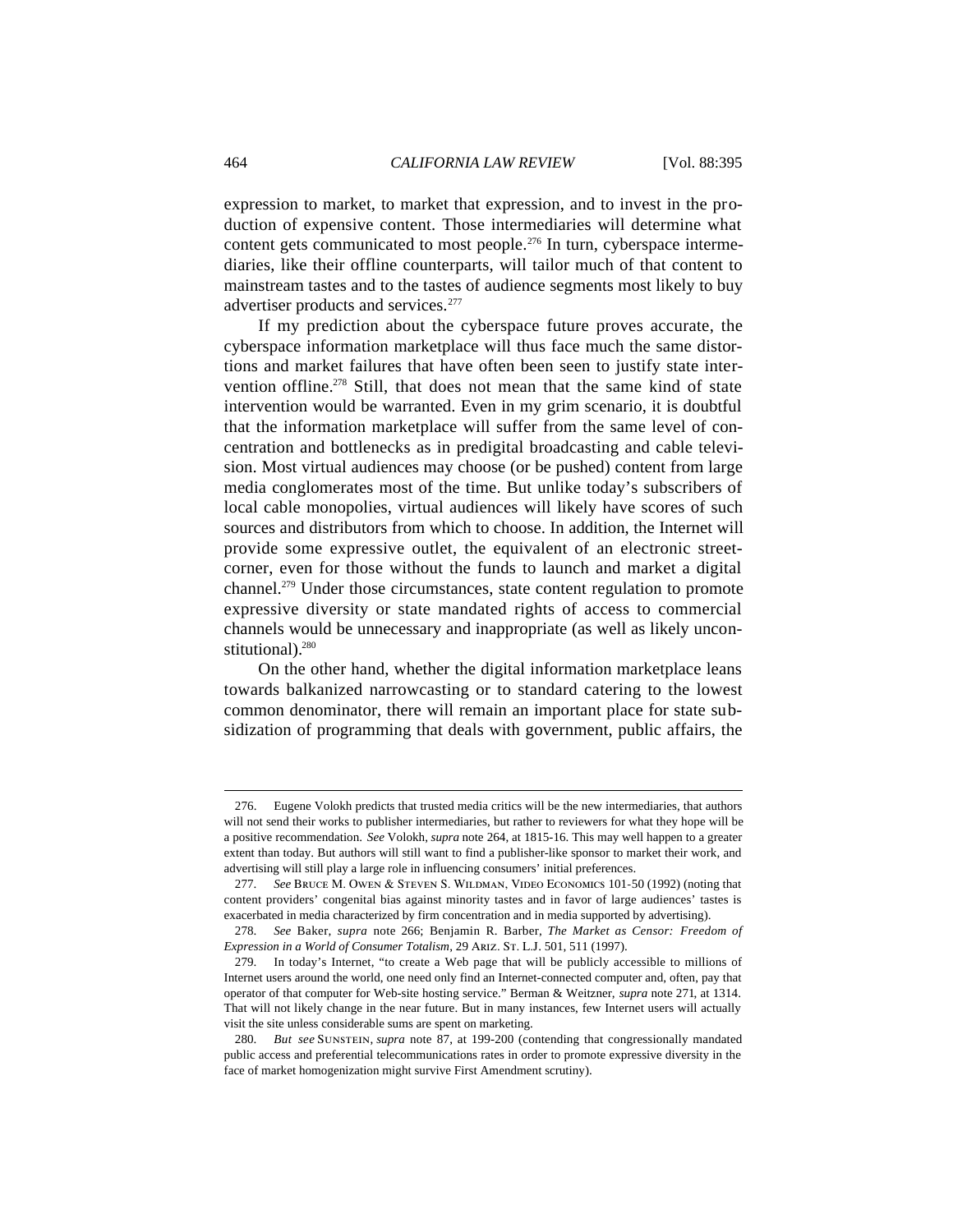arts, education, and minority expression.<sup>281</sup> Some such content will likely find its way onto the Internet even absent state support. But without state funding for high-quality production, distribution, and marketing, it will be lost in the welter of text, voice, film, and music transmitted across the Net. The liberal state should thus be entitled and encouraged to use its fiscal power to support the dissemination of selected digital content.282 Through such subsidies, as well as through its ability to "*legitimate* certain arguments by virtue of state endorsement,"283 the state should seek to encourage citizens to partake of a diversity of expression and seek to counter the insularity attendant to both narrowcasting and mainstreaming.

#### *2. Filtering*

Filtering is a crucial part of any communication. We cannot process all the human-generated information that stands at our disposal. We must set aside the vast bulk of that information in order to make communication a productive, meaningful, and enjoyable activity. Nor can we even sift through any but a minute portion of that information in order to select what we want to read, look at, or listen to. Rather we must simply ignore—block out—almost all of the expression that seeks to capture our attention. The question then is not whether we filter certain speech, but how. On which technologies and social institutions do we rely to select the speech we will hear?<sup>284</sup> How is content-determining authority allocated and to what extent do we delegate sifting and selecting decisions?

In the offline liberal state, we rely heavily on the editorial and marketing decisions of private publishers to select the speech we will receive. I read the *New York Times*, rather than the *National Enquirer*, because I assume that the *Times'* editors will consistently select out a mix of expression containing more information and opinion of use and interest to me,

<sup>281.</sup> For a discussion of the possible role of public television in the digital age, see Monroe E. Price, *Public Television in America Project: Public Television and New Technologies*, 1 Int'l J. Com. L. & Pol'y (1998) <http://www.digital-law.net/ijclp\_webdoc\_2\_1\_1998.html>.

<sup>282.</sup> An interesting question is the extent to which the state may use its fiscal power to support certain types of expression and not others in cyberspace. Supreme Court jurisprudence grants the government largely unconstrained power to subsidize such speech as it prefers, and to refuse to subsidize other speech. *See* Post, *supra* note 269. Yet, commentators raise the concern that state subsidies for expression may give the state undue power in the marketplace for ideas. *See, e.g*., Marci A. Hamilton, *Art Speech*, 49 VAND. L. REV. 73, 112-19 (1996). As Sandy Levinson argues, however, state endorsement of some ideas at the expense of others is inevitable. *See generally* Sanford Levinson, *The Tutelary State: "Censorship," "Silencing," and the "Practices of Cultural Regulation," in* Censorship and Silencing: Practices of Cultural Regulation 195 (Robert C. Post ed., 1998) [hereinafter Censorship and Silencing]. In any event, the concern of undue state influence seems particularly unjustified in cyberspace, where state-supported expression faces enormous competition from all corners and expression that does not receive state support will still have some outlet.

<sup>283.</sup> Levinson, *supra* note 282, at 196.

<sup>2 8 4 .</sup> *See* Frederick Schauer, *The Ontology of Censorship*, *in* Censorship and Silencing, *supra* note 282, at 147, 163-64.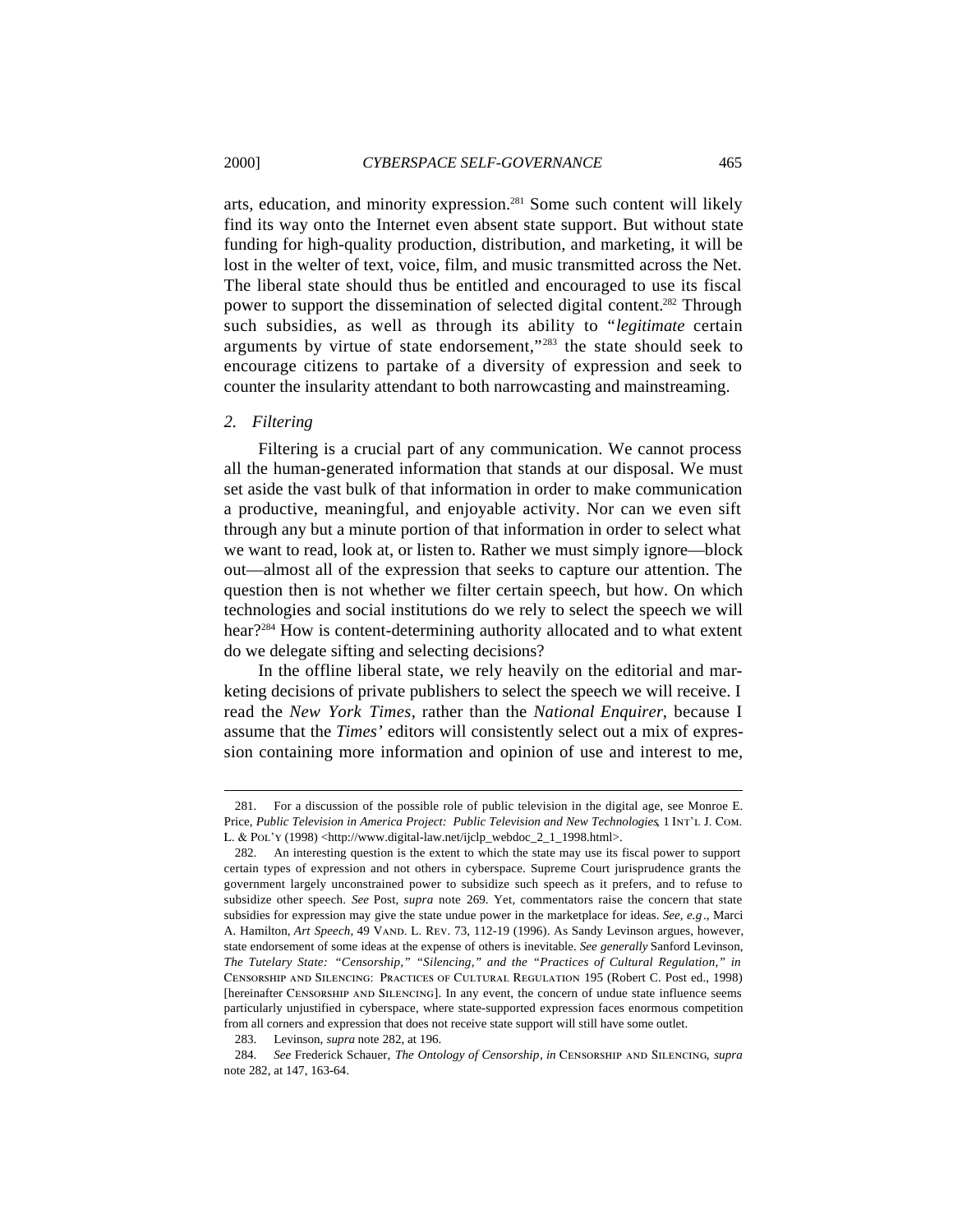and more writing that I will find enjoyable to read. As a society, we allocate selection and editorial decisions to those with the financial resources to own and operate a press, film or TV studio, broadcast station, book store chain, or CD distribution network. To the extent we even think about it, we trust those entities (at least more than we trust the government) to provide us with more or less the expressive mix we want, and available offline technology does not offer meaningful, more decentralized editorial alternatives.

Filtering is no less necessary in cyberspace than offline, and indeed, given the volume of information available in cyberspace, perhaps even more so. That need has spawned a growing industry in Internet filters.<sup>285</sup> As Esther Dyson aptly notes, "the new wave is not value-added; it's garbage subtracted."<sup>286</sup>

Internet filtering systems are of several different types. First, there are what we might call positive, limited filters. These comprise searching agents and browser pages that highlight a specified set of information for the user. As noted above, users can increasingly customize that information mix. I call these positive, limited filters because, while they highlight certain information and sources, they do not preclude, or impose significant costs on, user access to other content. I might configure my browser to use the *New York Times* web site as its home page, but that does not prevent me from surfing to the *Enquirer*'s site as well.<sup>287</sup>

Then there are more comprehensive, negative filters. These are generally configured to completely block access to certain specified sites or, even more broadly, the reverse: to allow access only to listed approved sites. Most such filters, still the most feasible negative filtering technology today, provide access to a database of blocked or approved sites, compiled by the filter manufacturer or some other intermediary. When the user's browser seeks to visit an Internet page, it first "requests permission" from the database site. Permission to access is granted or denied depending on whether and how the page is described in the database.<sup>288</sup>

Increasingly, however, filters employ embedded ratings systems, such as the Platform for Internet Content Selection (PICS).<sup>289</sup> Such systems

<sup>285.</sup> See R. Polk Wagner, *Filters and the First Amendment*, 83 MINN. L. REV. 755, 760-69 (1999); Jonathan Weinberg, *Rating the Net*, 19 Hastings Comm. & Ent. L.J. 453 (1997); Paul Resnick, *Filtering Information on the Internet*, Sci. Am., Mar. 1997, at 62, 62-64.

<sup>286.</sup> Esther Dyson, *Intellectual Property on the Net* (visited Jan. 7, 2000)  $\text{-(http://www.eff.org/publications/Esther_Dyson/ip\_on\_the\_net.article>}, cited in Robinson, *supra*$ note 267, at 969.

<sup>287.</sup> On the other hand, manufacturer-customized browsers may channel users towards certain sites, creating what Andrew Shapiro calls "screen bias." SHAPIRO, *supra* note 49, at 95-97.

<sup>2 8 8 .</sup> *See* Wagner, *supra* note 285, at 761-64.

<sup>289.</sup> For a more thorough explanation of PICS technology and its applications, see Paul Resnick & James Miller, *PICS: Internet Access Controls Without Censorship*, 39 Communications of the ACM 87 (1996), *available at* (visited Dec. 25, 1999) <http://www.w3.org/PICS/iacwcv2.htm>.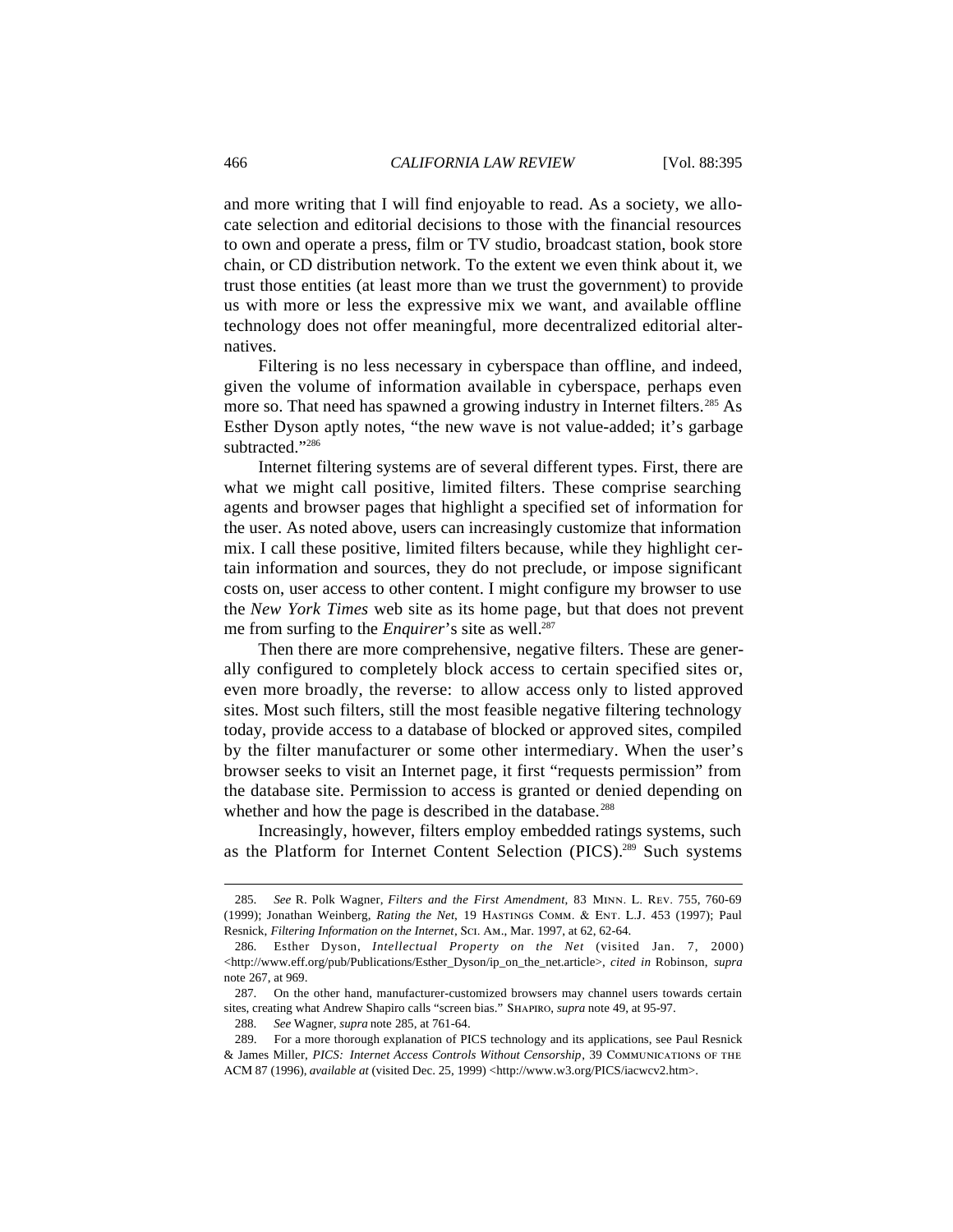enable content providers or authorized independent entities to insert digital labels into Internet content. The user's selection software then determines how to process the content bearing specified labels—whether to block it, restrict access, allow access, organize it, or perform some other task.<sup>290</sup> Significantly, PICS and other such embedded ratings systems can be set to block access to unrated sites or to all sites except those bearing certain labels.291 So configured, PICS may dramatically curtail the scope of the user's Internet access.

Moreover, even that filtering is child's play compared to the anticipated development of electronic "smart agents."292 Such agents will consist of software programmed to browse the Internet on the user's behalf and to bring back (or allow in) only that menu of information that comports with the user's specifications.<sup>293</sup> We might think of smart agents as a comprehensive, positive filter. They do far more than highlight particular information. Rather, once deployed, a smart agent accords the user access only to the user's narrowly tailored pre-selection of text, graphics, video, and music. It effectively screens out everything else.

Internet filtering has been highly controversial and the critics' wrath has fallen on PICS in particular. They have variously labeled that filtering standard "the devil"294 and "the most effective global censorship technology ever designed."295 Much of such criticism focuses on the possibility that governments might either institute Internet filtering to prevent their citizens from gaining access to certain information or effectively require content providers to label their content so that users can more easily filter.296 But concern has also been raised about private filtering in and of itself.297 It has been suggested in that regard, that the state might act to curtail private Internet filtering.<sup>298</sup> It is that possibility that I wish to consider.

<sup>290.</sup> *See* Goldsmith, *supra* note 19, at 1227 n.117.

<sup>2 9 1 .</sup> *See* Wagner, *supra* note 285, at 765-66.

<sup>2 9 2 .</sup> Walter Forbes, *A Store as Big as the World*, *in* Electronic Marketplace, *supra* note 180, at 63, 72-75.

<sup>293.</sup> Smart agents may perform other functions as well, including contract negotiation and monitoring complex systems. *See* Denos Gazis, *PASHAs: Advanced Intelligent Agents in the Service of Electronic Commerce*, *in* Electronic Marketplace, *supra* note 180, at 145.

<sup>294.</sup> Lawrence Lessig, *Tyranny in the Infrastructure*, WIRED, July 1997, at 96, 96.

<sup>295.</sup> Simson Garfinkel, *Good Clean PICS: The Most Effective Censorship Technology the Net* Has Ever Seen May Already Be Installed on Your Desktop, HOTWIRED (Feb. 5, 1997) <http://www.hotwired.com/packet/garfinkel/97/05/index2a.html>.

<sup>296.</sup> See, e.g., Lawrence Lessig, What Things Regulate Speech: CDA 2.0 vs. Filtering, 38 Jurimetrics J. 629 (1998).

<sup>2 9 7 .</sup> *See* Joshua Micah Marshall, *Will Free Speech Get Tangled in the Net?*, Am. Prospect, Jan.- Feb. 1998, at 46 (contending that content filtering makes majority silencing of dissenters even more feasible than in the past).

<sup>2 9 8 .</sup> *See* Sullivan, *supra* note 264, at 1679-80 (considering whether government subsidies for access to unfiltered content or bans on the use of filters would pass First Amendment muster).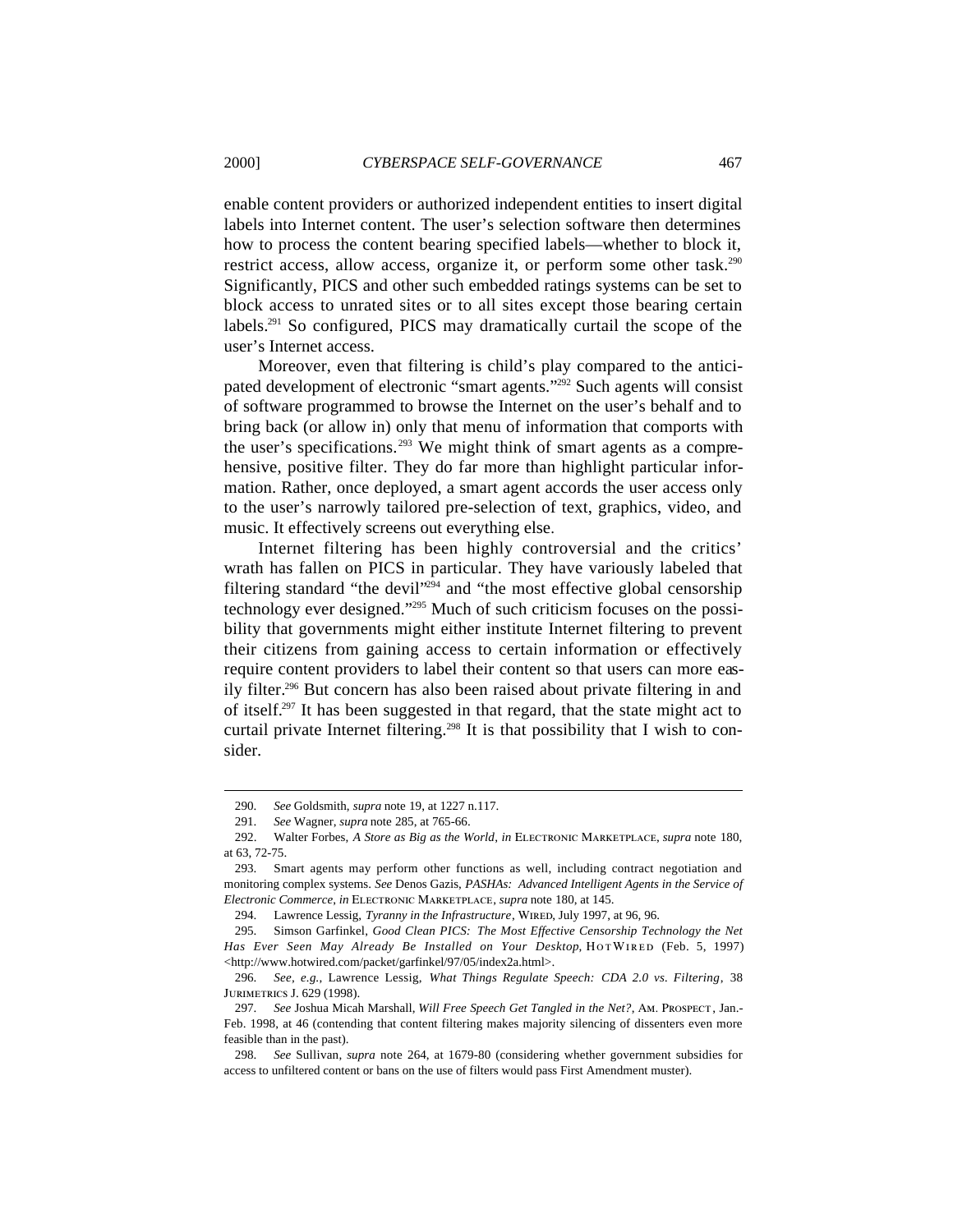Liberal democratic theory sets forth two fundamental, and partly opposing, criteria for assessing content-determination systems. First, it places a primacy on expressive diversity and citizen education. Citizens must be exposed to a wide variety of information and opinion on matters of public import in order to make critical judgments about government policy and elected officials. Second, individuals should exercise considerable autonomy in determining what expression they will see and hear, or at least in selecting the institutions on which they will rely for content selection. That means, first and foremost, that the state cannot micromanage individual choices regarding speech consumption. Somewhat more controversially (at least within traditional liberal thought), it means that we should also seek to maximize individuals' autonomy and considered judgment in their selection of private speech filtering intermediaries.

How then might we assess the allocation of content-determination authority that Internet filtering represents? To the extent that individual users configure filtering systems to suit their particular tastes and interests, Internet filtering represents a somewhat more extreme version of the narrowcasting problem discussed above. Try as they might, audiences of traditional, offline media cannot always filter out information they do not want to hear. As I flip among the channels on my TV set or leaf through the newspaper, I am bound to come across, even if only for a fleeting moment, some expression that I would not otherwise care to see. In fact, a program or article might just catch my eye, and—who knows—might even lead me to question my prior preferences or opinions. But with my customized Internet filter in place when I browse through cyberspace, or my preprogrammed electronic agent browsing for me, I will simply not come into contact with sorts of expression that I have determined in advance that I do not want to see.<sup>299</sup>

Such filtering, then, raises problems of excessive insularity. At bottom, it enables users to be too selective about the speech they hear. As such, Internet filtering may contribute to locking in existing preferences, and to diminishing possibilities for discourse across the political and cultural spectrum. But that is not to say that the liberal state should interfere with individualized uses of Internet filtering. Such interference would raise serious concerns about state efforts to direct individual content consumption choices. Rather, as noted above, the most the state can or should do to counter individuals' self-chosen insularity is to promote alternatives and seek to cultivate a broader civic interest among its citizens.

Yet much Internet filtering is not individually configured. Internet users often delegate their micro-filtering choices to intermediaries. That is what happens, for instance, when users rely on filter software that includes a third-party database of permitted or prohibited sites. User delegation can

 <sup>2 9 9 .</sup> *See* Lessig, *supra* note 12, at 180; Shapiro, *supra* note 49, at 105-09.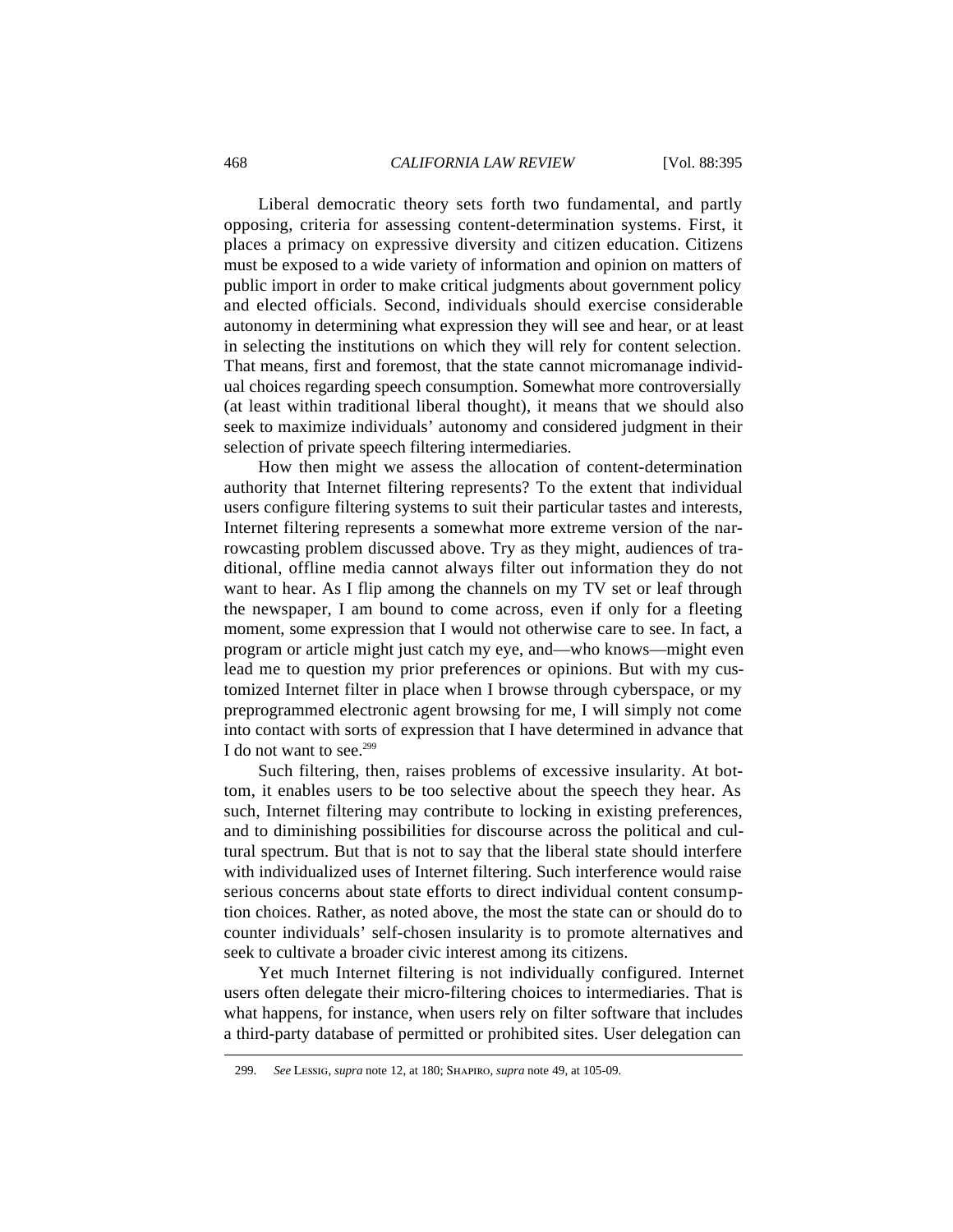have untoward consequences. Database filtering systems are notoriously overbroad and inaccurate.300 They may also incorporate their developer's political agenda. A database-driven parental control software called "Cybersitter," for example, has blocked the web site of the National Organization of Women for "sexual content," as well as web sites critical of Internet filtering.301

Software that purports to filter for one thing and actually filters for something quite different should be subject to liability for false advertising. In addition, one can argue that filtering intermediaries should be required fully to disclose their filtering criteria, including the list of sites they block. Intermediaries regularly refuse to do so on the grounds that their filtering criteria constitutes a trade secret. That position is not unreasonable. Especially for commercial intermediaries, opening filtering criteria to possible appropriation by competitors might, to a degree, diminish incentives to develop criteria and assemble lists of prohibited sites. Nevertheless, the liberal principle of maximizing individuals' autonomy in their selection of private speech filtering intermediaries suggests that the state should require full disclosure.<sup>302</sup> This may dissuade some commercial entities from developing and marketing filtering systems. But there are no doubt ample numbers of civic-minded and ideologically-based organizations that would be happy to offer or commission filtering services on a nonproprietary basis.

Filtering can also take place without the user being aware of it at all. Internet service providers, employers, or universities can install filters "upstream" from the user, so that none of the users in the affected system may access materials the organization deemed inappropriate. Filters can also be embedded in browser software, with the factory default configured to deny access to unrated sites or pages.<sup>303</sup>

Internet service providers, employers, universities, and browser manufacturers are certainly entitled to employ filters. Service providers and browser manufacturers may do so as a service to consumers. Employers and universities might wish to curtail Internet surfing unrelated to employment and classroom study. Nevertheless, users should be entitled at

 <sup>3 0 0 .</sup> *See* Wagner, *supra* note 285, at 762.

<sup>301.</sup> *See id.* at 763 n.20. Indeed, Solid Oak Software, Cybersitter's manufacturer, has threatened to block all 2500 web sites hosted by an Internet filtering critic's network service provider, unless the provider removed the critic's site from the provider's network. *See* Rebecca Vesely, *CyberSitter Goes* After Teen, HOTWIRED (Dec. 9, 1996) <http://www.wired.com/news/politics/0,1283,901,00.html>, *cited in* Wagner, *supra*, at 763 n.20.

<sup>302.</sup> Of course, offline intermediaries are not required to disclose their editorial policies. But this seems an instance in which digital technology makes possible a greater realization of liberal principles than in the offline world.

<sup>303.</sup> Version 4.0 of Microsoft's Internet Explorer gives the user the possibility to choose whether unrated pages will be seen. Contrary to the possible scenario I have described in the text, the factory default setting for that browser is to allow unrated sites to be seen. *See* Wagner, *supra* note 285, at 765- 66.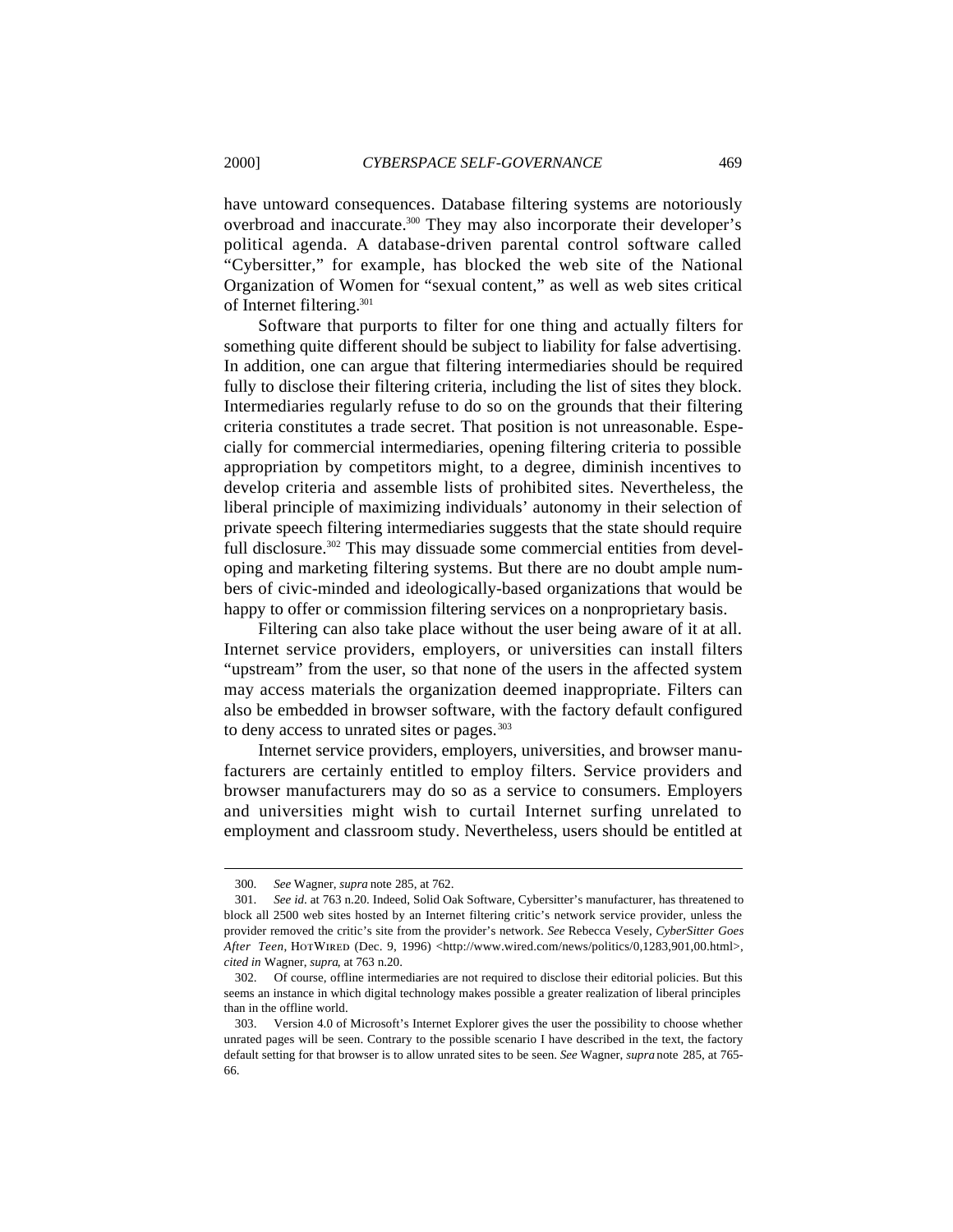least to know that their Internet use is subject to filter, and that their browser searches are not bringing forth the full component of possible sites. Armed with that knowledge, they might choose to gain Internet access through another gateway with lesser or different filter constraints.<sup>304</sup>

Beyond such full and accurate disclosure requirements, however, user delegation of filtering choices to intermediaries should not give rise to any greater state interference than when users configure filtering by themselves. As in the offline world, most people do not have the time to engage in much micro-filtering on their own. Rather they choose intermediaries whom they trust to filter on their behalf. Intermediaries may sometimes block expression that the user might have chosen to see, just as the *New York Times* might not publish everything I would have wanted to read. But that is not in and of itself cause for state intervention.

## *3. Self-Help Censorship*

Cyberspace encompasses a variety of self-help censorship technologies and strategies that are more aggressive than filters. Filtering blocks access to a site or page from one's own computer or Internet gateway. It might block access for anyone who uses that computer or gateway, including one's family members, employees, students, and customers. But it does not impede a stranger's access to the filtered site.

In contrast, self-help censorship mechanisms can be used to block or cancel all Usenet or email messages that originate from a certain site, service provider, or server. In one celebrated case, for example, the Church of Scientology used a computer program known as a "cancelbot" to cancel

<sup>304.</sup> Service provider and employer blocking of email sent to subscribers and employees should be subject to a similar notice requirement as I have proposed with regard to web filtering. A number of courts have held that Internet service providers may block unsolicited email, without implicating the First Amendment, by applying technological self-help or suing senders of unsolicited email for trespass to chattel. *See, e.g*., CompuServe v. Cyber Promotions, Inc., 962 F. Supp. 1015 (S.D. Ohio 1997) (holding that injunction prohibiting delivery of unsolicited email advertisements to CompuServe subscribers, on grounds that unsolicited deliveries were a trespass to chattel, did not implicate the First Amendment); Cyber Promotions, Inc. v. America Online, Inc., 948 F. Supp. 436 (E.D. Pa. 1996) (holding that since AOL is a purely private actor, it could use self-help to block Cyber Promotions' sending of unsolicited email advertisements to AOL subscribers without implicating First Amendment). A pending action concerns whether Intel Corp. may obtain an injunction against the distribution of emails to Intel employees, detailing Intel's allegedly abusive and discriminatory employment practices, without implicating the First Amendment. *See* Intel Corp. v. Hamidi, No. 98AS05067 (Cal. Super. Ct. filed Oct. 6, 1998). Whatever the merits of the Cyber Promotions decisions and of the Hamidi claim as a matter of First Amendment doctrine, at the very least would-be recipients of such emails should be entitled, as a matter of free speech policy, to know that their service provider or employer is preventing delivery of emails and to obtain contact information for the prospective email sender so that they may arrange to receive the emails at another address if they so wish. Of course, a legal requirement that the service provider or employer provide such information might infringe that entity's free speech rights. But, on balance, I would argue, the would-be recipient's free speech interest in receiving notice should prevail. For a more detailed discussion of this issue in connection with the *Hamidi* case, see *Developments—Cyberspace*, *supra* note 111, at 1622-34.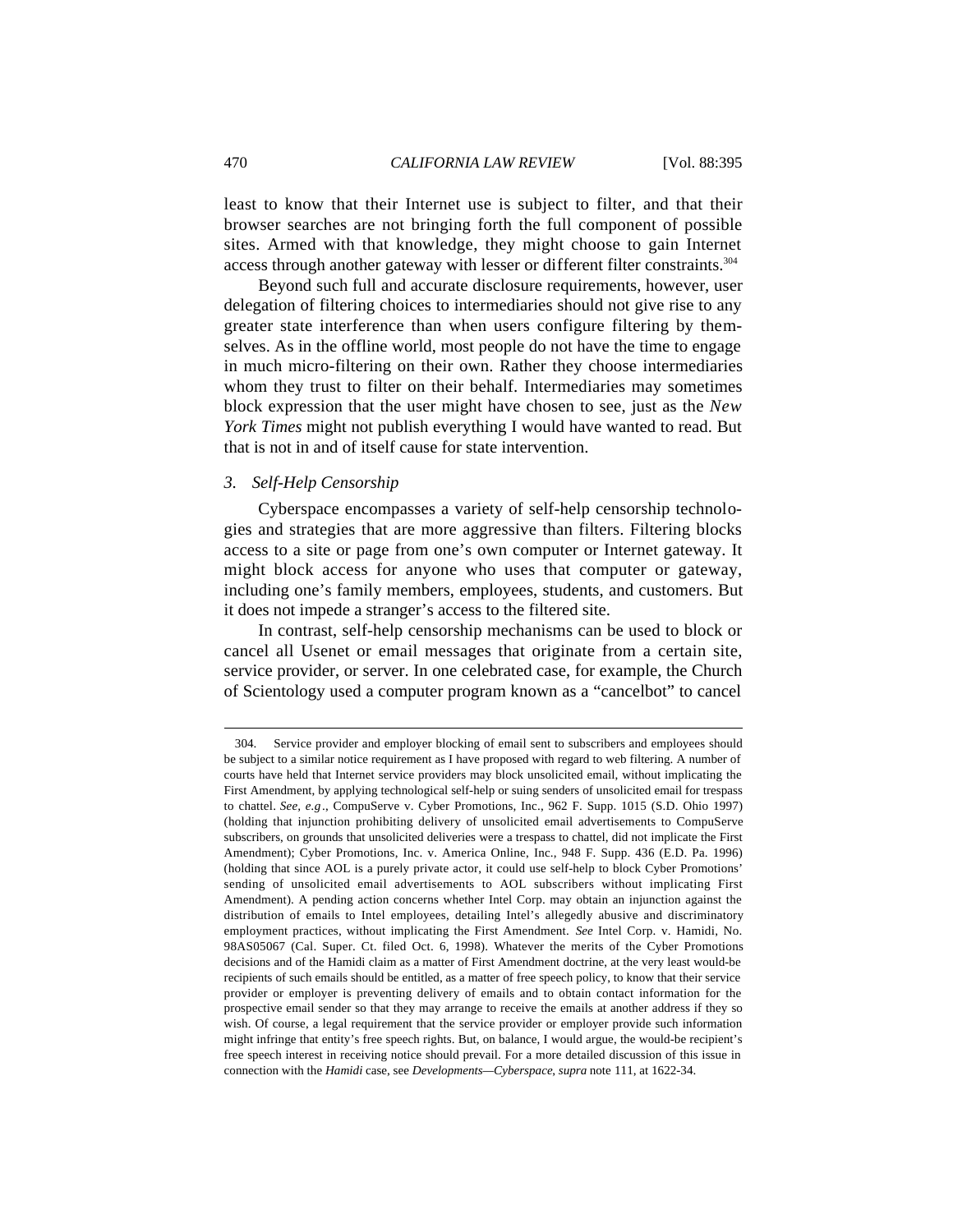posts of Church critics to the Usenet newsgroup, alt.religion.scientology.<sup>305</sup> In other instances, the self-appointed SubGenius Police Usenet Tactical Unit Mobile (S.P.U.T.U.M.), in collaboration with system administrators, has exacted the "Usenet death penalty" on service providers that allow their customers to post unsolicited bulk advertisements (known as "spam").<sup>306</sup> The death penalty bars all messages from any subscriber of the recalcitrant service provider. Similarly, the managers of the "Realtime Blackhole List"<sup>307</sup> and other antispam activists identify Internet service providers who, in the activists' opinion, have not done enough to prevent spammers from using their email relay systems to send spam email to third parties. The activists assist other service providers in configuring their systems to deny access to any email from subscribers of providers accused of such "bad e-mail practices."308 The networks of a number of universities, including Harvard and MIT, have been targets of such antispam actions when activists deemed insufficient the networks' efforts to police the use of their respective email relay facilities.309

Cyberians laud such measures as an instance of "informal social control."310 In this view, cancelbots and electronic death penalties are simply mechanisms for decentralized "norm-creation" and enforcement in cyberspace. Their value lies in not being state-imposed law that seeks to govern every cyberspace user in a standard manner; such self-help mechanisms are rather one of many alternative rule regimes. Targets can fight back with circumvention technology or by blocking their censors' messages. System administrators can choose whether to side with the censors or with the targets. From all this will emerge a norm concerning the expression in question, one arrived at from the "bottom up." As David Post argues, countering the complaint of "Professor X" that his email regularly bounces back to him after antispam activist, Paul Vixie, targeted his university computer network:

Most significantly, if you do not agree with Vixie's particular definition of unacceptable behavior, or his choice of sanction, or

 <sup>3 0 5 .</sup> *See* Post, *supra* note 61.

<sup>3 0 6 .</sup> *See* Lemley, *supra* note 19, at 1284-85; *see also* (visited Oct. 17, 1999) <http://www.sputum.com> (S.P.U.T.U.M. portal web site).

<sup>307.</sup> The web site of the Realtime Blackhole List is (last visited Oct. 17, 1999) <http://maps.vix.com/rbl>.

<sup>3 0 8 .</sup> Lawrence Lessig, *The Spam Wars*, Industry Standard, Dec. 31, 1998, *available at* (visited Nov. 1, 1999) <http://www.thestandard.com/articles/display/0,1449,3006,00.html>. Unlike S.P.U.T.U.M., which has barred all messages from the offending service providers, the Realtime Blackhole List (RBL) activists merely assist in barring messages sent to customers of those service providers whose administrators have elected to avail themselves of RBL's assistance.

<sup>309.</sup> See id.

<sup>3 1 0 .</sup> *See* Post, *supra* note 115; *cf*. Perritt, *supra* note 2, at 440-42 (suggesting that a group of Usenet administrators who cooperate in canceling messages may engage in "fair" rule making because anyone who objects to their decisions can post her views in their newsgroup, but questioning whether cancellation constitutes fair adjudication absent some due process for the target).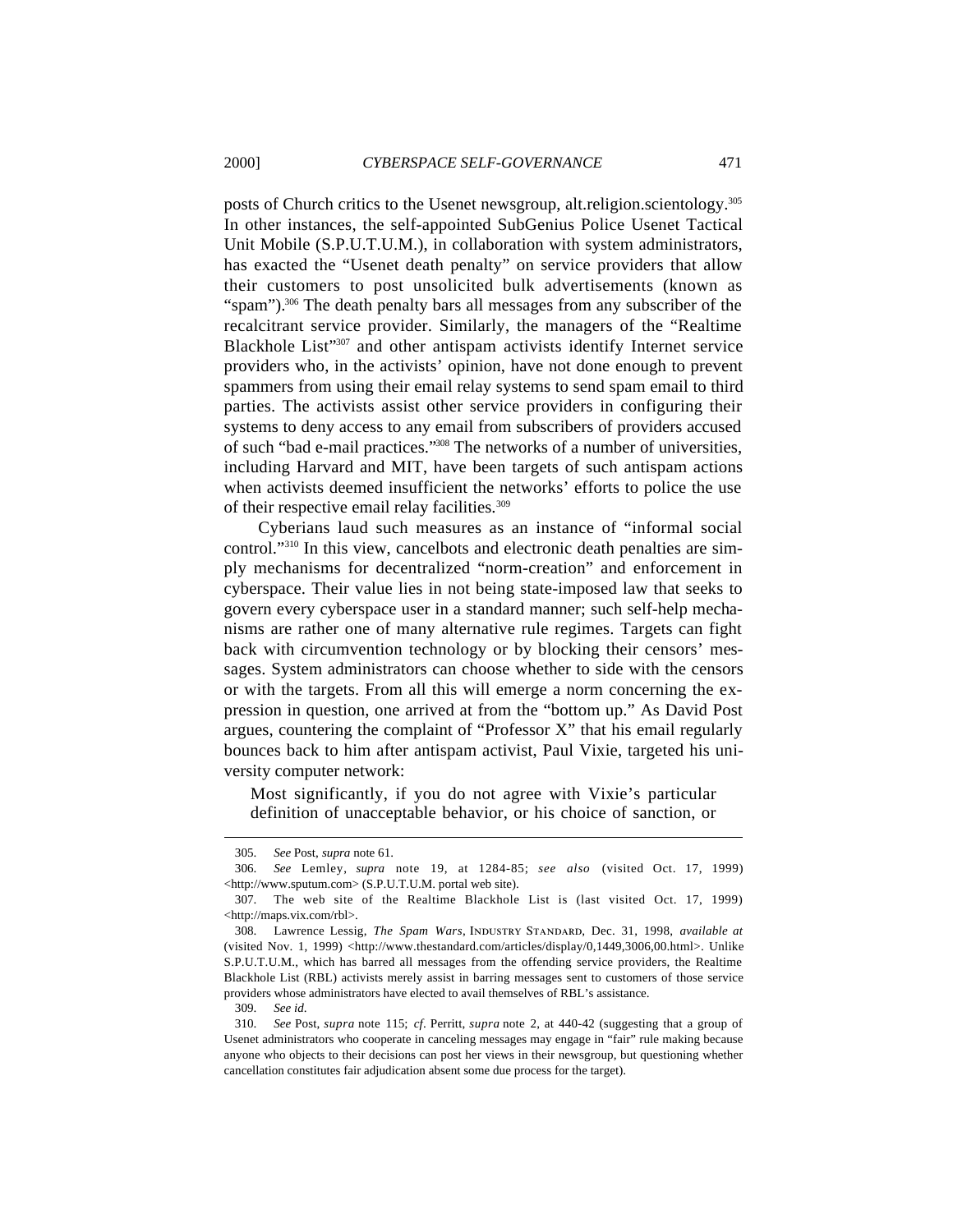the means he has chosen to implement that sanction, or his method of detecting violators subject to the sanction, you are entirely free to ignore them (or, if you'd like, to propose your own). Not that his behavior doesn't exercise a constraint on yours; but it does so only to the extent (and precisely to the extent) that others share his views on the definition of wrongdoing, the choice of appropriate sanction, the identity of the wrongdoers, etc. He can persuade, and cajole, and beg the hundreds of thousands of ISPs out there to join his group of Subscribing ISPs—but he cannot force them to do so in any meaningful sense of that term. It is a near-perfect preference-revealing device, it would seem, for uncovering shared definitions of unacceptable conduct; the likelihood that Professor X will feel the sting of Vixie's sanction is perfectly calibrated to the number of people who share Vixie's views in these matters. If a substantial number of people share his view of unacceptable behavior, it may become a governing norm on the net; and if a substantial number of people share his view of what constitutes unacceptable behavior, who is to say that that view is not the "correct" one?<sup>311</sup>

To my mind, a world such as the one Professor Post envisions would run counter to the principles of liberal democratic governance. For one, I question the democratic nature of the market-based decision-making process. That process is heavily biased towards those with the financial resources, generally acquired outside of cyberspace, to expend on convincing others (perhaps by words, perhaps by bribes, perhaps by threatening to block their sites and servers) to join one's side. If Microsoft and General Motors were ever to decide that spamming was vital for their business, I have no doubt that most system administrators would be "convinced" to accept spam.<sup>312</sup>

Even more basically, however, that cyberanarchist world provides inadequate protection against the tyranny of the majority. As Professor Post would apparently have it, if most system administrators decided to block service providers that allowed their subscribers or others to post messages containing certain unpopular political or religious views, that would simply entail the acceptable creation of a cyberspace social norm banning dissemination of those views. But liberal democracy, and in this case the right of free speech, is designed precisely to impede such

<sup>311.</sup> Post, *supra* note 115, at text accompanying nn.11-12.

<sup>312.</sup> Sadly, financial strength plays an inordinate role in the legislative process as well, at least in the United States. But most agree that this is an aberration from the ideal, and a problem begging for a political solution, such as through campaign finance reform. In cyberspace, however, there are no metarules against directly or indirectly buying votes. Indeed, the market view of alternate rule regimes would find perfectly acceptable a tying arrangement requiring acceptance of a given rule regime as part of the purchase of a given product or service.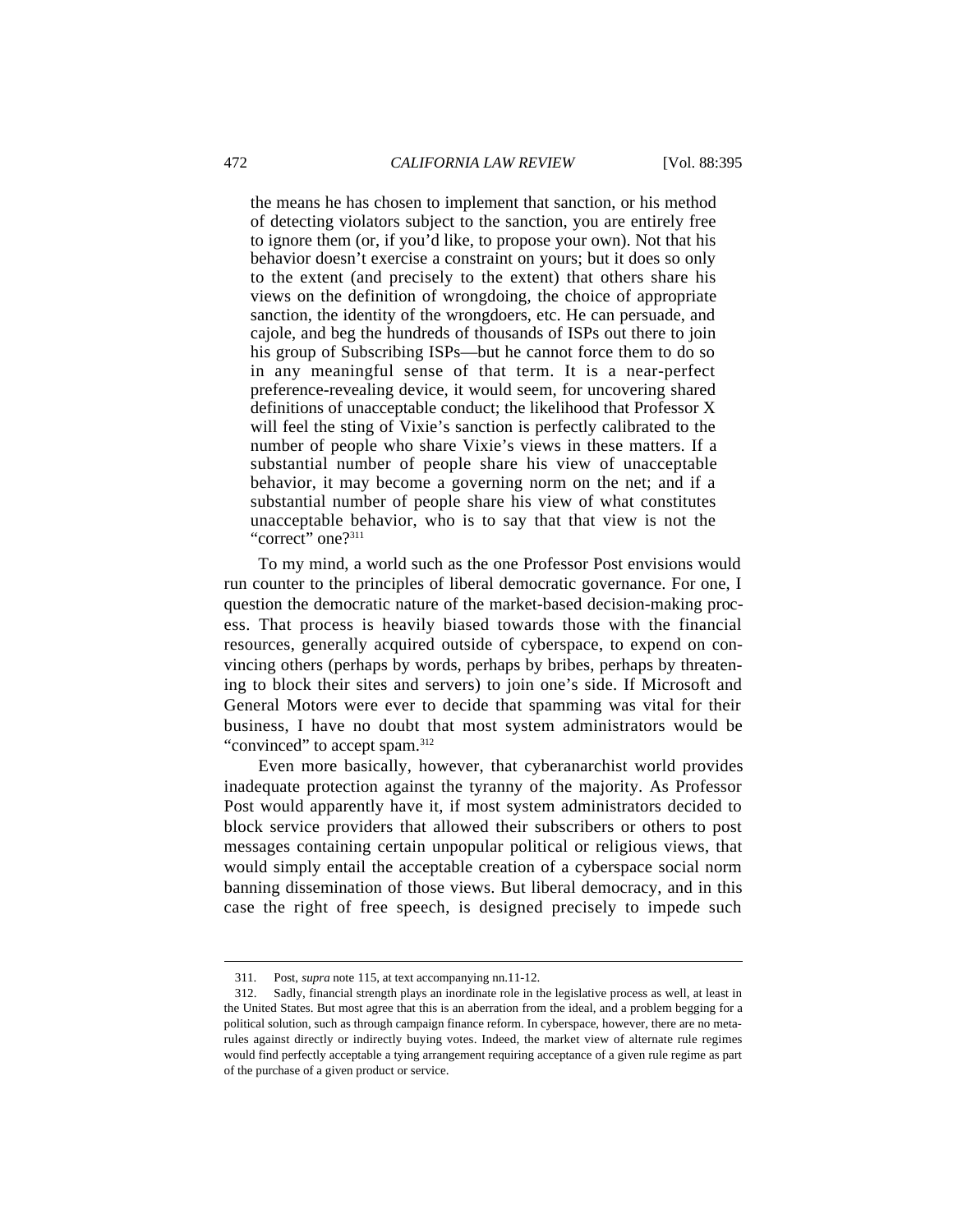"preference-revealing devices" when majority preferences run roughshod over fundamental political and civil rights of minorities.

The need for minority protection is even more apparent when one considers the impact of network effects on cyberspace governance. Post seems to suggest that procensorship and anticensorship regimes could co-exist on the Internet, that perhaps users could (through their selection of system administrators) choose whether to have interconnections with those that ban the particular speech or with those that allow it. But communications systems like the Internet exhibit powerful network effects. A significant value—indeed for most people the principal value of having an Internet connection is the capacity to communicate with everyone else on the Net and to access information from a wide variety of different sources.313 As a result, in a case of competing, incompatible subnetworks, users will tend to stampede towards the sub-network that initially attracts more users. That network will become the de facto standard setter and norm-creator.<sup>314</sup>

## *C. The Appropriation of Personal Information*

Each time I visit the *New York Times* web site, the *Times* and its advertisers gather information about what I choose to read there.<sup>315</sup> Depending on how my browser is configured, they can also determine what other sites I have visited. The *Times* and its advertisers use the information they gather to create a profile of my reading preferences. That way they can individualize their services and offer me promotions I am more likely to buy. They also regularly transfer all or part of the information to others. These third parties may then aggregate the *Times* web site information with additional information that has been compiled about me from other sites. In that manner they can produce a more complete profile or various profiles tailored to different ends.

The *New York Times* site is not atypical, except that it purports to comply with a relatively high standard of customer privacy protection.<sup>316</sup> Our cyberactivity regularly generates information about us that is collected and used by others.317 In fact, advances in digital communication, storage, and processing technology have created unprecedented possibilities for

 <sup>3 1 3 .</sup> *See* Lemley & McGowan, *supra* note 114, at 560. As Lemley and McGowan note, users do not always want to communicate with everyone. Users often want to filter out certain specified expression. But that applies only to the unwanted expression itself, not to messages and sources of information that bear no relation to the unwanted expression except that they are relayed by a target service provider.

<sup>314.</sup> *See id.* at 561.

<sup>315.</sup> See THE NEW YORK TIMES ON THE WEB, *Privacy Information* (visited Nov. 1, 1999) <http://www.nytimes.com/subscribe/help/privacy.html>.

<sup>316.</sup> See id.

<sup>3 1 7 .</sup> *See* Berners-Lee, *supra* note 106, at 144-46; Jerry Kang, *Information Privacy in Cyberspace Transactions*, 50 Stan. L. Rev. 1193, 1199 (1998); Schwartz, *supra* note 147.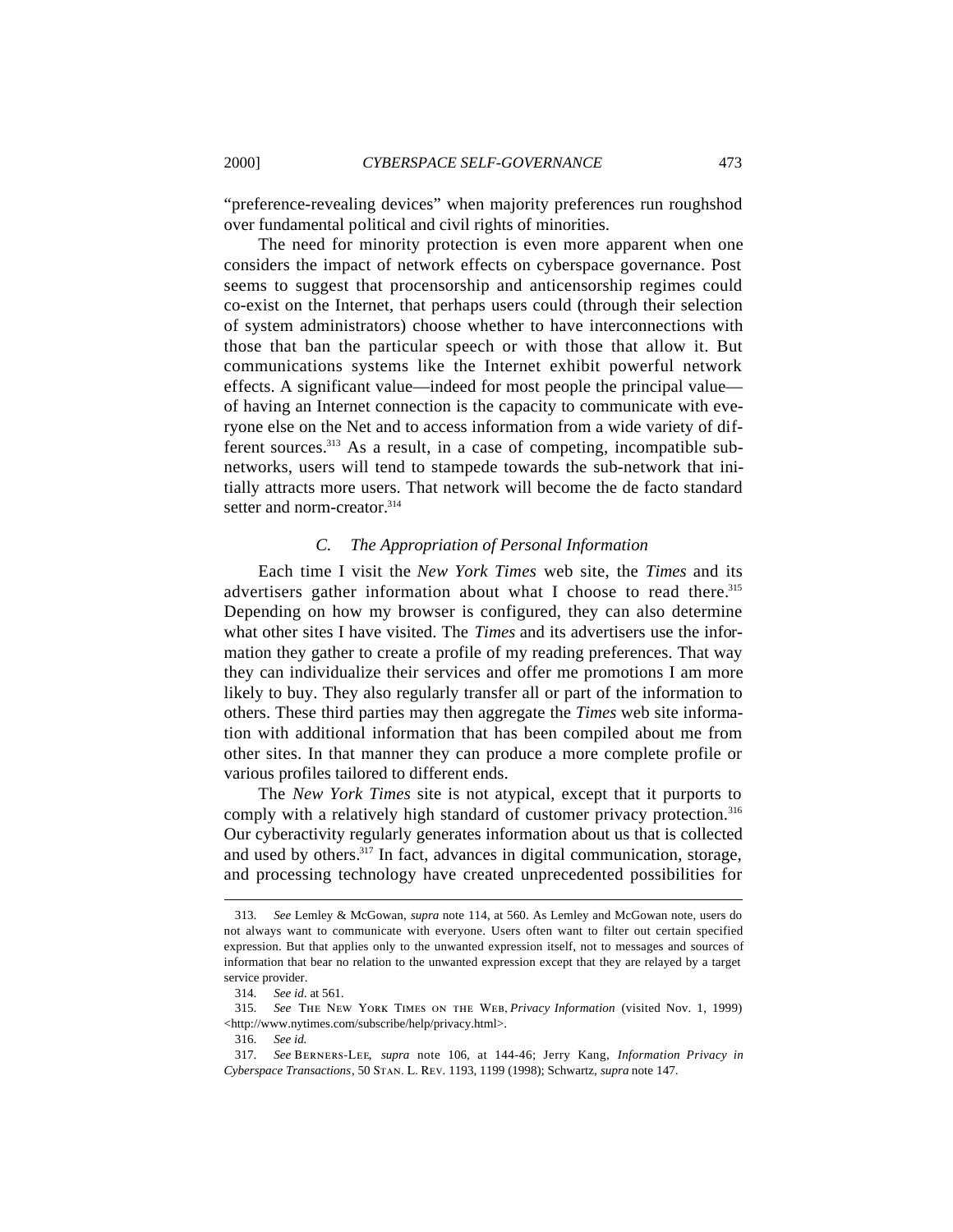recording and exploiting information regarding individuals' activities and preferences.318 The ramifications are profound. It is not merely that seemingly infinite amounts of information can be collected and permanently stored. Digital information processing also entails aggregating previously scattered bits of information from different contexts.<sup>319</sup> It thus produces virtually limitless possibilities for compiling, analyzing, and systematizing such information.<sup>320</sup>

Surveys indicate that the American public has widespread apprehension about the use and misuse of personal information, especially in connection with Internet activity.<sup>321</sup> That in turn has prompted concern in the Clinton Administration that consumers will not use the Internet for electronic commerce unless they are assured about personal privacy protection.322 But the issue of personal data protection goes beyond individual apprehension and the development of electronic commerce. It is widely contended (although less so in the United States than in other Western democracies) that the unrestricted collection, storage, and compilation of personal data—whether at the hands of private parties or the government impinges upon fundamental liberal rights.<sup>323</sup>

International human rights treaties, including the International Covenant on Civil and Political Rights and the European Convention for the Protection of Human Rights and Fundamental Freedoms, recognize, in fairly general terms, individuals' right to privacy.<sup>324</sup> Courts,

United States Dep't of Justice v. Reporters Comm. for Freedom of the Press, 489 U.S. 749, 764 (1989). 321. *See* Kang, *supra* note 317, 1196-97 (describing the results of several surveys).

322. See National Telecommunications and Info. Admin., Dep't of Commerce, Privacy and the *NII: Safeguarding Telecommunications—Related Personal Information* (1995) <http://www.ntia.doc. gov/ntiahome/privwhitepaper.html>.

323. See, e.g., Paul M. Schwartz & Joel R. Reidenberg, Data Privacy Law: A Study of UNITED STATES DATA PROTECTION 39-42 (1998) (arguing, in line with the European view, that data privacy should be deemed both an individual civil right and a precondition for individual autonomy and civic participation); *see also* Pamela Samuelson, *A New Kind of Privacy? Regulating Uses of Personal Data in the Global Information Economy*, 87 Calif. L. Rev. 751, 777 (1999) (book review) (noting that the civil liberties view of data privacy enjoys broad support in Europe, but not in the U.S., at this time).

324. Article 17 of the International Covenant on Civil and Political Rights provides:

1. No one shall be subjected to arbitrary or unlawful interference with his privacy, family,

home or correspondence, nor to unlawful attacks on his honour and reputation.

2. Everyone has the right to the protection of the law against such interference or attacks.

International Covenant on Civil and Political Rights, art. 17, *opened for signature* Dec. 19, 1966, 999 U.N.T.S. 172, 177. Article 8(1) of the European Convention provides: "Everyone has the right to

 <sup>3 1 8 .</sup> *See* Kang, *supra* note 317, at 1223-31, 1238-40; Nissenbaum, *supra* note 237, at 575-78.

<sup>319.</sup> *See* Nissenbaum, *supra* note 237, at 586-90.

<sup>320.</sup> The Supreme Court has recognized the privacy implications of digital data aggregation in the context of criminal records:

<sup>[</sup>T]he issue here is whether the compilation of otherwise hard-to-obtain information alters the privacy interest implicated by disclosure of that information. Plainly there is a vast difference between the public records that might be found after a diligent search of courthouse files, county archives, and local police stations throughout the country and a computerized summary located in a single clearinghouse of information.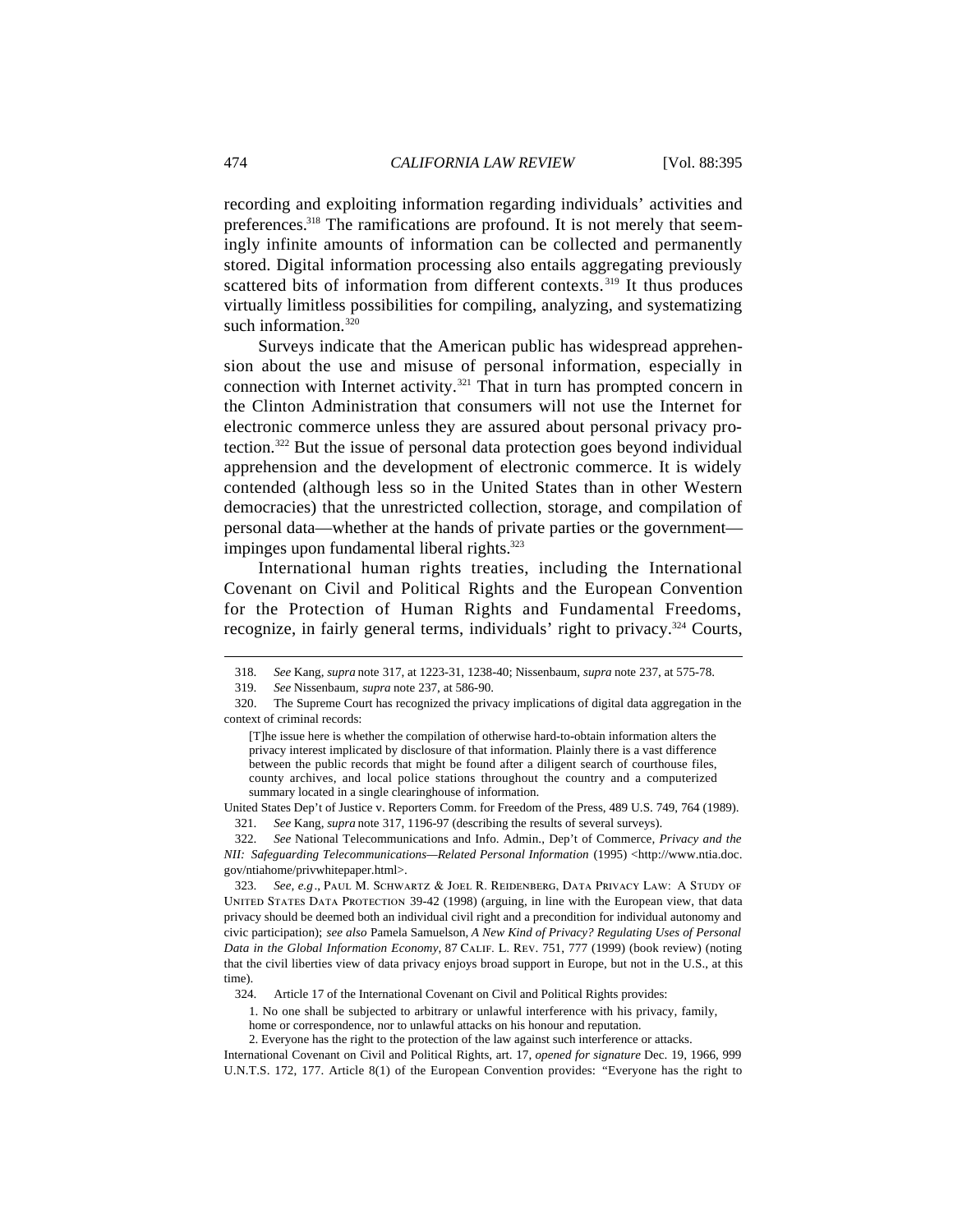commentators, legislators, and various international instruments have in turn viewed personal information protection as a necessary component of that right.325 For example, the Council of Europe's Convention on personal data protection asserts as its principal object: "[T]o secure . . . for every individual . . . respect for his fundamental rights and freedoms, and in particular his right to privacy."326 The European Union's 1995 Data Protection Directive expresses its purposes in similar terms.<sup>327</sup>

In order to fulfill its express goal of protecting individuals' right to privacy, the European Union Directive provides for comprehensive regulation of personal data collection and processing by private parties.<sup>328</sup> In marked contrast, the Clinton Administration, following its support for Internet "bottom-up" governance whenever possible, generally favors industry self-regulation to achieve "fair information practices" in cyberspace.<sup>329</sup> Like cyberians, the Administration would couple self-regulation with market forces.<sup>330</sup> Internet users would be free to choose between web site rule regimes that protect data privacy and those that do not. Thus the virtual "invisible hand" will generate a set of data protection alternatives,

326. Convention for the Protection of Individuals with Regard to Automatic Processing of Personal Data, Jan. 28, 1981, Europ. T.S. No. 108.

327. The Directive states that its goal "is to protect fundamental rights and freedoms, notably the right to privacy, which is recognized both in Article 8 of the European Convention for the Protection of Human Rights and Fundamental Freedoms and in the general principles of Community law." Council Directive 95/46/EC, 1995 O.J. (L 281) 31.

328. For a comprehensive discussion of the Directive's provisions, see PETER P. SWIRE & ROBERT E. Litan, None of Your Business: World Data Flows, Electronic Commerce, and the European Privacy Directive (1998); Paul M. Schwartz, *European Data Protection Law and Restrictions on International Data Flows*, 80 Iowa L. Rev. 471, 473-88 (1995). Much to the consternation of U.S. officials, the Directive permits the sending of personal information only to countries with "adequate" privacy protection, which is to say at a level similar to that ensured in the EU.

respect for his private and family life, his home and his correspondence." Convention for the Protection of Human Rights and Fundamental Freedoms, art. 8, Nov. 4, 1950, 213 U.N.T.S. 222.

<sup>3 2 5 .</sup> *See* Lee A. Bygrave, *Data Protection Pursuant to the Right of Privacy in Human Rights Treaties*, 6 Int'l J.L. & Info. Tech. 247 (1998); *see also* Information Infrastructure Task Force, Privacy and the National Information Infrastructure: Principles for Providing and Using Personal Information (June 6, 1995), *available at* (visited Jan. 5, 2000) <http://www.iitf.nist.gov/ipc/ipc/ipc-pubs/niiprivprin\_final.html> [hereinafter Information Infrastructure Task Force] (defining information privacy as "an individual's claim to control the terms under which personal information—information identifiable to the individual—is acquired, disclosed, and used").

<sup>3 2 9 .</sup> Information Infrastructure Task Force, *supra* note 325; FTC Privacy Report, *supra* note 4. The Administration did support legislation, enacted by Congress in 1998, to protect the privacy of children online. *See* Children's Online Privacy Protection Act of 1998, 15 U.S.C. §§ 6501-6506 (Supp. 1999). It has also recently promulgated detailed proposed regulations requiring a measure of privacy protection for patients' medical data. *See* Standards for Privacy of Individually Identifiable Health Information; Proposed Rule, 64 Fed. Reg. 59,918 (1999) (to be codified at 45 C.F.R Parts 160 through 164) (proposed Nov. 3, 1999), *available at* <http://aspe.os.dhhs.gov/admnsimp/pvclist.htm>; *see also* Robert Pear, *Rules on Privacy of Patient Data Stir Hot Debate*, N.Y. Times, Oct. 30, 1999, at A1.

<sup>330.</sup> For a cyberian view, see Dyson, *supra* note 22, at 201.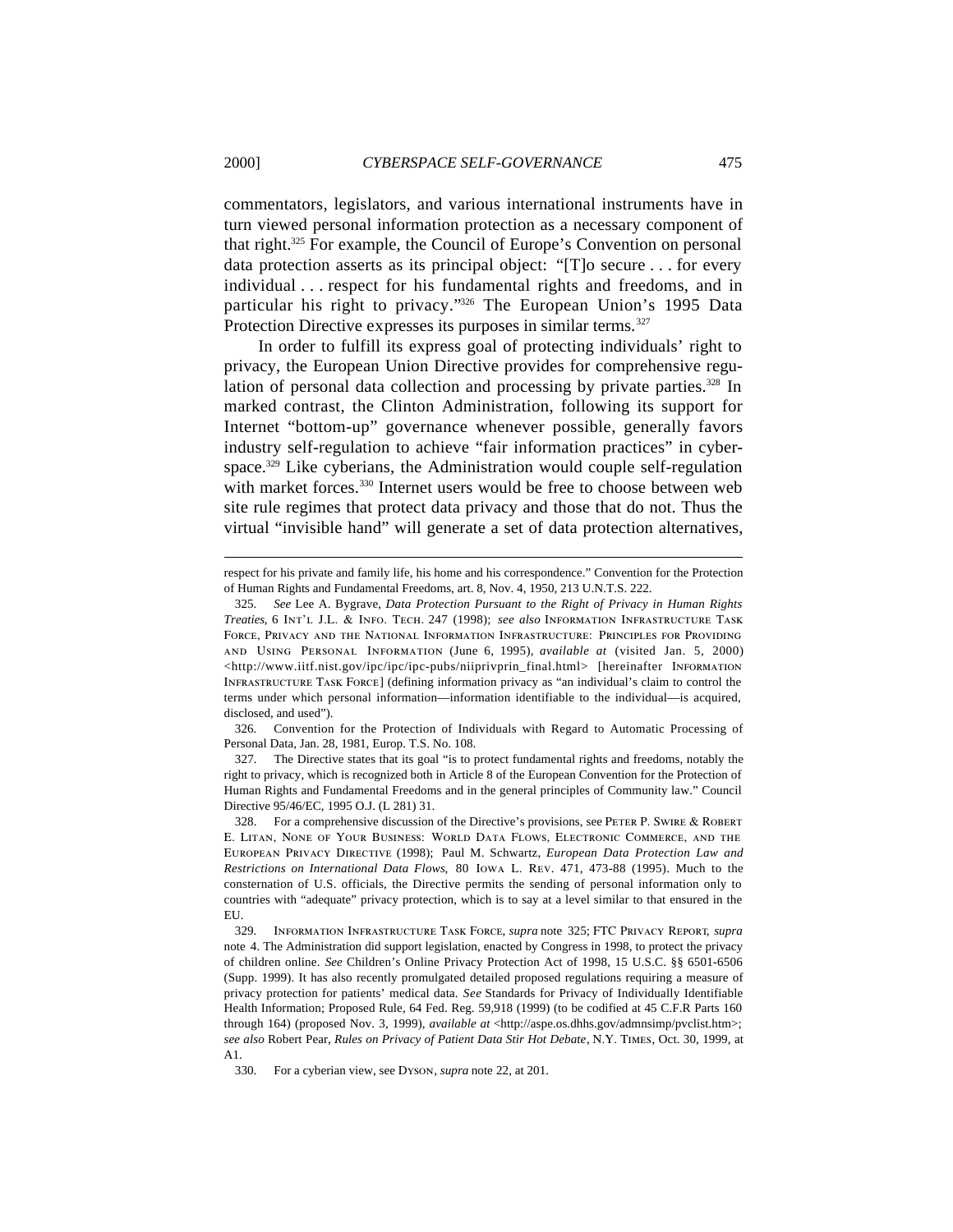ranging from no protection to significant protection. Users who are concerned about privacy can limit their Internet surfing to protective regimes. Users who are not concerned can freely visit web sites that offer no protection regimes, presumably in return for other benefits.<sup>331</sup> If enough consumers are sufficiently concerned about data privacy to refuse to visit nonprotective sites, the Administration believes, market pressure will push sites to provide protection.<sup>332</sup>

Far from its promise of Pareto optimality, the proffered combination of self-regulation and market forces would likely fail adequately to protect data privacy. Industry self-regulation, a group's regulation of its members' practices with the goal of reducing harmful externalities to outsiders, is notoriously inadequate to its task. As trenchant critics have shown, such self-regulation can only work under conditions of stringent government oversight.<sup>333</sup>

At the same time, the market for privacy protection rule regimes suffers from intractable information asymmetry and market failure.<sup>334</sup> As discussed above, Internet users awash in an overabundance of information are no more able to assess and compare products and rule regimes than are their offline counterparts. In this instance in particular, most users are not even aware that the web sites they visit collect user information, and even if they are cognizant of that possibility, they have little conception of how personal data might be processed.335 We are used to relinquishing control over bits of personal information in many seemingly unrelated contexts. The problem in cyberspace is that, given the power of data processing, storage, and aggregation, users who acquiesce in what seems like a number

<sup>331.</sup> See Steven A. Bibas, *A Contractual Approach to Data Privacy*, 17 HARV. J.L. & PUB. POL'Y 591, 604-05 (1994) (arguing that pricing reflects different consumer preferences about privacy).

<sup>3 3 2 .</sup> For further discussion of the market model, distinguishing it from self-regulation, see Peter P. Swire, *Markets, Self-Regulation, and Government Enforcement in the Protection of Personal Information*, *in* National Telecomms. and Info. Admin., U.S. Dep't of Commerce, Privacy and Self-Regulation in the Information Age, ch. 1.A (1997), *available at* (visited Jan, 5, 2000) <http://www.ntia.doc.gov/reports/privacy/Selfreg1.htm#1A> [hereinafter NTIA Report].

<sup>333.</sup> See Angela J. Campbell, Self-Regulation and the Media, 51 FED. COM. L.J. 711, 758-59 (1999) (concluding that media industry self-regulation has been effective only when spurred by the threat of government regulation); William H. Simon, *The Kaye Scholer Affair: The Lawyer's Duty of Candor and the Bar's Temptations of Evasion and Apology*, 23 L. & Soc. Inquiry 243, 245 (1998) (arguing that the bar's "self-protective" rather than "self-regulating" treatment of the Kaye Scholer affair "should be counted as a large mark against it in the current debate over the appropriate allocation of regulatory responsibilities between public authorities and professional institutions."). In the data privacy context, see Deidre K. Mulligan & Janlori Goldman, *The Limits and the Necessity of Self-Regulation: The Case for Both*, *in* NTIA Report, *supra* note 332, ch. 1.G, *available at* (visited Jan. 5, 2000) <http://www.ntia.doc.gov/reports/privacy/Selfreg1.htm#1G>. *See also* Swire, *supra* note 332 (concluding that "there are significant reasons to believe that government regulation will be stricter in enforcing the protection of personal information than [industry] self-regulation," but noting that "[t]he difficult question will be to balance these gains in privacy protection against the likely higher administrative and compliance costs of government regulation").

<sup>3 3 4 .</sup> *See* Swire, *supra* note 332.

<sup>3 3 5 .</sup> *See* Kang, *supra* note 317, at 1253.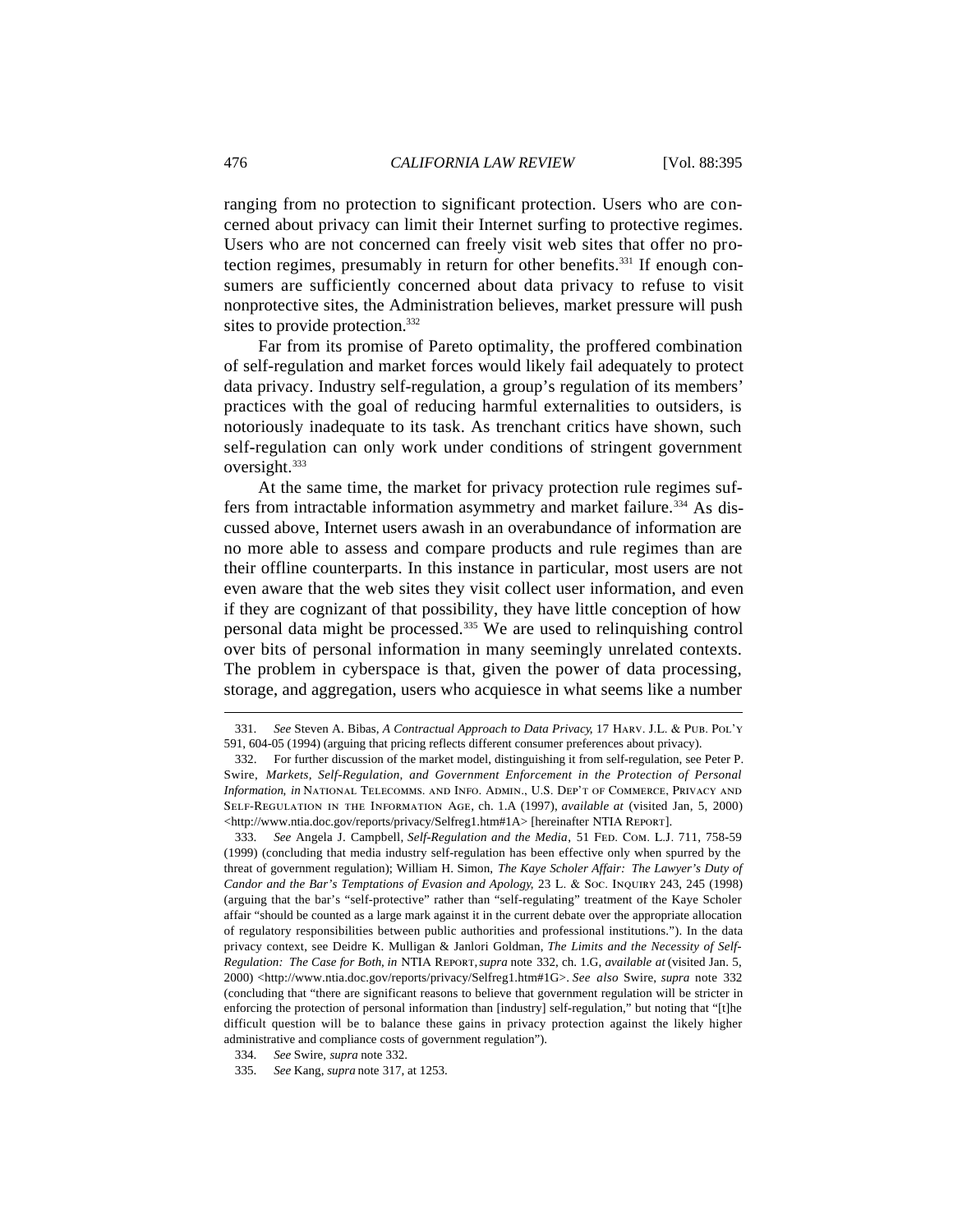of innocuous isolated instances of data collection, spread out over a considerable period, may well be surprised to find that all of those bits have been aggregated and compiled into a highly pervasive profile. In the face of such user ignorance, web site operators have little incentive to provide consumers with a full account of such information practices.

We thus have a situation of widespread user ignorance about data use, coupled with growing suspicion of possible unspecified privacy-invading abuses. At the same time, data regarding an individual's Internet use habits and purchasing preferences has become an extremely valuable resource for cyberspace merchants.336 Under such circumstances web site operators who freely collect and transfer user data have every reason to hide their practices.337 Even web site operators who refrain from the most egregious practices of user profiling, and who loudly proclaim that they do so, may not provide a full account of the information processing and profiling practices of those to whom they transfer user information. Not surprisingly, then, nondisclosure and outright deception regarding data practices abound on the Internet.<sup>338</sup>

Even aside from site operator opportunism, transaction costs and collective action problems also impose severe constraints on the efficacy of the market to discipline information practices. Individualized negotiation regarding web site information practices is out of the question. Such practices contain numerous variables, including which information is collected, whether it is collected by site advertisers as well as site operators, how the information is used on site, which information, if any, is transferred to third parties, how long information is to be stored, what safeguards are put into place to prevent leakage, and others. As a result, to the extent site operators address information practice issues at all, they generally state their terms in standard, take-it-or-leave-it web access contracts. Of course, Internet users generally have neither the time nor ability critically to examine and compare the privacy protection terms of every web site they visit. Nor would we want them to; a regime in which every new site visit was preceded by considered assessment of privacy terms would significantly burden cyberspace communication.

 <sup>3 3 6 .</sup> *See* Bob Tedeschi, *Targeted Marketing Confronts Privacy Concerns*, N.Y. Times on the Web (May 10, 1999) <http://www.nytimes.com/library/tech/99/05/cyber/commerce/ 10commerce.html> (reporting assessment of electronic commerce industry analyst that "[t]he trend toward capturing and using information is the future of online commerce").

<sup>3 3 7 .</sup> *See* Richard S. Murphy, *Property Rights in Personal Information: An Economic Defense of Privacy*, 84 Geo. L.J. 2381, 2414 (1996) ("[M]erchants cannot tell which consumers value privacy highly without asking all consumers. Raising the privacy issue may evoke negative reactions in consumers who otherwise would not have thought about the issue.").

<sup>3 3 8 .</sup> *See* Kang, *supra* note 317, at 1253 (noting that cyberspace site operators "do not generally provide adequate notice about what information will be collected and how it will be used").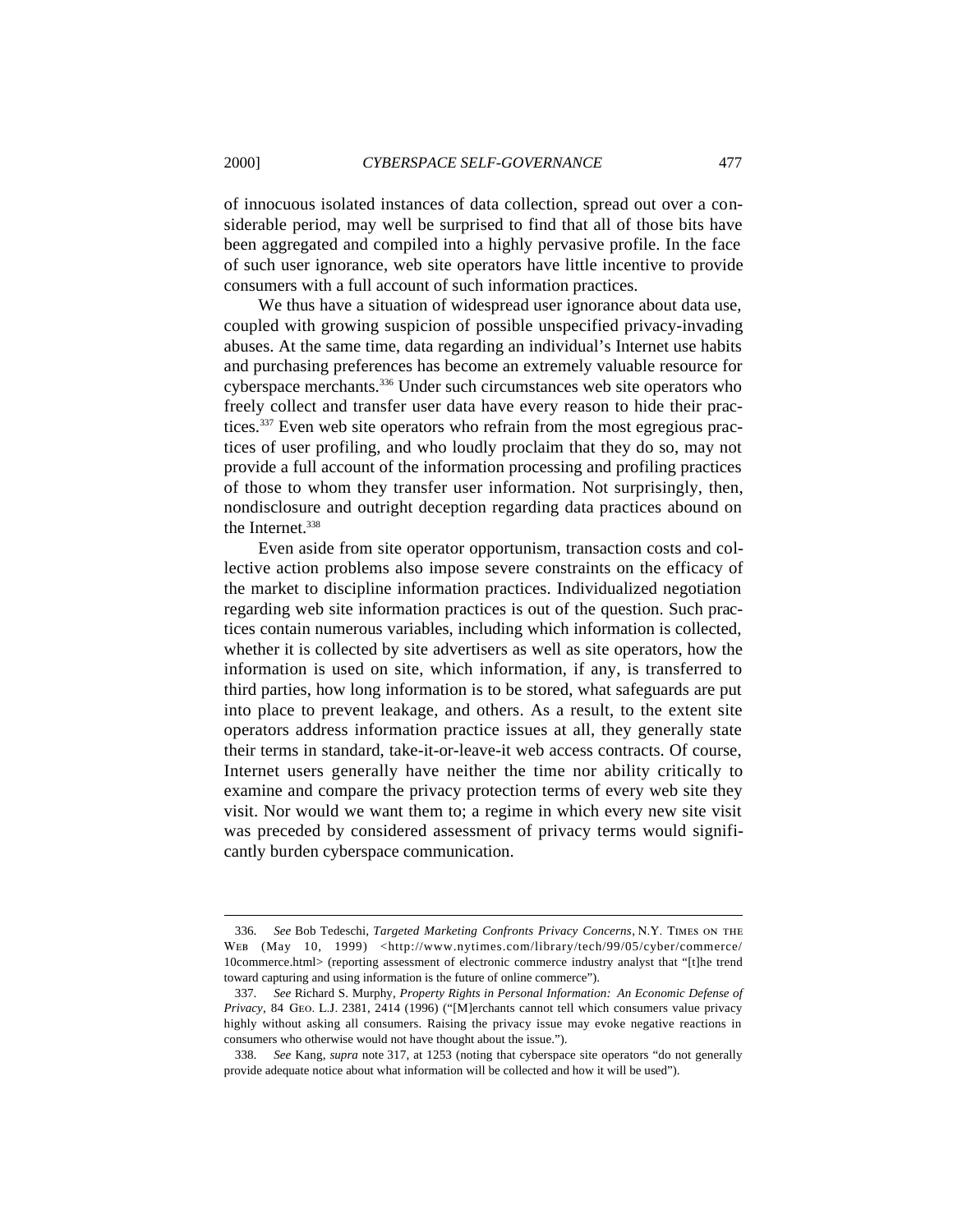Cyberians and other market proponents have proffered two principal alternatives for overcoming such barriers: delegation and technology.<sup>339</sup> Users could rely on trusted third parties to rate web sites according to the sites' privacy practices.<sup>340</sup> A user's decision whether to visit a site could then take into account the site's privacy rating. In fact, much like content ratings, users could configure their browsers—or service providers could configure their Internet gateways—only to accept sites bearing certain third-party privacy ratings.

Such a regime would depend on the reliability of the third party and its rating system. It also requires cooperation, in the form of accurate reporting of data privacy practices, from those site operators interested in obtaining a rating. Accordingly, such a regime would not solve information asymmetry and collective action problems, but merely push them to another level. Rather than having to assess the information practices of individual web sites, users would have to determine which third parties and rating systems are reliable and have access to accurate reporting. That may be a formidable task.<sup>341</sup> Consider the frequency with which self-serving industry groups masquerade under the banner of such names as "Concerned Citizens for . . . ."342

The cyberians' second proffered solution would avoid both transaction costs and third-party agency costs by employing electronic agents rather than human ones. It would rely on the Privacy Preferences Project (P3P) software standard, being developed by the World Wide Web Consortium.343 Using P3P, Internet users will be able to encode their pri-

342. In fact, the lobbying organization representing industry in opposing government data privacy regulation calls itself the "Online Privacy Alliance." *See Online Privacy Alliance* (visited Jan. 7, 2000) <http://www.privacyalliance.com>.

 <sup>3 3 9 .</sup> *See, e.g*., Dyson, *supra* note 22, at 201.

<sup>340.</sup> Third party privacy ratings are already in effect. *The New York Times Web Site*, for example, indicates that its information privacy practices meet "TRUSTe" standards. TRUSTe is a nonprofit organization founded by the Electronic Frontier Foundation and the CommerceNet Consortium to help promote consumer trust and confidence in electronic transactions. *See TRUSTe* (visited Jan. 7, 2000)  $\text{http://www.truste.org>}.$  The Better Business Bureau's online privacy seal program is BBBOnline. *See BBBOnline* (visited Jan. 5, 2000) <http://www.bbbonline.org>.

<sup>341.</sup> Indeed, trusted third party reliability has already been called into question. The press has reported that TRUSTe, one of two leading trusted third parties, failed to withdraw its approval seal from the Microsoft web site, or even to conduct an investigation of Microsoft's information practices, despite customer complaints that the Microsoft site was collecting personally identifiable information against customer wishes. Microsoft is one of TRUSTe's principal sponsors. *See* Jeri Clausing, *Privacy Watchdog Declines to Pursue Microsoft, a Backer*, N.Y. Times on the Web (Mar. 22, 1999) <http://www.nytimes.com/library/tech/99/03/cyber/articles/23privacy.htm>. TRUSTe reportedly stated that because it was actually Microsoft software in the user's computer, not the web site, that collected user data without the user's agreement, there was no violation of the TRUSTe disclosure guidelines. *See* Microsoft Off TRUSTe's Hook, Wired News (Mar. 22, 1999, updated Oct. 4, 1999) <http://www.wired.com/news/print\_version/chnology/story/18639.html>.

<sup>343.</sup> *See* Dyson, *supra* note 22, at 201-05. The World Wide Web Consortium is a nonprofit institution involved in Internet self-governance. *See World Wide Web Consortium* (visited Jan. 7, 2000) <http://www.w3.org>.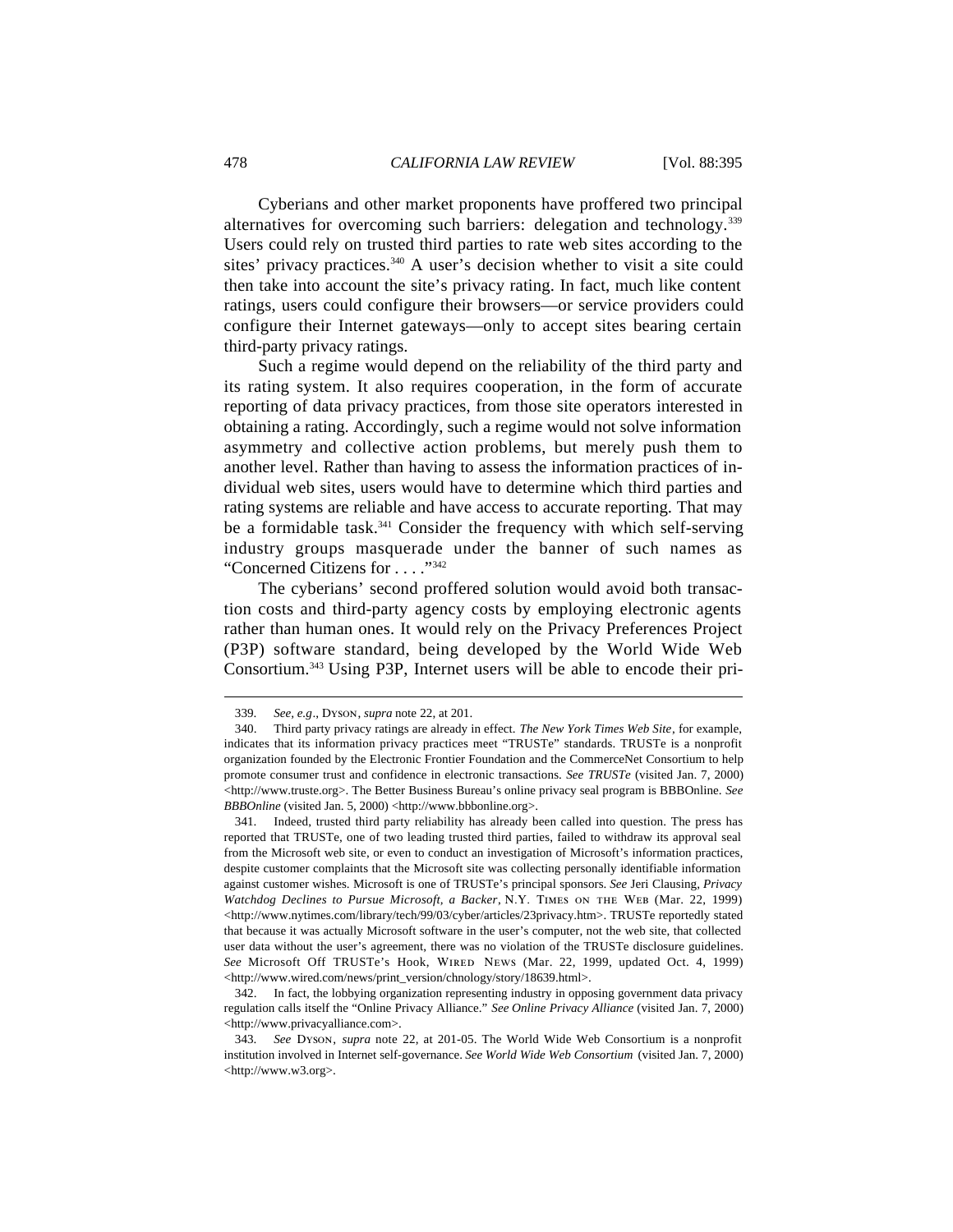vacy preferences into their browser, and web site operators will be able to include their privacy policies in their site servers.<sup>344</sup> The result will be machine-to-machine communication and, possibly, negotiation, without a person getting involved at either end.<sup>345</sup> For example, I might set my browser to provide that site operators may collect information regarding my site visits and use it to personalize my successive visits, but may not transfer that information to other sites, except for the purpose of offering me books or CDs to my liking at a discount price or unless I am paid \$200 in cash. If a site's stated privacy policies meet those specifications, my browser will enter the site. If not, it will either notify me or, more probably, simply bypass that site altogether.

If P3P works as its promoters claim, it might go a long way towards ameliorating Internet users' privacy concerns. But in order for P3P to be effective, a critical mass of users will have to use it. They will also have to insist upon bypassing web sites that either do not encode the site's privacy policies in P3P format or have onerous information practices. Without that critical mass, many commercial web site operators would no doubt prefer to lose the business of isolated P3P-armed customers than put at risk their lucrative trade in user data. Thus, especially given the imperfect substitutability of much Internet content, information asymmetries regarding personal data collection and aggregation, and the likelihood of oligopolistic producer market power as telecommunications mergers proceed apace, Internet users who wish to employ P3P will face a significant collective action problem. Unless a critical mass of additional users also employ P3P, the P3P pioneers will simply shut themselves out of most of the sites they want to visit. As a result, no one will employ P3P unless he can be assured that a critical mass of others will join him.346

It seems likely that government regulation requiring or inducing web site operators (and other purveyors of Internet content and services) to implement P3P will be necessary to overcome this collective action problem.347 Even if P3P encoding is universal, web site operators may still resist

<sup>344.</sup> Of course, a web site operator might not abide by its stated privacy policy. See infra note 348 and accompanying text.

<sup>345.</sup> *See* BERNERS-LEE, *supra* note 106, at 147.

<sup>3 4 6 .</sup> *See* Schwartz, *supra* note 147, at 1695 (referring to such user's "Hobson's choice" between "sacrificing either their privacy or their access to the Internet").

<sup>347.</sup> One way the state could induce site operators to implement P3P would be to enact default rules requiring a high standard of fair information practices. For a well-reasoned argument favoring such default rules, as well as mandatory rules regarding notice and an individual's right to inspect and correct personal data, see Schwartz, *supra* note 147, at 1670-79. *See also* Kang, *supra* note 317, at 1270 (advocating default rule that "unless the parties agree otherwise, personal data collected in the course of executing a cyberspace transaction can only be used in ways that are functionally necessary to the successful execution of that transaction"). Such default rules would, in effect, give users a property right in their personal information, transferable only through P3P-based transaction. *Cf*. Kenneth C. Laudon, *Extensions to the Theory of Markets and Privacy: Mechanics of Pricing Information*, *in* U.S. Dep't. of COMMERCE, PRIVACY AND SELF-REGULATION IN THE INFORMATION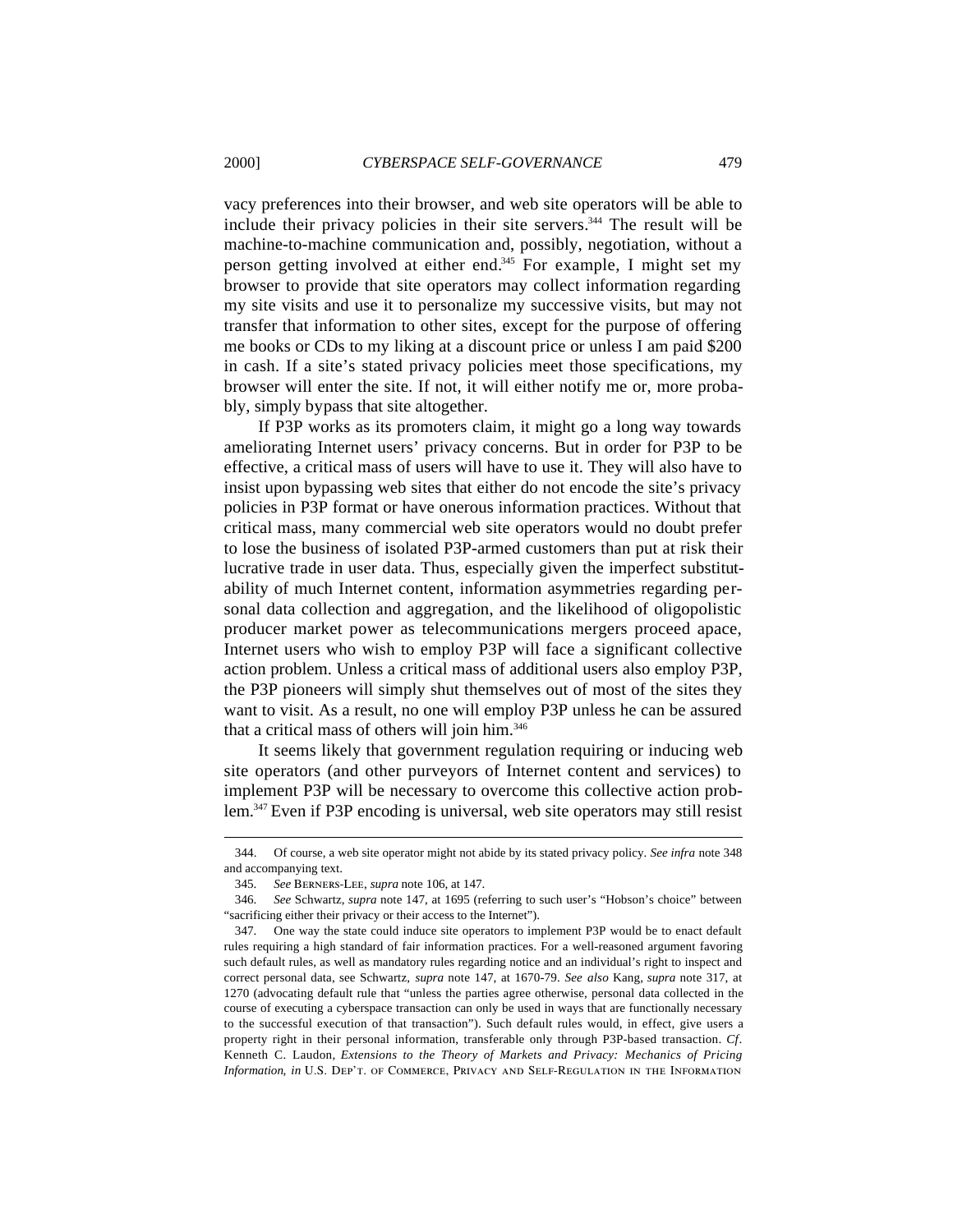user privacy demands. But then users (or more precisely, their browsers) will have at least a greater awareness of site information practices and will be able to engage in transactions to pursue users' privacy preferences.

Government may need to be involved in enforcement as well. There is nothing in P3P technology per se that would prevent a web site from deviating from its stated information practices.<sup>348</sup> Without the possibility of bringing legal action for such fraudulent misrepresentation, users will have to rely on industry self-policing, a notoriously toothless enterprise, or the virtual word of mouth, with all of its questionable veracity. Even aside from imposing sanctions on fraudulent sites, the production and dissemination of reliable information regarding web sites' compliance with their purported information practices is a classic public good. Because state institutions have sufficient impartiality to warrant trust and the authority to require all players to provide accurate information, it would likely fall to them to provide that good.

## *D. Unequal Access*

The liberal democratic state must aim to provide its citizens with at least minimal access to the basic requisites of citizenship. Thus government arguably has an affirmative obligation to provide free and desegregated elementary and secondary education and free legal assistance to indigent criminal defendants, to underwrite the cost of counting ballots, and to forbid the poll tax.349

The duty to provide equal access has been particularly important in the area of public discourse and communication. State support for access to information has a long and venerable tradition. It has, indeed, been a basic tenet of our national communications policy to promote "the widest possible dissemination of information from diverse and antagonistic sources."350 The Framers heavily subsidized the widespread distribution and consumption of the media of their day, constructing public libraries, imposing preferential postal rates and collection practices for newspapers, and maintaining postal roads for both post office and printers' private use.<sup>351</sup> That tradition has carried over into the era of electronic communication. Federal policy and successive pronouncements of the Supreme

 $\overline{a}$ 

Age (1997), *available at* (visited Jan. 7, 2000) <http://www.ntia.doc.gov/reports/privacy/seflreg1. htm#1D> (favoring creation of a property right in personal information, held in the first instance by the individual whom the information is about).

<sup>348.</sup> Even if such technology is developed in the future, it might be vulnerable to web site operators' counter-technology. Avoiding costly technology wars is arguably one of the reasons for state definition and enforcement of property rights in such instances.

<sup>349.</sup> See Laurence H. Tribe, *The Constitution in Cyberspace: Law and Liberty Beyond the Electronic Frontier* (visited Oct. 17, 1999) <http://www.sjgames.com/ss/tribe.html>.

<sup>350.</sup> Turner Broad. Sys., Inc. v. FCC, 520 U.S. 180, 192 (1997).

<sup>3 5 1 .</sup> *See* Richard B. Kielbowicz, *The Press, Post Office, and Flow of News in the Early Republic*, 3 J. Early Republic 255, 257-59, 266, 275 (1983).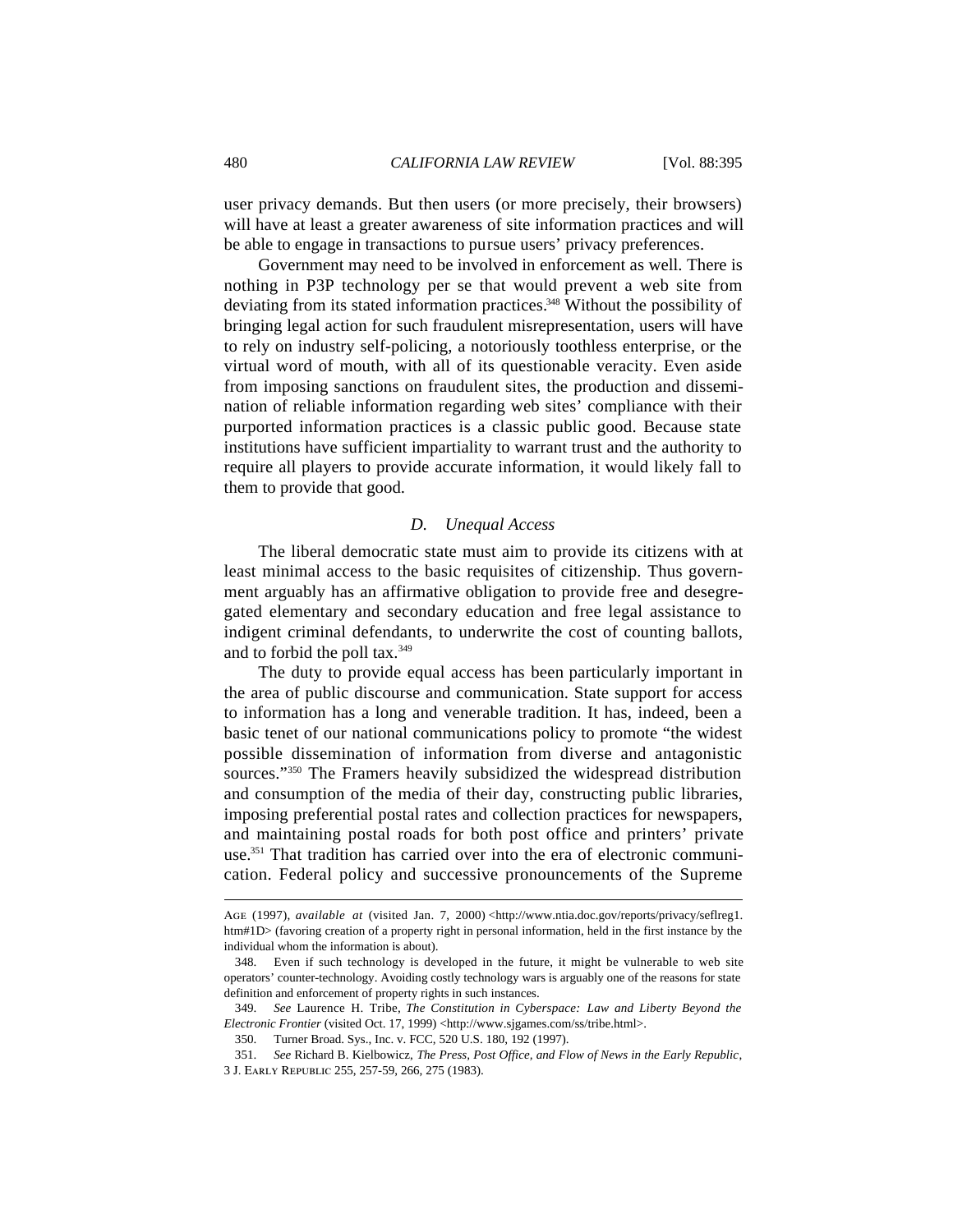Court have emphasized the constitutional import of maintaining over-theair broadcast stations that provide free public access to "a multiplicity of information sources."352

In parallel, universal service has served as a fount of telecommunications policy. Through a system of regulated telecommunications-provider monopoly and subscriber cross-subsidy, the government has sought to spread telecommunications to as many citizens as possible at "just, reasonable, and affordable" rates.<sup>353</sup> The goal of universal service has not abated even in our era of increasing telecommunications competition and deregulation. The Telecommunications Act of 1996 sets forth a complex formula for subsidized access to basic telecommunications services for rural areas and low-income consumers.354

Universal service has traditionally been limited to basic services, primarily telephony.<sup>355</sup> There is a growing sense, however, that as more and more information and discourse move to cyberspace, access to the Internet will become a prerequisite to full participation in democratic society.<sup>356</sup> Although only a beginning, the Telecommunications Act moves in the direction of including Internet access within the broad ambit of universal service policy goals. The Act maintains substantial subsidies for Internet communication.357 It also provides for subsidized access to advanced services for schools, hospitals, and libraries.<sup>358</sup> Furthermore, the Act defines the scope of universal service dynamically: "an evolving

3 5 4 . *See* 47 U.S.C. § 254(h)(1)(A) (Supp. III 1997).

355. For a brief historical account of U.S. universal service policy, see Benjamin M. Compaine & Mitchell J. Weinraub, *Universal Access to Online Services: An Examination of the Issue*, 21 Telecommunications Pol'y 15, 17-19 (1997).

356. See ROBERT H. ANDERSON ET AL., UNIVERSAL ACCESS TO E-MAIL: FEASIBILITY AND Societal Implications (Rand No. MR-650-MF, 1995), *available at* <http://www.rand.org/ publications/MR/MR650.pdf> (maintaining that universal access to email is prerequisite to full participation in democratic society); Campbell, *supra* note 250, at 202-03. *But see* Compaine & Weinraub, *supra* note 355, at 31-33 (advising caution in extending universal service to online communication).

<sup>352.</sup> *Turner Broad.*, 520 U.S. at 226 (Breyer, J., concurring) (quoting Turner Broad. Sys., Inc. v. FCC, 512 U.S. 622, 663 (1994)).

<sup>353.</sup> The requirement of "just, reasonable, and affordable" rates, traditionally a requirement of state public utility regulation, was explicitly incorporated into federal law in the Telecommunications Act of 1996. *See* 47 U.S.C. § 254(b)(1) (Supp. III 1997). For a brief, but helpful discussion of universal service policy, including recent applications, see Noam, *supra* note 250, at 958-63. Universal service is central to the telecommunications policies of other liberal states as well. *See id*. at 958.

<sup>357.</sup> Internet service providers need neither pay access charges nor contribute to the universal service fund. *See* Bickerstaff, *supra* note 6, at 82-83 (noting these and other subsidies); Weinberg, *supra* note 6, at 225-26, 239 (same). In February 1999, however, the Federal Communications Commission ruled that dial-up Internet calls are interstate in nature and not local. *See* Implementation of the Local Competition Provisions in the Telecommunications Act of 1996, 14 F.C.C.R. 3689 (1999). Although the ruling keeps intact existing reciprocal compensation agreements between telephone companies and Internet service providers, it could ultimately result in the imposition of per call fees on Internet service providers, which would likely be passed on to users.

<sup>3 5 8 .</sup> *See* 47 U.S.C. § 254(h) (Supp. III 1997); *see also* Noam, *supra* note 250, at 960-61; Weinberg, *supra* note 6.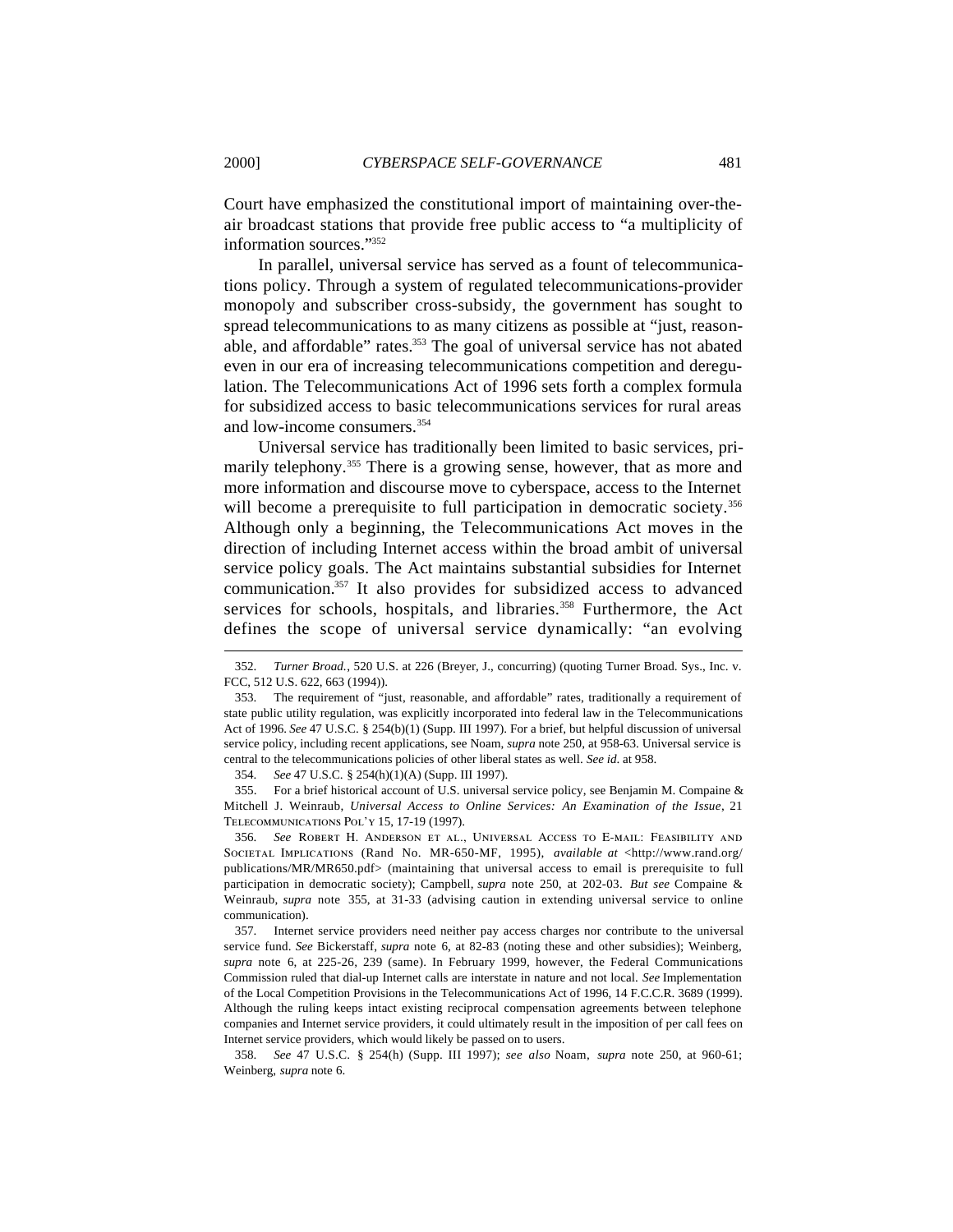level of telecommunications services that the FCC shall establish periodically . . . taking into account advances in telecommunications and information technologies and services."359

In fact, cyberspace seems poised to become the principal arena for public discourse, carrying a wealth of information and opinion and bringing rich opportunities for user interaction. As that happens, netizenship may well become a necessary incident of effective citizenship in the liberal state. The question is what would happen in a regime of cyberspace selfgovernance? A vital part of self-governance is determining who has access to the self-governing community.360 If netizens bore sole responsibility for determining Internet access, and if the federal government were concomitantly to terminate Internet subsidies, to what extent could we expect netizens to bear the burden of subsidizing access to those who otherwise would be left offline?

At bottom, it seems highly unlikely that netizens would bear such costs. Netizens do benefit from a large network of persons with whom they can communicate.<sup>361</sup> Among other benefits, adding subscribers increases the network's positive utility and spreads the high fixed costs of the network among more users, thus bringing down average costs.

Such network benefits do not continue ad infinitum, however. At some point, adding subscribers places burdens on network communication, whether by causing congestion or by increasing infrastructure costs. At such a point, additional subscribers are high-cost users, and the utility of adding still more members to the network correspondingly diminishes. This point arrives much sooner, of course, if existing subscribers must subsidize new ones. In that event, existing subscribers will have a strong incentive either to refuse to subsidize or to exit the network and establish a new one.<sup>362</sup>

Moreover, those dynamics and that gross disparity in access are likely to occur within cyberspace as well as between the online and offline worlds. The development of new technologies enabling unprecedented high-speed transfer of vast amounts digital information will likely lead to

<sup>359. 47</sup> U.S.C. § 254 $(c)(1)$  (Supp. III 1997). The FCC has yet to expand universal service to Internet access for all citizens, but has supported subsidies for Internet access for schools and libraries. *See* Federal-State Joint Bd. on Universal Serv., 12 F.C.C.R. 87, 226 (Nov. 7, 1996).

<sup>360.</sup> As Stephen Holmes aptly puts it: "The core norms of equality before the law and majority rule cannot be put into practice until territorial borders have been firmly established and the question of who is a member of the community has been clearly answered." Holmes, *supra* note 32, at 100; *see also* Ostrom, *supra* note 122, at 91 (concluding that defining resource boundaries and closing access to outsiders is the first, critical step in organizing for collective action).

<sup>361.</sup> My discussion here draws upon Noam, *supra* note 250, at 958-59, and Lemley & McGowan, *supra* note 114, at 560.

<sup>362.</sup> Network benefits may also vary depending on who is being added. "If I decide that I have no interest in communicating with people in East Harlem, then I will conclude that I enjoy no network benefits from their addition." Email from Jonathan Weinberg, Professor of Law, Wayne State University, to author (July 1, 1999).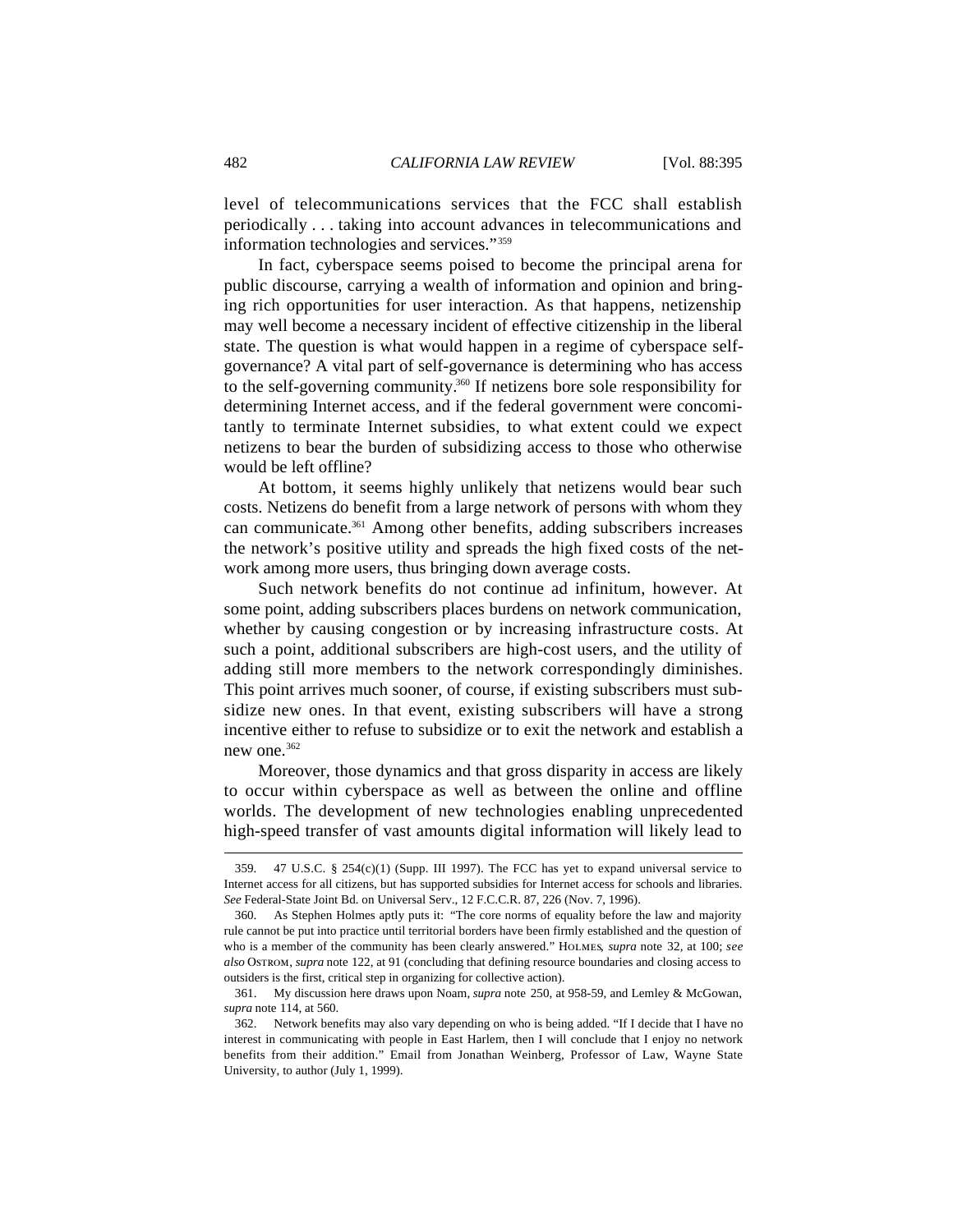what Saskia Sassen has labeled "cyber-segmentation." Even beyond unequal conditions for Internet access, "once in cyberspace users will also encounter an unequal geography of access—in this case to certain features, certain sites, and certain high-speed connections."363 Under such a scenario, those netizens who can afford it and who live in premium telecommunications service areas will have access to high-speed access and high-quality content, including real time video. Others less fortunate will have access only to the Internet more or less as we know it today, except that content providers may increasingly gear their production to the Class A Internet, leaving the Class B Net all the poorer.<sup>364</sup>

In sum, even if we take the cyberian claim for self-governance seriously rather than viewing it as a fairy tale highly dependent on state funding, the claim provides no mechanism for a widespread distribution of citizenship or netizenship incidences. Cyberian democracy would at best be akin to that of the Athenian elite. On distributional grounds alone, it would fall far short of realizing liberal principles.

#### $\overline{V}$

# WHY THE STATE?

I have sought to show that a cyberspace unconstrained by the enforcement of liberal principles might more resemble Hobbes' Leviathan than Lockean civil society. But that raises a further intriguing question. Why must the liberal state be the ultimate enforcer of those principles? Why could not netizens create global meta-institutions within cyberspace to elucidate and enforce liberal norms? Perhaps, cyberians might argue, such cyberconstitutionalism could succeed where cyberpopulism, cybersyndicalism, and cyberanarchism could not.

Three possible objections to a cyberconstitutionalist claim come immediately to mind. First, a territorial liberal state cannot afford to allow an unproven cyberspace constitutional authority to be the guardian for liberalism in cyberspace when online activity so profoundly affects and intermeshes with the offline world. Second, because a cyberspace constitutional authority would likely be plagued by the same flaws that, cyberians insist, pervade territorial liberal states, the cyberian claim would gain little from the creation of such an authority. Third, a cyberconstitutional authority, unable to depend on questionable commitment by those it

<sup>363.</sup> Sassen, *supra* note 201, at 552.

<sup>364.</sup> Such cyber-segmentation is already a fact. It has been reported that 86% of Internet delivery capacity in the United States is concentrated in the 20 largest cities. In urban areas, moreover, high speed Internet service is largely unavailable to low income neighborhoods. *See* David Lieberman*, America's Digital Divide: On the Wrong Side of the Wires*, USA Today, Oct. 11, 1999, at B1; *see also* Bickerstaff, *supra* note 6, at 80 n.474 (citing studies finding that, even by 2002, only 25% of the total U.S. households with an Internet connection will use broadband services).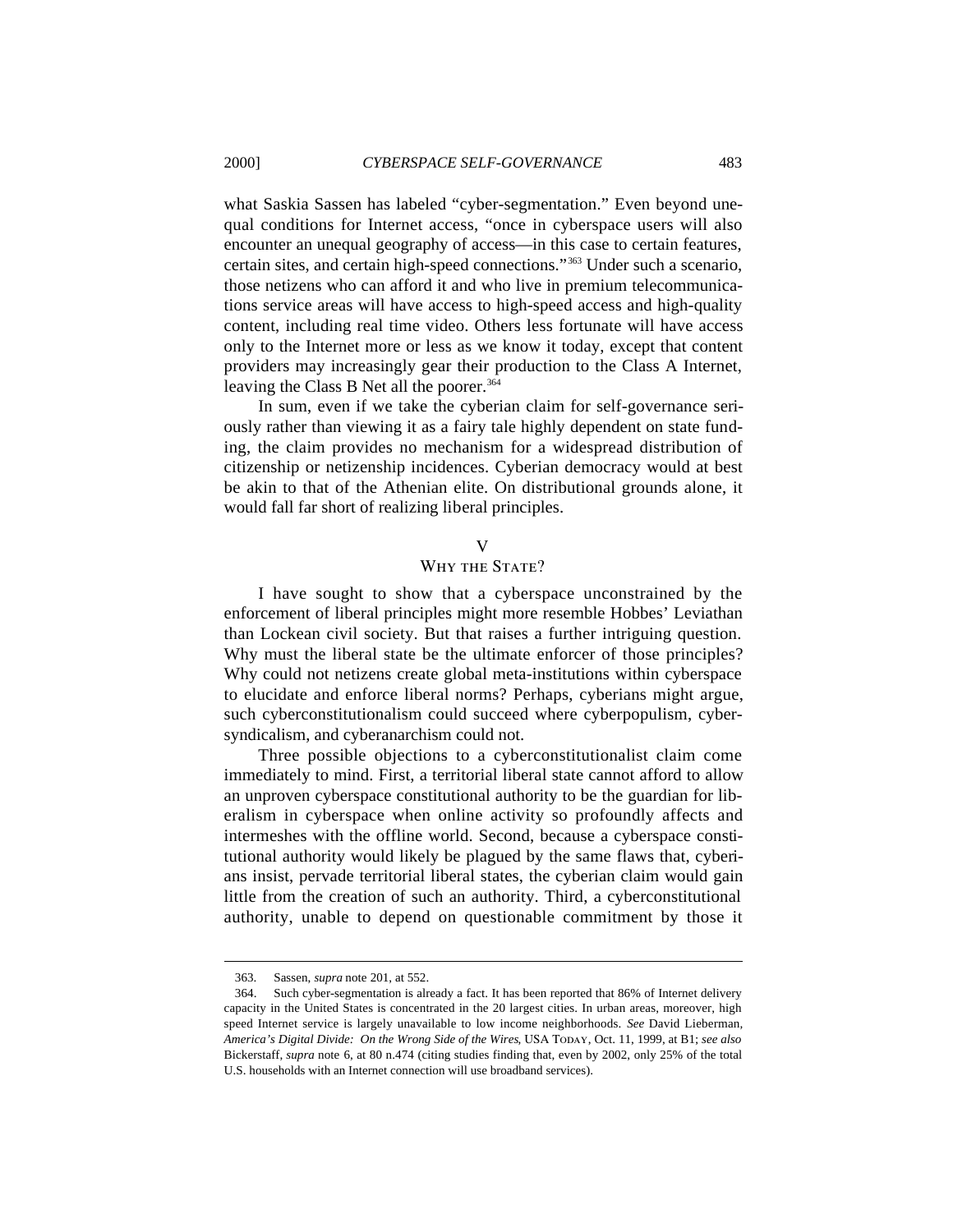governs, would ultimately need to rely on a territorial liberal state to enforce the authority's decrees protecting liberalism.

The first objection arises because cyberspace norms and practice can impose significant externalities on the territorial liberal polity. Status discrimination, distortions in the virtual information arena, poor data privacy protection, and unequal access to cyberspace networks all undermine the rights of citizens in the offline world. Indeed, as the Internet assumes an ever greater role in political, cultural, and economic life, it makes increasingly little sense to distinguish such online illiberal phenomena from their offline counterparts. It is thus incumbent on the liberal state to ensure that liberal citizenship rights receive proper protection in cyberspace.

From the viewpoint of the liberal state, there would be no advantage—and considerable disadvantage—in delegating authority to a cyberconstitutional authority to interpret and enforce liberal meta-norms in cyberspace. The liberal state has existed for over 200 years. It has an established tradition of defining and applying liberal principles. The state's elucidation of those principles thus has considerable power in shaping social understandings and norms.<sup>365</sup> State-centered law—both legislation and constitutional adjudication—carries considerable weight in legitimizing certain beliefs and practices and delegitimizing others.<sup>366</sup>

A cyberauthority, in contrast, would have to start from scratch. It might be able to design mechanisms, including fines and suspension from the Internet, to enforce its constitutional proscriptions. But law enforcement power plays only a limited role in the creation, maintenance, and strengthening of norms. Liberal principles, like other norms embodied in formal rules, can affect behavior only if internalized by the population at large. The nascent cyberauthority would stand at a distinct disadvantage as compared to the state in efforts to facilitate this internalization. Even if netizens, who now comprise persons of widely varying backgrounds, attitudes, and interests, could agree on a constitutional structure, that structure would be highly unstable in the face of the frequent and dramatic change that characterizes the Internet. Law and the institutions of the liberal state can draw upon their long history to give them authority when presented with new challenges. Lacking such history, the cyberauthority could not.<sup>367</sup>

The second objection to the establishment of a cyberspace constitutional authority is that it would likely suffer from the very same deficits that, cyberians maintain, plague the territorial liberal state. The Internet Corporation for Assigned Names and Numbers (ICANN), poised to assume control from the United States government over Internet domain

<sup>365.</sup> See Cass R. SUNSTEIN, THE PARTIAL CONSTITUTION 166-67 (1993).

<sup>366.</sup> See id.

<sup>3 6 7 .</sup> *See* Lemley, *supra* note 19, at 1269-70; Trachtman, *supra* note 19, at 576.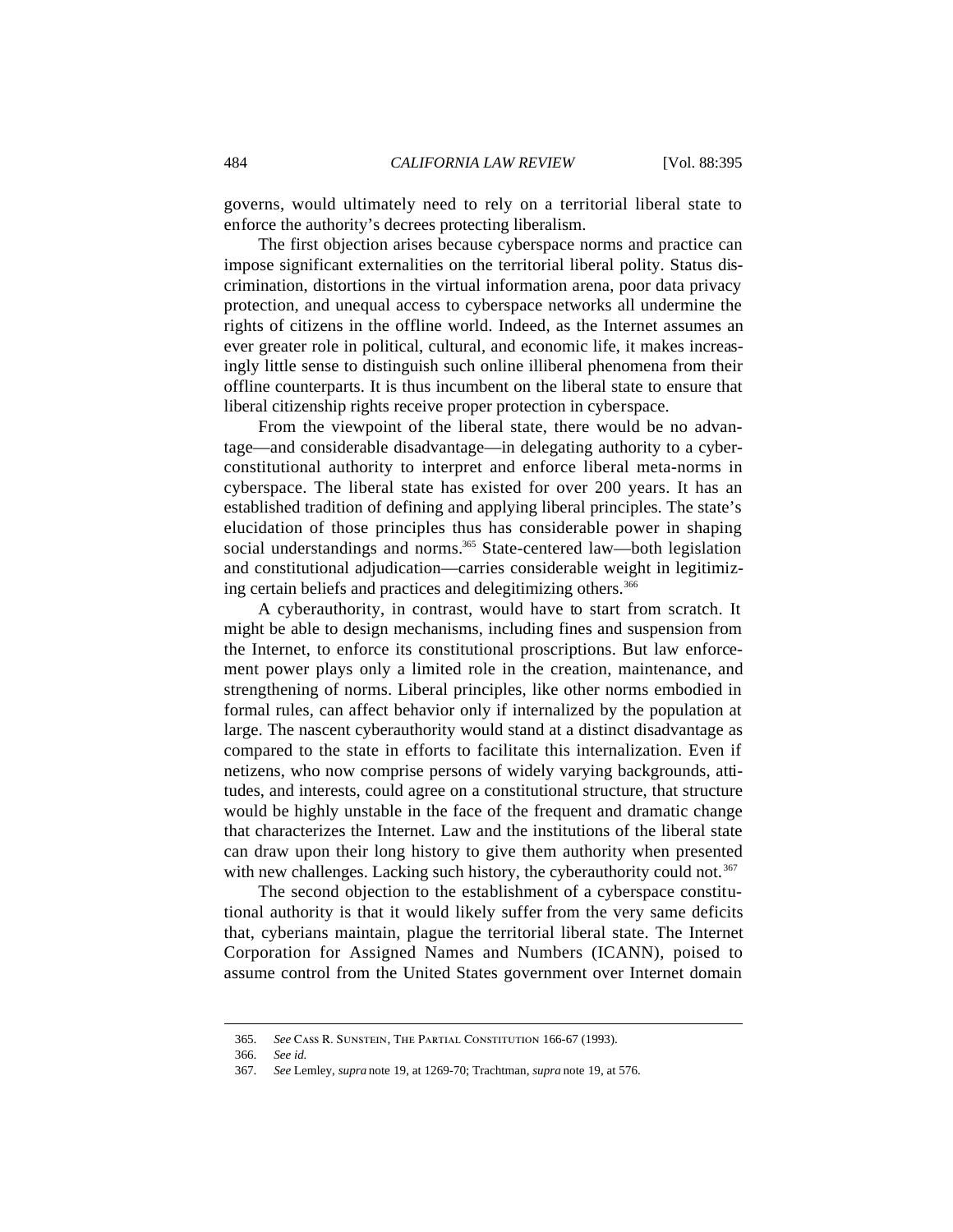name administration, is a case in point.<sup>368</sup> ICANN's future power should not be underestimated. No one can establish a publicly accessible web site without an Internet domain name. Accordingly, if ICANN should decide that domain name registrars may (or must) deny registration unless the applicant forswears certain sorts of expression, meets specified criteria of "good standing," or pays a substantial fee, then those who fail to do so will effectively have no presence on the web.<sup>369</sup>

Not surprisingly, then, in what David Post colorfully describes as "Cyberspace's Constitutional Moment," ICANN has become the focal point of intense debate concerning the representation of various Internet constituencies on the Corporation's Board of Directors and about what sorts of checks and balances will be instituted to assure "just governance."370 In its present configuration, ICANN's bylaws provide for a system of both geographic and interest group representation.<sup>371</sup> There will

<sup>368.</sup> The terms for ICANN's assumption of Internet domain names administration are set forth in a Memorandum of Understanding with the Department of Commerce. *See* Memorandum of Understanding Between the U.S. Department of Commerce and Internet Corporation For Assigned Names and Numbers (1998), *available at* (visited Jan. 11, 2000) <http://www.ntia.doc.gov/ ntiahome/domainname/icann-memorandum.htm> [hereinafter DOC-ICANN MOU].

<sup>369.</sup> ICANN's authority over domain name holders will derive indirectly from a chain of topdown contracts. ICANN will enter into contracts with entities that wish to serve as registries for various top level domain names (such as .com, .net, .rec, and the like). Those contracts will likely specify the terms of those entities' contracts with domain name registrars (firms that offer domain name registration services to users). In turn the registry-registrar contracts will likely specify key terms of registrar-domain name holder contracts.

ICANN's power over domain name registration (and through it, possibly other aspects of Internet activity) ultimately derives from its ability to maintain the obedience of operators of top-level domain name root servers, which sit on top of a pyramid of servers that record and track Internet domain names. (A series of servers, with the root servers at the top, enable Internet users to find and get access to web sites or to send email.) Conceivably root server operators could defect, and Internet users could then turn to a variety of root servers to resolve their Internet address search inquiries. But given network effects, users would ultimately settle on a single set of compatible root servers, and whichever entity controlled those servers would effectively assume ICAAN's power over domain name registration. *See* Jonathan Weinberg, *Internet Governance*, *in* Transnational Cyberspace Law (Makoto Ibusuki ed., forthcoming 2000) (in Japanese), *English translation available at* (visited Sept. 27, 1999) <http://www.law.wayne.edu/weinberg/governance.PDF>.

<sup>3 7 0 .</sup> David G. Post, *Cyberspace's Constitutional Moment*, Am. Law., Nov. 1998, at 117.

<sup>371.</sup> For example, ICANN's Bylaws contain a provision designed to achieve international representation on the corporation's Board of Directors:

In order to ensure broad international representation on the Board: (1) at least one citizen of a country located in each of the geographic regions listed in this Section 6 shall serve as an At Large Director on the Board (other than the Initial Board) at all times and (2) no more than one-half (1/2) of the total number of At Large Directors serving at any given time shall be citizens of countries located in any one Geographic Region.

Bylaws for Internet Corporation for Assigned Names and Numbers, art. V, § 6 (as amended and restated on Oct. 29, 1999), *available at* <http://www.icann.org/general/bylaws.htm> (visited Jan. 7, 2000) [hereinafter ICANN Bylaws]. The Bylaws also call for half of the corporation's Board to be selected by various constituencies. *See* ICANN Bylaws, *supra*, art. V, § 4. Despite this regional and constituency representation, ICANN's Bylaws seems to contemplate a Board of disinterested deliberators, rather than representatives of factions. They require Directors "to act in what they reasonably believe are the best interests of the Corporation and not as representatives of the subordinate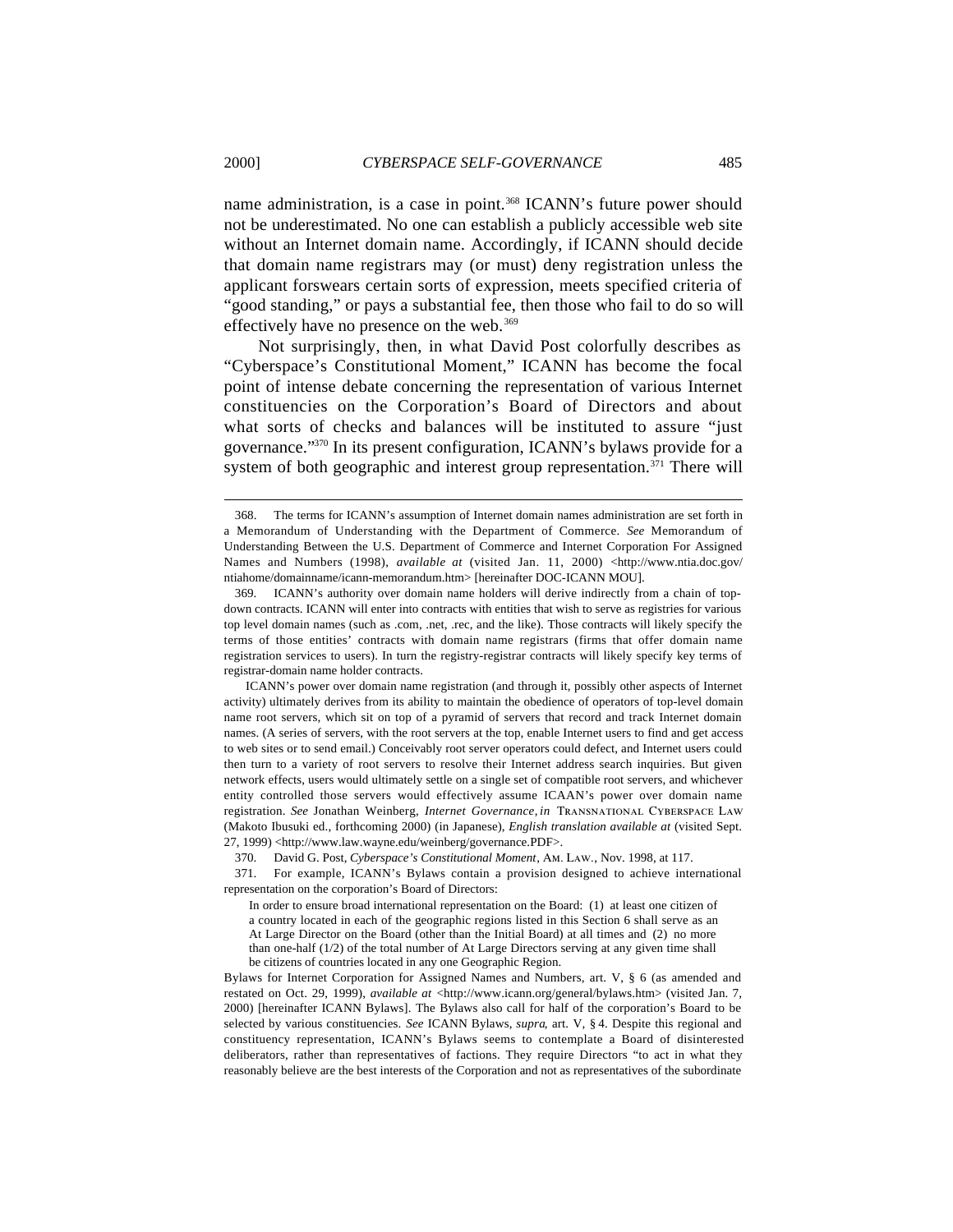also be established an independent third party review panel, authorized to hear claims that the Board of Directors has "violated the Corporation's articles of incorporation or bylaws."372 Among the Bylaws are provisions forbidding the corporation from applying its policies "inequitably" or subjecting any party to "disparate treatment unless justified by substantial and reasonable cause."373 Membership composition and authority has also been a subject of controversy. $374$  As those matters now stand, anyone who meets criteria to be set by the Board may register to vote in elections for the At Large Council,<sup>375</sup> which will in turn select half of the Corporation's eighteen directors.376

In short, ICANN's governing structure, as that of any more comprehensive cyberspace constitutional authority, will likely fall upon the same axes—and same fault lines—as territorial democracy: citizen versus representative, majority versus minority, special interest versus public interest, legislature versus judiciary. Those tensions cannot fully be resolved. Even at its best, therefore, cyberspace constitutional governance will share what cyberians perceive to be the fundamental flaws of its offline counterpart.

The third objection to a cyberspace constitutional authority is that even if such an authority were a desirable end, it is by no means certain that netizens could establish one without the involvement and backing of the liberal state. $377$  A constitutional order is a public good. Such an order is

3 7 6 . *See id*. at art. V, § 4.

entity that selected them, their employers, or any other organizations or constituencies." ICANN Bylaws, *supra*, art. V, § 8.

For an illuminating public choice account of interest group capture of "private legislatures," such as the American Law Institute and Uniform State Laws, see Alan Schwartz & Robert E. Scott, *The Political Economy of Private Legislatures*, 142 U. Pa. L. Rev. 595 (1995).

<sup>372.</sup> ICANN's bylaws provide that the Corporation's "[i]nitial Board shall, following solicitation of input from the Advisory Committee on Independent Review and other interested parties and consideration of all such suggestions, adopt policies and procedures for independent third-party review of Board actions alleged by an affected party to have violated the Corporation's articles of incorporation or bylaws." ICANN Bylaws, *supra* note 371, art. III, § 4(b).

<sup>373.</sup> ICANN Bylaws, *supra* note 371, art. IV, § 1(c).

<sup>3 7 4 .</sup> *See* Jeri Clausing, *Internet Body Feels Democracy's Tug*, N.Y. Times, Aug. 30, 1999, at C1 (reporting contentious debate regarding ICANN's membership structure and interest group representation).

<sup>3 7 5 .</sup> *See* ICANN Bylaws, *supra* note 371, art. II, §§ 1-6. The At Large Council is to consist of 18 representatives, 2 each selected by the residents of each of the 5 specified geographic regions and 8 selected by the members as a whole. *See id*. art. II, § 7.

<sup>377.</sup> ICANN owes its authority to its agreement with the United States government. See DOC-ICANN MOU, *supra* note 368. Moreover, agreements among ICANN, the Department of Commerce, and Network Solutions, Inc. (which acts as the registry for the .com, .net, and .org top level domain names) provide that the Department of Commerce may withdraw its recognition of ICANN by terminating its agreement with ICANN, and that in such event ICANN must assign to the Department any rights that ICANN has in all existing contracts with registries and registrars. *See* ICANN-NSI Registry Agreement ¶ 24 (Nov. 10, 1999), *available at* (visited Jan. 11, 2000) <http://www.icann.org/nsi/nsi-registry-agreement-04nov99.htm#16B>; Amendment 1 to Memorandum of Understanding (MOU) between the Department of Commerce (DOC) and the Internet Corporation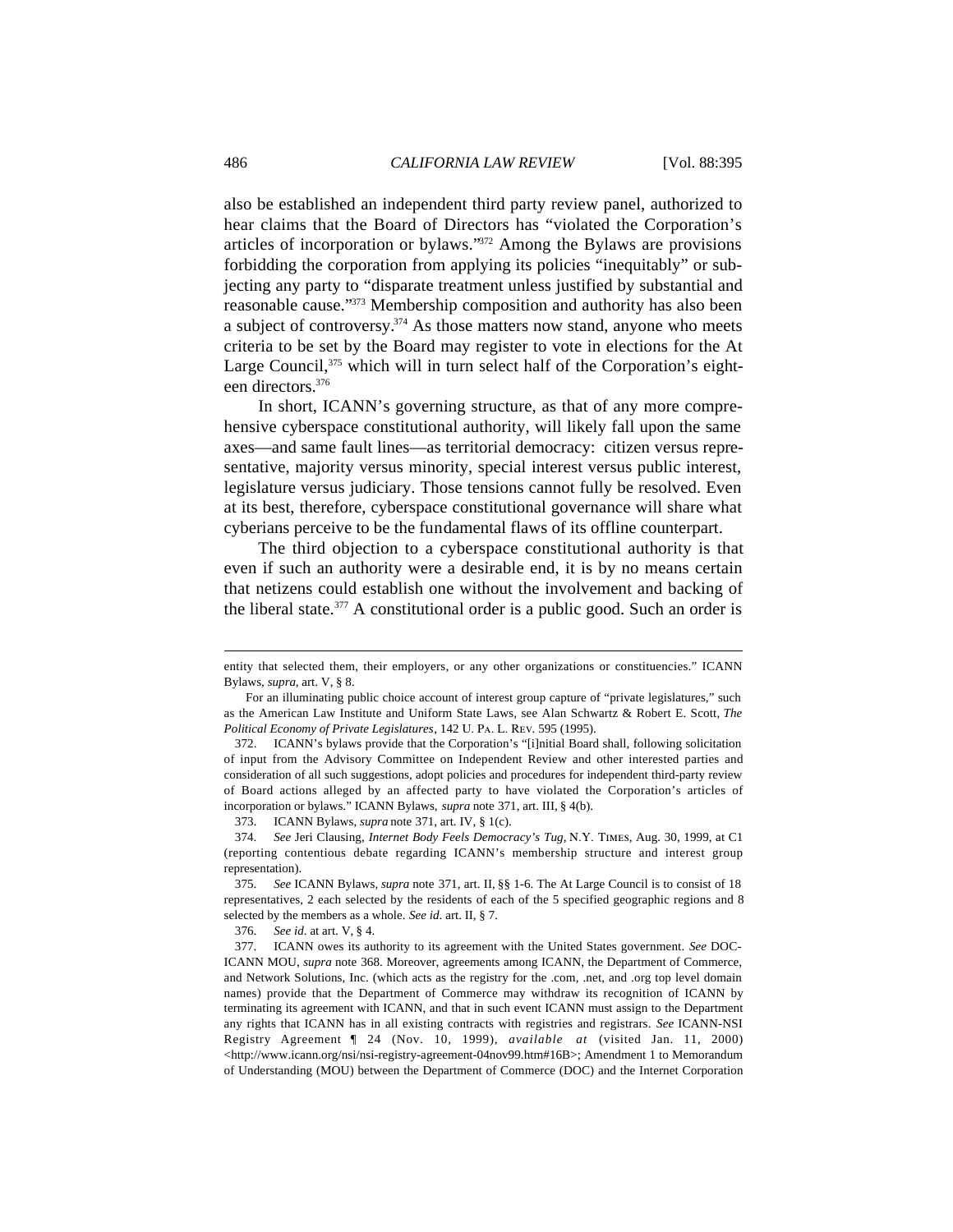neither self-generating nor self-enforcing.378 Its creation requires rational bargaining and some means to bind dissenters and holdouts. Even if initial agreement is achieved, the order's continued existence requires a mechanism to insure a high level of commitment in the face of ever-present incentives to defect. Where enforcement power cannot be supplied externally—in this case by the state—a commitment strategy must come from within.<sup>379</sup>

As Elinor Ostrom has shown, self-governing institutions do sometimes arise even without state enforcement.<sup>380</sup> However, a number of variables that are generally crucial to the establishment and maintenance of such institutions are absent in the case of cyberspace. These include a small number of decision makers, a homogeneity of interests, and a history of personal relationship and mutual trust.<sup>381</sup> In the absence of such qualities, a meta cyberauthority is highly unlikely to emerge or succeed.

Cyberians posit that cyberspace can generate emergent governing institutions. They make much of the fact that the Internet is built on a common technical communication protocol, and that informal emergent institutions such as the Internet Engineering Task Force were able to develop that protocol and "somehow [get] hundreds of millions of individuals across the globe to agree on a common syntax for their electronic conversations."382 But, like other institutions of the early Internet, the Internet Engineering Task Force did consist of a small number of decision makers, with a homogeneity of interests and a personal relationship.<sup>383</sup> And as is evident from the debate regarding ICANN's authority and composite structure, that intimate insider consensus has given way to an interestgroup sectarianism as fractious as any real-world politics.<sup>384</sup>

for Assigned Names and Numbers (ICANN) ¶ 5 (Nov. 10, 1999), *available at* (visited Jan. 11, 2000) <http://www.icann.org/nsi/amend1-jpamou-04nov99.htm>.

<sup>378.</sup> *See* COLEMAN, *supra* note 97, at 266-76 (detailing collection action obstacles to the emergence and maintenance of a political body to enforce pre-market cooperative agreements on basic market rules and entitlements); *see also* Holmes, *supra* note 32, at 100 ("[N]o nation can become liberal unless it is already a nation . . . ."); Brilmayer, *supra* note 64, at 12-16 (arguing that social contract theory necessarily assumes the preexistence of a territorial sovereign); Posner, *supra* note 124, at 137-44 (discussing factors required for group solidarity).

<sup>3 7 9 .</sup> *See* Coleman, *supra* note 97, at 275-76 (summarizing obstacles to such rational cooperation).

<sup>380.</sup> *See generally OSTROM, supra* note 122 (studying the evolution of nonstate institutions for the management of common pool resources).

<sup>381.</sup> *See id.* at 184, 188-90 (concluding that these components of social capital are likely crucial to the emergence and stability of self-governing institutions).

<sup>382.</sup> Post, *supra* note 115, at text following note 26.

<sup>383.</sup> Similarly, when the Internet was relatively small, the domain name roof servers were informally administered by a single person, Jon Postel, who gained the loyalty and respect of the Internet community. *See* Weinberg, *supra* note 369.

<sup>3 8 4 .</sup> *See supra* note 371 and accompanying text; *see also* Clausing*, supra* note 374, at C1 (reporting concerns that ICANN governing bodies contain inadequate representation for individuals and public interest groups).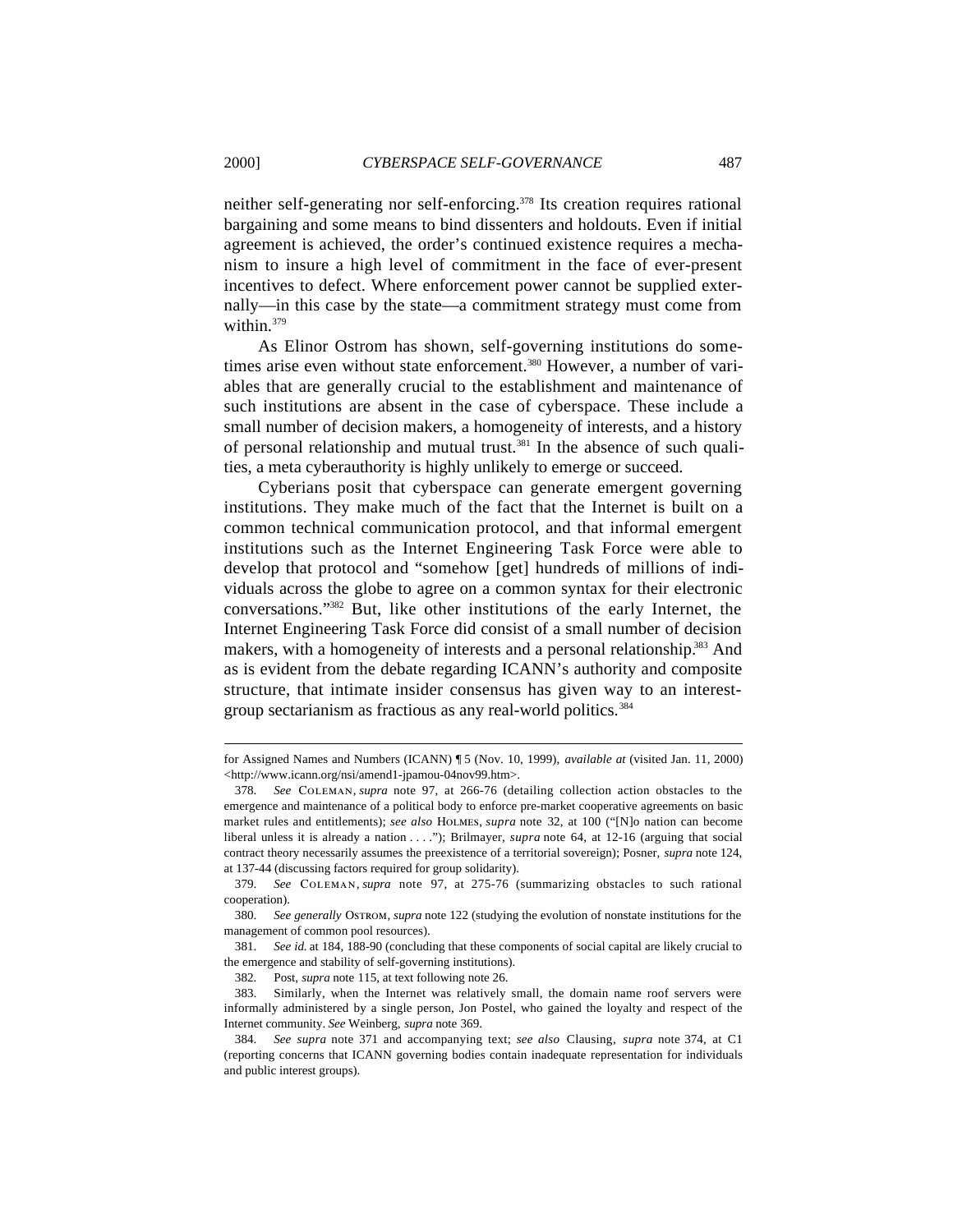Cyberspace does contain one sort of social glue that might substitute for other commitment-enhancing variables found in smaller institutions. That is network benefits.<sup>385</sup> An Internet user wants the technical capability to communicate with everyone else on the Internet. A user, or group of users, who dissents by developing and using a different communications protocol will be unable to communicate with anyone else, and thus will forfeit substantial network benefits. As a result, even someone who fervently believes that she has invented a better protocol is likely to stick with the standard.

But network benefits may well prove insufficient to secure commitment to a complex constitutional regime. For one, the dissenter loses network benefits only upon removal from the network. While dissent from the standard communications protocol automatically removes the dissenter from the network, dissent from other policy would not. Network benefits will thus help to secure commitment only if the cyberauthority is able and willing to invoke the extreme sanction of suspension or expulsion from the principal cyberspace network in order to enforce compliance. In addition, the desire to remain on the network and the costs of establishing a competing network will not necessarily trump all reasons for dissent. The proliferation of filtering systems to block access to vast numbers of sites carrying what the filterer believes is objectionable content is evidence that network benefits may give way, at least in part, before other goals and concerns. It is doubtful, therefore, that network benefits would be sufficient to prevent secession from an overarching cyberauthority, especially over hotly contested political and social issues such as those mediated by political liberalism. A cyberspace constitutional authority, in sum, would ultimately be thrown back upon the liberal state for the enforcement of basic citizenship rights.

Cyberconstitutionalism thus fails on three counts to rescue the cyberian claim for cyberspace self-governance. First, the liberal state would likely be a more effective guarantor of liberal rights, both online and off, than would a new, independent cyberspace authority. Second, cyberconstitutionalism would likely resemble the "top-down" rule and interest group politics of the territorial liberal state, not the "bottom-up" ordering cyberians envision. Third, given insurmountable collective action problems, a cyberauthority is highly unlikely to emerge without the backing of the territorial liberal state.

385. See *supra* text accompanying notes 114, 175.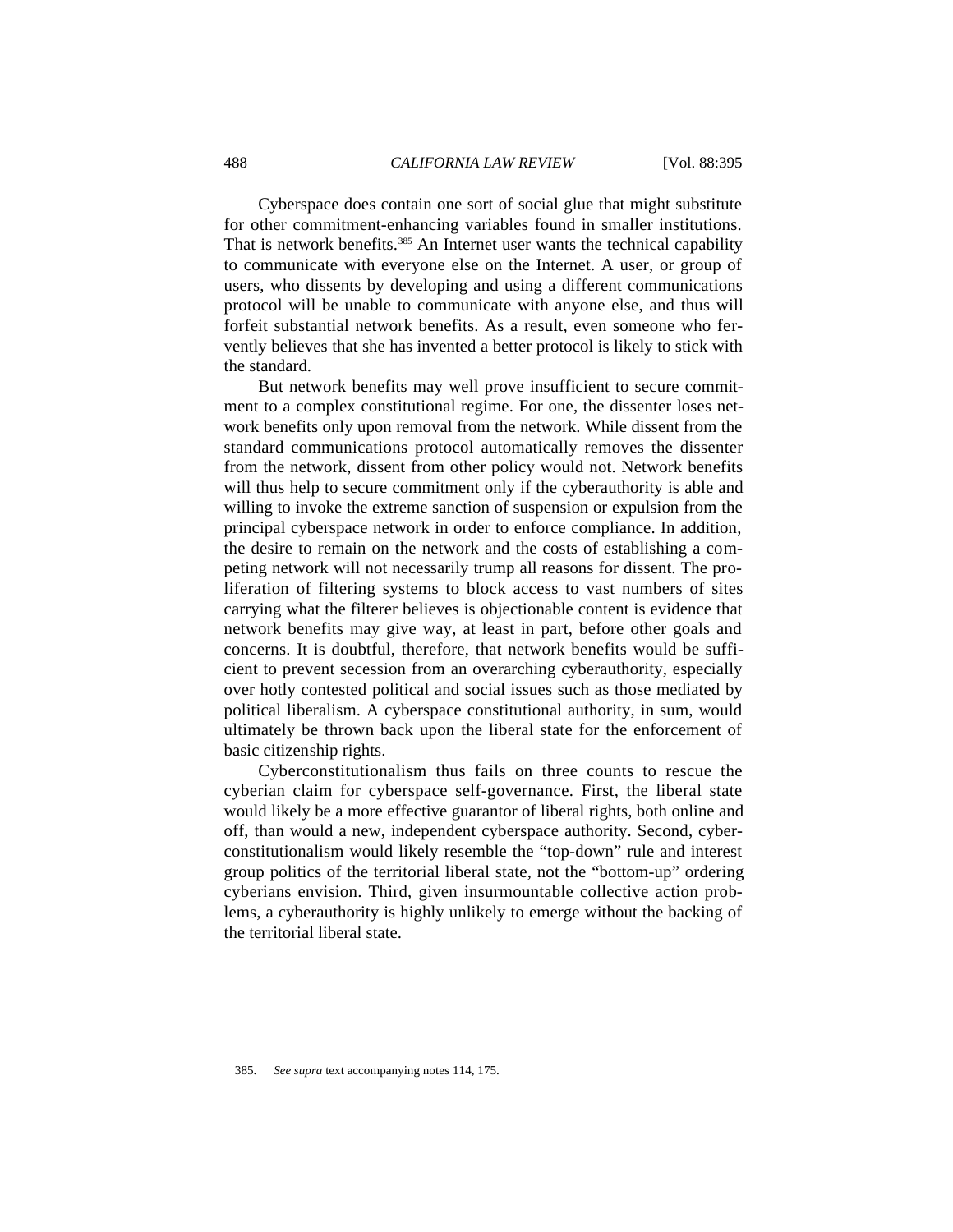#### VI

# The Cyberians' International Claims

I have thus far measured the cyberians' political claims against the benchmark of the territorial liberal democratic state. But the cyberians' argument has an international dimension as well. Cyberians assert what I will call "international claims," which parallel their claims of liberal perfection and community autonomy. In so doing, cyberians rightly emphasize cyberspace's global character, underscoring the transnational nature of both Internet communication and government efforts to regulate cyberspace activity. Cyberspace self-governance, they insist, is not merely a claim for autonomy against the domestic governmental institutions of Internet users' own countries. It is also a claim against foreign governments and international bodies that might seek to interfere with cyberspace activity. Seen in that light, to compare the cyberian vision solely with the domestic institutions of the liberal democratic nation-state, as I have done thus far, misses part of what the cyberian political claim is all about. This Part seeks to fill that gap.

Cyberians assert that cyberspace should be treated as a separate, selfgoverning jurisdiction in the international as well as domestic arena.386 In support of this argument, they present two sorts of claims that draw upon liberal democratic theory. The first is directed against foreign government interference. Cyberians contend that a nation-state's imposition of jurisdiction over Internet users not physically present within the nation-state runs contrary to the principle of government by consent of the governed.<sup>387</sup> The second international claim is directed against the regulation of cyberspace by international organizations, including United Nations agencies and other arbitral and regulatory bodies that spawn from multilateral treaties. Cyberians assert that the liberal and democratic deficit that plagues even nominally liberal democratic domestic governments is exacerbated in international organs, where regulators are even farther removed from those they would regulate.<sup>388</sup>

A careful and complete consideration of the cyberians' international claims would require at least another full article. Here I will present only a very brief account of these claims. Likewise, I will offer only summary, tentative arguments in response, what I hope will be the rudiments of future exploration.

#### *A. Foreign Government Interference*

Consider the following hypothetical scenario:

 <sup>3 8 6 .</sup> *See, e.g.*, Johnson & Post, *Law and Borders*, *supra* note 2, at 1378-80.

<sup>3 8 7 .</sup> *See generally* Johnson & Post, *Law and Borders*, *supra* note 2; Post, *supra* note 20.

<sup>3 8 8 .</sup> *See* Johnson & Post, *supra* note 28, at 70-73.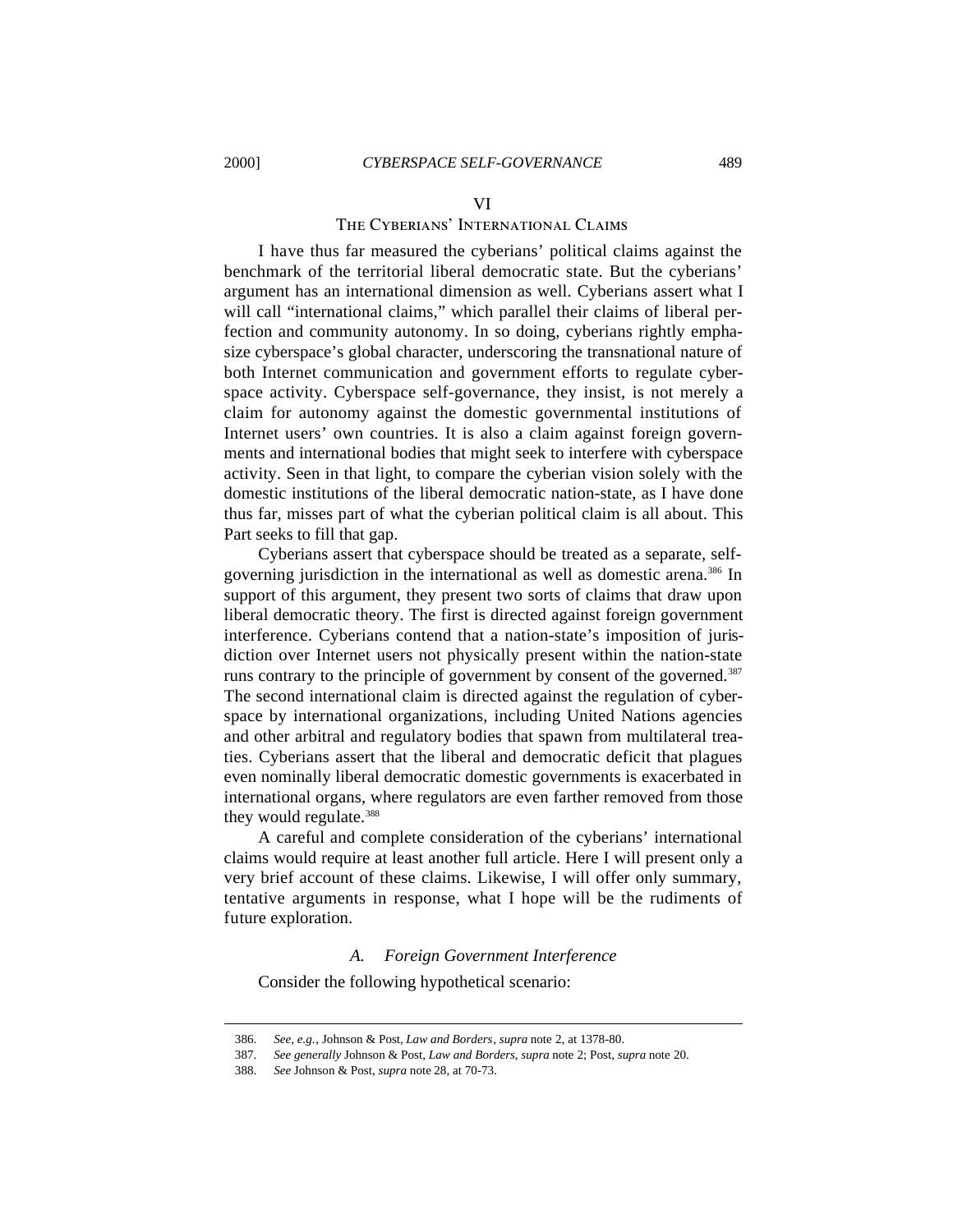*Neo-Nazis living in Texas set up a web site on a server in their home state. The web site contains the content you might expect: racist and anti-Semitic diatribes, tributes to Hitler, and photos of Nazi memorabilia. The site professes to be open only to white Aryans, and prospective visitors are presented with a dialogue box requiring them to swear that they meet that requirement before being admitted to the site. Aside from that purported restriction, the site is accessible to any Internet user anywhere in the world, including Germany.*

*Neo-Nazi speech of the type appearing on the web site is a crime under German law, as in many Western democracies.*<sup>389</sup> *A German prosecutor brings an indictment against the Texas neo-Nazis.*<sup>390</sup> *He contends that, because the site is accessible to those physically present in Germany, the site operators have violated German law forbidding neo-Nazi speech and fall within the jurisdiction of Germany's criminal courts.*<sup>391</sup>

Cyberians would argue that prosecuting foreign web site operators for violation of domestic law violates the liberal democratic principle of government by consent of the governed. In their view, Germany could not legitimately assert its criminal laws over the Texas neo-Nazis because the Texans have neither played any role in the laws' formulation nor consented to be bound by them. For cyberians, moreover, the example of the Texans illustrates why cyberspace should be treated as a separate, self-governing

<sup>389.</sup> Germany's Basic Law and criminal code provide German courts broad discretion to restrict neo-Nazi propaganda. *See* Eric Stein, *History Against Free Speech: The New German Law Against the "Auschwitz"—and Other—"Lies,"* 85 Mich. L. Rev. 277, 286-322 (1986) (providing a translation and analysis of relevant parts of the German criminal code); David E. Weiss*, Striking a Difficult Balance: Combatting the Threat of Neo-Nazism in Germany While Preserving Individual Liberties,* 27 Vand. J. Transnat'l L. 899, 928 (1994). Germany's Information and Communication Services Act, enacted in 1997, extends Germany's longstanding prohibition of neo-Nazi propaganda to Internet speech, providing that, in certain instances, Internet service providers can be held criminally liable for the dissemination of neo-Nazi speech on their networks. Informations-und Kommunikationsdienste-Gesetz, available in English translation at *Federal Act Establishing the General Conditions for Information and Communication Services: Information and Communication Services Act* (visited Jan. 7, 2000) <http://www.iid.de/rahmen/iukdge.html>. The Act is discussed in Kim L. Rappaport, Note, *In the Wake of* Reno v. ACLU*: The Continued Struggle in Western Constitutional Democracies with Internet Censorship and Freedom of Speech Online*, 13 Am. U. Int'l L. R. 765, 792-95 (1998). Germany is far from alone in its efforts to proscribe neo-Nazi activity. *See* Kathleen E. Mahoney, *Hate* Speech: Affirmation or Contradiction of Freedom of Expression, 1996 U. ILL. L. REV. 789, 803 (1996) (noting that Austria, Belgium, Hungary, Italy, the Netherlands, Romania, Russia, and Switzerland have enacted laws to restrict hate propaganda).

<sup>390.</sup> On a number of occasions, German prosecutors have investigated Internet service providers because providers' German subscribers could access foreign neo-Nazi sites on the World Wide Web. *See* John F. McGuire, Note, *When Speech Is Heard Around the World: Internet Content Regulation in the United States and Germany*, 74 N.Y.U. L. Rev. 750, 770 (1999).

<sup>391.</sup> This is merely a hypothetical. I am not aware of any case in which German authorities have sought to prosecute a foreign web site operator (as opposed to an Internet service provider) for violation of German law forbidding neo-Nazi speech, and I do not know whether German law could reasonably be construed to apply to a foreign web site operator.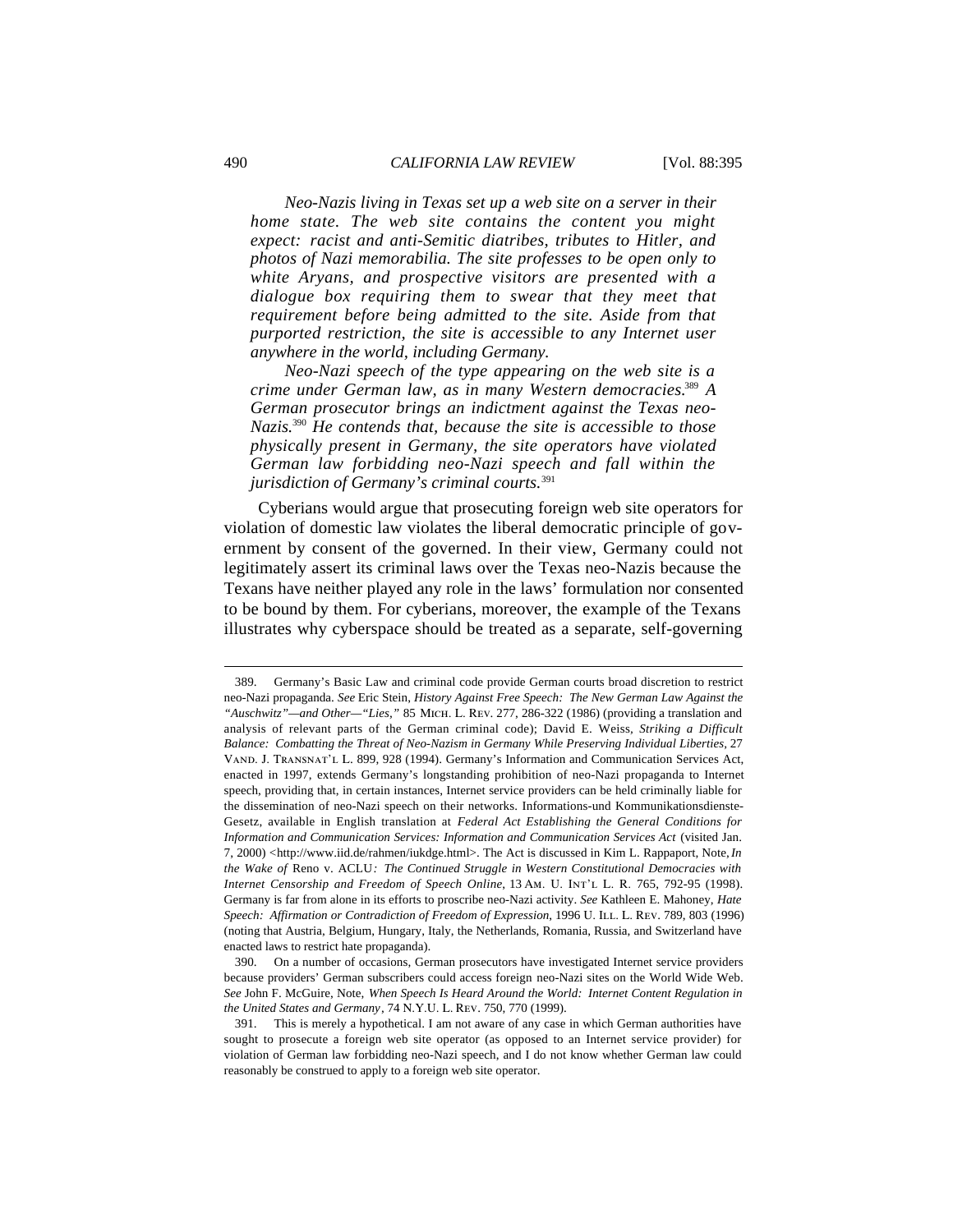jurisdiction. Given web sites' global accessibility, numerous web site operators regularly run afoul of foreign laws of which the operator is wholly unaware, enacted by a country that the operator has never visited.<sup>392</sup>

The cyberian argument comprises two basic propositions. The first is that Germany cannot properly legislate or otherwise prescribe law that applies to the Texans when the Texans have had no role in the law's formulation.393 The second is that Germany cannot legitimately subject the Texans to the jurisdiction of a German court absent their physical presence in that country.394 Both propositions are fundamentally incorrect as a matter of positive international law.395 But the cyberian claim is not that Germany's actions violate international law. They argue rather that Germany's attempt to prescribe and adjudicate its law contravenes liberal democratic principles. It is to that theoretical point which I will now turn.

The cyberians' first proposition relates to a state's authority to enact laws applicable to conduct outside the state's territory. Cyberians challenge the legitimacy of state legislation affecting nonresident foreign nationals who have had no part in that country's political process. Such legislation, cyberians maintain, runs contrary to the principle of "government by the consent of the governed." As David Johnson and David Post contend, the consent principle "implies that those subject to a set of laws must have a role in their formulation."396 However, Internet users generally have no right to vote or otherwise participate in the democratic process in countries in which they neither reside nor hold citizenship. Accordingly, as in our scenario concerning the Texas neo-Nazis, foreign law—even law enacted

 <sup>3 9 2 .</sup> *See* Johnson & Post, *Law and Borders*, *supra* note 2, at 1379-80.

<sup>393.</sup> For a definition of a state's jurisdiction to prescribe law, see RESTATEMENT (THIRD) OF FOREIGN RELATIONS LAW OF THE UNITED STATES § 401(a) (1987) [hereinafter RESTATEMENT (THIRD) of Foreign Relations].

<sup>394.</sup> *See id.* § 401(b) (defining jurisdiction to adjudicate).

<sup>3 9 5 .</sup> *See* Goldsmith, *supra* note 19, at 1240-44. Under international law, Germany has a right to prohibit the Texans' speech if the Texans can be said to have communicated their speech within German territory or, possibly, even if the Texans' speech is deemed to occur entirely in Texas but nevertheless has substantial effect within Germany. *See* 1 Sir Robert Jennings & Sir Arthur WATTS, OPPENHEIM'S INTERNATIONAL LAW 460, 472-76 (9th ed. 1992) (stating that customary international law allows a state to assert jurisdiction over offenses having their culmination in the state even if not begun there and, more controversially, over conduct taking place abroad that has substantial effects within the state); *see also* RESTATEMENT (THIRD) OF FOREIGN RELATIONS, *supra* note 393, § 402(1)(c) (concluding that unless "unreasonable," a state has jurisdiction to prescribe law with respect to "conduct outside its territory that has or is intended to have substantial effect within its territory"). Under international law, Germany's right to subject the Texans to the jurisdiction of its courts is essentially coterminous with its right to prescribe law. *See* Ian Brownlie, Principles of Public International Law 313 (5th ed. 1998) (footnote omitted) (concluding that there is "no essential distinction between the legal bases for and limits upon" legislative and personal jurisdiction).

 <sup>3 9 6 .</sup> Johnson & Post, *Law and Borders*, *supra* note 2, at 1370; *see also* Post, *supra* note 20, at 542 ("However difficult it may be to argue that individuals or groups have consented to the application of a territorial state's exercise of power over them, it is far more difficult to make that argument in the context of the exercise of state *power against those who have no part in constituting the state's authority*.").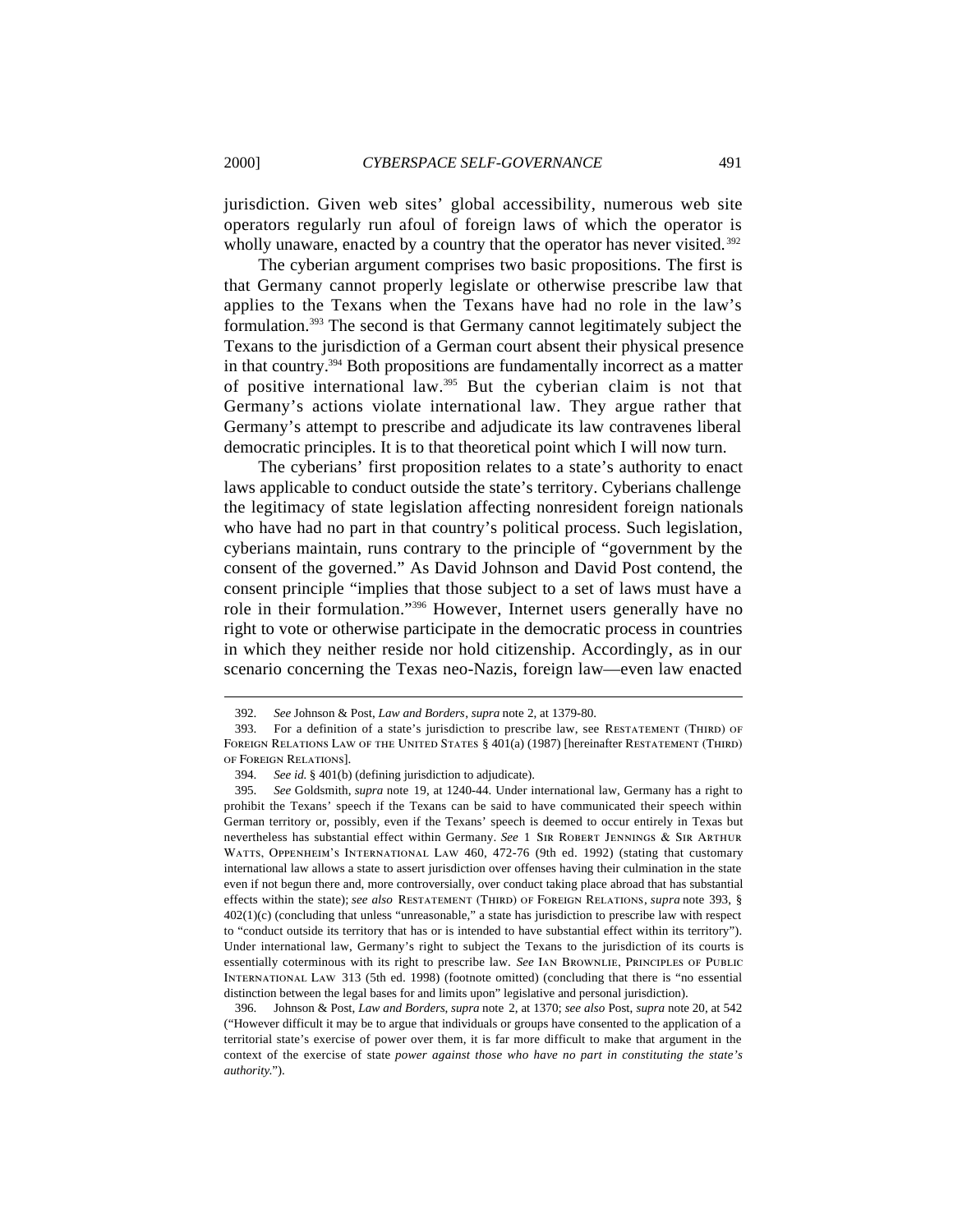through local democratic process and otherwise comporting with liberal principles<sup>397</sup>—does not in any way reflect such Internet users' consent.<sup>398</sup>

 The problem with this argument is that the Internet users' consent makes up only one side of the liberal democracy equation. Germany's exercise of legislative authority with respect to the Texans exemplifies a common irreconcilable conflict between realizing the democratic will of one country's citizens and imposing law on nonresident foreigners without their consent. The Texas web site, although physically located outside Germany, serves to disseminate neo-Nazi speech within Germany. At the same time, Germany's citizens, we may assume, have democratically chosen to prohibit the dissemination of neo-Nazi speech in their country. Indeed, German law combating neo-Nazism lies at the heart of Germany's postwar constitutionalism, born out of the trauma of that country's totalitarian past and designed to forge a "militant democracy," a liberal state capable of resisting those who would attack the constitutional order and foment ethnic hatred.399

 Consequently, to deny Germans the possibility of applying their law to the web site operators would frustrate their fundamental expression of democratic self-rule. To be certain, Germany's effort to further its political ethos in the face of foreigners' Internet speech has spillover effects far beyond Germany's borders. But in our increasingly interconnected world (offline as well as online), many local ordinances have spillover effects in other countries. 400 To focus only on whether foreign residents have consented to those effects is to ignore the legislating country side of the liberal democracy equation. When, as in this case, foreign resident conduct has substantial effect within the legislating country and runs strongly against that country's fundamental public policy, the prescriptive outcome of the

<sup>397.</sup> Equating liberalism with the Internet slogan, "information wants to be free," cyberians might assert that any state-imposed constraint on speech, including the German prohibition of neo-Nazi expression, necessarily contravenes liberal principles. *See* John Perry Barlow, *The Framework for Economy of Ideas: Rethinking Patents and Copyrights in the Digital Age, WIRED, Mar. 1994, at 83, 89* (crediting "information wants to be free" slogan to Stewart Brand); Barlow, *supra* note 1 (declaring that in cyberspace "all the sentiments and expressions of humanity, from the debasing to the angelic, are parts of a seamless whole, the global conversation of bits") While such an insistence on the primacy of free speech may be a tenable position, it does not comport with international understandings of liberal rights, at least as codified in human rights treaties. For example, the International Covenant on Civil and Political Rights, to which 144 countries are party, provides that "[a]ny advocacy of national, racial or religious hatred that constitutes incitement to discrimination, hostility or violence shall be prohibited by law." International Covenant on Civil and Political Rights, Dec. 19, 1966, 6 I.L.M. 368. For information regarding countries' signing, ratification, and accession to the treaty, see United Nations Treaty Collection, International Covenant on Civil and Political Rights (visited Jan. 4, 2000) <http://www.un.org/Depts/Treaty/final/ts2/newfiles/part\_boo/iv\_boo/iv\_4.html>.

 <sup>3 9 8 .</sup> *See* Johnson & Post, *Law and Borders*, *supra* note 2, at 1370, 1375-76.

<sup>399.</sup> See Friedrich Kübler, *How Much Freedom for Racist Speech?: Transnational Aspects of a Conflict of Human Rights*, 27 Hofstra L. Rev. 335, 336-37 (1998); Stein, *supra* note 389, at 278-79.

<sup>400.</sup> *See* Goldsmith, *supra* note 19, at 1240-42 (arguing that asserting prescriptive jurisdiction over cyberspace activity falls well within accepted principles of international law).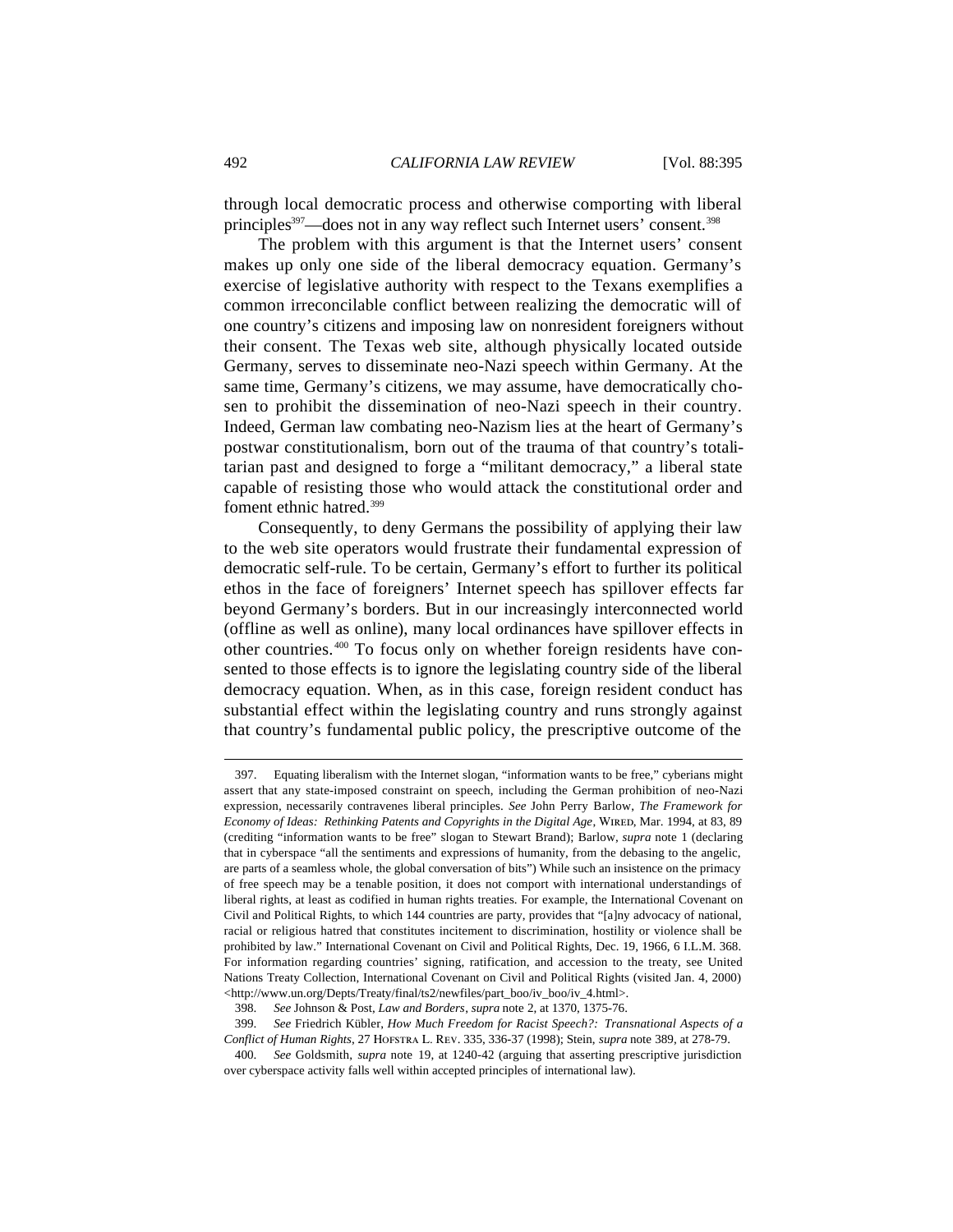legislating country's democratic process should prevail. Accordingly, even though the Texas neo-Nazis have played no part in formulating Germany's law, its extraterritorial application still comports with liberal principles.<sup>401</sup>

The cyberians' second proposition questions a state's adjudicatory authority. It asserts that a state may not legitimately subject to its judicial process foreign nationals not physically present in that country's territory. Cyberians would contend in this regard that in addition to having no role in the formulation of the German prohibition, the Texas neo-Nazis have not consented to be bound by it. Johnson and Post concede that a person who physically enters a country's territory is generally deemed to consent to be bound by that country's laws.<sup>402</sup> But, they argue, cyberspace is different, and the difference derives from notice. Physical boundaries generally have "signposts that provide warning that we will be required, after crossing, to abide by different rules."403 Cyberspace, on the other hand, lacks such signposts. "The Net enables transactions between people who do not know, and in many cases cannot know, each other's physical location."404 The Texas neo-Nazis, in sum, might well not know or have any reason to know that people are visiting their site while sitting in front of computers in Germany. And even if they do know, the nature of Internet communication is such that information is available simultaneously everywhere, and thus not cannot really be said to exist in any particular physical location.<sup>405</sup>

 The cyberians' second proposition is vulnerable on a number of counts. For one, as Jack Goldsmith and others have pointed out, cyberspace's global reach means that web site operators should reasonably

<sup>401.</sup> A hypothetical consent argument might support Germany's extraterritorial legislative authority argument as well. Customary international law generally permits a nation to extend its law to extraterritorial activity with substantial domestic effects. *See* Goldsmith, *supra* note 19, at 1208. The United States, acting through its various government officials, follows customary international law regarding a nation's extraterritorial legislative (or "prescriptive") authority. *See* RESTATEMENT (THIRD) of Foreign Relations, *supra* note 393, § 402(1)(c). Accordingly, one could plausibly argue that the Texas neo-Nazis have indirectly, through their elected representatives (as well as non-elected officials appointed by those representatives), "consented" to Germany's legislative authority.

 <sup>4 0 2 .</sup> *See* Johnson & Post, *Law and Borders*, *supra* note 2, at 1370. The accepted understanding of transient jurisdiction comports with that of John Locke, who posited that by walking upon a country's highways a person tacitly accepts an obligation to obey that country's government. *See* John Locke, The Second Treatise of Government, §§ 119-21. Like others, Johnson and Post question the legitimacy of basing consent on mere physical presence, emphasizing that such consent has "a strong fictional element." Johnson & Post, *Law and Borders*, *supra* note 2, at 1398; *see also* Brilmayer, *supra* note 64, at 5 ("State reliance on consent inferred from someone merely remaining in the state is particularly unrealistic. An individual's unwillingness to incur the extraordinary costs of leaving his or her birthplace should not be treated as a consensual undertaking to obey state authority.").

<sup>403.</sup> Johnson & Post, *Law and Borders*, *supra* note 2, at 1370.

<sup>404.</sup> *Id.* at 1371.

<sup>405.</sup> *See id.* at 1375.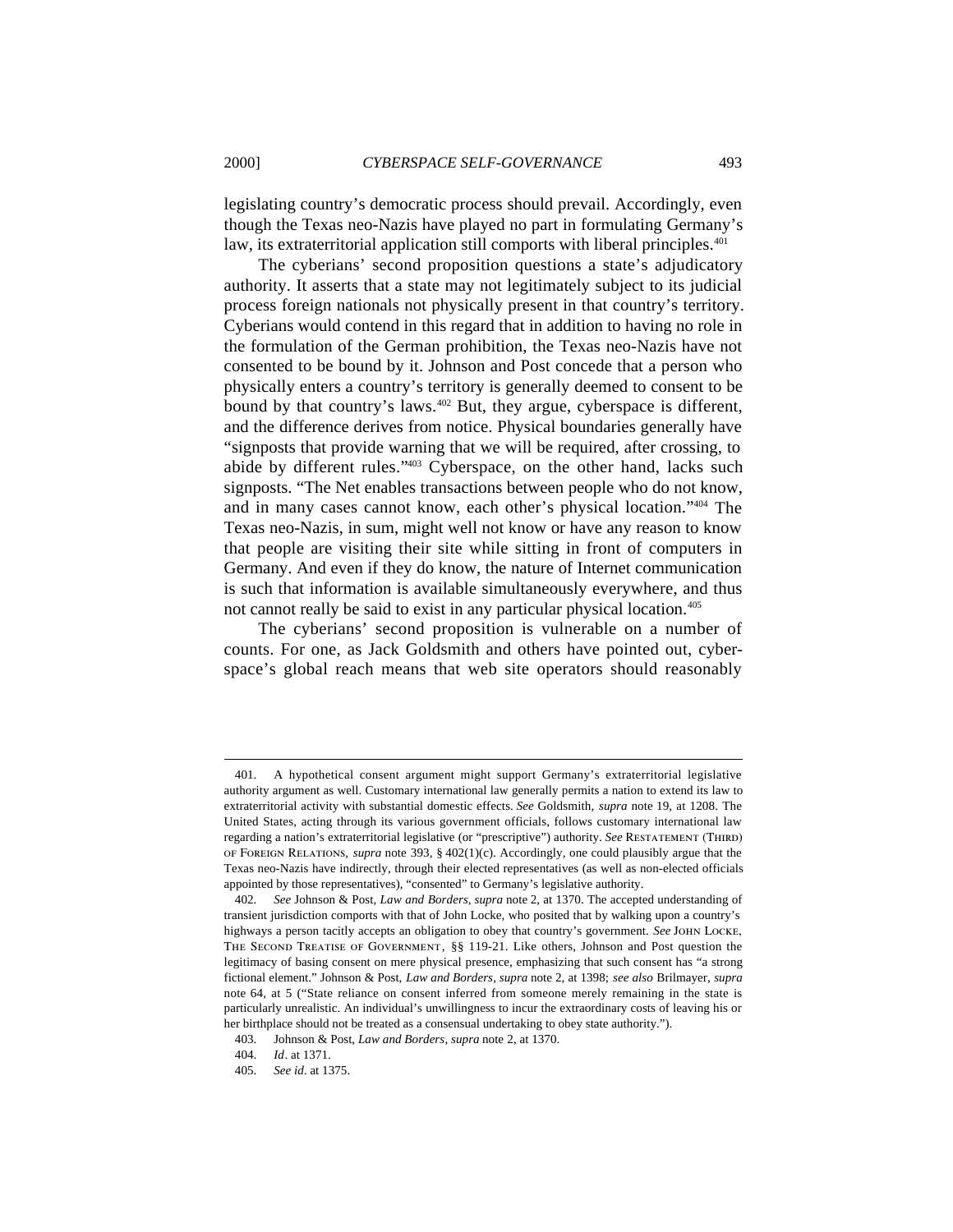foresee the territorial ramifications of their activity.406 To use Professor Goldsmith's example:

A manufacturer that pollutes in one state is not immune from the antipollution laws of other states where the pollution causes harm just because it cannot predict which way the wind blows. Similarly, a cyberspace content provider cannot necessarily claim ignorance about the geographical flow of information as a defense to the application of the law of the place where the information appears. $407$ 

 Nor, as Professor Goldsmith also discusses, would the Texas web site operators necessarily face a Hobson's choice of either complying with Germany's law or withdrawing from the web altogether.<sup>408</sup> By employing filtering technology, they could block access to those with German Internet addresses (although Germans who sought access through anonymous remailers could probably sidestep such controls),<sup>409</sup> or they could simply condition access on telephonic or facsimile proof of geographic location.<sup>410</sup> In addition, the Texas neo-Nazis could effectively avoid Germany's efforts to enforce its law by keeping themselves and their assets out of German territory.411 In sum, Germany's application and enforcement of its law against the Texas web site operators would appear to comport with liberal principles, just as they would accord with international law and practice regarding extraterritorial jurisdiction.412

 Yet underlying the cyberians' international claims is a more profound attack on Germany's efforts to prescribe, adjudicate, and enforce its law. To one degree or another, cyberians call into question not only the extraterritorial reach of Germany's law, but also the fundamental sovereign authority of Germany and other nation-states. They see in cyberspace a challenge to the nation-state's liberal credentials and continued efficacy. For cyberians, cyberspace is a realm in which individuals actually consent to the rules that govern them because they can always leave rule regimes they find repugnant. In contrast, citizens' consent to nation-state law "has a strong fictional element" because no one chooses where to be born and most can ill-afford to move to another country.<sup>413</sup> True consensual

 <sup>4 0 6 .</sup> *See* Goldsmith, *supra* note 19, at 1243-44; *see also* Jane C. Ginsburg, *Copyright Without Borders? Choice of Forum and Choice of Law for Copyright Infringement in Cyberspace, 15 CARDOZO* Arts & Ent. L.J. 153, 160 (1997) (discussing reasonable foreseeability in context of claims for copyright infringement).

<sup>407.</sup> Goldsmith, *supra* note 19, at 1244.

<sup>408.</sup> *See id.* at 1226-30, 1244.

<sup>409.</sup> *See* W. John MacMullen, *Anonymity, Privacy, and Security, in* INTERNET ISSUES AND Applications, 1997-1998, at 67, 75-79 (Bert J. Dempsey & Paul Jones eds., 1998) (describing remailing technology).

<sup>410.</sup> *See* Goldsmith, *supra* note 19, at 1226-30, 1244.

 <sup>4 1 1 .</sup> *See id.* at 1219-21.

<sup>412.</sup> For a cogent argument that extraterritorial jurisdiction as applied to cyberspace activity comports, at least in principle, with international law and practice, see *id*. at 1239-44.

<sup>413.</sup> Johnson & Post, *Law and Borders*, *supra* note 2, at 1398-99.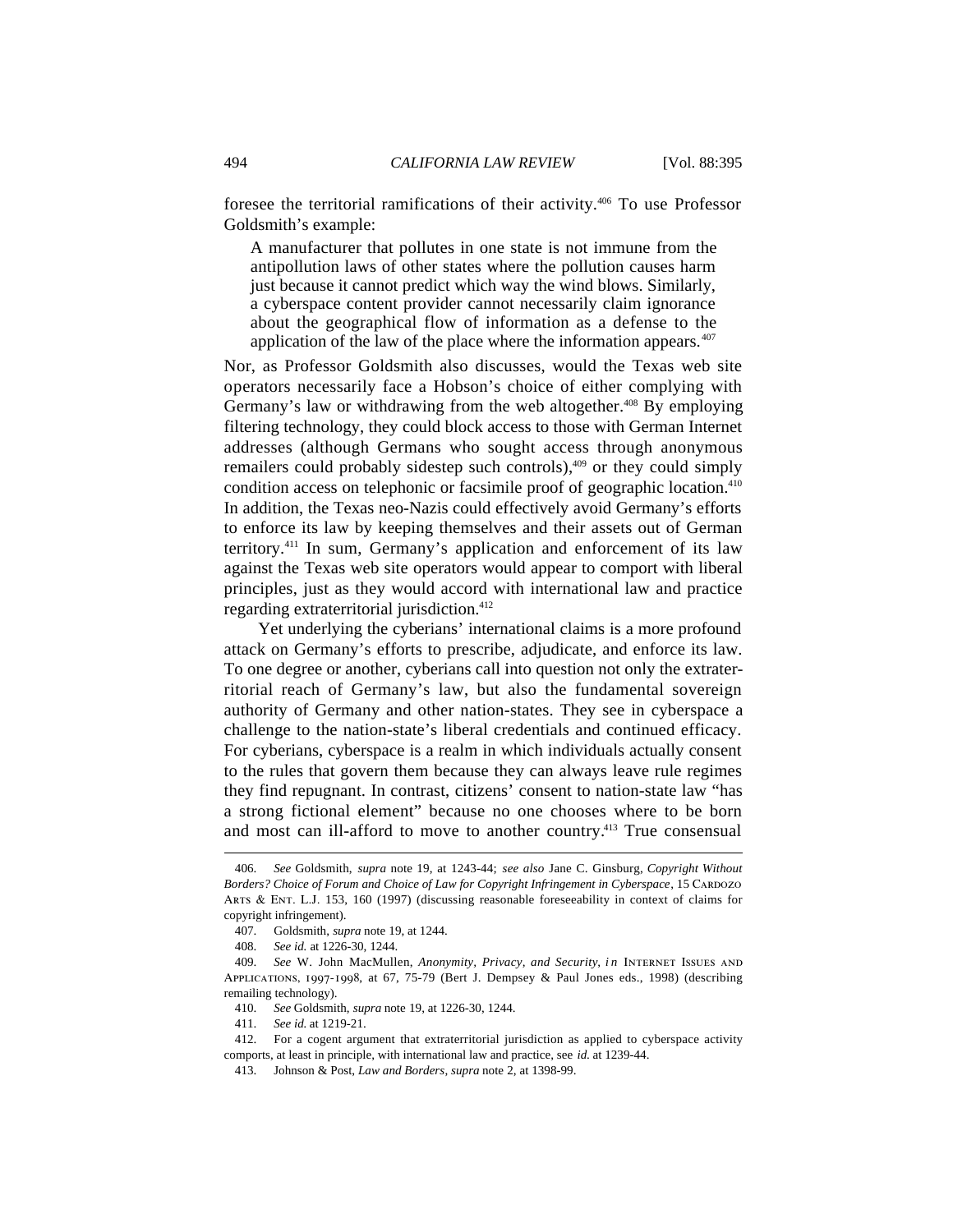self-government can thus best be realized by sharply reducing the province of nation-state law, by dispersing sovereignty among a "multiplicity of communities and political bodies," of which cyberspace networks and fora will play a central part.<sup>414</sup>

This is not the place to commence a discussion of the future of the nation-state in an age of global communication and increasing economic interdependence. As numerous commentators have argued,<sup>415</sup> however, I will contend that, at least for the foreseeable future, a global regime of semi-autonomous liberal nation-states represents the best means for fostering liberal rights and institutions. People live fundamentally in a territorially-based social and political culture. Cyberians may anticipate "the gradual displacement of the so-called natural world by the digitized fabricated creations of humans."416 But such virtual world hegemony, together with its related notion of a transcendent cyberspace culture, "seems dangerously naïve in the face of people's frequent, intense attachment to their locality as the appropriate forum for self-assertion and democratic association."417 Concomitantly, territorial nation-states remain essential guarantors of security, productive economic arrangements, health services, and other safety nets upon which a stable liberal order depends.<sup>418</sup> Moreover, international relations theorists increasingly view the activist liberal state as a springboard for protecting human rights worldwide, prompting calls for, among other measures, global jurisdiction for national

 <sup>4 1 4 .</sup> *Id*. at 1398 (quoting Michael J. Sandel, *America's Search for a New Public Philosophy*, Atlantic Monthly, Mar. 1996, at 57, 73-74); *cf*. Davidson & Rees-Mogg, *supra* note 15, at 117, 178-207, 301-03 (characterizing the coming "Information Age" as that of the "sovereign individual" and an age in which the nation-state will be reduced to its true role of "predatory institution," selling territorial protection services, with cyberspace occupying the realm of productive human endeavor).

 <sup>4 1 5 .</sup> *See, e.g*., Brillmayer, *supra* note 64, at 57; Louis Henkin, *That "S" Word: Sovereignty, and Globalization, and Human Rights, Et Cetera, 68 FORDHAM L. REV. 1, 7 (1999); Michael Reisman, Designing and Managing the Future of the State, 8 EUR. J. INT'L L. 409, 416 (1997); see also DAVID* HELD, DEMOCRACY AND THE GLOBAL ORDER 233-37 (1995) (viewing the nation-state as one among many overlapping centers for collective self-rule within an overarching framework of global democratic law); John Rawls, *The Law of Peoples*, *in* On HUMAN RIGHTS: THE OXFORD AMNESTY LECTURES 1993, 41 (Stephen Shute & Susan Hurley eds., 1993) (contending that persons in the original position would choose to live in a world comprising territorial nation-states that respect basic human rights).

<sup>416.</sup> CURTIS E.A. KARNOW, FUTURE CODES: ESSAYS IN ADVANCED COMPUTER TECHNOLOGY and the Law 35 (1997). Karnow's book is critically reviewed in Christopher M. Kelly, *The Cyberspace Separatism Fallacy*, 34 Tex. Int'l L.J. 413 (1999).

 <sup>4 1 7 .</sup> Held, *supra* note 415, at 230 (referring to the naivety of notions of global culture and world government).

 <sup>4 1 8 .</sup> *See* Reisman, *supra* note 415, at 416; *see also* Holmes, *supra* note 32, at 39, 100-01 (contending that liberalism has always presupposed and depended upon a strong territorially-bound state to enforce individual rights and guarantee individual security); Lessig, *supra* note 12, at 3-4 (noting that, as has been acutely apparent in post-Communist Central and Eastern Europe, the absence of a strong state that both enforces and abides by the rule of law spawns hooliganism and civil strife, not libertarian utopia).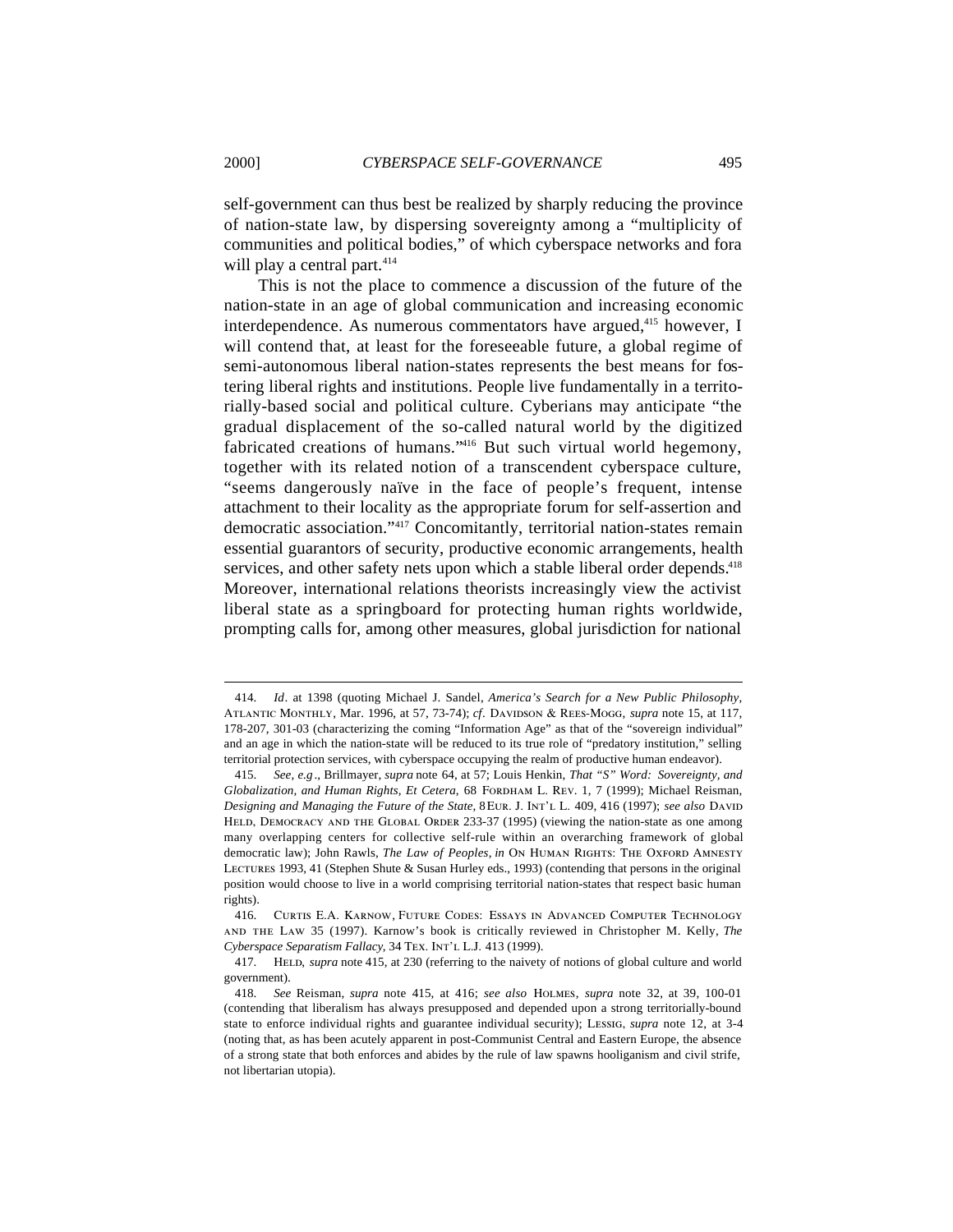courts to prosecute human rights violations.<sup>419</sup> Such factors point toward a regime of what Brian Barry terms "cosmopolitan nationalism,"420 a system of national institutions that constitute the principle (though certainly not exclusive) locus for implementing and adapting universal liberal principles.421

In sum, contrary to the cyberians' international claim, liberal principles may, in appropriate circumstances, support a democratic nation's extraterritorial application of its laws to foreign Internet users. The desire to further liberal principles also cautions against a cyberian position that would too quickly jettison the territorial liberal democratic nation-state.

## *B. International Organizations*

Given what they perceive to be the practical difficulties of nation-state regulation of the global Internet, cyberians foresee, with considerable foreboding, a move towards cyberspace regulation by international treaty and international organizations. 422 Such a regime, they argue, would present in magnified form the failings of "top-down" nation-state administration. International regulators would be far removed from those they are seeking to regulate. Democratic institutions, which according to cyberians, stray far from the liberal democratic ideal at the national level would face insurmountable obstacles in the international arena. International regulatory bodies would both be unaccountable to their broad constituencies and subject to capture at the hands of organized, well-heeled factions.<sup>423</sup>

The cyberians' fear is not entirely unfounded. International treaties and organizations have been proffered as vehicles for Internet regulation in a number of instances.424 Moreover, as many commentators have noted,

 <sup>4 1 9 .</sup> *See* Steven R. Ratner & Anne-Marie Slaughter, *Appraising the Methods of International Law: A Prospectus for Readers*, 93 Am. J. Int'l L. 291, 297-98 (1999) (noting trend toward recognizing and invoking universal jurisdiction for national courts to prosecute human rights violations).

<sup>420.</sup> Brian Barry, *Statism and Nationalism: A Cosmopolitan Critique*, *in GLOBAL JUSTICE 12, 53-*60 (Ian Shapiro & Lea Brilmayer eds., 1999).

<sup>421.</sup> See id. at 54 (discussing Jürgen Habermas' proposed "patriotism of the Constitution," a "patriotism [for Germans] based on loyalty to the universalistic political principles of liberty and democracy embodied in the constitution of the Federal Republic of Germany").

<sup>422.</sup> *See, e.g., Johnson & Post, supra note 28, at 70-73.* 

<sup>423.</sup> *See id.* at 72-73.

<sup>424.</sup> For example, prior to the creation of ICANN, the World Intellectual Property Organization (WIPO), a special agency of the United Nations, had sought to take a portion of Internet domain name administration under its wing. *See* Joseph P. Liu, *Legitimacy and Authority in Internet Coordination: A Domain Name Case Study, 74 Ind. L.J. 587, 601 (1999) (describing International Ad Hoc Committee* formed by the WIPO and other organizations in 1996 to propose solutions to conflicts between trademarks and Internet domain names). The WIPO is still involved in making recommendations to ICANN regarding how to handle trademark-domain-name conflicts. See WORLD INTELLECTUAL Property Organization, Final Report of the WIPO Internet Domain Name Process (Apr. 30, 1999), *available at* (visited Jan. 7, 2000) <http://ecommerce.wipoint/domains/process/eng/final\_report. html>.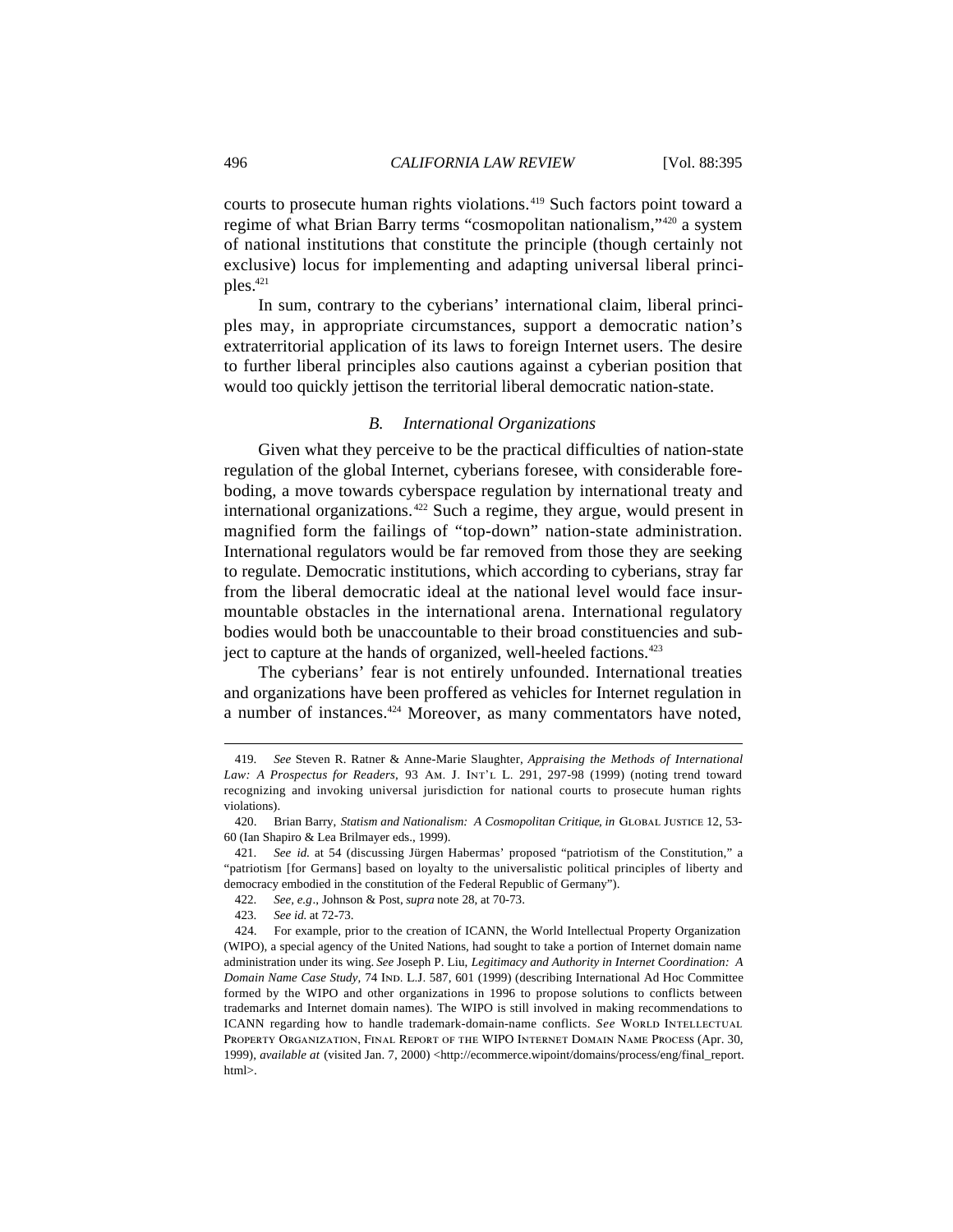rule through international organization does tend to suffer from a democratic deficit.<sup>425</sup>

Nevertheless, the cyberian juxtaposition of cyberspace selfgovernance to top-down regulation by international organs largely presents a false dichotomy. International law making and enforcement involve a wide variety of actors. Some are international agencies. But national institutions and nongovernmental organizations have come to play a significant role in this area as well. Indeed, as Anne-Marie Slaughter has observed, "today transgovernmentalism [cooperative regulation by national governmental institutions] is rapidly becoming the most widespread and effective mode of international governance."<sup>426</sup> This trend draws momentum from the Internet, which enhances possibilities for information sharing between, oversight by, and cooperation among lawmakers and regulators of different countries. National democratic institutions are bolstered in the process.<sup>427</sup> Moreover, not all international organs can be counted as democratic liabilities. Many serve, indeed, to enforce nation-state compliance with human rights treaties and to promote the transparency and accountability of domestic regulatory procedures.428

In sum, while cyberian concerns regarding a democratic deficit in certain international bodies may be justified, one cannot extrapolate from those instances to all "international" regulation of cyberspace activity. In many cases, we can assume, international—or transgovernmental— Internet regulation will further, not obstruct, liberal democratic principles.

## **CONCLUSION**

Cyberians hail cyberspace as the pinnacle of "bottom-up" governance. Digital communication and data storage, they argue, enable us to overcome

<sup>425.</sup> *See, e.g., A. Michael Froomkin, Of Governments and Governance*, 14 BERKELEY TECH. L.J. 617, 625-29 (discussing democratic deficit in treaty-making and decision making of the World Intellectual Property Organization); Peter L. Lindseth, *Democratic Legitimacy and the Administrative Character of Supranationalism: The Example of the European Community*, 99 Colum. L. Rev. 628, 633-42 (1999) (discussing the democratic deficit in European Community administrative institutions).

<sup>4 2 6 .</sup> Anne-Marie Slaughter, *The Real New World Order*, 76 Foreign Aff. 183 (1997); *see also* Harold Hongju Koh, *How Is International Human Rights Law Enforced?*, 74 IND. L.J. 1397 (1999) (emphasizing the centrality of nation-state internationalization of international human rights norms and domestic judicial enforcement of those norms to international human rights regime).

<sup>4 2 7 .</sup> *See* Henry H. Perritt, Jr., *Cyberspace and State Sovereignty*, 3 J. Int'l Leg. Stud. 155, 181- 97 (1997) (discussing the Internet's potential role in the development of international and transgovernmental institutions, lending force to democratization and the rule of law).

<sup>4 2 8 .</sup> *See* Patricia Isela Hansen, *Transparency, Standards of Review, and the Use of Trade Measures to Protect the Global Environment*, 39 Va. J. Int'l L. 1017, 1058-66 (1999) (favoring an approach to World Trade Organization dispute resolution that would encourage transparency in national regulatory procedures affecting international trade); Laurence R. Helfer & Anne-Marie Slaughter, *Toward a Theory of Effective Supranational Adjudication*, 107 Yale L.J. 273, 293-97, 337- 85 (1997) (discussing European Court of Human Rights and United Nations Human Rights Committee).